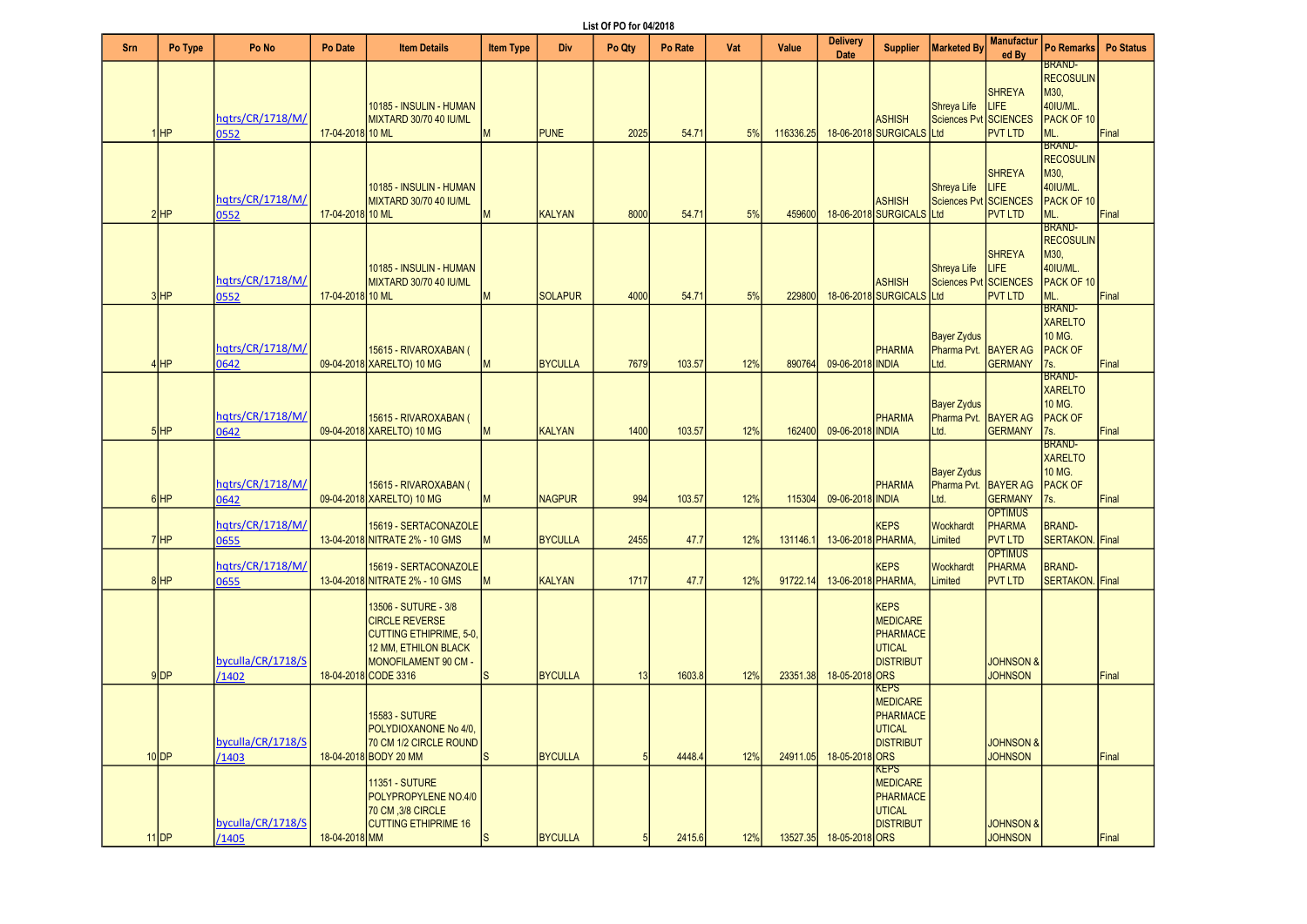| $12$ DP   | byculla/CR/1718/S<br>/1409 |                     | 43015 - SUTURE 3/8<br>CIRCLE CUTTING , 3/0, 22<br>18-04-2018 CM, CODE NW 4201                                                                            | ls.          | <b>BYCULLA</b>  | 10     | 1584   | 12% | 17740.8  | 18-05-2018 ORS    | <b>KEPS</b><br>MEDICARE<br>PHARMACE<br>UTICAL<br><b>DISTRIBUT</b>        |                      | <b>JOHNSON &amp;</b><br><b>JOHNSON</b> |                                                           | Final |
|-----------|----------------------------|---------------------|----------------------------------------------------------------------------------------------------------------------------------------------------------|--------------|-----------------|--------|--------|-----|----------|-------------------|--------------------------------------------------------------------------|----------------------|----------------------------------------|-----------------------------------------------------------|-------|
| $13$ DP   | byculla/CR/1718/S<br>1410  | 18-04-2018 (SN4843) | 91677 - NON<br><b>ABSORBABLE SSUTURE</b><br><b>POLYBUTYLATE COATED</b><br><b>BRAIDED POLYESTER NO</b><br>2, 75 CM TAPER CUT, 1/2<br>CIRCLE (HEAVY) 45 MM | ls           | <b>BYCULLA</b>  | P      | 9193.8 | 12% | 30891.18 | 18-05-2018 ORS    | <b>KEPS</b><br>MEDICARE<br>PHARMACE<br>UTICAL<br>DISTRIBUT               |                      | <b>JOHNSON &amp;</b><br><b>JOHNSON</b> |                                                           | Final |
| $14$ DP   | byculla/CR/1718/S<br>1411  |                     | 12094 - SUTURE SILK 1-0<br>76CM, 3/8 CIRCLE<br><b>IREVERSE CUTTING 45MM</b><br>18-04-2018 (NW 5037)                                                      | <sub>S</sub> | <b>BYCULLA</b>  | 10     | 1115.4 | 12% | 12492.5  | 18-05-2018 ORS    | <b>KEPS</b><br>MEDICARE<br>PHARMACE<br>UTICAL<br><b>DISTRIBUT</b>        |                      | <b>JOHNSON &amp;</b><br><b>JOHNSON</b> |                                                           | Final |
| $15$ DP   | byculla/CR/1718/S<br>/1412 |                     | 80427 - SUTURE<br>POLYAMIDE NO 4-<br>0,90CM,3/8 CIRCLE<br><b>CONVENTIONAL</b><br>CUTTING, 16MM (BOX OF<br>18-04-2018 12) NW3319                          | <sub>S</sub> | <b>BYCULLA</b>  |        | 1603.8 | 12% | 12573.82 | 18-05-2018 ORS    | <b>KEPS</b><br>MEDICARE<br>PHARMACE<br><b>UTICAL</b><br><b>DISTRIBUT</b> |                      | <b>JOHNSON &amp;</b><br><b>JOHNSON</b> |                                                           | Final |
| $16$ HP   | hqtrs/CR/1718/M/<br>0686   | 13-04-2018 125 MG   | 10121 - AMOXYCILLIN 500<br><b>MG+SOD CLAVULANATE</b>                                                                                                     | M            | <b>BYCULLA</b>  | 143490 |        | 12% | 803544   | 13-06-2018 AGENCY | $\vert$ ss<br>PHARMA                                                     | Micro Labs.<br>Ltd.  | <b>MICRO</b><br><b>LABS LTD</b>        | BRAND-<br><b>BACTOCLA</b><br>V TAB<br>65MG.               | Final |
| $17$ $HP$ | hqtrs/CR/1718/M/<br>0686   | 13-04-2018 125 MG   | 10121 - AMOXYCILLIN 500<br>MG+SOD CLAVULANATE                                                                                                            | M            | <b>BHUSAWAL</b> | 20000  |        | 12% | 112000   | 13-06-2018 AGENCY | ls s<br>PHARMA                                                           | Micro Labs.<br>Ltd., | <b>MICRO</b><br><b>LABS LTD</b>        | <b>BRAND-</b><br>BACTOCLA<br><b>V TAB</b><br>65MG.        | Final |
| $18$ HP   | hqtrs/CR/1718/M/<br>0686   | 13-04-2018 125 MG   | 10121 - AMOXYCILLIN 500<br><b>MG+SOD CLAVULANATE</b>                                                                                                     | M            | <b>PUNE</b>     | 23460  |        | 12% | 131376   | 13-06-2018 AGENCY | ls s<br>PHARMA                                                           | Micro Labs.<br>Ltd   | <b>MICRO</b><br><b>LABS LTD</b>        | <b>BRAND-</b><br>BACTOCLA<br>V TAB<br>65MG.               | Final |
| $19$ HP   | hqtrs/CR/1718/M/<br>0686   | 13-04-2018 125 MG   | 10121 - AMOXYCILLIN 500<br>MG+SOD CLAVULANATE                                                                                                            | M            | <b>KALYAN</b>   | 52350  |        | 12% | 293160   | 13-06-2018 AGENCY | ls s<br>PHARMA                                                           | Micro Labs.<br>Ltd., | <b>MICRO</b><br><b>LABS LTD</b>        | <b>BRAND-</b><br><b>BACTOCLA</b><br><b>V TAB</b><br>65MG. | Final |
| $20$ HP   | hqtrs/CR/1718/M/<br>0686   | 13-04-2018 125 MG   | 10121 - AMOXYCILLIN 500<br><b>IMG+SOD CLAVULANATE</b>                                                                                                    | M            | <b>SOLAPUR</b>  | 12930  |        | 12% | 72408    | 13-06-2018 AGENCY | ls s<br>PHARMA                                                           | Micro Labs.<br>Ltd., | <b>MICRO</b><br><b>LABS LTD</b>        | BRAND-<br><b>BACTOCLA</b><br><b>V TAB</b><br>65MG.        | Final |
| $21$ HP   | hqtrs/CR/1718/M/<br>0686   | 13-04-2018 125 MG   | 10121 - AMOXYCILLIN 500<br><b>IMG+SOD CLAVULANATE</b>                                                                                                    | M            | <b>NAGPUR</b>   | 59300  | 5      | 12% | 332080   | 13-06-2018 AGENCY | ls s<br><b>PHARMA</b>                                                    | Micro Labs.<br>Ltd., | <b>MICRO</b><br><b>LABS LTD</b>        | <b>BRAND-</b><br><b>BACTOCLA</b><br><b>V TAB</b><br>65MG. | Final |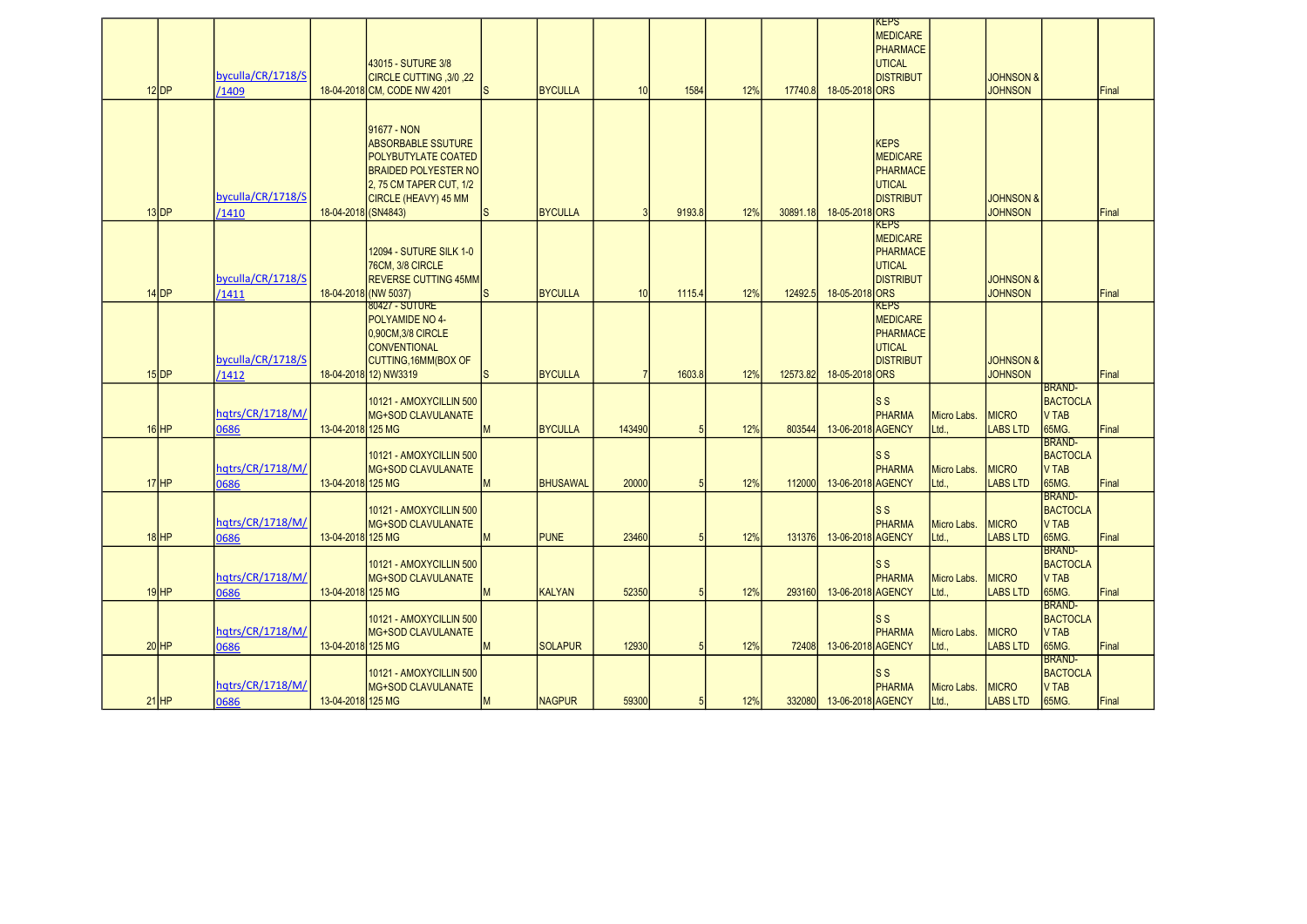| $22$ EP | hqtrs/CR/1819/M/<br>0001    |                 | 12256 - CAPD 2.5% (TWIN<br>BAG SYSTEM + Na-538,<br>Na.L.448, CaCl3-25.7 MgCl-<br>02-04-2018 5.08) 2.5 OR 2 LTR. | M             | <b>BHUSAWAL</b> | 270 | 190     | 12% | 57456    |                           | <b>CHETNA</b><br>02-05-2018 MEDICOSE S (P) LTD                                                     | <b>MITRA</b><br><b>INDUSTRIE</b> | <b>MITRA</b><br><b>INDUSTRIE</b><br>$S(P)$ LTD | <b>BRAND OF</b><br>MITRA.<br>HSN:901890<br>31. REF:<br><b>CMS BSL</b><br>LETTER No.<br>SK/1/DRUG<br>S/SPL<br>MEDICINE/2<br>017-18<br>Dated<br>06/03/2018<br>For<br>Mr.Tanveer<br><b>Ahmed Khan</b><br>Rtd.S.S.E.(C<br>&W)BSL. | Final |
|---------|-----------------------------|-----------------|-----------------------------------------------------------------------------------------------------------------|---------------|-----------------|-----|---------|-----|----------|---------------------------|----------------------------------------------------------------------------------------------------|----------------------------------|------------------------------------------------|-------------------------------------------------------------------------------------------------------------------------------------------------------------------------------------------------------------------------------|-------|
| $23$ EP | byculla/CR/1819/S<br>/0001  |                 | 02-04-2018 14140 - PEDIADRIP SET                                                                                | IS            | <b>BYCULLA</b>  | 100 | 45      | 12% | 5040     | 12-04-2018 ORS            | <b>KEPS</b><br><b>MEDICARE</b><br>PHARMACE<br><b>UTICAL</b><br><b>DISTRIBUT</b>                    |                                  | <b>POLYMED</b>                                 |                                                                                                                                                                                                                               | Final |
| $24$ LP | bhusawal/CR/181<br>9/M/0001 | 02-04-2018 FREE | 12360 - BRIMONIDINE<br><b>TARTRATE 0.1% WITH</b><br><b>CMC PRESERVATIVE</b>                                     | M             | <b>BHUSAWAL</b> |     | 153.49  | 0%  | 460.47   |                           | <b>BHARAT</b><br><b>MEDICAL &amp;</b><br>GENERAL<br><b>STORES</b><br>02-04-2018 BHUSAWAL Cipla Ltd |                                  | <b>CIPLA</b>                                   |                                                                                                                                                                                                                               | Final |
| $25$ EP | hqtrs/CR/1819/M/<br>0002    |                 | 02-04-2018 91055 - ITOLIZIMAB 25 MG M                                                                           |               | <b>BYCULLA</b>  | 40  | 6172.36 | 12% | 276521.6 | 02-05-2018 PVT. LTD.      | I.B.PHARMA Biocon                                                                                  | Limited.,                        | <b>BIOCON</b><br><b>LIMITED</b>                | <b>BRAND:ALZ</b><br><b>UMAB. REF:</b><br>MD BY<br>LETTER NO.<br>HS.MD.BY/D<br>P/2DT.<br>13/03/2018<br>FOR<br>MR.RAVIND<br><b>RA LAXMAN</b><br>PATIL M/54<br>FTR/MECH/<br>MTN PF<br>00533282.                                  | Final |
| $26$ EP | kalyan/CR/1819/S/<br>0001   |                 | 16053 - CEMENTED<br><b>BIPOLAR SET (AS PER</b><br>02-04-2018 SPECIFICATION)                                     | <sub>IS</sub> | <b>KALYAN</b>   |     | 24500   | 5%  |          | 25725 14-04-2018 SURGICAL | <b>MEHTA</b>                                                                                       |                                  | <b>Bonetech</b><br><b>Medisys</b>              | Repeated                                                                                                                                                                                                                      | Final |
| $27$ DP | byculla/CR/1819/S<br>/0002  |                 | 80442 - SUTURE<br><b>POLYPROPYLENE</b><br>(PROLENE) NO.1 30MM<br>02-04-2018 1/2 CIRCLE RB NW 840                | ls.           | <b>BYCULLA</b>  | 20  | 1606    | 12% | 35974.4  |                           | 02-05-2018 HEM & CO.                                                                               | Johnson &<br>Johnson Ltd JOHNSON | <b>JOHNSON &amp;</b>                           |                                                                                                                                                                                                                               | Final |
| $28$ DP | byculla/CR/1819/S<br>/0003  |                 | <b>11771 - SUTURE</b><br>POLYGLACTIN 910 No O 2-<br>0, 90 CM 1/2 CIRCLE<br>02-04-2018 ROUND BODY 40 MM          | ls.           | <b>BYCULLA</b>  | 19  | 2339    | 12% | 49773.92 |                           | 02-05-2018 HEM & CO.                                                                               | Johnson &<br>Johnson Ltd JOHNSON | <b>JOHNSON &amp;</b>                           |                                                                                                                                                                                                                               | Final |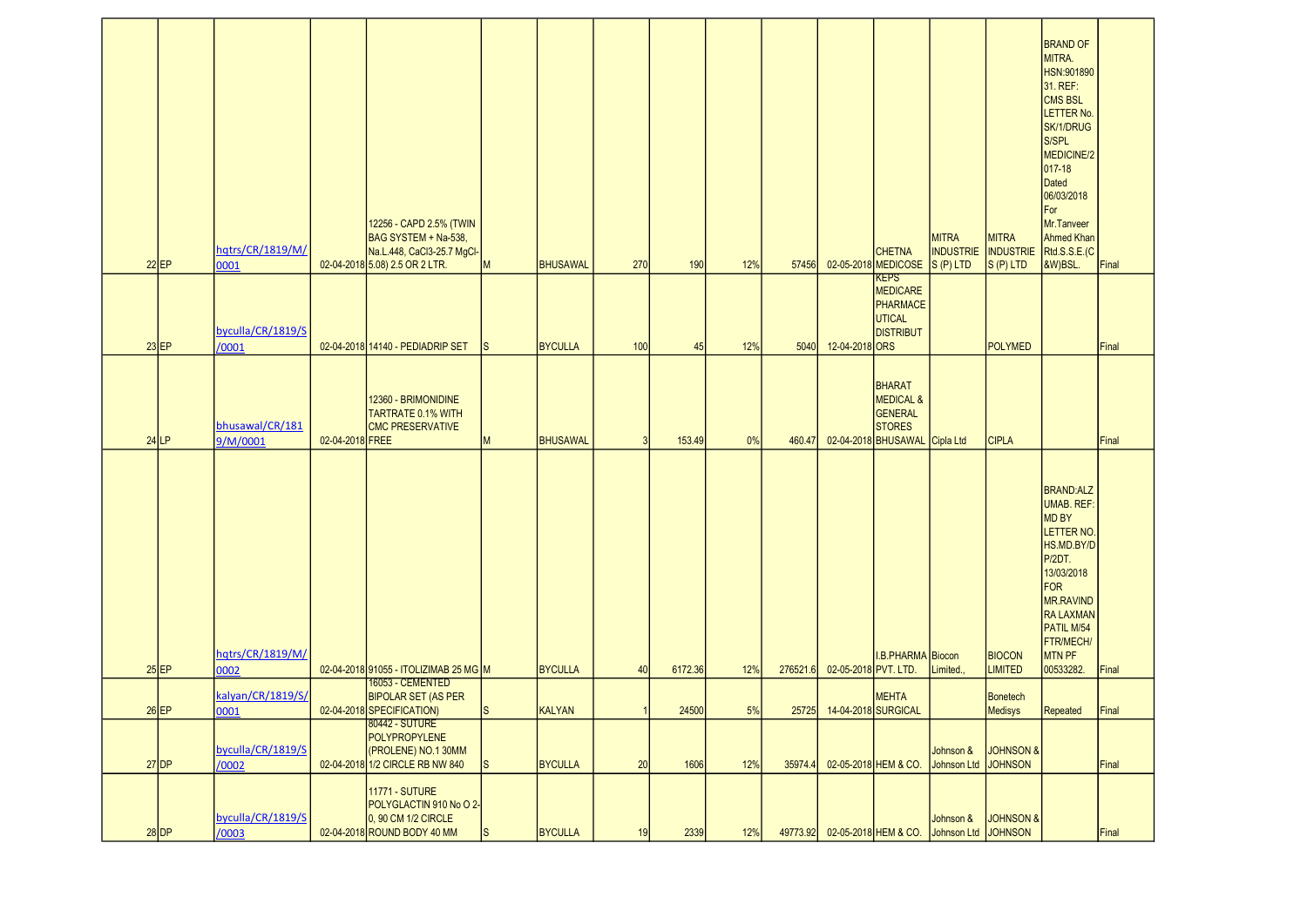| $29$ DP            | byculla/CR/1819/S<br>/0004 |                   | <b>11770 - SUTURE</b><br>POLYGLCATIN (VICRYL)<br>NO.1-0 40MM 1/2 CIRCLE<br>02-04-2018 TC (NW2518)                                                   | <sub>S</sub> | <b>BYCULLA</b> | 17   | 2539   | 12% | 48342.56 |                    | 02-05-2018 HEM & CO.                                                                                          | Johnson &<br><b>Johnson Ltd</b>                  | <b>JOHNSON &amp;</b><br><b>JOHNSON</b>               |                 | Final |
|--------------------|----------------------------|-------------------|-----------------------------------------------------------------------------------------------------------------------------------------------------|--------------|----------------|------|--------|-----|----------|--------------------|---------------------------------------------------------------------------------------------------------------|--------------------------------------------------|------------------------------------------------------|-----------------|-------|
| $30$ DP            | byculla/CR/1819/S<br>/0005 |                   | <b>11366 - SUTURE</b><br>POLYGLACTIN 910 NO.3-<br>0,90 CM,3/8 CIRCLE<br><b>CONVENTIONAL</b><br><b>CUTTING PRECISION 25</b><br>02-04-2018 MM NW 2345 | ls.          | <b>BYCULLA</b> | 12   | 3709.2 | 12% | 49851.6  | 02-05-2018 ORS     | <b>KEPS</b><br><b>MEDICARE</b><br>PHARMACE<br><b>UTICAL</b><br><b>DISTRIBUT</b>                               | Johnson &<br><b>Johnson Ltd</b>                  | <b>JOHNSON &amp;</b><br><b>JOHNSON</b>               |                 | Final |
| $31$ DP            | byculla/CR/1819/S<br>/0006 | 02-04-2018 100    | 10562 - B.P.BLADE<br><b>SURGICAL NO.20 PK OF</b>                                                                                                    | <sub>S</sub> | <b>BYCULLA</b> | 10   | 200    | 12% | 2240     | 02-05-2018 PHARMA  | <b>SHREE</b>                                                                                                  |                                                  | <b>NIRAJ</b><br><b>INDUSTRIE</b><br><b>S PVT LTD</b> |                 | Final |
| $32$ DP            | byculla/CR/1819/S<br>/0007 |                   | 02-04-2018 10691 - MICRO DRIP SET                                                                                                                   | IS.          | <b>BYCULLA</b> | 180  | 7.58   | 12% | 1528.2   | 02-05-2018 PHARMA  | <b>SHREE</b>                                                                                                  |                                                  | <b>JIMIT</b><br><b>MEDICO</b>                        |                 | Final |
| $33$ DP            | byculla/CR/1819/S<br>/0008 | 02-04-2018 SYSTEM | 15261 - AIR MATTRESS                                                                                                                                | <sub>S</sub> | <b>BYCULLA</b> | 20   | 1437   | 12% | 32188.8  | 02-05-2018 PHARMA  | <b>SHREE</b>                                                                                                  |                                                  | <b>NAVKAR</b><br><b>HEALTHCA</b><br><b>RE</b>        |                 | Final |
| $34$ DP            | byculla/CR/1819/S<br>/0009 |                   | 02-04-2018 14443 - NEEDLE CUTTER IS                                                                                                                 |              | <b>BYCULLA</b> | 50   | 875    | 12% | 49000    | 02-05-2018 PHARMA  | <b>SHREE</b>                                                                                                  |                                                  | <b>SURGITECH</b>                                     |                 | Final |
| $35$ <sub>DP</sub> | byculla/CR/1819/S<br>/0010 |                   | 13443 - CHEST DRAIN<br>02-04-2018 CATHETER No 20                                                                                                    | <sub>S</sub> | <b>BYCULLA</b> | 100  | 37.4   | 12% | 4189     |                    | <b>MEHTA</b><br>02-05-2018 SURGICAL                                                                           |                                                  | <b>ALPHA</b><br><b>MEDICARE</b>                      |                 | Final |
| $36$ DP            | byculla/CR/1819/S<br>/0011 |                   | 13444 - CHEST DRAIN<br>02-04-2018 CATHETER No 24                                                                                                    | <sub>S</sub> | <b>BYCULLA</b> | 100  | 37.4   | 12% | 4189     |                    | <b>MEHTA</b><br>02-05-2018 SURGICAL                                                                           |                                                  | <b>ALPHA</b><br><b>MEDICARE</b>                      |                 | Final |
| $37$ DP            | byculla/CR/1819/S<br>/0012 |                   | 34053 - CHEST DRAIN<br>02-04-2018 CATHETER No 22                                                                                                    | <sub>S</sub> | <b>BYCULLA</b> | 100  | 37.4   | 12% | 4189     |                    | <b>MEHTA</b><br>02-05-2018 SURGICAL                                                                           |                                                  | <b>ALPHA</b><br><b>MEDICARE</b>                      |                 | Final |
| $38$ EP            | byculla/CR/1819/<br>M/0002 | 02-04-2018 100 ML | <b>11510 - MANNITOL 20%</b>                                                                                                                         | M            | <b>BYCULLA</b> | 900  | 29     | 12% | 29232    | 09-04-2018 PHARMA, | <b>KEPS</b>                                                                                                   | <b>Denis Chem</b><br><b>Lab Limited</b>          | <b>DENIS LAB</b>                                     |                 | Final |
| $39$ EP            | byculla/CR/1819/S<br>/0013 |                   | 80268 - BANDAGE<br><b>PLASTER OF PARIS</b><br>03-04-2018 (POP) 10CM                                                                                 | <sub>S</sub> | <b>BYCULLA</b> | 300  | 30     | 12% | 10080    | 12-04-2018 ORS     | KEPS<br><b>MEDICARE</b><br>PHARMACE<br><b>UTICAL</b><br><b>DISTRIBUT</b>                                      |                                                  | <b>ACHIEVER</b><br><b>HEALTHCA</b><br><b>RE</b>      |                 | Final |
| $40$ DP            | byculla/CR/1819/S<br>/0014 |                   | 13258 - MERSILK 3.0<br><b>CURVE CUTTING EDGE-</b><br>03-04-2018 DOUBLE CODE 5028                                                                    | <sub>S</sub> | <b>BYCULLA</b> | 60   | 1108.8 | 12% | 74511.6  | 03-05-2018 ORS     | <b>KEPS</b><br><b>MEDICARE</b><br>PHARMACE<br><b>UTICAL</b><br><b>DISTRIBUT</b>                               | Johnson &<br><b>Johnson Ltd</b>                  | <b>JOHNSON &amp;</b><br><b>JOHNSON</b>               |                 | Final |
| $41$ EP            | kalyan/CR/1819/<br>M/0001  |                   | 74592 - NORMAL SALINE<br>03-04-2018 500 ML (N.S.)                                                                                                   | M            | KALYAN         | 900  | 16     | 12% | 16128    | 18-04-2018 DADAR   | <b>DELPHA</b><br><b>DRUGS</b><br><b>AND</b><br><b>PHARMACE</b><br><b>UTICALS</b><br>(INDIA),<br><b>DELPHA</b> | <b>Fresenius</b><br>Kabi India<br><b>Pvt Ltd</b> | Fresenius<br>Kabi                                    | Repeated        | Final |
| $42$ EP            | kalyan/CR/1819/<br>M/0002  |                   | 74622 - RINGERS<br>03-04-2018 LACTATE 500 ML                                                                                                        | M            | <b>KALYAN</b>  | 900  | 19.75  | 12% | 19908    | 18-04-2018 DADAR   | <b>DRUGS</b><br><b>AND</b><br>PHARMACE<br><b>UTICALS</b><br>(INDIA),                                          | <b>Fresenius</b><br>Kabi India<br><b>Pvt Ltd</b> | <b>Fresenius</b><br>Kabi                             | <b>Repeated</b> | Final |
| $43$ EP            | kalyan/CR/1819/<br>M/0003  | 03-04-2018 MG     | 21534 - TENELIGLIPTIN 20                                                                                                                            | M            | <b>KALYAN</b>  | 6000 | 2.76   | 12% | 18540    | 18-04-2018 PHARMA, | <b>KEPS</b>                                                                                                   | <b>Morepen</b><br>Laboratories<br>Limited        | Morepen                                              | <b>Repeated</b> | Final |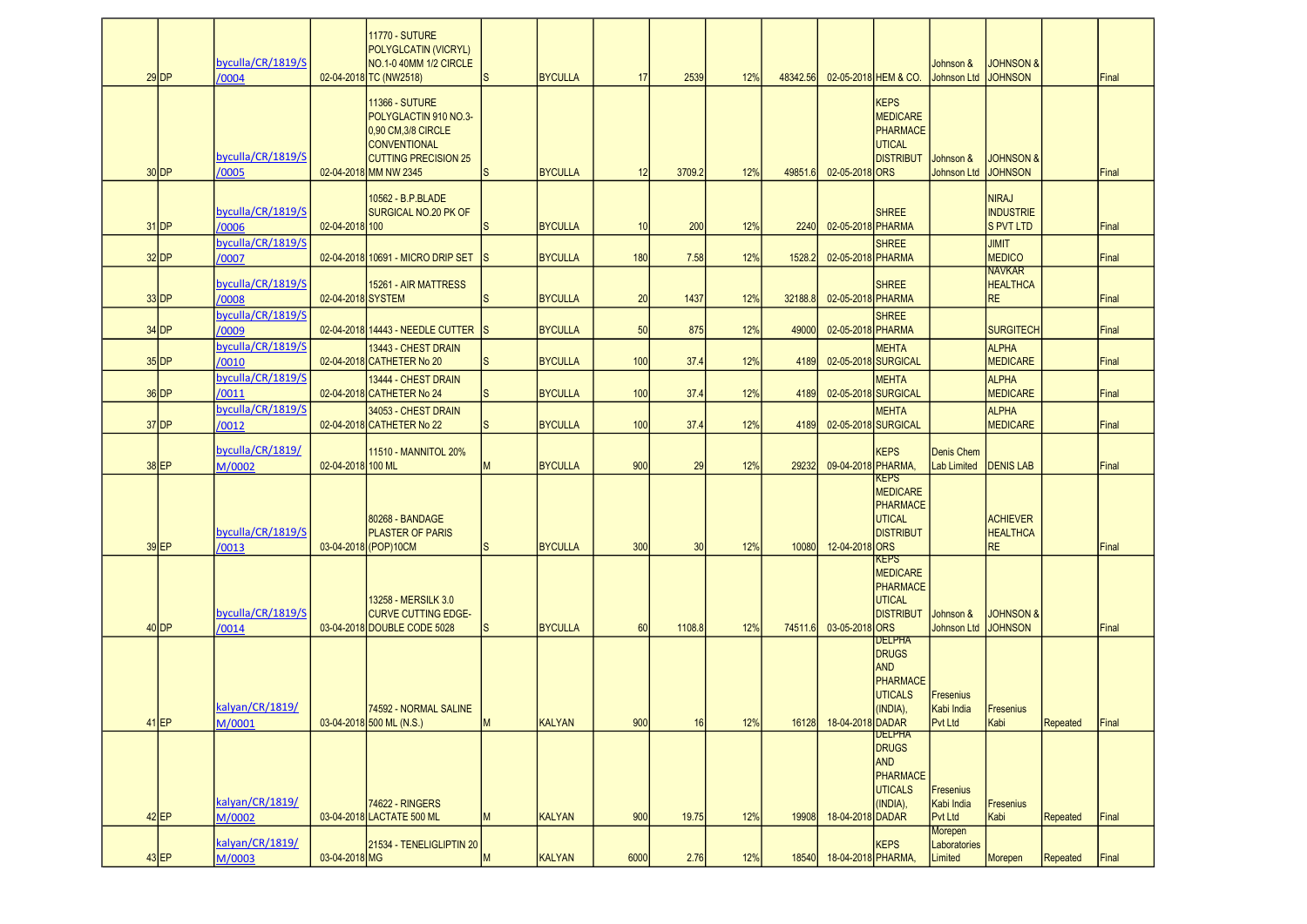|         |                    | kalyan/CR/1819/                     |                   | 12243 - HUMAN NORMAL<br><b>IMMUNOGLOBULIN IV 5</b>                                                                                                                                                                                                   |                   |                                |      |                 |           |                  |                                      | ls s<br><b>PHARMA</b>                                                                                   | Intas<br>Pharmaceuti                      |                                  |                                                                                                                                                                          |                |
|---------|--------------------|-------------------------------------|-------------------|------------------------------------------------------------------------------------------------------------------------------------------------------------------------------------------------------------------------------------------------------|-------------------|--------------------------------|------|-----------------|-----------|------------------|--------------------------------------|---------------------------------------------------------------------------------------------------------|-------------------------------------------|----------------------------------|--------------------------------------------------------------------------------------------------------------------------------------------------------------------------|----------------|
|         | $44$ EP<br>$45$ EP | M/0004<br>kalyan/CR/1819/S/<br>0002 |                   | 03-04-2018 GM 100 ML BOTTLE<br>12/4/ - LEAD APRON<br>(SIZE 110 X 60 CM) FDA<br>APPROVED, CE<br>CERTIFIED, COMPLETE<br><b>COVERAGE ALONG WITH</b><br><b>NECK GAURD, BACK</b><br><b>VELCRO STRAP,</b><br><b>STANDARD LEAD</b><br>03-04-2018 THICKNESS. | M<br><sub>S</sub> | <b>KALYAN</b><br><b>KALYAN</b> | 3    | 6847.83<br>6200 | 0%<br>12% | 20543.49<br>6944 | 18-04-2018 AGENCY<br>18-04-2018 ONAL | <b>IMPEX</b><br><b>INTERNATI</b>                                                                        | cals Ltd.,                                | Intas<br><b>Techset</b>          | Repeated<br>Repeated                                                                                                                                                     | Final<br>Final |
|         | $46$ EP            | kalyan/CR/1819/S/<br>0004           |                   | 14067 - GLUCOSE STRIPS<br>03-04-2018 WITH GLUCOMETER                                                                                                                                                                                                 | ls.               | <b>KALYAN</b>                  | 3000 | 5               | 12%       | 16800            | 18-04-2018 ONAL                      | <b>IMPEX</b><br><b>INTERNATI</b>                                                                        |                                           | <b>Tyson</b><br><b>Biosearch</b> | One<br>glucometer<br>free on 1000<br>strips, IN<br>CASE THE<br>APPARATU<br>S FOUND<br>TO BE<br>FAULTY,<br>THE<br><b>SUPPLIER</b><br><b>SHALL</b><br>REPLACE<br>THE SAME. | Final          |
|         | $47$ LP            | bhusawal/CR/181<br>9/M/0002         | 02-04-2018 ML     | 74684 - SODIUM<br>BICARBONATE 7.5% 10/25                                                                                                                                                                                                             | M                 | <b>BHUSAWAL</b>                | 100  | 7.28            | 0%        | 728              |                                      | <b>ANIL</b><br>02-04-2018 MEDICALS                                                                      | ANIL<br><b>MEDICALS</b>                   | LIFE CARE                        |                                                                                                                                                                          | Final          |
|         | $48$ LP            | bhusawal/CR/181<br>9/M/0003         | 02-04-2018 ML     | 63514 - VIT B1 B6 B12 2                                                                                                                                                                                                                              | M                 | <b>BHUSAWAL</b>                | 30   | 8.4             | 0%        | 252              | 02-04-2018 Ltd.,                     | Lupin                                                                                                   | lpca<br>Laboratories Laboratories<br>Ltd  | <b>NITIN LIFE</b>                |                                                                                                                                                                          | Final          |
|         | $49$ $LP$          | bhusawal/CR/181<br>9/M/0004         | 02-04-2018 VIAL   | 63534 - B.COMPLEX 10 ML                                                                                                                                                                                                                              | М                 | <b>BHUSAWAL</b>                | 5    | 16.24           | 0%        | 81.2             |                                      | <b>ANIL</b><br>02-04-2018 MEDICALS                                                                      | ANIL<br><b>MEDICALS</b>                   | <b>TORQUE</b>                    |                                                                                                                                                                          | Final          |
|         | 50 LP              | bhusawal/CR/181<br>9/S/0001         |                   | <b>11562 - ROLLER</b><br><b>BANDAGE COTTON</b><br>03-04-2018 15CM*4M IN DOZENS                                                                                                                                                                       | <sub>S</sub>      | <b>BHUSAWAL</b>                |      | 115             | 12%       | 644              |                                      | <b>ANIL</b><br>03-06-2018 MEDICALS                                                                      | ANIL<br><b>MEDICALS</b>                   | <b>SANTHYA</b>                   |                                                                                                                                                                          | Final          |
|         | $51$ LP            | bhusawal/CR/181<br>9/M/0005         |                   | 03-04-2018 72110 - DIGOXIN 0.25 MG M                                                                                                                                                                                                                 |                   | <b>BHUSAWAL</b>                | 30   | 1.08            | 0%        | 32.4             |                                      | <b>BHARAT</b><br>MEDICAL & Glaxo<br><b>GENERAL</b><br><b>STORES</b><br>03-04-2018 BHUSAWAL              | Smithkline<br>Pharmaceuti<br>cals Ltd     | <b>GLAXO</b>                     |                                                                                                                                                                          | Final          |
|         | $52$ LP            | bhusawal/CR/181<br>9/M/0006         | 03-04-2018 MG     | 64200 - WARFARIN SOD 5                                                                                                                                                                                                                               | M                 | <b>BHUSAWAL</b>                | 40   | 2.15            | 0%        | 86               |                                      | <b>BHARAT</b><br>MEDICAL & MEDICAL &<br>GENERAL<br><b>STORES</b><br>03-04-2018 BHUSAWAL BHUSAWAL        | BHARAT<br><b>GENERAL</b><br><b>STORES</b> | ROUSEEL                          |                                                                                                                                                                          | Final          |
| $53$ LP |                    | bhusawal/CR/181<br>9/M/0007         | 03-04-2018 500 MG | 60721 - HYDROXYUREA                                                                                                                                                                                                                                  | M                 | <b>BHUSAWAL</b>                | 60   | 10.2            | 0%        | 612              |                                      | <b>BHARAT</b><br><b>MEDICAL &amp;</b><br><b>GENERAL</b><br><b>STORES</b><br>03-04-2018 BHUSAWAL Limited | Cadila<br><b>Healthcare</b>               | <b>CADILA</b>                    |                                                                                                                                                                          | Final          |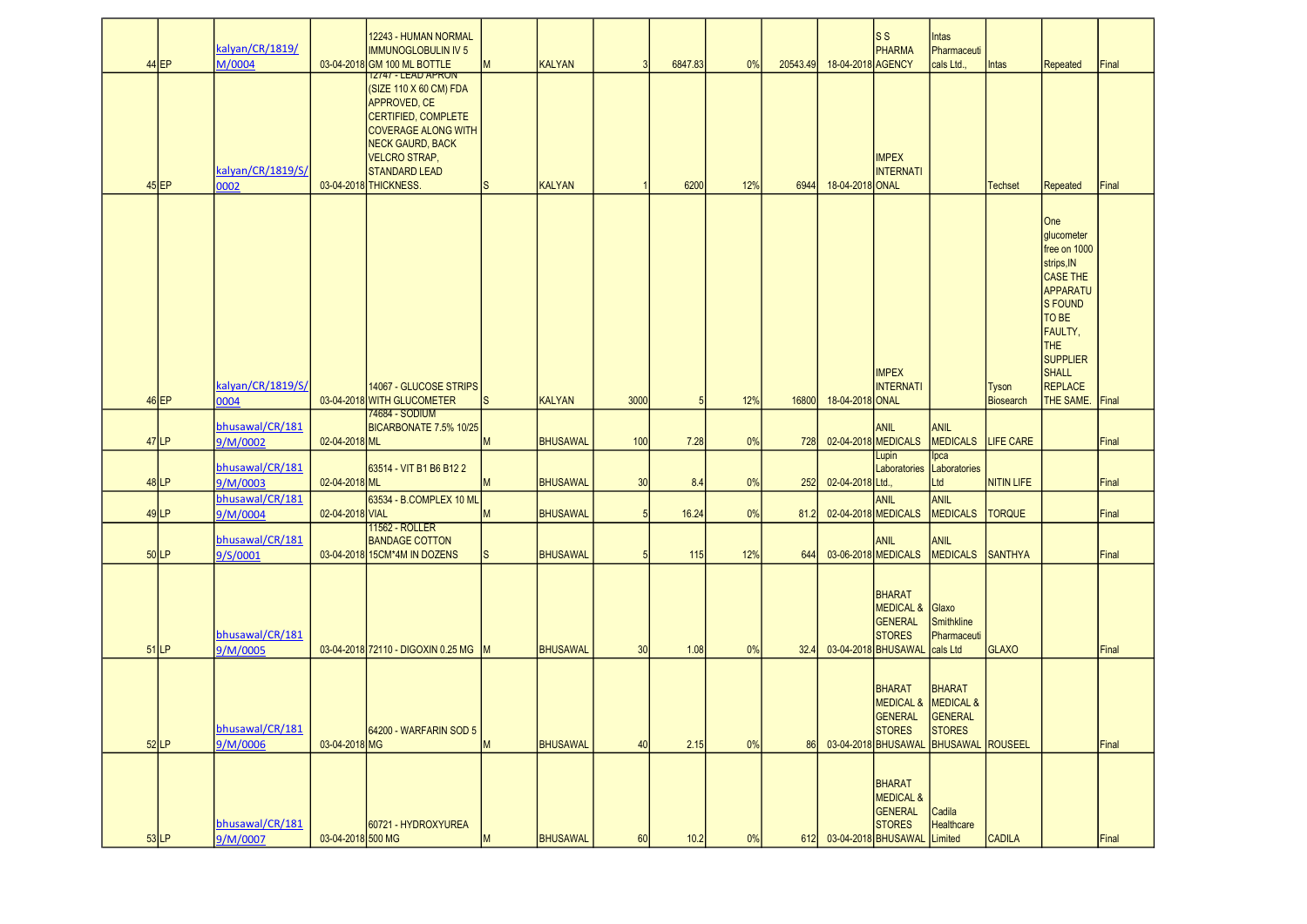| $54$ <sub>LP</sub> | bhusawal/CR/181<br>9/M/0008 | 03-04-2018 VACCINE | 64603 - ANTI-RABIES                                                 | M            | <b>BHUSAWAL</b> | $\overline{2}$ | 291.39 | 0%  | 582.78   |                     | BHARAT<br><b>MEDICAL &amp;</b><br><b>GENERAL</b><br><b>STORES</b><br>03-04-2018 BHUSAWAL           | <b>CHIRON</b><br><b>BEHRING</b><br><b>VACCINES</b><br><b>PVT LTD</b> | <b>CHIRON</b>                                                                                    |                                                                                                                                                   | Final |
|--------------------|-----------------------------|--------------------|---------------------------------------------------------------------|--------------|-----------------|----------------|--------|-----|----------|---------------------|----------------------------------------------------------------------------------------------------|----------------------------------------------------------------------|--------------------------------------------------------------------------------------------------|---------------------------------------------------------------------------------------------------------------------------------------------------|-------|
| $55$ LP            | bhusawal/CR/181<br>9/M/0009 | 03-04-2018 MG      | 17732 - PIRFENIDONE 200                                             | M            | <b>BHUSAWAL</b> | 60             | 18.8   | 0%  | 1128     |                     | <b>BHARAT</b><br><b>MEDICAL &amp;</b><br>GENERAL<br><b>STORES</b><br>03-04-2018 BHUSAWAL Cipla Ltd |                                                                      | <b>CIPLA</b>                                                                                     |                                                                                                                                                   | Final |
| $56$ EP            | byculla/CR/1819/<br>M/0004  |                    | $10286 -$<br><b>GLYCERYLTRINITRATE</b><br>03-04-2018 6.5 MG SR      | М            | <b>BYCULLA</b>  | 850            | 1.45   | 12% | 1377     | 10-04-2018 ES       | <b>SPAN</b><br><b>ENTERPRIS USV Private</b>                                                        | Limited                                                              | USV PVT.<br><b>LTD</b>                                                                           |                                                                                                                                                   | Final |
| $57$ EP            | byculla/CR/1819/<br>M/0005  |                    | 03-04-2018 10151 - CLOBAZAM 5 MG                                    |              | <b>BYCULLA</b>  | 7300           | 1.1    | 12% | 8979     | 10-04-2018 AGENCY   | ls s<br>PHARMA                                                                                     | <b>MSN</b><br>Laboratories<br><b>Pvt Limited</b>                     | <b>MSN LAB</b>                                                                                   |                                                                                                                                                   | Final |
| $58$ EP            | byculla/CR/1819/<br>M/0006  | 03-04-2018 C.R.    | 13025 - ISOSORBIDE - 5 -<br>MONONITRATE 30 MG                       |              | <b>BYCULLA</b>  | 1900           | 1.14   | 12% | 2432     | 10-04-2018 PHARMA   | <b>SHREE</b>                                                                                       | <b>Biochem</b><br>Pharmaceuti<br>cals<br>Indistries,                 | <b>SKYMAP</b>                                                                                    |                                                                                                                                                   | Final |
| $59$ EP            | byculla/CR/1819/<br>M/0007  | 03-04-2018 5MG     | 14384 - MONTELUKAST<br>10MG+LEVOCETRIZINE                           | M            | <b>BYCULLA</b>  | 26700          |        | 12% | 29904    |                     | <b>DOSHI</b><br>10-04-2018 HOSPICARE Limited                                                       | s India                                                              | <b>Psychotropic PSYCHOTR</b><br><b>OPICS</b><br><b>INDIA LTD</b><br><b>Psychotropic PSYCHOTR</b> |                                                                                                                                                   | Final |
| $60$ EP            | byculla/CR/1819/<br>M/0009  | 03-04-2018 40 MG   | 13405 - ATORVASTATIN<br>74680 - DISODIUM                            | M            | <b>BYCULLA</b>  | 26500          | 1.01   | 12% | 29945    |                     | <b>DOSHI</b><br>10-04-2018 HOSPICARE Limited<br>$\mathsf{S}\,\mathsf{S}$                           | s India<br><b>ELDER</b>                                              | <b>OPICS</b><br><b>INDIA LTD</b>                                                                 |                                                                                                                                                   | Final |
| $61$ EP            | byculla/CR/1819/<br>M/0010  |                    | <b>HYDROGEN CITRATE 1.4</b><br>03-04-2018 GM/5 ML 100 ML            | M            | <b>BYCULLA</b>  | 1361           | 11.2   | 12% | 17066.94 | 10-04-2018 AGENCY   | PHARMA                                                                                             | <b>PHARMACE ELDER</b><br><b>UTICALS</b>                              | PHARMA<br><b>Psychotropic PSYCHOTR</b>                                                           |                                                                                                                                                   | Final |
| $62$ EP            | byculla/CR/1819/<br>M/0013  |                    | 12413 - CLOPIDOGREL 75<br>03-04-2018 MG + ASPIRIN 150 MG            | M            | <b>BYCULLA</b>  | 6700           | 0.98   | 12% | 7370     |                     | <b>DOSHI</b><br>10-04-2018 HOSPICARE Limited                                                       | s India                                                              | <b>OPICS</b><br><b>INDIA LTD</b>                                                                 |                                                                                                                                                   | Final |
| $63$ EP            | byculla/CR/1819/<br>M/0014  |                    | 14550 - DROSPERINONE<br>+ ETHYNYL<br>03-04-2018 ESTRADIOLPACK OF 21 | M            | <b>BYCULLA</b>  | 86             | 308.4  | 12% | 29705.26 | 10-04-2018 PHARMA   | <b>SHREE</b>                                                                                       | <b>Macleods</b><br>Pharmaceuti<br>cals Ltd.                          | <b>MACLEODS</b><br><b>PHARMA</b>                                                                 |                                                                                                                                                   | Final |
| $64$ EP            | byculla/CR/1819/<br>M/0016  | 03-04-2018 750     | 14106 - LEVETIRACETAM                                               | M            | <b>BYCULLA</b>  | 3900           | 6.79   | 12% | 29640    | 10-04-2018 LTD      | <b>JAINAM</b><br>PHARMA<br><b>INDIA PVT</b>                                                        | Emcure<br>Pharmaceuit EMCURE<br>cals Ltd                             | <b>PHARMA</b>                                                                                    |                                                                                                                                                   | Final |
| $65$ EP            | hatrs/CR/1819/M/<br>0003    | 04-04-2018 440 MG  | 17768 - TRASTUZUMAB                                                 | M            | <b>BYCULLA</b>  | 35             | 18200  | 12% | 713440   | 04-05-2018 ES       | <b>ENTERPRIS</b> Healthcare                                                                        | Cadila<br>Limited                                                    | <b>CADILA</b><br><b>HEALTHCA</b><br><b>RELTD</b>                                                 | <b>BRAND-</b><br><b>VIVITRA</b><br>440; REF:<br>MD BY<br>LETTER NO.<br>HS.BY.MD.E<br>MGERGENC<br>Y/17768 DT.<br>14/03/2018<br>FOR 10<br>PATIENTS. | Final |
|                    | byculla/CR/1819/S           |                    | 34068 - STERILE ULTRA<br>THIN UNDERPAD (BED                         |              |                 |                |        |     |          |                     | LAB<br><b>MEDICA</b><br><b>HEALTH</b>                                                              |                                                                      | <b>JAJOO</b>                                                                                     |                                                                                                                                                   |       |
| $66$ DP            | /0015<br>byculla/CR/1819/S  | 03-04-2018 SHEETS) | 16909 - SUCTION                                                     | <sub>S</sub> | <b>BYCULLA</b>  | 200            | 134    | 12% | 30016    | 03-05-2018 CARE LLP | <b>SHREE</b>                                                                                       |                                                                      | <b>SURGICAL</b>                                                                                  |                                                                                                                                                   | Final |
| $67$ EP            | /0016                       |                    | 04-04-2018 CATHETER SIZE 14                                         | S            | <b>BYCULLA</b>  | 250            | 5.5    | 12% | 1540     | 13-04-2018 PHARMA   |                                                                                                    |                                                                      | <b>POLYMED</b>                                                                                   |                                                                                                                                                   | Final |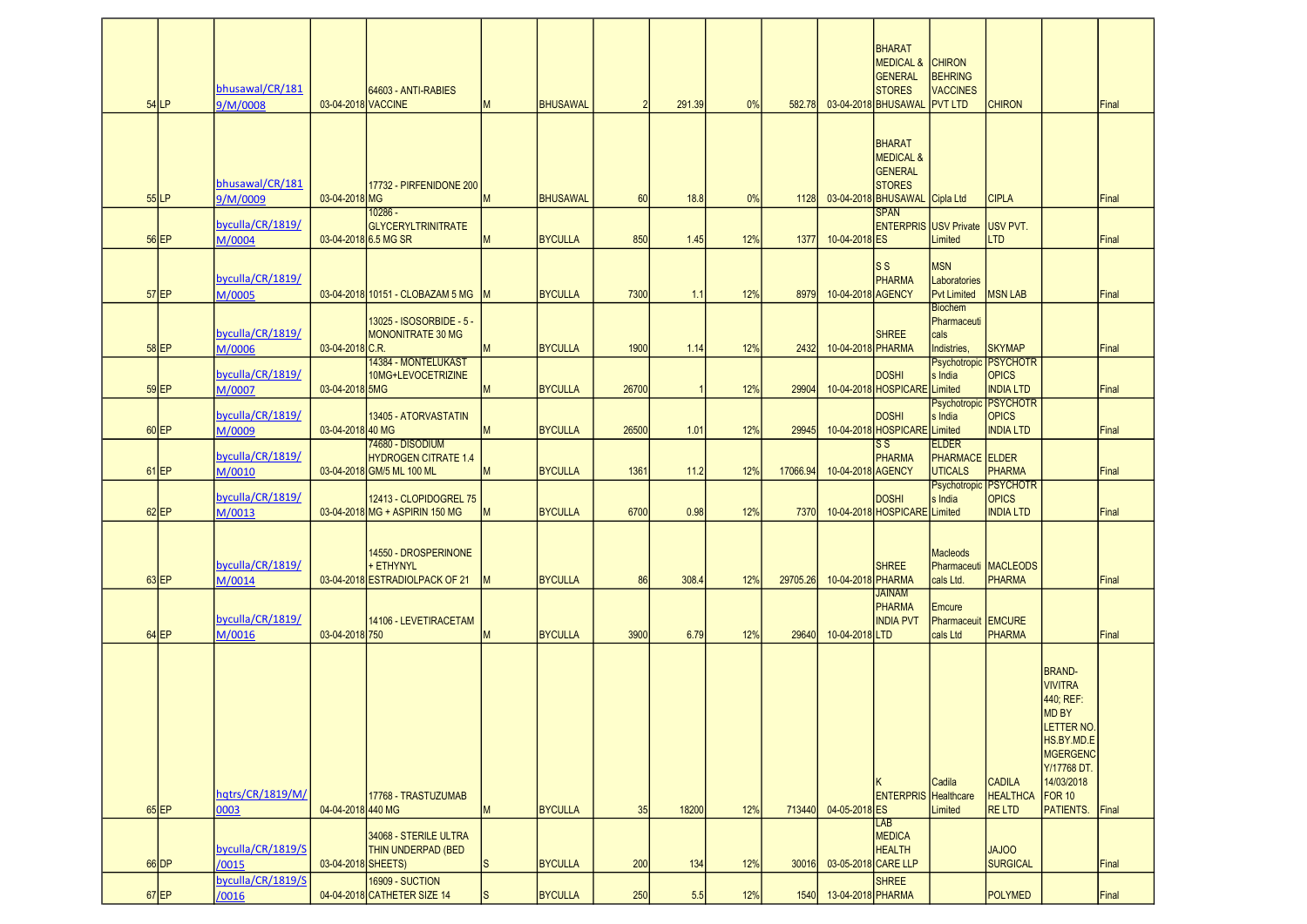| $68$ EP | byculla/CR/1819/S<br>/0017  |                    | <b>16908 - SUCTION</b><br><b>CATHETER SIZE</b><br>04-04-2018 5,6,7,8,9,10,14 & 16.                                               | S            | <b>BYCULLA</b>  | 1750           | 5.5    | 12% | 10780    | 13-04-2018 PHARMA         | <b>SHREE</b>                                                                                              |                                                                    | <b>POLYMED</b>                                      |                 | Final |
|---------|-----------------------------|--------------------|----------------------------------------------------------------------------------------------------------------------------------|--------------|-----------------|----------------|--------|-----|----------|---------------------------|-----------------------------------------------------------------------------------------------------------|--------------------------------------------------------------------|-----------------------------------------------------|-----------------|-------|
| $69$ EP | byculla/CR/1819/S<br>/0018  | 04-04-2018 D125    | 34025 - ALKYL DIMETHYL<br><b>BENZYL AMONIUM CHL</b><br>2.37% + ALKYL<br><b>DEMETHYL ETHYBENZYL</b><br><b>AMONIUM CHL 2.37% -</b> | <sub>S</sub> | <b>BYCULLA</b>  | $\overline{7}$ | 2480   | 12% | 19443.2  |                           | 13-04-2018 HEM & CO.                                                                                      |                                                                    | <b>MICROGEN</b><br><b>HYGIENE</b><br><b>PVT LTD</b> |                 | Final |
| $70$ EP | kalyan/CR/1819/S/<br>0005   |                    | 80209 - X-RAY FILM SIZE<br>10 X12 (BLUE OR GREEN<br>04-04-2018 BASE) PACK OF 50 FILMS S                                          |              | <b>KALYAN</b>   | 11             | 1567   | 12% | 19305.44 | 19-04-2018 AGENCY         | $\overline{\mathsf{s}}\,\mathsf{s}$<br><b>PHARMA</b>                                                      |                                                                    | Carestream                                          | Repeated        | Final |
| $71$ EP | byculla/CR/1819/<br>M/0017  | 04-04-2018 MG      | 17814 - CILINIDIPINE 10                                                                                                          | M            | <b>BYCULLA</b>  | 7900           | 1.4    | 12% | 12403    | 11-04-2018 PHARMA,        | <b>KEPS</b>                                                                                               | <b>FDC Limited CARE</b>                                            | <b>RAVENBHE</b><br><b>L</b> HEALTH                  |                 | Final |
| $72$ EP | kalyan/CR/1819/<br>M/0005   | 04-04-2018 VACCINE | 64603 - ANTI-RABIES                                                                                                              | M            | <b>KALYAN</b>   | 75             | 247.25 | 5%  | 19470.75 | 19-04-2018 LTD            | <b>JAINAM</b><br>PHARMA<br><b>INDIA PVT</b>                                                               | <b>Bharat</b><br>Serums and <b>Bharat</b><br>Vaccines Ltd Serum    |                                                     | <b>Repeated</b> | Final |
| $73$ LP | bhusawal/CR/181<br>9/M/0010 |                    | 71080 - TAB.<br>03-04-2018 PYRIDOSTIGMIN 60 MG                                                                                   |              | <b>BHUSAWAL</b> | 90             | 6.96   | 0%  | 626.4    |                           | <b>BHARAT</b><br>MEDICAL & SAMARTH<br><b>GENERAL</b><br><b>STORES</b><br>03-04-2018 BHUSAWAL PVT LTD      | LIFE<br><b>SCIENCES</b>                                            | <b>SAMARTH</b>                                      |                 | Final |
| $74$ LP | bhusawal/CR/181<br>9/M/0011 |                    | 11532 - VIT D3 300000 IU<br>7.5 MG/ML 1 ML<br>04-04-2018 (ARACHITOL)                                                             | M            | <b>BHUSAWAL</b> | 10             | 39.51  | 0%  | 395.1    |                           | <b>BHARAT</b><br><b>MEDICAL &amp;</b><br><b>GENERAL</b><br><b>STORES</b><br>04-04-2018 BHUSAWAL           | Abbott<br>Healthcare<br>Pvt Limited,                               | <b>ABBOTT</b>                                       |                 | Final |
| $75$ LP | bhusawal/CR/181<br>9/M/0012 | 04-04-2018 MG      | 17732 - PIRFENIDONE 200                                                                                                          | M            | <b>BHUSAWAL</b> | 30             | 37.59  | 0%  | 1127.7   |                           | <b>BHARAT</b><br><b>MEDICAL &amp;</b><br><b>GENERAL</b><br><b>STORES</b><br>04-04-2018 BHUSAWAL Cipla Ltd |                                                                    | <b>CIPLA</b>                                        |                 | Final |
| $76$ LP | bhusawal/CR/181<br>9/M/0013 | 04-04-2018 MG      | 64200 - WARFARIN SOD 5                                                                                                           | M            | <b>BHUSAWAL</b> | 30             | 2.15   | 0%  | 64.5     |                           | <b>BHARAT</b><br><b>MEDICAL &amp;</b><br><b>GENERAL</b><br><b>STORES</b><br>04-04-2018 BHUSAWAL           | <b>BHARAT</b><br>MEDICAL &<br>GENERAL<br><b>STORES</b><br>BHUSAWAL | <b>ROUSEEE</b><br>SUN LIFE                          |                 | Final |
| $77$ EP | bhusawal/CR/181<br>9/S/0002 | 04-04-2018 3 ML    | <b>12507 - SODIUM</b><br><b>FLUORIDE VACCUTAINER</b>                                                                             | <sub>S</sub> | <b>BHUSAWAL</b> | 4800           | 2.75   | 12% | 14784    | 04-05-2018 ES             | <b>SEVEN</b><br><b>SEAS</b><br><b>ENTERPRIS ENTERPRIS LIFE</b>                                            | <b>SEVEN</b><br><b>SEAS</b><br><b>ES</b>                           | <b>LEVRAM</b><br><b>SCIENCES</b>                    |                 | Final |
| $78$ LP | bhusawal/CR/181<br>9/M/0014 | 04-04-2018 VACCINE | 64603 - ANTI-RABIES                                                                                                              | M            | <b>BHUSAWAL</b> | 6              | 291.39 | 0%  | 1748.34  |                           | <b>BHARAT</b><br>MEDICAL & CHIRON<br>GENERAL<br><b>STORES</b><br>04-04-2018 BHUSAWAL                      | <b>BEHRING</b><br><b>VACCINES</b><br><b>PVT LTD</b>                | <b>CHIRON</b>                                       |                 | Final |
| $79$ EP | byculla/CR/1819/<br>M/0020  |                    | 10836 - DROTAVERIN HCL<br>04-04-2018 20 MG/2 ML (DROTIN)                                                                         | M            | <b>BYCULLA</b>  | 93             | 3.45   | 12% |          | 358.98 11-04-2018 PHARMA, | <b>KEPS</b>                                                                                               | Morepen<br>Laboratories EG<br>Limited                              | PHARMA                                              |                 | Final |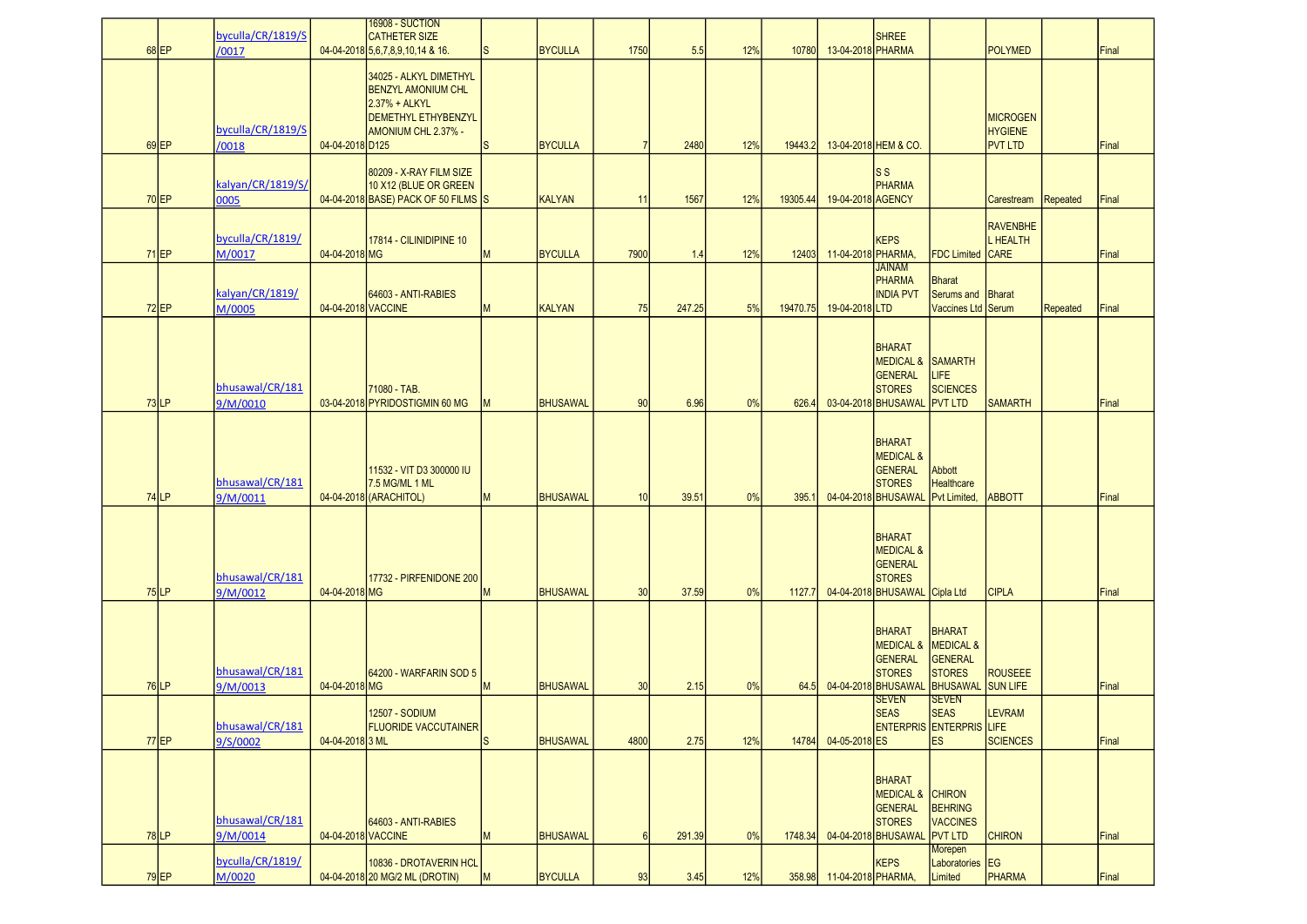|                    |         | byculla/CR/1819/            |                               | 75502 - COUGH                                                                                                        |              |                 |                 |       |     |          |                    | KEPS                                                                     | Morepen<br>Laboratories SAAR                        |                                                                          |                                                     |              |
|--------------------|---------|-----------------------------|-------------------------------|----------------------------------------------------------------------------------------------------------------------|--------------|-----------------|-----------------|-------|-----|----------|--------------------|--------------------------------------------------------------------------|-----------------------------------------------------|--------------------------------------------------------------------------|-----------------------------------------------------|--------------|
| 80 EP              |         | M/0021                      |                               | 04-04-2018 EXPECTORANT 100 ML                                                                                        | M            | <b>BYCULLA</b>  | 3300            | 8.05  | 12% | 29766    | 11-04-2018 PHARMA. |                                                                          | Limited                                             | <b>BIOTECH</b>                                                           |                                                     | Final        |
| 81 EP              |         | byculla/CR/1819/<br>M/0022  |                               | 14105 - MOXIFLOXACIN<br>04-04-2018 HYDROCHLORIDE 400 MG M                                                            |              | <b>BYCULLA</b>  | 1600            | 9.77  | 12% | 17504    | 11-04-2018 PHARMA  | <b>KEPS</b>                                                              | Morepen<br>Laboratories<br>Limited                  | <b>GRACURE</b><br><b>PHARMA</b>                                          |                                                     | Final        |
| 82 EP              |         | byculla/CR/1819/<br>M/0023  | 04-04-2018 500 MG             | 65400 - PARACETAMOL                                                                                                  | M            | <b>BYCULLA</b>  | 83300           | 0.32  | 12% | 29988    | 11-04-2018 PHARMA  | <b>KEPS</b>                                                              | Morepen<br>Laboratories<br>Limited                  | <b>JOCUND</b>                                                            |                                                     | Final        |
|                    |         | byculla/CR/1819/            |                               | 64190 - CAP/TAB<br><b>HAEMATINIC</b><br>IRON(FER.FUM./SULP/<br><b>CARBONYL GLYCINE 100</b><br>MG + FOLIC ACID 0.5 MG |              |                 |                 |       |     |          |                    | <b>KEPS</b>                                                              | Morepen<br>Laboratories LUCENT                      |                                                                          |                                                     |              |
| 83 EP              |         | M/0024                      | $04 - 04 - 2018 + \text{VIT}$ |                                                                                                                      | M            | <b>BYCULLA</b>  | 51000           | 0.52  | 12% | 29580    | 11-04-2018 PHARMA, |                                                                          | Limited<br>Morepen                                  | PHARMA                                                                   |                                                     | Final        |
| $84$ EP            |         | byculla/CR/1819/<br>M/0025  | 04-04-2018 MG                 | 13576 - PREGABALIN 75                                                                                                | М            | <b>BYCULLA</b>  | 19300           | 1.38  | 12% | 29915    | 11-04-2018 PHARMA, | <b>KEPS</b>                                                              | Laboratories<br>Limited                             | <b>GRACURE</b><br><b>PHARMA</b>                                          |                                                     | Final        |
| 85 EP              |         | byculla/CR/1819/<br>M/0027  | 04-04-2018 MG                 | 10215 - ARTESUNATE 60                                                                                                |              | <b>BYCULLA</b>  | 540             | 21.85 | 12% | 13213.8  | 11-04-2018 PHARMA, | <b>KEPS</b>                                                              | Morepen<br>Laboratories<br>Limited                  | <b>OSPER</b>                                                             |                                                     | Final        |
|                    |         | byculla/CR/1819/S           |                               | 14807 - FIBRE GLASS<br><b>SYNTHETIC CAST 5" X 4</b><br>YARDS PACK OF 10                                              |              |                 |                 |       |     |          |                    | <b>KEPS</b><br>MEDICARE<br><b>PHARMACE</b><br>UTICAL<br><b>DISTRIBUT</b> |                                                     | <b>BSN</b>                                                               |                                                     |              |
| 86 EP              |         | /0019                       | 04-04-2018 ROLLS              |                                                                                                                      | S            | <b>BYCULLA</b>  | 35              | 470   | 12% | 18424    | 13-04-2018 ORS     | <b>KEPS</b>                                                              |                                                     | <b>MEDICAL</b>                                                           |                                                     | Final        |
| 87 EP              |         | byculla/CR/1819/S<br>/0020  |                               | 14806 - FIBRE GLASS<br><b>SYNTHETIC CAST WHITE</b><br>04-04-2018 3X4 YARD                                            | <sub>S</sub> | <b>BYCULLA</b>  | 40              | 402   | 12% | 18009.6  | 13-04-2018 ORS     | <b>MEDICARE</b><br>PHARMACE<br>UTICAL<br><b>DISTRIBUT</b>                |                                                     | <b>BSN</b><br><b>MEDICAL</b>                                             |                                                     | Final        |
| 88EP               |         | bhusawal/CR/181<br>9/M/0015 | 05-04-2018 MG                 | 21534 - TENELIGLIPTIN 20                                                                                             | м            | <b>BHUSAWAL</b> | 4400            | 2.76  | 12% | 13596    | 05-05-2018 PHARMA, | <b>KEPS</b>                                                              | <b>Morepen</b><br>Laboratories<br>Limited           | Precise<br>chem<br>pharma                                                |                                                     | Final        |
| 89 EP              |         | byculla/CR/1819/S<br>/0021  |                               | 17187 - DISPOSABLE<br><b>YANKUR SUCTION TUBE</b><br>04-04-2018 WITH CANNULA                                          | <sub>S</sub> | <b>BYCULLA</b>  | 50              | 135   | 12% | 7560     | 13-04-2018 ORS     | KEPS<br><b>MEDICARE</b><br>PHARMACE<br>UTICAL<br><b>IDISTRIBUT</b>       |                                                     | <b>ROMSONS</b><br><b>DISPOSABL</b><br><b>E MEDICAL</b><br><b>DEVICES</b> |                                                     | Final        |
|                    |         | bhusawal/CR/181             |                               | 13558 - MICRO SURGICAL<br><b>OPTHALMIC BLADE</b>                                                                     |              |                 |                 |       |     |          |                    | <b>SAHIL</b>                                                             | <b>SAHIL</b><br><b>ENTERPRIS ENTERPRIS OPTIEDGE</b> |                                                                          |                                                     |              |
| $90$ DP            |         | 9/S/0003                    |                               | 05-04-2018 CRESENT                                                                                                   | S.           | <b>BHUSAWAL</b> | 508             | 28    | 12% | 15930.88 |                    | 05-05-2018 ES, THANE<br><b>IMPEX</b>                                     | <b>ES, THANE</b>                                    | <b>INDIA</b>                                                             |                                                     | Final        |
| $91$ EP            |         | byculla/CR/1819/S<br>/0022  |                               | 17266 - AIR CANNULA 27<br><b>G DISPOSABLE (AIR</b><br>04-04-2018 INJECTION NEEDLE)                                   | <sub>S</sub> | <b>BYCULLA</b>  | 300             | 20    | 12% | 6720     | 13-04-2018 ONAL    | <b>INTERNATI</b>                                                         |                                                     | <b>PRICON</b>                                                            |                                                     | Final        |
| $92$ DP            |         | bhusawal/CR/181<br>9/S/0004 |                               | <b>12094 - SUTURE SILK 1-0</b><br>76CM, 3/8 CIRCLE<br><b>REVERSE CUTTING 45MM</b><br>05-04-2018 (NW 5037)            | $\mathsf{s}$ | <b>BHUSAWAL</b> | $5\overline{5}$ | 245   | 12% | 1372     | 05-05-2018 ORS     | GEETAI<br><b>DISTRIBUT</b>                                               | GEETAI<br><b>DISTRIBUT</b><br><b>ORS</b>            | <b>ALAY</b><br>SURGICALS BOX IS OF<br>PVT. LTD.                          | <b>ORDERED</b><br>QTY. IS 5<br>BOX(ONE<br>12 FOILS) | <b>Final</b> |
|                    | $93$ DP | solapur/CR/1819/<br>M/0001  | 05-04-2018 50 MG              | 13104 - DOLUTEGRAVIR                                                                                                 | M            | <b>SOLAPUR</b>  | 360             | 70.24 | 12% | 28321.2  | 05-06-2018 AGENCY  | ls s<br>PHARMA                                                           | Emcure<br>Pharmaceuit<br>cals Ltd                   | <b>EMCURE</b><br><b>UTICALS</b><br><b>LTD</b>                            | PHARMACE Approved By<br>HQ-<br>Supp.Indent Final    |              |
| $94$ EP            |         | byculla/CR/1819/S<br>/0023  | 04-04-2018 ULTRA              | 16156 - ENDO BUTTON CL                                                                                               | <sub>S</sub> | <b>BYCULLA</b>  | $\overline{1}$  | 15480 | 5%  | 16254    |                    | <b>MEHTA</b><br>13-04-2018 SURGICAL                                      |                                                     | SMITH &<br><b>NEPHEW</b>                                                 |                                                     | Final        |
| $95$ <sub>DP</sub> |         | bhusawal/CR/181<br>9/S/0005 |                               | <b>14630 - SUTURE</b><br>POLYPROPYLENE 3-0<br>70CM, 3/8 CIRCLE<br>05-04-2018 CUTTING 22MM (NW 018) S                 |              | <b>BHUSAWAL</b> | 200             | 40    | 12% | 8960     | 05-05-2018 ORS     | GEETAI<br><b>DISTRIBUT</b>                                               | GEETAI<br><b>DISTRIBUT</b><br><b>ORS</b>            | <b>ALAY</b><br>SURGICALS QTY. IS 200<br>PVT. LTD.                        | ORDERED<br>FOILS                                    | Final        |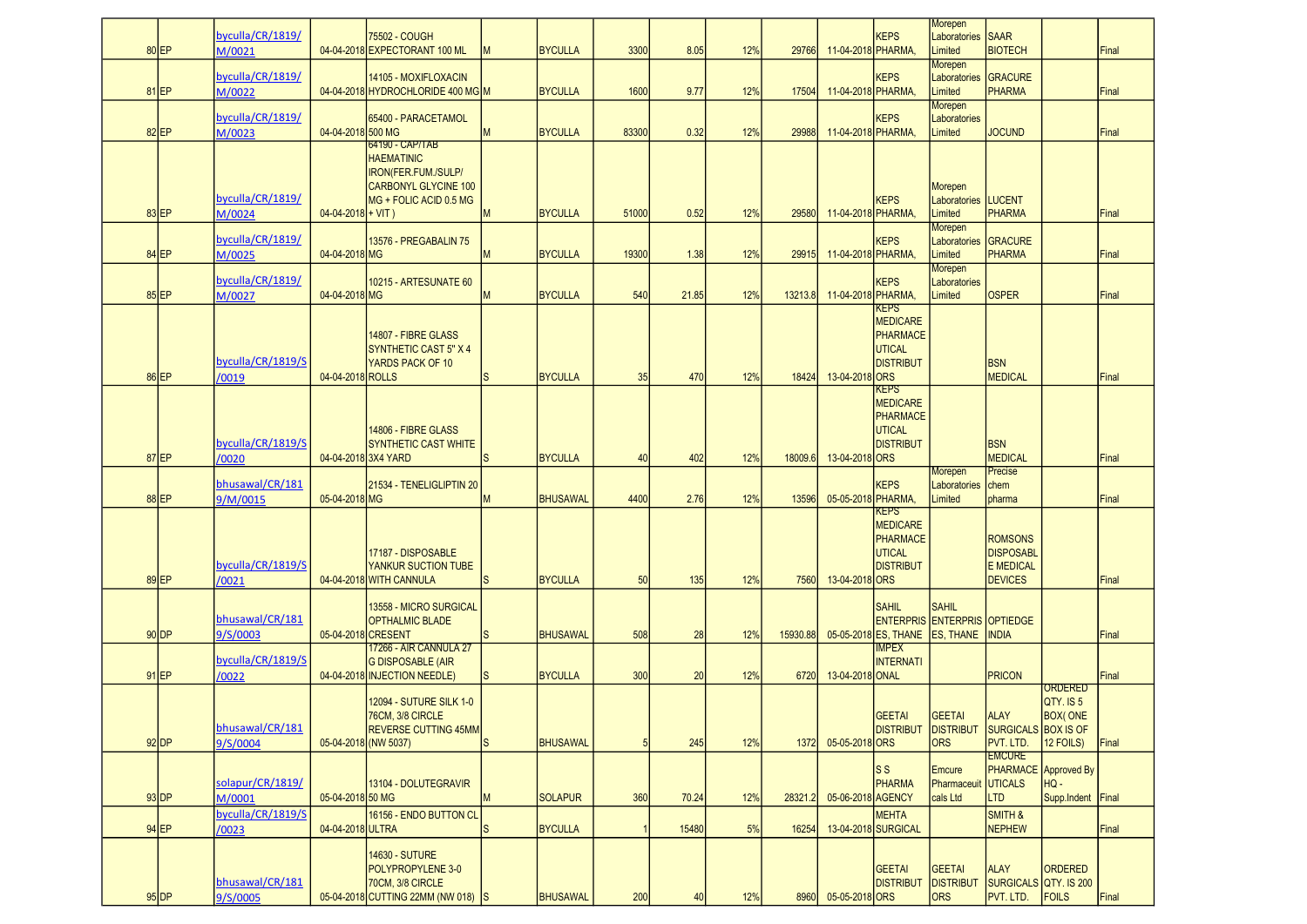|          | $96$ DP | bhusawal/CR/181<br>9/S/0006 |                 | 80418 - SUTURE BRAIDED<br>SILK NO 3/0 IN DOZENS<br>05-04-2018 (NW-5028)                                                        | <b>S</b>     | <b>BHUSAWAL</b> |      | 244      | 12% | 1366.4   | 05-05-2018 ORS     | <b>GEETAI</b><br><b>DISTRIBUT</b>                                                      | <b>GEETAI</b><br><b>DISTRIBUT</b><br><b>ORS</b>         | <b>ALAY</b><br>PVT. LTD.                               | ORDERED<br>QTY. IS 5<br>SURGICALS DOZENS (12<br>$X 5$ FOILS) | Final |
|----------|---------|-----------------------------|-----------------|--------------------------------------------------------------------------------------------------------------------------------|--------------|-----------------|------|----------|-----|----------|--------------------|----------------------------------------------------------------------------------------|---------------------------------------------------------|--------------------------------------------------------|--------------------------------------------------------------|-------|
|          | $97$ EP | byculla/CR/1819/S<br>/0024  |                 | 18066 - TWIN FIX<br><b>TITANIUM 5.0 SUTURE</b><br><b>ANCHOR WITH TWO</b><br><b>PLATE ULTRA SUTURE</b><br>04-04-2018 AND NEEDLE | ls.          | <b>BYCULLA</b>  |      | 12679.25 | 12% | 14200.76 |                    | <b>MEHTA</b><br>13-04-2018 SURGICAL                                                    |                                                         | <b>SMITH &amp;</b><br><b>NEPHEW</b>                    |                                                              | Final |
|          | $98$ EP | byculla/CR/1819/S<br>/0025  |                 | 18067 - TWIN FIX<br><b>TITANIUM 3.5 SUTURE</b><br><b>ANCHOR WITH TWO</b><br><b>PLATE ULTRA SUTURE</b><br>04-04-2018 AND NEEDLE | <sub>S</sub> | <b>BYCULLA</b>  |      | 12800    | 5%  | 13440    |                    | <b>MEHTA</b><br>13-04-2018 SURGICAL                                                    |                                                         | <b>SMITH &amp;</b><br><b>NEPHEW</b>                    |                                                              | Final |
|          | $99$ DP | bhusawal/CR/181<br>9/S/0007 |                 | 80426 - SUTURE<br><b>POLYMIDE</b><br><b>MONOFILAMENT NO.3-</b><br>0,70 CM, 26 MM, 3/8<br>05-04-2018 CIRCLE RC                  | lS.          | <b>BHUSAWAL</b> | 18   | 362      | 12% | 7297.92  | 05-05-2018 ORS     | <b>GEETAI</b><br><b>DISTRIBUT</b>                                                      | <b>GEETAI</b><br><b>DISTRIBUT</b><br><b>ORS</b>         | <b>ALAY</b><br><b>SURGICALS BOX IS OF</b><br>PVT. LTD. | ORDERED<br><b>OTY. IS 18</b><br><b>BOX</b> (1<br>12 FOILS)   | Final |
| $100$ DP |         | bhusawal/CR/181<br>9/S/0008 |                 | 11042 - KIT TOTAL<br>05-04-2018 BILIRUBIN IN ML                                                                                | <sub>S</sub> | <b>BHUSAWAL</b> | 3000 | 1.15     | 12% | 3870     | 05-05-2018 ES      | <b>KRUSH</b><br><b>IMPEX</b>                                                           | <b>KRUSH</b><br><b>ENTERPRIS ENTERPRIS</b><br><b>ES</b> |                                                        | ORDERED<br>QTY. IS<br><b>ACCUCARE 3000 TESTS Final</b>       |       |
| $101$ EP |         | byculla/CR/1819/S<br>/0026  |                 | 91758 - DISPOSABLE C<br>04-04-2018 ARM COVER                                                                                   | ls.          | <b>BYCULLA</b>  | 50   | 371.46   | 18% | 21916    | 13-04-2018 ONAL    | <b>INTERNATI</b>                                                                       |                                                         | <b>SHI</b><br><b>MEDIWEAR</b>                          |                                                              | Final |
| $102$ EP |         | byculla/CR/1819/S<br>/0027  |                 | 91758 - DISPOSABLE C<br>04-04-2018 ARM COVER                                                                                   | <sub>S</sub> | <b>BYCULLA</b>  | 45   | 371.46   | 18% | 19724.4  | 13-04-2018 ORS     | <b>KEPS</b><br><b>MEDICARE</b><br><b>PHARMACE</b><br><b>UTICAL</b><br><b>DISTRIBUT</b> |                                                         | <b>SHI</b><br><b>MEDIWEAR</b>                          |                                                              | Final |
| $103$ EP |         | byculla/CR/1819/S<br>/0028  |                 | 10642 - ENDOTRACHEAL<br>04-04-2018 TUBE NO. 7                                                                                  | <sub>S</sub> | <b>BYCULLA</b>  | 50   | 57       | 12% | 3192     | 13-04-2018 ORS     | <b>KEPS</b><br><b>MEDICARE</b><br>PHARMACE<br><b>UTICAL</b><br><b>DISTRIBUT</b>        |                                                         | <b>SMITH</b><br><b>MEDICAL</b>                         |                                                              | Final |
| $104$ EP |         | byculla/CR/1819/S<br>/0030  |                 | 10641 - ENDOTRACHEAL<br>04-04-2018 TUBE NO. 6.5                                                                                | ls.          | <b>BYCULLA</b>  | 50   | 57       | 12% | 3192     | 13-04-2018 ORS     | <b>KEPS</b><br><b>MEDICARE</b><br>PHARMACE<br><b>UTICAL</b><br><b>DISTRIBUT</b>        |                                                         | <b>SMITH</b><br><b>MEDICAL</b>                         |                                                              | Final |
| $105$ EP |         | byculla/CR/1819/S<br>/0031  | 05-04-2018 TYPE | 13684 - DISPOSABLE<br><b>ELECTROCAUTERY</b><br><b>HAND PENCIL, CORD AND</b><br><b>HAND</b><br>SWITCHES, VALLEYLAB              | <b>S</b>     | <b>BYCULLA</b>  | 50   | 88.5     | 12% | 4956     |                    | <b>NIYATI</b><br>13-04-2018 SURGICAL                                                   |                                                         | <b>NUSAFE</b><br><b>HEALTHCA</b><br><b>RE INDIA</b>    |                                                              | Final |
| 106EP    |         | kalyan/CR/1819/<br>M/0006   | 05-04-2018 MG   | 20025 - DABIGATRAN 110                                                                                                         | M            | <b>KALYAN</b>   | 600  | 27.14    | 12% | 18240    | 20-04-2018 LTD     | <b>JAINAM</b><br>PHARMA<br><b>INDIA PVT</b>                                            | <b>Natco</b><br>Pharma Ltd Natco                        |                                                        | <b>Repeated</b>                                              | Final |
| 107 EP   |         | byculla/CR/1819/S<br>/0032  |                 | 80224 - ECG ROLLS (A) 50<br>04-04-2018 MM x 30 MM                                                                              | <sub>S</sub> | <b>BYCULLA</b>  | 80   | 56       | 18% | 5286.4   | 13-04-2018 ORS     | <b>KEPS</b><br><b>MEDICARE</b><br>PHARMACE<br><b>UTICAL</b><br><b>DISTRIBUT</b>        |                                                         | <b>SCHILER</b>                                         |                                                              | Final |
| 108 DP   |         | pune/CR/1819/M/<br>0001     |                 | $62054 -$<br><b>DEXAMETHASONE 4</b><br>05-04-2018 MG/ML 2 ML                                                                   | M            | <b>PUNE</b>     | 1587 | 4.5      | 12% | 7998.48  | 10-05-2018 PHARMA, | <b>KEPS</b>                                                                            | Wockhardt<br>Limited                                    | <b>WOCKHAR</b><br><b>DT LTD</b>                        | <b>INJ</b><br>DECDAN                                         | Final |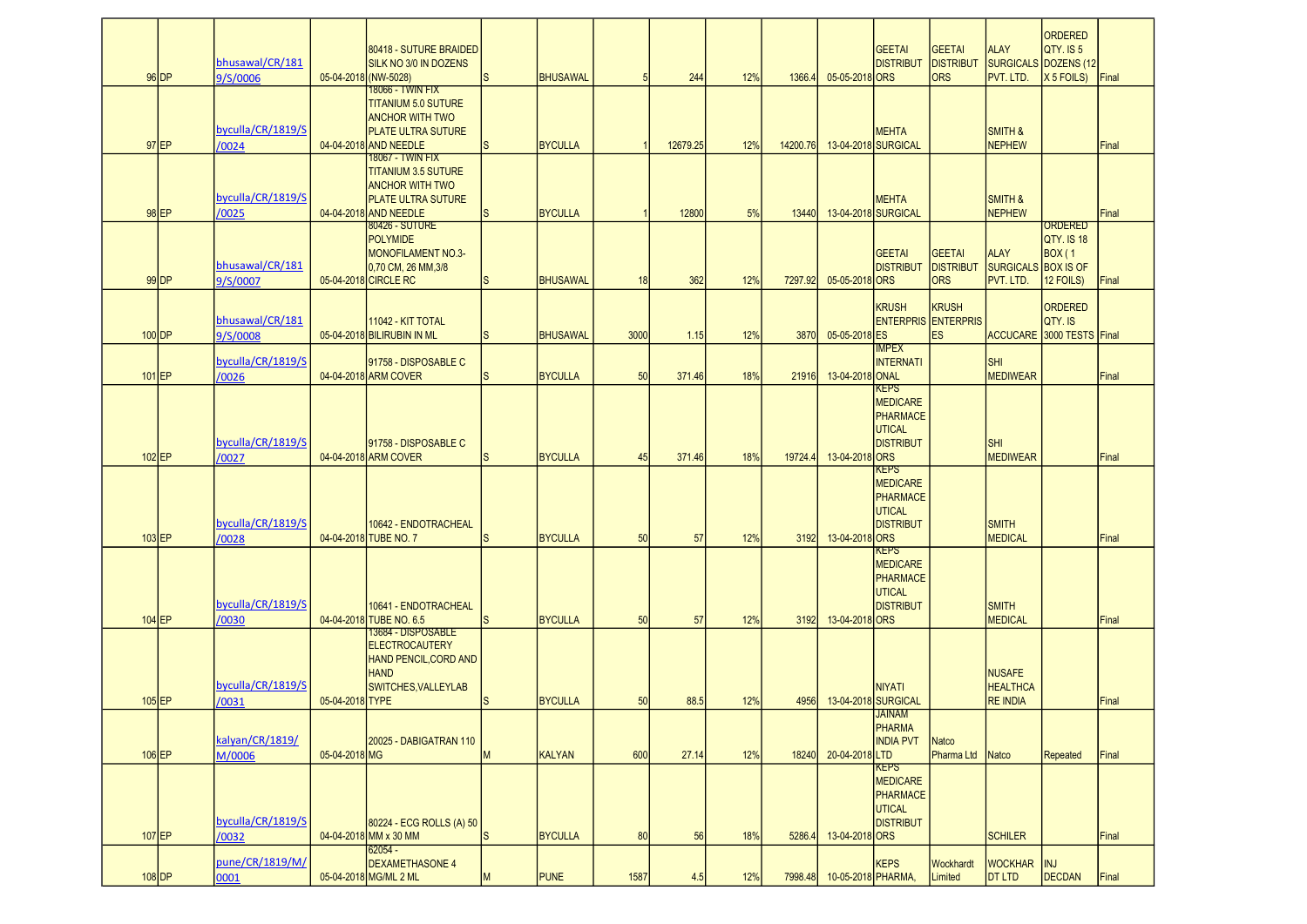| $109$ EP            | byculla/CR/1819/S<br>/0033  |                    | 20008 - BUPRINORPHINE<br><b>TRANSDERMAL PATCH</b><br>05-04-2018 20 MCG / HOUR                                                                                                                                                                           | ls       | <b>BYCULLA</b>  | 50             | 732    | 12% | 40992   | 14-04-2018 PVT LTD      | <b>SANDOR</b><br><b>MEDICAIDS</b>                                                               |                                                                          | <b>SPARSHA</b><br><b>PHARMA</b><br><b>INTL PVT</b><br><b>LTD</b> | Final        |
|---------------------|-----------------------------|--------------------|---------------------------------------------------------------------------------------------------------------------------------------------------------------------------------------------------------------------------------------------------------|----------|-----------------|----------------|--------|-----|---------|-------------------------|-------------------------------------------------------------------------------------------------|--------------------------------------------------------------------------|------------------------------------------------------------------|--------------|
| $110$ <sub>LP</sub> | bhusawal/CR/181<br>9/M/0016 | 05-04-2018 VACCINE | 64603 - ANTI-RABIES                                                                                                                                                                                                                                     | M        | <b>BHUSAWAL</b> | $\overline{2}$ | 291.39 | 0%  | 582.78  |                         | <b>BHARAT</b><br><b>MEDICAL &amp;</b><br><b>GENERAL</b><br><b>STORES</b><br>05-04-2018 BHUSAWAL | Glaxo<br><b>Smithkline</b><br>Pharmaceuti<br>cals Ltd                    | <b>CHIRON</b>                                                    | <b>Final</b> |
| $111$ LP            | bhusawal/CR/181<br>9/M/0017 |                    | 11756 - ESTRADIOL<br>05-04-2018 VALERATE 2 MG                                                                                                                                                                                                           | M        | <b>BHUSAWAL</b> | 56             | 12.27  | 0%  | 687.12  |                         | <b>BHARAT</b><br><b>MEDICAL &amp;</b><br>GENERAL<br><b>STORES</b><br>05-04-2018 BHUSAWAL        | German<br>Remedies(<br>Div of Zydus   HEALTHCA<br>Cadila)                | <b>ZYDUS</b><br><b>RELTD</b>                                     | Final        |
| $112$ LP            | bhusawal/CR/181<br>9/M/0018 |                    | 10834 - NATURAL<br><b>MICRONISED</b><br>05-04-2018 PROGESTERONE 100 MG M                                                                                                                                                                                |          | <b>BHUSAWAL</b> | 11             | 92.19  | 0%  | 1014.09 |                         | <b>BHARAT</b><br><b>MEDICAL &amp;</b><br>GENERAL<br><b>STORES</b><br>05-04-2018 BHUSAWAL        | <b>SUN</b><br>Pharmaceuti<br>cal Industries<br>Limited-<br><b>MUMBAI</b> | <b>SUN</b>                                                       | Final        |
| $113$ LP            | bhusawal/CR/181<br>9/S/0009 | 05-04-2018 2347    | 17208 - VICRYL NO.1 NW                                                                                                                                                                                                                                  | ls.      | <b>BHUSAWAL</b> | 12             | 415    | 12% | 5577.6  |                         | ANIL<br>05-04-2018 MEDICALS                                                                     | Johnson &<br>Johnson Ltd                                                 | <b>JOHNSON &amp;</b><br><b>JOHNSON</b>                           | Final        |
| $114$ <sub>LP</sub> | bhusawal/CR/181<br>9/M/0019 | 05-04-2018 100 ML  | 11512 - NORMAL SALINE                                                                                                                                                                                                                                   | M        | <b>BHUSAWAL</b> | 100            | 12.85  | 12% | 1439    |                         | <b>ANIL</b><br>05-04-2018 MEDICALS                                                              | Alkem<br>Laboratories<br>Ltd                                             | <b>ABARIS</b>                                                    | Final        |
| $115$ LP            | bhusawal/CR/181<br>9/M/0020 | 05-04-2018 ML      | 63514 - VIT B1 B6 B12 2                                                                                                                                                                                                                                 | M        | <b>BHUSAWAL</b> | 50             | 7.5    | 12% | 420     |                         | <b>ANIL</b><br>05-04-2018 MEDICALS                                                              | Lupin<br>Laboratories NITIN LIFE<br>Ltd.                                 | <b>SCIENCES</b>                                                  | Final        |
| $116$ EP            | byculla/CR/1819/S<br>/0034  | 05-04-2018 ONLY.   | 14501 - POLYAXIAL<br><b>PEDICULAR SCREW WITH</b><br><b>SINGLE LOCKING</b><br>SYSTEM, 5-7 MM<br>DIAMETER, ANY LENGTH,<br>TITANIUM WITH INNE-<br><b>IMPORTED, US FDA</b><br><b>APPROVED, MAKE OF</b><br><b>MEDITRONICS OR</b><br><b>SYNTHES OR ZIMMER</b> | lS.      | <b>BYCULLA</b>  | 6              | 7440   | 5%  | 46872   | 05-05-2018 INDIA,       | <b>OZONE</b>                                                                                    |                                                                          | <b>DEPUY</b><br><b>SYNTHES</b>                                   | Final        |
| $117$ LP            | bhusawal/CR/181<br>9/M/0021 | 05-04-2018 VIAL    | 63534 - B.COMPLEX 10 ML                                                                                                                                                                                                                                 | M        | <b>BHUSAWAL</b> | 5              | 10     | 12% | 56      |                         | ANIL<br>05-04-2018 MEDICALS                                                                     | ANIL<br><b>MEDICALS</b>                                                  | <b>COAX</b>                                                      | Final        |
| $118$ LP            | bhusawal/CR/181<br>9/S/0010 |                    | 80277 - INFANT FEEDING<br>05-04-2018 TUBE SIZE 8                                                                                                                                                                                                        | lS.      | <b>BHUSAWAL</b> |                | 9.1    | 12% | 40.76   |                         | ANIL<br>05-04-2018 MEDICALS                                                                     | Romson<br><b>SCIENTIFIC</b><br>SURGICAL                                  | <b>ROMSON</b>                                                    | Final        |
| $119$ EP            | byculla/CR/1819/S<br>/0035  | 05-04-2018 ONLY.   | 16038 - POLYAXIAL<br>PEDICULAR SCREW WITH<br><b>HEAD AND LOCKING, 3.5</b><br>MM - 4.5 MM, ANY<br>LENGTH-TITANIUM<br>(LATERAL MASS)WITH<br>INNE-IMPORTED, US FDA<br>APPROVED, MAKE OF<br><b>MEDITRONICS OR</b><br>SYNTHES OR ZIMMER                      | <b>S</b> | <b>BYCULLA</b>  | $6\phantom{1}$ | 7440   | 5%  |         | 46872 05-05-2018 INDIA, | <b>OZONE</b>                                                                                    |                                                                          | <b>DEPUY</b><br><b>SYNTHES</b>                                   | Final        |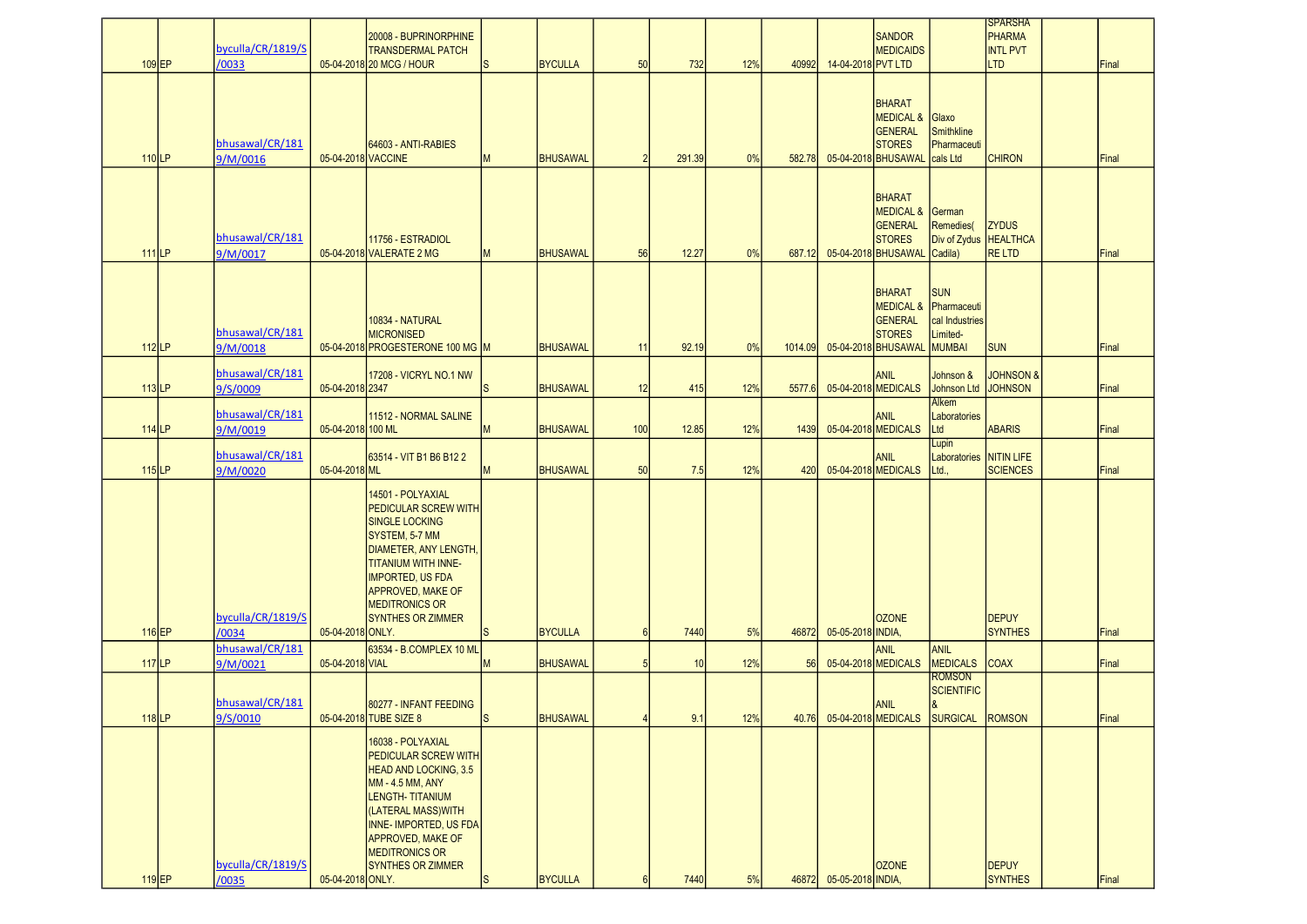| $120$ EP | byculla/CR/1819/S<br>/0036 |                  | 92111 - LATERAL MASS<br><b>SCREWS SET OF 12</b><br>POLYXIAL SCREW 3.5<br>MM/4.00 MM<br><b>EXCHANGABLE WITH</b><br>CONNECTING ROD 2 AND<br>05-04-2018 LOCKING CAP INNER 12 |     | <b>BYCULLA</b> |     | 11900  | 5%  | 49980     | 05-05-2018 INDIA, | <b>OZONE</b>                                                             |                                                        | <b>DEPUY</b><br><b>SYNTHES</b>             |                                                                                                                                                                             | Final |
|----------|----------------------------|------------------|---------------------------------------------------------------------------------------------------------------------------------------------------------------------------|-----|----------------|-----|--------|-----|-----------|-------------------|--------------------------------------------------------------------------|--------------------------------------------------------|--------------------------------------------|-----------------------------------------------------------------------------------------------------------------------------------------------------------------------------|-------|
| $121$ EP | hqtrs/CR/1819/S/0<br>002   |                  | <b>16055 - TOTAL HIP</b><br><b>REPLACEMENT IMPLANT</b><br><b>OR AS PER</b><br>11-04-2018 SPECIFICATION)                                                                   | S   | <b>BYCULLA</b> |     | 77323  | 5%  | 568324.05 | 11-06-2018 INDIA, | <b>OZONE</b>                                                             | Johnson &<br><b>Johnson Ltd</b>                        | <b>DEPUY</b>                               | <b>BRAND OF</b><br>DEPUY.<br><b>REF: MD BY</b><br>Letter No.<br><b>HS/MD/BY/T</b><br><b>HR</b> dated<br>18/12/2017<br>for 8 sets.                                           | Final |
| $122$ EP | hqtrs/CR/1819/S/0<br>003   |                  | 15926 - ANTIGRADE<br><b>FEMORAL NAILS</b><br><b>TITANIUM ANY DIAMETER</b><br><b>TO ANY LENGTH WITH</b><br><b>END CAP AND FOUR</b><br>11-04-2018 LOCKING BOLTS             | S   | <b>BYCULLA</b> | 10  | 31767  | 5%  | 333553.5  | 06-06-2018 INDIA, | <b>OZONE</b>                                                             |                                                        | <b>DEPUY</b><br><b>SYNTHES</b>             | <b>BRAND OF</b><br><b>DEPUY</b><br>SYNTHES.<br><b>REF: MD BY</b><br><b>LETTER NO</b><br>HS/MD/BY/O<br><b>NLINE</b><br><b>STOCK</b><br><b>POSITION</b><br>DT.11/07/20<br>17. | Final |
| $123$ EP | hqtrs/CR/1819/S/0<br>004   |                  | 91992 - DISTAL<br>ANTEROLATERAL<br><b>PERIATICULAR LOCKING</b><br><b>TIBIAL PLATE 3.5 ANY</b><br>11-04-2018 LENGTH L/R IMPLANT                                            | lS. | BYCULLA        | 10  | 24185  | 5%  | 253942.5  | 11-06-2018 INDIA  | <b>OZONE</b>                                                             |                                                        | <b>DEPUY</b><br><b>SYNTHES</b>             | <b>BRAND OF</b><br><b>DEPUY</b><br>SYNTHES.<br><b>REF: MD BY</b><br><b>LETTER NO</b><br>HS/MD/BY/O<br><b>NLINE</b><br><b>STOCK</b><br><b>POSITION</b><br>DT.11/07/20<br>17. | Final |
| $124$ DP | byculla/CR/1819/<br>M/0029 | 06-04-2018 40 MG | 91050 - INJ. IRINOTECAN                                                                                                                                                   | M   | <b>BYCULLA</b> | 67  | 300.8  | 12% | 22572.3   | 06-04-2018 LTD    | <b>JAINAM</b><br>PHARMA<br><b>INDIA PVT</b>                              | Dr. Reddys<br>Laboratories<br>Ltd.                     | Dr.Reddys<br>Laboratories AND WHEN<br>Ltd. | <b>SUPPLY AS</b><br>REQUIRED Final                                                                                                                                          |       |
| $125$ EP | kalyan/CR/1819/<br>M/0007  |                  | 70190 - DESFEROXAMINE<br>06-04-2018 500 MG/VIAL (DESFERAL) M                                                                                                              |     | KALYAN         | 60  | 148.64 | 12% | 9988.8    | 12-04-2018 ES     | <b>ENTERPRIS Sandoz Pvt</b>                                              | Ltd.                                                   | Wassweburg<br>er Gmbh<br>Germany           | Require<br>Immediately Final                                                                                                                                                |       |
| $126$ EP | kalyan/CR/1819/S/<br>0006  |                  | 80268 - BANDAGE<br><b>PLASTER OF PARIS</b><br>06-04-2018 (POP) 10CM<br>80267 - BANDAGE                                                                                    | S   | KALYAN         | 300 | 26     | 12% | 8736      | 16-04-2018 ORS    | <b>KEPS</b><br>MEDICARE<br>PHARMACE<br><b>UTICAL</b><br><b>DISTRIBUT</b> | Cadila<br>Pharmaceuti Pharmaceuti<br>cal Ltd<br>Cadila | Cadila<br>cals<br>Cadila                   | Repeated                                                                                                                                                                    | Final |
| $127$ EP | kalyan/CR/1819/S/<br>0007  |                  | <b>PLASTER OF PARIS</b><br>06-04-2018 (POP) 15 CM                                                                                                                         | S   | KALYAN         | 200 | 40.43  | 12% | 9056      | 16-04-2018 PHARMA | <b>SHREE</b>                                                             | Pharmaceuti<br>cal Ltd                                 | Pharmaceuti<br>cals                        | Repeated                                                                                                                                                                    | Final |
| $128$ DP | byculla/CR/1819/<br>M/0030 |                  | 06-04-2018 15306 - VESOPRESSINE M                                                                                                                                         |     | BYCULLA        | 216 | 74.46  | 5%  | 16886.88  | 07-05-2018 PHARMA | <b>SHREE</b>                                                             | Neon<br>Laboratories LABORATO<br>Ltd                   | <b>NEON</b><br><b>RIES LTD.</b>            |                                                                                                                                                                             | Final |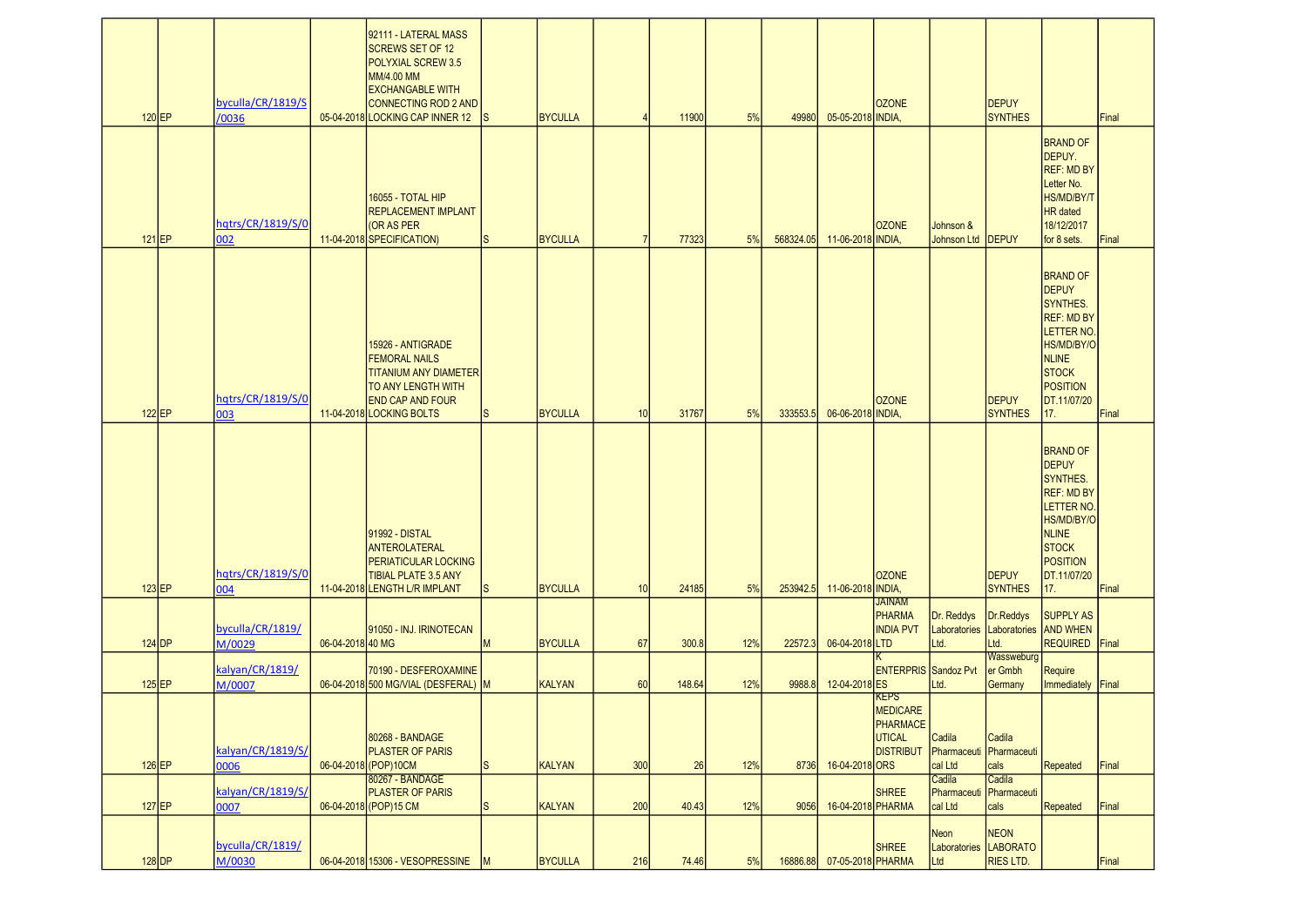| $129$ EP            | kalyan/CR/1819/S/<br>8000   |                    | 80209 - X-RAY FILM SIZE<br>10 X12 (BLUE OR GREEN<br>06-04-2018 BASE) PACK OF 50 FILMS S |   | <b>KALYAN</b>   | 10     | 1567   | 12% | 17550.4  | 16-04-2018 LTD     | <b>JAINAM</b><br>PHARMA<br><b>INDIA PVT</b>                                                         | <b>ASSET</b><br><b>HEALTHCA</b><br>RE DIV OF<br><b>CHOKSI</b><br><b>IMAGING</b><br><b>LTD</b> | Asset<br>Healthcare             | Repeated                                                                                 | Final |
|---------------------|-----------------------------|--------------------|-----------------------------------------------------------------------------------------|---|-----------------|--------|--------|-----|----------|--------------------|-----------------------------------------------------------------------------------------------------|-----------------------------------------------------------------------------------------------|---------------------------------|------------------------------------------------------------------------------------------|-------|
| $130$ DP            | byculla/CR/1819/<br>M/0031  |                    | 91007 - SILVER<br>SULPHADIAZINE 1% W/W<br>06-04-2018 25 GM IN TUBES                     | M | <b>BYCULLA</b>  | 450    | 10.82  | 12% | 5454     | 06-06-2018 PHARMA, | <b>KEPS</b>                                                                                         |                                                                                               | <b>SRIDEEP</b>                  |                                                                                          | Final |
| $131$ <sub>LP</sub> | bhusawal/CR/181<br>9/M/0022 | 06-04-2018 MG      | 64200 - WARFARIN SOD 5                                                                  | M | <b>BHUSAWAL</b> | 30     | 2.15   | 0%  | 64.5     | 06-04-2018 Limited | <b>Bharat</b><br><b>Biotech</b><br>International HEALTHCA                                           | <b>MAXFORD</b><br><b>RE</b>                                                                   | ROUSEEE<br><b>SUN LIFE</b>      |                                                                                          | Final |
| $132$ HP            | hqtrs/CR/1819/M/<br>0004    |                    | 10348 - PRAZOSIN HCL 5<br>17-04-2018 MG GITS (MINIPRESS XL) M                           |   | <b>BYCULLA</b>  | 187650 | 7.21   | 12% | 1516212  | 18-06-2018 ES      | <b>SPAN</b><br><b>ENTERPRIS</b> Pfizer                                                              | Limited                                                                                       | <b>PFIZER</b><br><b>LIMITED</b> | <b>BRAND-</b><br><b>MINIPRESS</b><br>XL 5MG.<br><b>PACK OF</b><br>30s. HSN-<br>30049075. | Final |
| $133$ HP            | hqtrs/CR/1819/M/<br>0004    |                    | 10348 - PRAZOSIN HCL 5<br>17-04-2018 MG GITS (MINIPRESS XL) M                           |   | <b>BHUSAWAL</b> | 17370  | 7.21   | 12% | 140349.6 | 18-06-2018 ES      | <b>SPAN</b><br><b>ENTERPRIS</b> Pfizer                                                              | Limited                                                                                       | <b>PFIZER</b><br><b>LIMITED</b> | <b>BRAND-</b><br><b>MINIPRESS</b><br>XL 5MG.<br><b>PACK OF</b><br>30s. HSN-<br>30049075. | Final |
| $134$ HP            | hqtrs/CR/1819/M/<br>0004    |                    | 10348 - PRAZOSIN HCL 5<br>17-04-2018 MG GITS (MINIPRESS XL) M                           |   | <b>PUNE</b>     | 8910   | 7.21   | 12% | 71992.8  | 18-06-2018 ES      | SPAN<br><b>ENTERPRIS</b> Pfizer                                                                     | Limited                                                                                       | <b>PFIZER</b><br><b>LIMITED</b> | <b>BRAND-</b><br><b>MINIPRESS</b><br>XL 5MG.<br><b>PACK OF</b><br>30s. HSN-<br>30049075. | Final |
| $135$ HP            | hqtrs/CR/1819/M/<br>0004    |                    | 10348 - PRAZOSIN HCL 5<br>17-04-2018 MG GITS (MINIPRESS XL) M                           |   | <b>KALYAN</b>   | 30060  | 7.21   | 12% | 242884.8 | 18-06-2018 ES      | <b>SPAN</b><br><b>ENTERPRIS</b> Pfizer                                                              | Limited                                                                                       | <b>PFIZER</b><br><b>LIMITED</b> | <b>BRAND-</b><br><b>MINIPRESS</b><br>XL 5MG.<br><b>PACK OF</b><br>30s. HSN-<br>30049075. | Final |
| $136$ HP            | hqtrs/CR/1819/M/<br>0004    |                    | 10348 - PRAZOSIN HCL 5<br>17-04-2018 MG GITS (MINIPRESS XL) M                           |   | <b>SOLAPUR</b>  | 19950  | 7.21   | 12% | 161196   | 18-06-2018 ES      | <b>SPAN</b><br><b>ENTERPRIS</b> Pfizer                                                              | Limited                                                                                       | <b>PFIZER</b><br><b>LIMITED</b> | <b>BRAND-</b><br><b>MINIPRESS</b><br>XL 5MG.<br><b>PACK OF</b><br>30s. HSN-<br>30049075. | Final |
| $137$ HP            | hqtrs/CR/1819/M/<br>0004    |                    | 10348 - PRAZOSIN HCL 5<br>17-04-2018 MG GITS (MINIPRESS XL) M                           |   | <b>NAGPUR</b>   | 21000  | 7.21   | 12% | 169680   | 18-06-2018 ES      | <b>SPAN</b><br><b>ENTERPRIS</b> Pfizer                                                              | Limited                                                                                       | <b>PFIZER</b><br><b>LIMITED</b> | <b>BRAND-</b><br><b>MINIPRESS</b><br>XL 5MG.<br><b>PACK OF</b><br>30s. HSN-<br>30049075. | Final |
| $138$ <sub>LP</sub> | bhusawal/CR/181<br>9/M/0023 |                    | 10834 - NATURAL<br><b>MICRONISED</b><br>06-04-2018 PROGESTERONE 100 MG M                |   | <b>BHUSAWAL</b> |        | 92.19  | 0%  | 368.76   |                    | <b>BHARAT</b><br><b>GENERAL</b><br><b>STORES</b><br>06-04-2018 BHUSAWAL                             | <b>SUN</b><br>MEDICAL & Pharmaceuti<br>cal Industries<br>Limited-<br><b>MUMBAI</b>            | <b>SUN</b>                      |                                                                                          | Final |
| $139$ <sub>LP</sub> | bhusawal/CR/181<br>9/M/0024 | 06-04-2018 VACCINE | 64603 - ANTI-RABIES                                                                     | M | <b>BHUSAWAL</b> |        | 291.39 | 0%  | 874.17   |                    | <b>BHARAT</b><br>MEDICAL & Glaxo<br><b>GENERAL</b><br><b>STORES</b><br>06-04-2018 BHUSAWAL cals Ltd | <b>Smithkline</b><br>Pharmaceuti                                                              | <b>CHIRON</b>                   |                                                                                          | Final |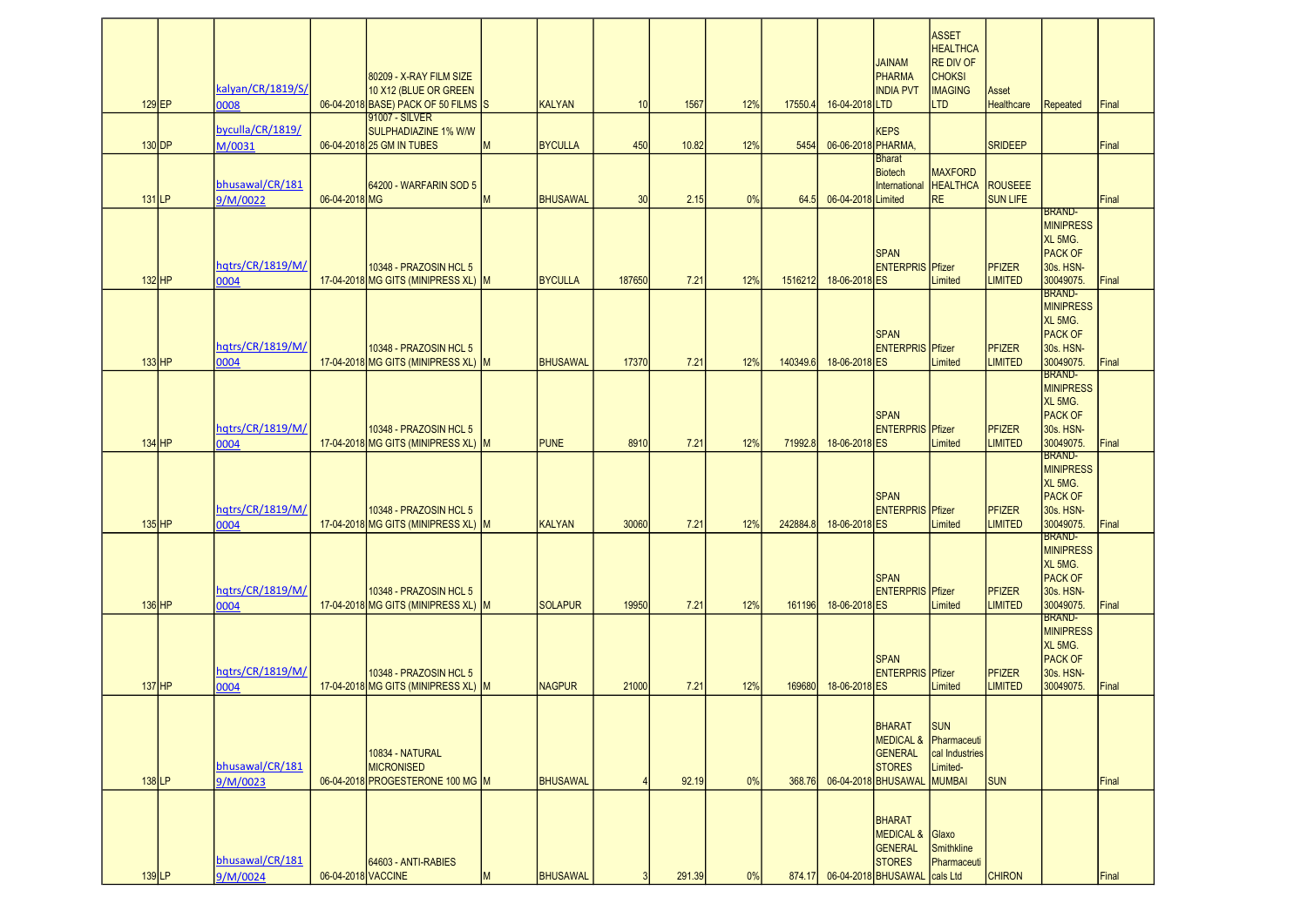| $140$ LP |          | bhusawal/CR/181<br>9/M/0025 |                    | 11756 - ESTRADIOL<br>06-04-2018 VALERATE 2 MG                              | M            | <b>BHUSAWAL</b> | 84    | 8.06    | 0%  | 677.04 |                | <b>BHARAT</b><br><b>MEDICAL &amp;</b><br><b>GENERAL</b><br><b>STORES</b><br>06-04-2018 BHUSAWAL RE LTD                 | <b>AKUMENTIS KOYE</b><br><b>HEALTHCA</b>     | PHARMACE<br><b>UTICALS</b>                                                          |                                                                                                                                            | Final |
|----------|----------|-----------------------------|--------------------|----------------------------------------------------------------------------|--------------|-----------------|-------|---------|-----|--------|----------------|------------------------------------------------------------------------------------------------------------------------|----------------------------------------------|-------------------------------------------------------------------------------------|--------------------------------------------------------------------------------------------------------------------------------------------|-------|
| $141$ LP |          | bhusawal/CR/181<br>9/M/0026 | 06-04-2018 25 MG   | 69085 - DOTHIEPIN HCL                                                      | M            | <b>BHUSAWAL</b> | 30    | -6      | 0%  | 180    |                | BHARAT<br><b>MEDICAL &amp;</b><br>GENERAL<br><b>STORES</b><br>06-04-2018 BHUSAWAL                                      | Abbott<br>Healthcare<br>Pvt Limited          | <b>ACME</b>                                                                         |                                                                                                                                            | Final |
|          | $142$ HP | hqtrs/CR/1819/S/0<br>005    | 11-04-2018 ML/HOUR | 20082 - INFUSOR PUMP<br>MULTIRATE LV 5-7-12                                | <sub>S</sub> | <b>BYCULLA</b>  | 120   | 1473.21 | 12% | 198000 |                | <b>OM SAI</b><br>11-06-2018 SURGICAL                                                                                   | Pvt Ltd                                      | <b>BAXTER</b><br><b>HEALTHCA</b><br><b>RE</b><br>Baxter (India CORPORAT<br>ION, USA |                                                                                                                                            | Final |
|          | $143$ HP | hqtrs/CR/1819/S/0<br>006    |                    | 10811 - SYRINGE -<br>11-04-2018 DISPOSABLE 50 ML                           | <sub>S</sub> | <b>BYCULLA</b>  | 5000  | 13.5    | 12% | 75600  | 11-06-2018 ORS | <b>GEETAI</b><br><b>DISTRIBUT</b>                                                                                      |                                              | <b>Tiger</b><br>Surgical<br><b>Disposable</b><br>Pvt. Ltd.                          | <b>BRAND-</b><br>TIGERJECT. Final                                                                                                          |       |
|          | $144$ HP | hqtrs/CR/1819/S/0<br>006    |                    | 10811 - SYRINGE -<br>11-04-2018 DISPOSABLE 50 ML                           | S            | <b>BHUSAWAL</b> | 135   | 13.5    | 12% | 2041.2 | 11-06-2018 ORS | <b>GEETAI</b><br><b>DISTRIBUT</b>                                                                                      |                                              | Tiger<br>Surgical<br><b>Disposable</b><br>Pvt. Ltd.                                 | <b>BRAND-</b><br>TIGERJECT. Final                                                                                                          |       |
|          | $145$ HP | hgtrs/CR/1819/S/0<br>006    |                    | 10811 - SYRINGE -<br>11-04-2018 DISPOSABLE 50 ML                           | <sub>S</sub> | <b>KALYAN</b>   | 540   | 13.5    | 12% | 8164.8 | 11-06-2018 ORS | <b>GEETAI</b><br><b>DISTRIBUT</b>                                                                                      |                                              | <b>Tiger</b><br>Surgical<br><b>Disposable</b><br>Pvt. Ltd.                          | <b>BRAND-</b><br>TIGERJECT. Final                                                                                                          |       |
|          | $146$ HP | hqtrs/CR/1819/S/0<br>007    |                    | 10995 - KIT AUSTRALIA<br><b>ANTIGEN IN TEST</b><br>11-04-2018 (HBSAG CARD) | <sub>S</sub> | <b>BYCULLA</b>  | 10000 | 7.44    | 5%  | 78100  |                | SAHIL<br>ENTERPRIS DIAGNOSTI DIAGNOSTI<br>10-04-2019 ES, THANE                                                         | <b>MERIL</b><br>CS PVT LTD CS PVT LTD Order. | <b>MERIL</b>                                                                        | <b>BRAND OF</b><br>MERIL.<br>Delivery: As<br>and when<br>required by<br>the<br>consignee<br>upto one<br>year from the<br>date of<br>Supply | Final |
| $147$ HP |          | hgtrs/CR/1819/S/0<br>007    |                    | 10995 - KIT AUSTRALIA<br><b>ANTIGEN IN TEST</b><br>11-04-2018 (HBSAG CARD) | ls.          | <b>BHUSAWAL</b> | 1500  | 7.44    | 5%  |        |                | <b>SAHIL</b><br><b>ENTERPRIS DIAGNOSTI DIAGNOSTI Supply</b><br>11715 10-04-2019 ES, THANE CS PVT LTD CS PVT LTD Order. | <b>MERIL</b>                                 | <b>MERIL</b>                                                                        | <b>BRAND OF</b><br>MERIL.<br>Delivery: As<br>and when<br>required by<br>the<br>consignee<br>upto one<br>year from the<br>date of           | Final |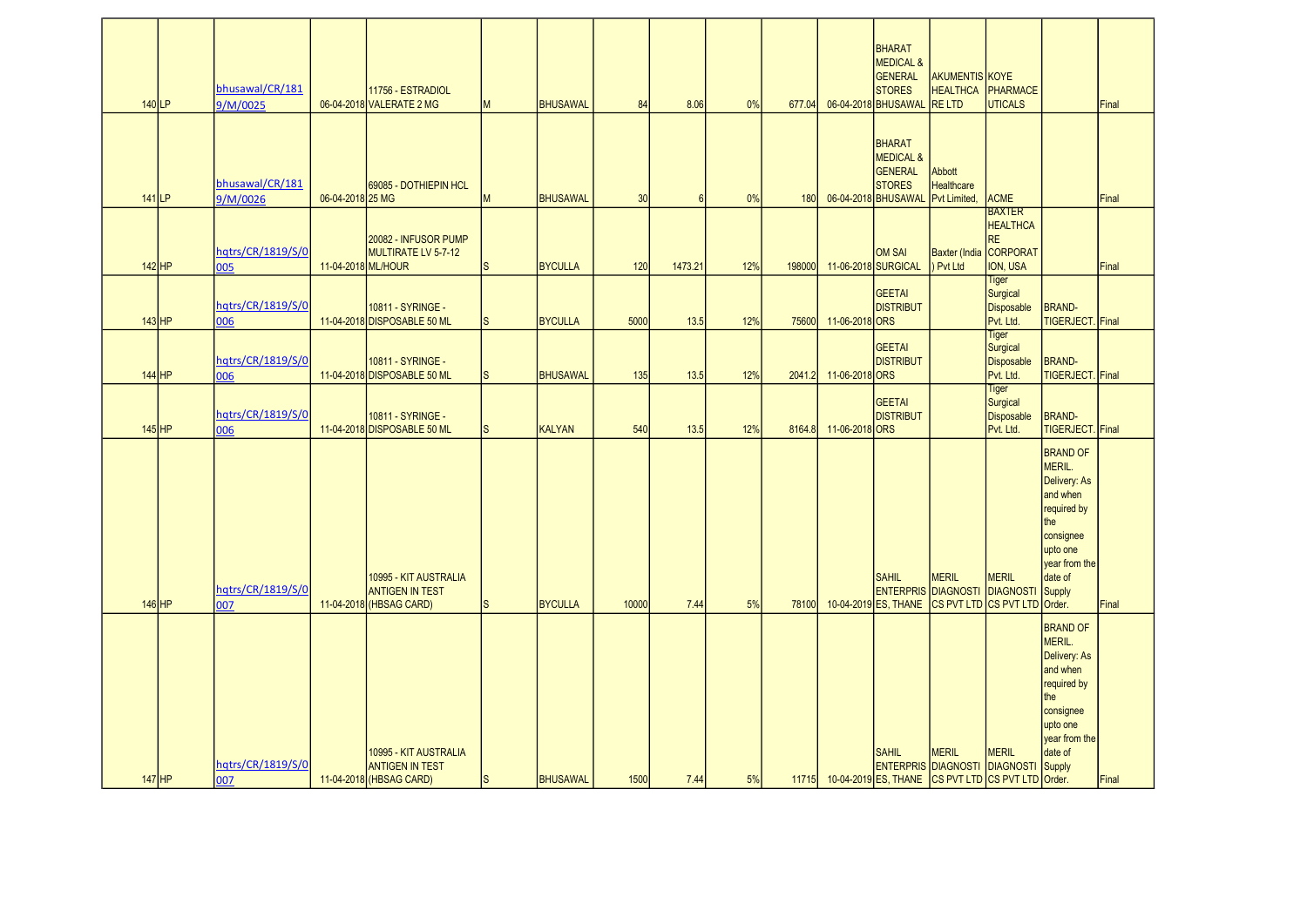|          |                                 |                  |                                                                                                   |          |                |      |       |    |          |                             |                                                                    |                                                                                                                   |                                  | <b>BRAND OF</b><br>MERIL.<br>Delivery: As<br>and when<br>required by<br>the<br>consignee<br>upto one<br>year from the                      |       |
|----------|---------------------------------|------------------|---------------------------------------------------------------------------------------------------|----------|----------------|------|-------|----|----------|-----------------------------|--------------------------------------------------------------------|-------------------------------------------------------------------------------------------------------------------|----------------------------------|--------------------------------------------------------------------------------------------------------------------------------------------|-------|
| $148$ HP | hqtrs/CR/1819/S/0               |                  | 10995 - KIT AUSTRALIA<br><b>ANTIGEN IN TEST</b><br>11-04-2018 (HBSAG CARD)                        |          | <b>PUNE</b>    | 830  | 7.44  | 5% | 6482.3   |                             | <b>SAHIL</b><br><b>ENTERPRIS DIAGNOSTI</b><br>10-04-2019 ES, THANE | <b>MERIL</b><br>CS PVT LTD CS PVT LTD Order.                                                                      | <b>MERIL</b><br><b>DIAGNOSTI</b> | date of<br>Supply                                                                                                                          | Final |
|          | 007<br>hqtrs/CR/1819/S/0        |                  | 10995 - KIT AUSTRALIA<br><b>ANTIGEN IN TEST</b>                                                   |          |                |      |       |    |          |                             | <b>SAHIL</b><br><b>ENTERPRIS DIAGNOSTI</b>                         | <b>MERIL</b>                                                                                                      | <b>MERIL</b><br><b>DIAGNOSTI</b> | <b>BRAND OF</b><br>MERIL.<br>Delivery: As<br>and when<br>required by<br>the<br>consignee<br>upto one<br>year from the<br>date of<br>Supply |       |
| $149$ HP | 007                             |                  | 11-04-2018 (HBSAG CARD)                                                                           | Is       | KALYAN         | 5125 | 7.44  | 5% | 40026.25 |                             | 10-04-2019 ES, THANE                                               | CS PVT LTD CS PVT LTD Order.                                                                                      |                                  | <b>BRAND OF</b>                                                                                                                            | Final |
| $150$ HP | hqtrs/CR/1819/S/0<br>007        |                  | 10995 - KIT AUSTRALIA<br><b>ANTIGEN IN TEST</b><br>11-04-2018 (HBSAG CARD)                        | IS       | <b>SOLAPUR</b> | 650  | 7.44  | 5% | 5076.5   |                             | <b>SAHIL</b><br><b>ENTERPRIS DIAGNOSTI</b><br>10-04-2019 ES, THANE | <b>MERIL</b><br>CS PVT LTD CS PVT LTD Order.                                                                      | <b>MERIL</b><br><b>DIAGNOSTI</b> | MERIL.<br>Delivery: As<br>and when<br>required by<br>the<br>consignee<br>upto one<br>year from the<br>date of<br>Supply                    | Final |
| $151$ HP | hqtrs/CR/1819/S/0<br>007        |                  | 10995 - KIT AUSTRALIA<br><b>ANTIGEN IN TEST</b><br>11-04-2018 (HBSAG CARD)                        | <b>S</b> | NAGPUR         | 489  | 7.44  | 5% |          |                             | <b>SAHIL</b>                                                       | <b>MERIL</b><br><b>ENTERPRIS DIAGNOSTI DIAGNOSTI</b><br>3819.09 10-04-2019 ES, THANE CS PVT LTD CS PVT LTD Order. | <b>MERIL</b>                     | <b>BRAND OF</b><br>MERIL.<br>Delivery: As<br>and when<br>required by<br>the<br>consignee<br>upto one<br>year from the<br>date of<br>Supply | Final |
| $152$ HP | hqtrs/CR/1819/S/0               | 11-04-2018 ULTRA | 16156 - ENDO BUTTON CL                                                                            | lS.      | <b>BYCULLA</b> | 18   | 15200 | 5% | 287280   | 11-06-2018 SURGICAL         | <b>MEHTA</b>                                                       |                                                                                                                   | SMITH &<br><b>NEPHEW</b>         | <b>BRAND OF</b><br>SMITH &<br>NEPHEW.                                                                                                      | Final |
| $153$ EP | 008<br>hqtrs/CR/1819/S/0<br>009 |                  | <b>16055 - TOTAL HIP</b><br><b>REPLACEMENT IMPLANT</b><br>(OR AS PER<br>11-04-2018 SPECIFICATION) | ls       | <b>BYCULLA</b> |      | 87465 | 5% |          | 642867.75 11-06-2018 INDIA, | <b>OZONE</b>                                                       |                                                                                                                   | EVOLUTIS,<br><b>FRANCE</b>       | <b>BRAND OF</b><br>EVOLUTIS.<br><b>REF: MD BY</b><br>Letter No.<br>HS/MD/BY/d<br>ual mobility<br>THR dated<br>17/01/2018<br>for 7 sets.    | Final |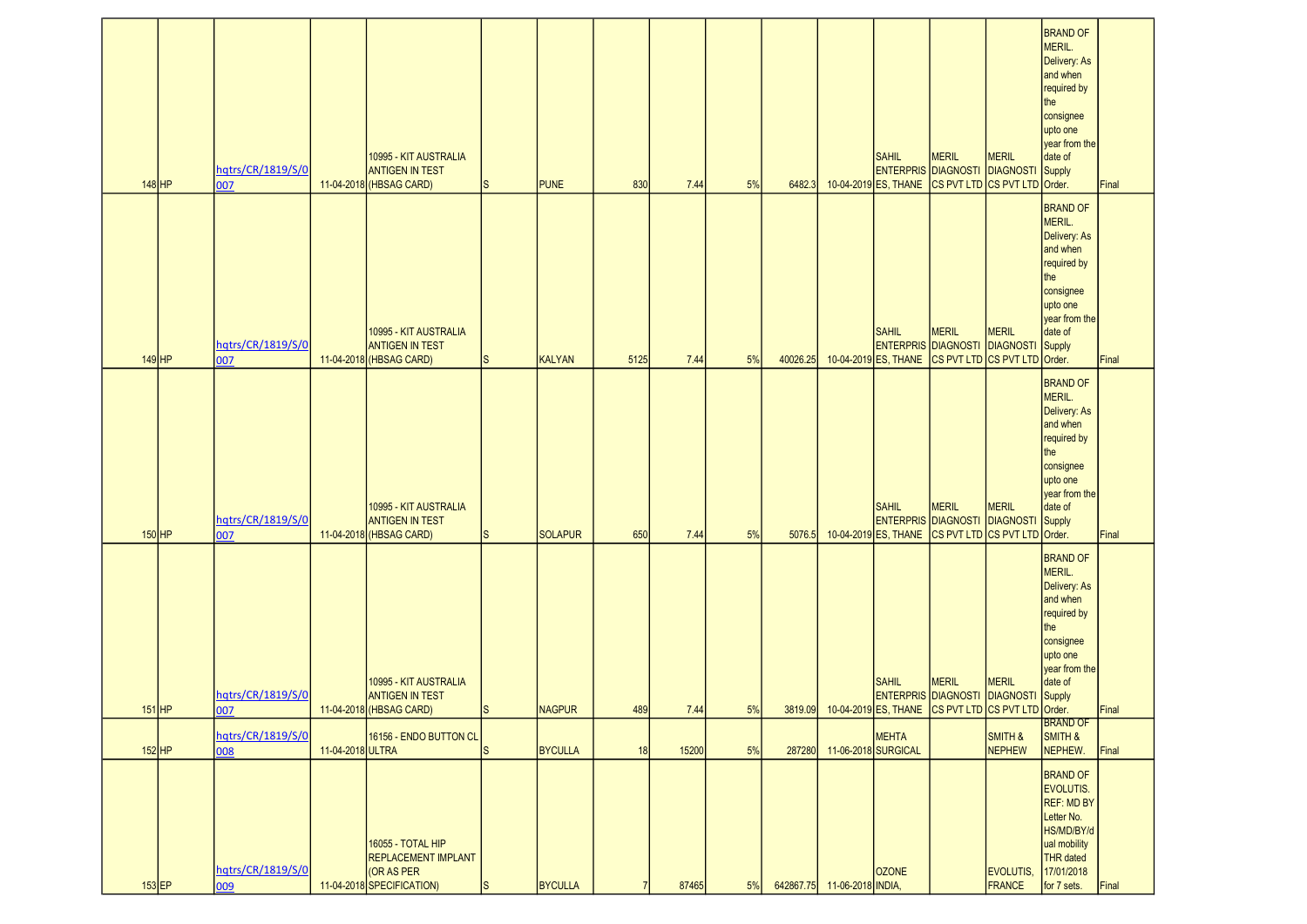| $154$ HP | hqtrs/CR/1819/S/0<br>010 | 10827 - VACCUTAINERS<br><b>WITH EDTA K3 DRAW</b><br><b>VOLUME BD/GRIENIER</b><br><b>WITH CERTIFICATE OF</b><br><b>ANALYSIS CE MARK OR</b><br>20-04-2018 EQUIVALENT | <sub>S</sub> | <b>BYCULLA</b>  | 40000 | 3.89 | 12% | 174400   | 19-04-2019 LTD           | <b>JAINAM</b><br>PHARMA<br><b>INDIA PVT</b>        | <b>BD</b>       | <b>AS AND</b><br><b>WHEN</b><br><b>REQUIRED</b><br><b>BY</b><br><b>CONSIGNE</b>                                                                         | Final |
|----------|--------------------------|--------------------------------------------------------------------------------------------------------------------------------------------------------------------|--------------|-----------------|-------|------|-----|----------|--------------------------|----------------------------------------------------|-----------------|---------------------------------------------------------------------------------------------------------------------------------------------------------|-------|
| $155$ HP | hqtrs/CR/1819/S/0<br>010 | 10827 - VACCUTAINERS<br><b>WITH EDTA K3 DRAW</b><br><b>VOLUME BD/GRIENIER</b><br><b>WITH CERTIFICATE OF</b><br><b>ANALYSIS CE MARK OR</b><br>20-04-2018 EQUIVALENT | <sub>S</sub> | <b>BHUSAWAL</b> | 15000 | 3.89 | 12% | 65400    | 19-04-2019 LTD           | <b>JAINAM</b><br>PHARMA<br><b>INDIA PVT</b>        | <b>BD</b>       | <b>AS AND</b><br><b>WHEN</b><br><b>REQUIRED</b><br><b>BY</b><br><b>CONSIGNE</b><br>F                                                                    | Final |
| $156$ HP | hqtrs/CR/1819/S/0<br>010 | 10827 - VACCUTAINERS<br><b>WITH EDTA K3 DRAW</b><br><b>VOLUME BD/GRIENIER</b><br><b>WITH CERTIFICATE OF</b><br><b>ANALYSIS CE MARK OR</b><br>20-04-2018 EQUIVALENT | <sub>S</sub> | <b>PUNE</b>     | 4930  | 3.89 | 12% | 21494.8  | 19-04-2019 LTD           | <b>JAINAM</b><br>PHARMA<br><b>INDIA PVT</b>        | <b>BD</b>       | <b>AS AND</b><br><b>WHEN</b><br><b>REQUIRED</b><br><b>BY</b><br><b>CONSIGNE</b><br>E                                                                    | Final |
| $157$ HP | hqtrs/CR/1819/S/0<br>010 | 10827 - VACCUTAINERS<br><b>WITH EDTA K3 DRAW</b><br><b>VOLUME BD/GRIENIER</b><br><b>WITH CERTIFICATE OF</b><br><b>ANALYSIS CE MARK OR</b><br>20-04-2018 EQUIVALENT | <sub>S</sub> | <b>KALYAN</b>   | 36000 | 3.89 | 12% | 156960   | 19-04-2019 LTD           | <b>JAINAM</b><br>PHARMA<br><b>INDIA PVT</b>        | <b>BD</b>       | <b>AS AND</b><br><b>WHEN</b><br><b>REQUIRED</b><br><b>BY</b><br><b>CONSIGNE</b><br>E                                                                    | Final |
| $158$ HP | hqtrs/CR/1819/S/0<br>011 | 10928 - DEHYDRATED<br><b>CULTURE MEDIA SOLID</b><br>11-04-2018 PK OF 500 GMS                                                                                       | <sub>S</sub> | <b>BHUSAWAL</b> | 22    | 2342 | 18% | 60798.32 | 10-04-2019 LTD           | <b>JAINAM</b><br><b>PHARMA</b><br><b>INDIA PVT</b> | <b>HI-MEDIA</b> | <b>BRAND OF</b><br>HI-MEDIA.<br>Delivery: As<br>and when<br>required by<br>the<br>consignee<br>upto one<br>year from the<br>date of<br>Supply<br>Order. | Final |
| $159$ HP | hqtrs/CR/1819/S/0<br>011 | 10928 - DEHYDRATED<br><b>CULTURE MEDIA SOLID</b><br>11-04-2018 PK OF 500 GMS                                                                                       | <sub>S</sub> | KALYAN          | 38    | 2342 | 18% |          | 105015.28 10-04-2019 LTD | <b>JAINAM</b><br>PHARMA<br><b>INDIA PVT</b>        | <b>HI-MEDIA</b> | <b>BRAND OF</b><br>HI-MEDIA.<br>Delivery: As<br>and when<br>required by<br>the<br>consignee<br>upto one<br>year from the<br>date of<br>Supply<br>Order. | Final |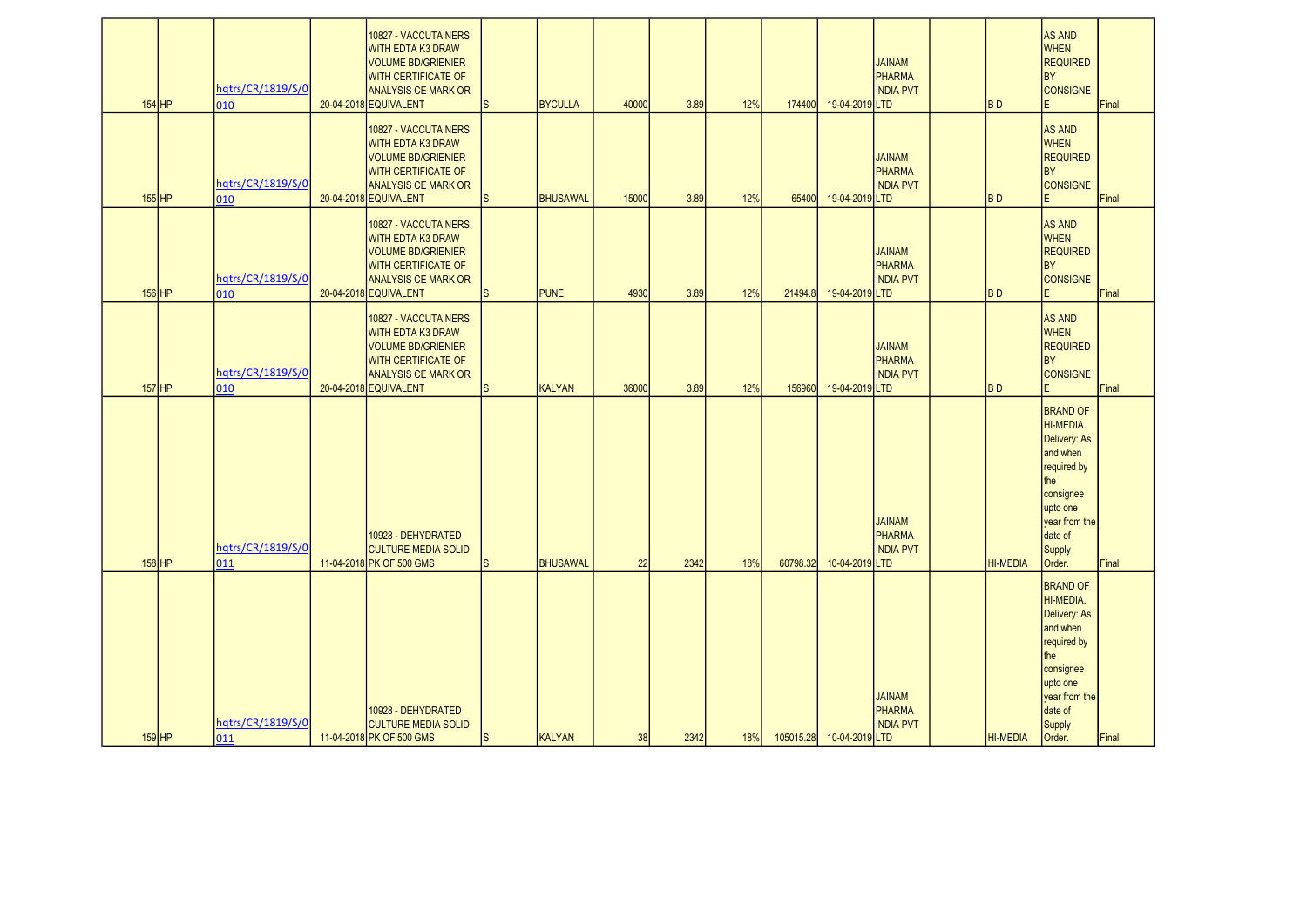| $160$ HP | hqtrs/CR/1819/S/0<br>011            |                     | 10928 - DEHYDRATED<br><b>CULTURE MEDIA SOLID</b><br>11-04-2018 PK OF 500 GMS                                                                       | S        | <b>SOLAPUR</b>  | 10             | 2342 | 18% | 27635.6 | 10-04-2019 LTD      | <b>JAINAM</b><br><b>PHARMA</b><br><b>INDIA PVT</b> | <b>HI-MEDIA</b>                    | <b>BRAND OF</b><br>HI-MEDIA.<br>Delivery: As<br>and when<br>required by<br>the<br>consignee<br>upto one<br>year from the<br>date of<br><b>Supply</b><br>Order. | Final |
|----------|-------------------------------------|---------------------|----------------------------------------------------------------------------------------------------------------------------------------------------|----------|-----------------|----------------|------|-----|---------|---------------------|----------------------------------------------------|------------------------------------|----------------------------------------------------------------------------------------------------------------------------------------------------------------|-------|
| $161$ HP | hqtrs/CR/1819/S/0<br>011            |                     | 10928 - DEHYDRATED<br><b>CULTURE MEDIA SOLID</b><br>11-04-2018 PK OF 500 GMS                                                                       | <b>S</b> | <b>NAGPUR</b>   | 5              | 2342 | 18% | 13817.8 | 10-04-2019 LTD      | <b>JAINAM</b><br>PHARMA<br><b>INDIA PVT</b>        | <b>HI-MEDIA</b>                    | <b>BRAND OF</b><br>HI-MEDIA.<br>Delivery: As<br>and when<br>required by<br>the<br>consignee<br>upto one<br>year from the<br>date of<br><b>Supply</b><br>Order. | Final |
|          | hqtrs/CR/1819/S/0                   |                     | 12507 - SODIUM<br><b>FLUORIDE VACCUTAINER</b>                                                                                                      |          |                 |                |      |     |         |                     | <b>SHREE</b>                                       |                                    |                                                                                                                                                                |       |
| $162$ HP | 012                                 | 11-04-20183 ML      | 12507 - SODIUM                                                                                                                                     |          | <b>BHUSAWAL</b> | 35000          | 3.19 | 12% | 124950  | 11-06-2018 PHARMA   |                                                    | <b>HMD</b>                         |                                                                                                                                                                | Final |
| $163$ HP | hqtrs/CR/1819/S/0<br>012            | 11-04-2018 3 ML     | <b>FLUORIDE VACCUTAINER</b>                                                                                                                        |          | <b>KALYAN</b>   | 7000           | 3.19 | 12% | 24990   | 11-06-2018 PHARMA   | <b>SHREE</b>                                       | <b>HMD</b>                         |                                                                                                                                                                | Final |
| $164$ HP | hqtrs/CR/1819/S/0<br>013            |                     | 13452 - FLOURIDE ORAL<br><b>RINSE CONTAINING</b><br><b>SODIUM FLOURIDE</b><br>0.044% ACIDLATED<br>PHOSPHATE .05% PK OF<br>11-04-2018 473 ML BOTTLE | S        | <b>BYCULLA</b>  | 1500           | 207  | 12% | 347760  |                     | <b>MEHTA</b><br>11-06-2018 SURGICAL                | <b>COLGATE</b><br><b>PALMOLIVE</b> |                                                                                                                                                                | Final |
|          |                                     |                     | <b>15604 - FORMILIN</b>                                                                                                                            |          |                 |                |      |     |         |                     |                                                    |                                    |                                                                                                                                                                |       |
|          | byculla/CR/1819/S                   |                     | <b>CHAMBER, LARGE BOX</b><br><b>DESIGN WITH TRAYS,</b>                                                                                             |          |                 |                |      |     |         |                     | <b>MEHTA</b>                                       |                                    |                                                                                                                                                                |       |
| $165$ DP | /0037                               |                     | 06-04-2018 COMPLETE SET                                                                                                                            | S        | <b>BYCULLA</b>  | $\overline{2}$ | 2278 | 18% | 5376.08 |                     | 07-05-2018 SURGICAL                                | <b>KOSUVAA</b>                     |                                                                                                                                                                | Final |
|          | byculla/CR/1819/S                   |                     | <u> 16964 - AIR ROTOR</u><br>HANDPIECE, PUSH/<br><b>FRICTION GRIP(FG)</b><br><b>TYPE, STD SIZE, WITH</b><br>COUPLING, NSK JAPAN,                   |          |                 |                |      |     |         |                     | <b>MEHTA</b>                                       |                                    |                                                                                                                                                                |       |
| 166 DP   | /0038                               | 06-04-2018 H&W      |                                                                                                                                                    |          | <b>BYCULLA</b>  | $\overline{2}$ | 9880 | 12% | 22131.2 |                     | 07-05-2018 SURGICAL                                | <b>NSK</b>                         |                                                                                                                                                                | Final |
| 167 DP   | byculla/CR/1819/S<br>/0039          | 06-04-2018 BOTTLES  | 10420 - EUGENOL 110 ML                                                                                                                             |          | <b>BYCULLA</b>  | 35             | 454  | 18% | 18750.2 |                     | <b>MEHTA</b><br>07-05-2018 SURGICAL                | <b>DPI</b>                         |                                                                                                                                                                | Final |
| 168 DP   | byculla/CR/1819/S                   |                     | 12307 - CAMPHOR-<br>06-04-2018 PHENOL LIQIUD                                                                                                       | S        | <b>BYCULLA</b>  | 18             | 88   | 12% | 1774.08 |                     | <b>MEHTA</b><br>07-05-2018 SURGICAL                | <b>PHARMADE</b><br><b>NT</b>       |                                                                                                                                                                | Final |
| $169$ DP | /0040<br>byculla/CR/1819/S<br>/0041 | 06-04-2018 /DENSPLY | 80055 - BARBED<br><b>BROCHES, ASSORTED,</b><br>COLOR CODED, PKD OF 6-<br>12 BROCHES, DPI                                                           | S        | <b>BYCULLA</b>  | 27             | 261  | 12% | 7892.64 | 07-05-2018 SURGICAL | <b>MEHTA</b>                                       | <b>MEDIN</b>                       |                                                                                                                                                                | Final |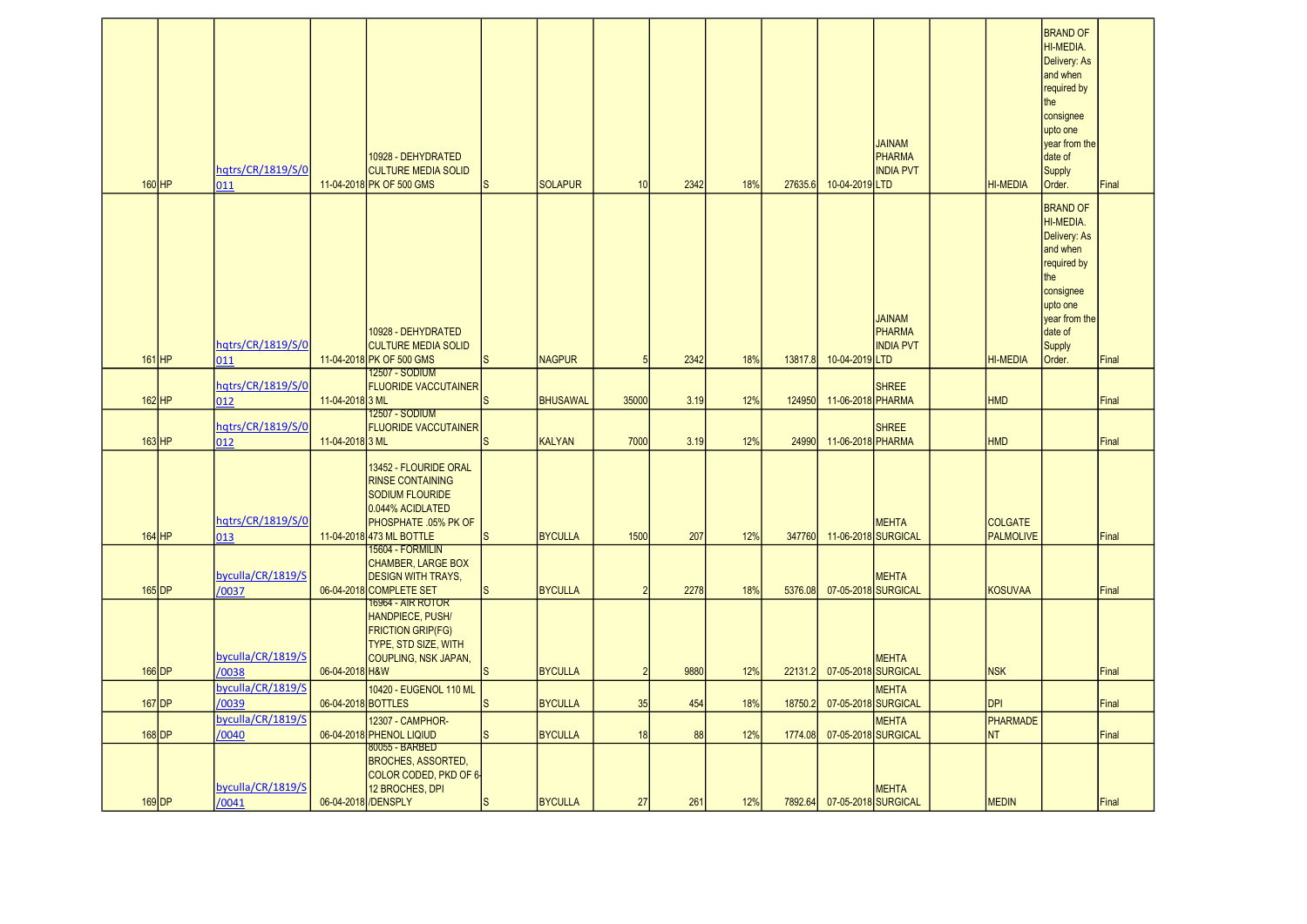| $170$ DP | byculla/CR/1819/S<br>/0042  |                    | 10412 - COMPOSITE<br><b>RESIN LIGHT CURE BULK</b><br><b>FILLING/POSTERIOR</b><br><b>FILLING, THIXOTROPIC</b><br>NANO FILLERS 4 G TUBE<br>06-04-2018 SHADE A2., A3, C3 D2<br><b>16987 - ORTHDONTIC</b> | $\mathsf{s}$ | <b>BYCULLA</b>  | 45             | 858    | 12% | 43243.2  |                | <b>MEHTA</b><br>07-05-2018 SURGICAL                                                                         |                                                          | 3M               | Final |
|----------|-----------------------------|--------------------|-------------------------------------------------------------------------------------------------------------------------------------------------------------------------------------------------------|--------------|-----------------|----------------|--------|-----|----------|----------------|-------------------------------------------------------------------------------------------------------------|----------------------------------------------------------|------------------|-------|
| $171$ DP | byculla/CR/1819/S<br>/0043  | 06-04-2018 BRAND   | <b>WIRE CUTTER, SLEEK</b><br><b>DESIGN. IMPORTED</b>                                                                                                                                                  | S            | <b>BYCULLA</b>  |                | 15500  | 12% | 17360    |                | <b>MEHTA</b><br>07-05-2018 SURGICAL                                                                         |                                                          | <b>KOSUVAA</b>   | Final |
| $172$ DP | byculla/CR/1819/S<br>/0044  | 06-04-2018 SYRINGE | 12191 - GEL ETCHING<br><b>CONTAINING</b><br>PHOSPHORIC ACID                                                                                                                                           | <sub>S</sub> | <b>BYCULLA</b>  | 54             | 198    | 12% | 11975.04 |                | <b>ARIHANT</b><br>07-05-2018 MEDITECH                                                                       |                                                          | <b>MEDIDCEPT</b> | Final |
| $173$ DP | byculla/CR/1819/S<br>/0045  |                    | 14721 - EDTA WITH<br><b>HYDROGEN PEROXIDE</b><br><b>GEL FOR CANAL</b><br><b>LUBRICATION AND</b><br><b>PREPARATION, SYRINGE</b><br>06-04-2018 WITH DISPOSABLE TIPS                                     | <sub>S</sub> | <b>BYCULLA</b>  | 80             | 550    | 12% | 49280    |                | <b>ARIHANT</b><br>07-05-2018 MEDITECH                                                                       |                                                          | <b>MEDICEPT</b>  | Final |
| $174$ LP | bhusawal/CR/181<br>9/S/0011 |                    | 11034 - KIT RA FACTOR IN<br><b>ML MAKE OF</b><br>OMEGA/SPINREACT/SIEM<br>07-04-2018 ENS/TULIP                                                                                                         | S            | <b>BHUSAWAL</b> | 20             | 22.5   | 0%  | 450      | 07-04-2018 ORS | <b>SHRI</b><br><b>NIJNANDI</b><br><b>DISTRIBUT</b>                                                          | <b>ARKRAY</b><br><b>HEALTH</b><br><b>CARE LTD</b>        | <b>ARKRAY</b>    | Final |
| $175$ LP | bhusawal/CR/181<br>9/S/0012 |                    | <u> 11002 - CRP KIT IN ML</u><br><b>MAKE OF</b><br>OMEGA/SPINREACT/SIEM<br>07-04-2018 ENS/TULIP                                                                                                       | <sub>S</sub> | <b>BHUSAWAL</b> | 20             | 37.5   | 12% | 840      | 07-04-2018 ORS | <b>SHRI</b><br><b>NIJNANDI</b><br><b>DISTRIBUT</b>                                                          | <b>ARKRAY</b><br><b>HEALTH</b><br><b>CARE LTD</b>        | <b>ARKRAY</b>    | Final |
| $176$ LP | bhusawal/CR/181<br>9/M/0027 |                    | 11756 - ESTRADIOL<br>07-04-2018 VALERATE 2 MG                                                                                                                                                         | M            | <b>BHUSAWAL</b> | 28             | 12.27  | 0%  | 343.56   |                | <b>BHARAT</b><br><b>MEDICAL &amp;</b><br><b>GENERAL</b><br><b>STORES</b><br>07-04-2018 BHUSAWAL             | <b>Bayer Zydus ZYDUS</b><br>Pharma Pvt. HEALTHCA<br>Ltd. | <b>RELTD</b>     | Final |
| $177$ LP | bhusawal/CR/181<br>9/M/0028 | 07-04-2018 MG      | 13576 - PREGABALIN 75                                                                                                                                                                                 | M            | <b>BHUSAWAL</b> | 10             | 12.56  | 0%  | 125.6    |                | <b>BHARAT</b><br><b>MEDICAL &amp;</b><br><b>GENERAL</b><br><b>STORES</b><br>07-04-2018 BHUSAWAL             | Unichem<br>Laboratories<br>Ltd.,                         | <b>UNICHEM</b>   | Final |
| 178LP    | bhusawal/CR/181<br>9/M/0029 |                    | 63133 - METHOTREXATE<br>07-04-2018 SOD 50 MG/2 ML VIAL                                                                                                                                                | M            | <b>BHUSAWAL</b> | $\mathcal{P}$  | 41.35  | 0%  | 82.7     |                | BHARAT<br><b>MEDICAL &amp;</b><br><b>GENERAL</b><br><b>STORES</b><br>07-04-2018 BHUSAWAL                    | lpca<br>Laboratories<br>Ltd                              | <b>BDH</b>       | Final |
| $179$ LP | bhusawal/CR/181<br>9/M/0030 | 07-04-2018 VACCINE | 64603 - ANTI-RABIES                                                                                                                                                                                   | M            | <b>BHUSAWAL</b> | $\overline{7}$ | 291.39 | 0%  |          |                | <b>BHARAT</b><br>MEDICAL & Glaxo<br><b>GENERAL</b><br><b>STORES</b><br>2039.73 07-04-2018 BHUSAWAL cals Ltd | <b>Smithkline</b><br>Pharmaceuti                         | <b>CHIRON</b>    | Final |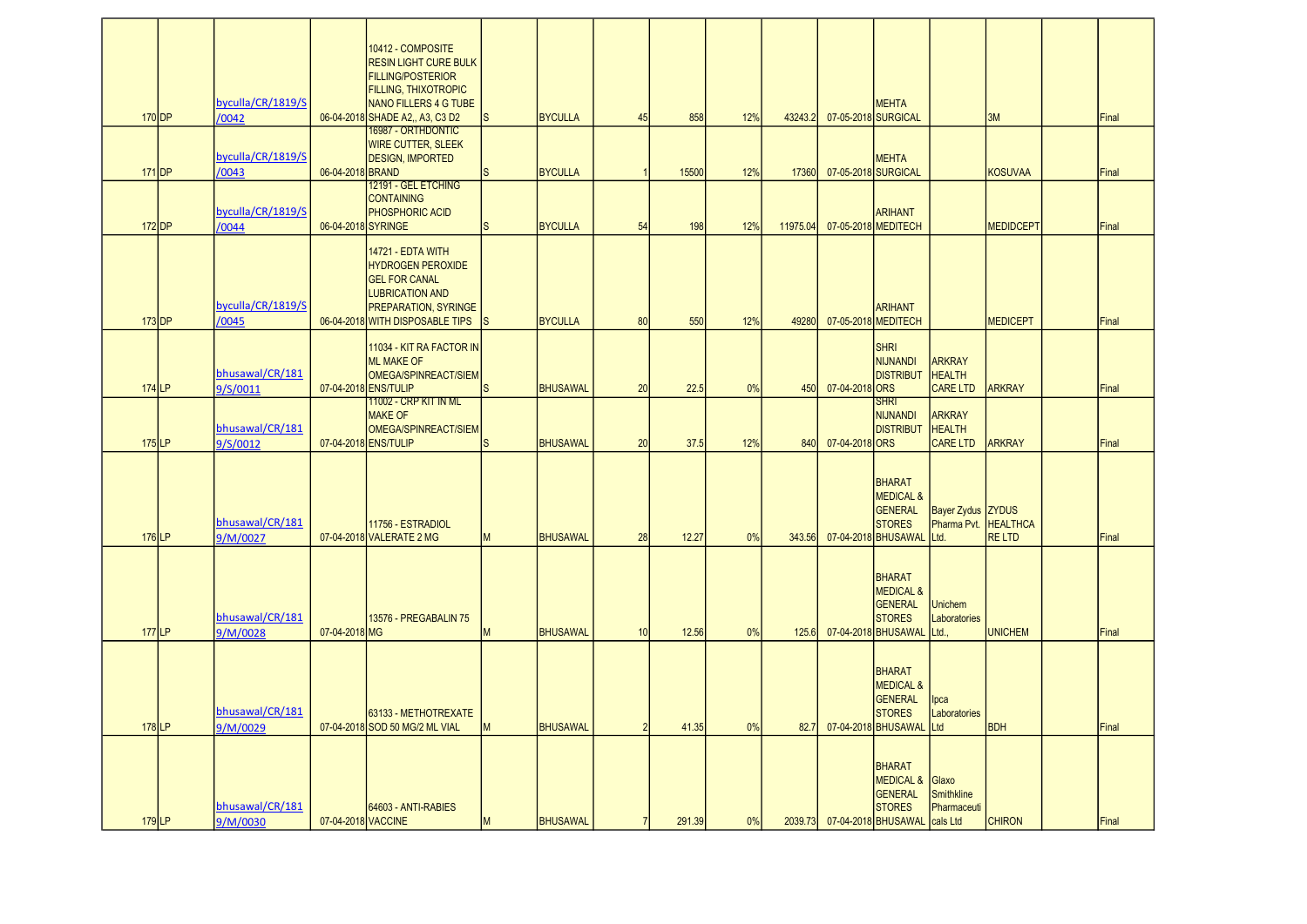| $180$ <sup>LP</sup> | bhusawal/CR/181<br>9/M/0031 | 07-04-2018 FREE    | 12360 - BRIMONIDINE<br><b>TARTRATE 0.1% WITH</b><br><b>CMC PRESERVATIVE</b>                                 | <b>IM</b>    | BHUSAWAL        |      | 153.49 | 0%  | 153.49  | <b>BHARAT</b><br><b>MEDICAL &amp;</b><br><b>GENERAL</b><br><b>STORES</b><br>07-04-2018 BHUSAWAL | Cipla Ltd                                                   | <b>CIPLA</b><br><b>SRI GOPAL</b>                |                                                                                                                                                                        | Final |
|---------------------|-----------------------------|--------------------|-------------------------------------------------------------------------------------------------------------|--------------|-----------------|------|--------|-----|---------|-------------------------------------------------------------------------------------------------|-------------------------------------------------------------|-------------------------------------------------|------------------------------------------------------------------------------------------------------------------------------------------------------------------------|-------|
| $181$ LP            | bhusawal/CR/181<br>9/S/0013 |                    | 10653 - GEL SPONGE<br>07-04-2018 80*50*10 MM (ABGEL)                                                        | <sub>S</sub> | BHUSAWAL        | 5    | 180    | 12% | 1008    | ANIL<br>07-04-2018 MEDICALS                                                                     | <b>ANIL</b><br><b>MEDICALS</b>                              | <b>KRISHNA</b><br><b>LABS PVT</b><br><b>LTD</b> |                                                                                                                                                                        | Final |
| $182$ <sub>LP</sub> | bhusawal/CR/181<br>9/M/0032 | 07-04-20184 MG/2ML | 20069 - NOR ADRENALINE                                                                                      | M            | BHUSAWAL        | 10   | 27.5   | 12% | 308     | ANIL<br>07-04-2018 MEDICALS                                                                     | Neon<br>Laboratories<br>Ltd                                 | <b>NEON</b>                                     |                                                                                                                                                                        | Final |
| $183$ DP            | bhusawal/CR/181<br>9/S/0014 |                    | 10989 - KIT ANTIGEN<br><b>WIDAL SLIDE METHOD</b><br>09-04-2018 4X5ML 50 TEST PK                             | S            | BHUSAWAL        | 3000 | 3.7    | 12% | 12420   | FLORA<br><b>MARKETIN</b><br><b>G&amp;</b><br>09-07-2018 SERVICES                                | <b>FLORA</b><br>MARKETIN<br>G&<br><b>SERVICES</b>           | <b>TULIP</b><br><b>DIAGNOSTI</b><br><b>CS</b>   | QTY.<br>ORDERED<br><b>IS 3000</b><br>TESTS,<br><b>EXPIRY</b><br><b>MUST BE</b><br><b>MORE</b><br><b>THAN ONE</b><br><b>YEAR</b><br><b>FROM DATE</b><br>OF SUPPLY Final |       |
| $184$ <sub>LP</sub> | bhusawal/CR/181<br>9/M/0033 | 09-04-2018 VACCINE | 64603 - ANTI-RABIES                                                                                         | M            | <b>BHUSAWAL</b> |      | 291.39 | 0%  | 582.78  | <b>BHARAT</b><br><b>MEDICAL &amp;</b><br><b>GENERAL</b><br><b>STORES</b><br>09-04-2018 BHUSAWAL | Glaxo<br>Smithkline<br>Pharmaceuti<br>cals Ltd              | <b>CHIRON</b>                                   |                                                                                                                                                                        | Final |
| $185$ LP            | bhusawal/CR/181<br>9/M/0034 |                    | 09-04-2018 10093 - RIFAXIM 400 MG                                                                           | <b>IM</b>    | BHUSAWAL        | 10   | 28.64  | 0%  | 286.4   | <b>BHARAT</b><br><b>MEDICAL &amp;</b><br>GENERAL<br><b>STORES</b><br>09-04-2018 BHUSAWAL        | <b>LEEFORD</b><br><b>HEALTHCA</b><br><b>RELTD</b>           | <b>LEEFORD</b>                                  |                                                                                                                                                                        | Final |
| $186$ LP            | bhusawal/CR/181<br>9/M/0035 | 09-04-2018 MG      | 64200 - WARFARIN SOD 5                                                                                      | M            | BHUSAWAL        | 90   | 2.15   | 0%  | 193.5   | <b>BHARAT</b><br><b>MEDICAL &amp;</b><br>GENERAL<br><b>STORES</b><br>09-04-2018 BHUSAWAL        | Cipla Ltd                                                   | <b>CIPLA</b>                                    |                                                                                                                                                                        | Final |
| $187$ LP            | bhusawal/CR/181<br>9/M/0036 | 09-04-2018 MG      | 17786 - TICAGRELOR 90                                                                                       | M            | BHUSAWAL        | 56   | 44.75  | 0%  | 2506    | <b>BHARAT</b><br><b>MEDICAL &amp;</b><br>GENERAL<br><b>STORES</b><br>09-04-2018 BHUSAWAL        | Astra Zeneca<br>Pharma India ASTRA<br>Ltd                   | <b>ZENICA</b>                                   |                                                                                                                                                                        | Final |
| $188$ DP            | bhusawal/CR/181<br>9/S/0015 |                    | 10988 - KIT - SERUM<br><b>AMYLASE EPS LIQUID</b><br><b>STABLE SUBSTRATE 2 X</b><br>09-04-2018 30 ML KINETIC | <sub>S</sub> | <b>BHUSAWAL</b> | 108  | 17.64  | 12% | 2134.08 | <b>NANDANA</b>                                                                                  | <b>NANDANA</b><br>09-07-2018 SURGICALS SURGICALS Delta labs |                                                 | QTY.<br>ORDERED<br><b>IS 108</b><br>TESTS,<br><b>EXPIRY</b><br><b>MUST BE</b><br>LONGER                                                                                | Final |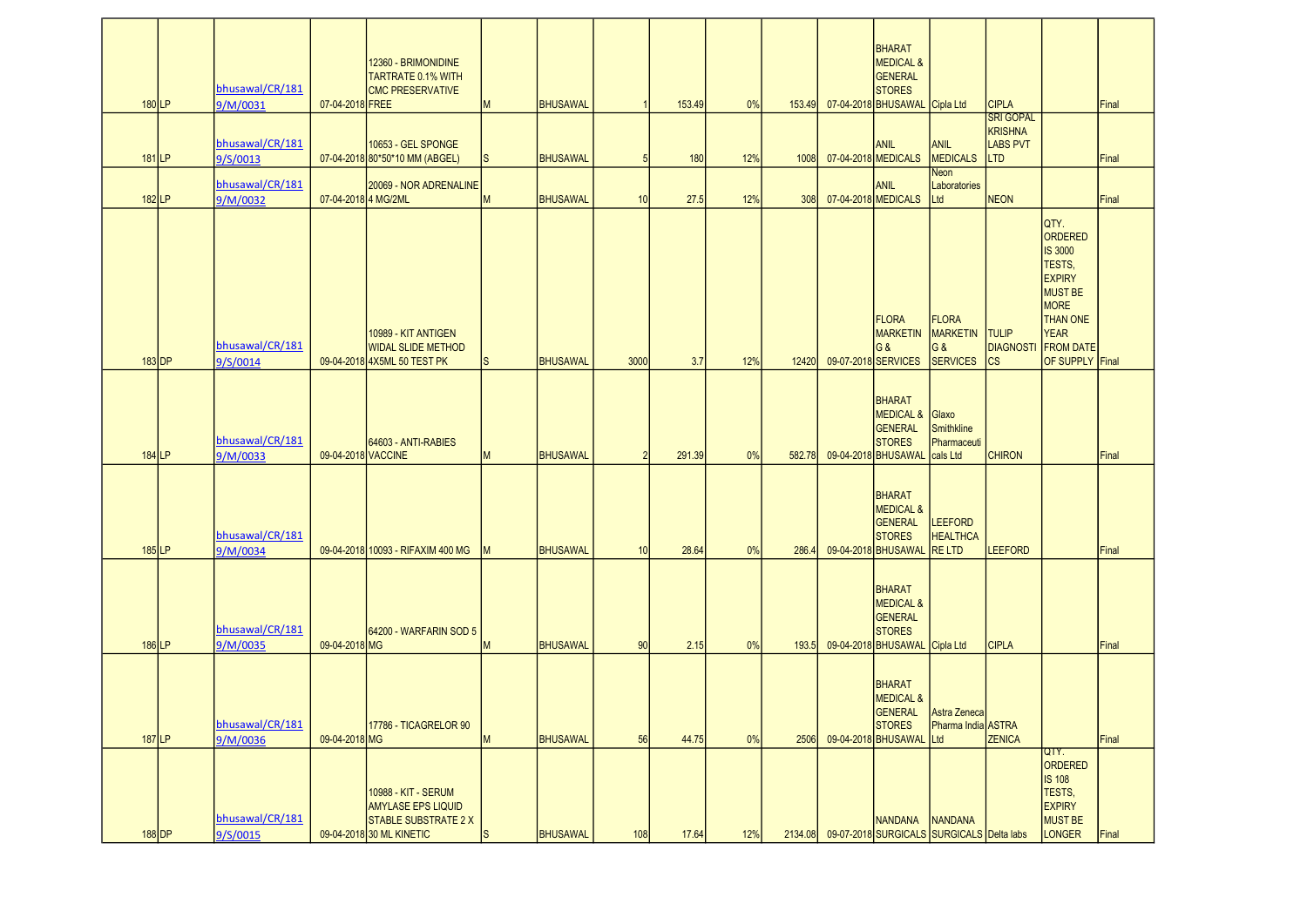| $189$ DP            | kalyan/CR/1819/<br>M/0008   |                 | 10267 - ROTOCAPS<br><b>SALBUTAMOL SULPHATE</b><br>200MCG +<br><b>BECLOMETHASONE</b><br>10-04-2018 DIPROPINATE PK OF 30 | M | <b>KALYAN</b>   | 400            | 27.9  | 12% | 12500   | 30-04-2018 INDIA  | <b>PHARMA</b>                                                                                   | Cipla Ltd                                                    | <b>CIPLA</b>                                                                                                                      | <b>Repeated</b> | Final |
|---------------------|-----------------------------|-----------------|------------------------------------------------------------------------------------------------------------------------|---|-----------------|----------------|-------|-----|---------|-------------------|-------------------------------------------------------------------------------------------------|--------------------------------------------------------------|-----------------------------------------------------------------------------------------------------------------------------------|-----------------|-------|
| $190$ EP            | byculla/CR/1819/S<br>/0046  |                 | 09-04-2018 14628 - FIBRIN GLUE 2ML S                                                                                   |   | <b>BYCULLA</b>  | $\overline{2}$ | 7900  | 12% | 17696   |                   | <b>OM SAI</b><br>18-04-2018 SURGICAL                                                            |                                                              | <b>BAXTER</b><br>(INDIA) PVT<br><b>LTD</b>                                                                                        |                 | Final |
| $191$ EP            | byculla/CR/1819/S<br>/0047  |                 | 11293 - ABSORBABLE<br><b>HEMOSTAT - OXIDIZED</b><br><b>REGENERATED</b><br>09-04-2018 CELLULOSE (SURGICEL) S            |   | <b>BYCULLA</b>  |                | 9670  | 5%  | 10153.5 |                   | 18-04-2018 HEM & CO.                                                                            |                                                              | <b>JOHNSON &amp;</b><br><b>JOHNSON</b>                                                                                            |                 | Final |
| $192$ EP            | byculla/CR/1819/S<br>/0048  | 10-04-2018 CORD | 91645 - REUSABLE<br><b>MONOPOLER CAUTERY</b>                                                                           | S | <b>BYCULLA</b>  | $\overline{2}$ | 7570  | 12% | 16956.8 | 19-04-2018 ONAL   | <b>IMPEX</b><br><b>INTERNATI</b>                                                                |                                                              | <b>VALLEYLAB</b>                                                                                                                  |                 | Final |
| $193$ EP            | byculla/CR/1819/S<br>/0049  |                 | 14067 - GLUCOSE STRIPS<br>10-04-2018 WITH GLUCOMETER                                                                   | S | <b>BYCULLA</b>  | 3500           | 5     | 12% | 19600   | 19-04-2018 ONAL   | <b>IMPEX</b><br><b>INTERNATI</b>                                                                |                                                              | <b>EVOLVE</b>                                                                                                                     |                 | Final |
| 194 EP              | kalyan/CR/1819/<br>M/0009   |                 | 10-04-2018 20053 - LINAGLIPTIN 5 MG M                                                                                  |   | <b>KALYAN</b>   | 240            | 36    | 12% | 9676.8  | 20-04-2018 ES     | ENTERPRIS Ingelheim                                                                             | <b>Boehringer</b><br>India Pvt Ltd Boehringer                |                                                                                                                                   | Repeated        | Final |
| $195$ EP            | byculla/CR/1819/<br>M/0032  |                 | 76690 -<br><b>XYLOMETAZOLINE HCL</b><br>0.1% +BENZALKONIUM<br>10-04-2018 CHL. 10 ML                                    | M | <b>BYCULLA</b>  | 2700           | 9.66  | 12% | 29214   | 17-04-2018 PHARMA | <b>SHREE</b>                                                                                    | <b>Biochem</b><br>Pharmaceuti   TOTAL<br>cals<br>Indistries, | <b>HEALTH</b><br><b>CARE</b>                                                                                                      |                 | Final |
| $196$ EP            | byculla/CR/1819/<br>M/0033  |                 | $11450 -$<br>CLOTRIMAZOLE+BECLO<br>10-04-2018 METHASONE 15 GM                                                          | M | <b>BYCULLA</b>  | 760            | 8.63  | 12% | 7349.2  | 17-04-2018 PHARMA | <b>SHREE</b>                                                                                    | <b>ELDER</b><br><b>PHARMACE</b> NAVKAR<br><b>UTICALS</b>     | <b>PHARMA</b>                                                                                                                     |                 | Final |
| 197 LP              | bhusawal/CR/181<br>9/M/0037 | 10-04-2018 ML   | 74684 - SODIUM<br>BICARBONATE 7.5% 10/25                                                                               | M | <b>BHUSAWAL</b> | 100            | 6.5   | 12% | 728     |                   | <b>ANIL</b><br>10-04-2018 MEDICALS                                                              | <b>ANIL</b><br><b>MEDICALS</b>                               | LIFE CARE                                                                                                                         |                 | Final |
| $198$ LP            | bhusawal/CR/181<br>9/M/0038 | 10-04-2018 MG   | 10073 - SODA BICARB 320                                                                                                | M | <b>BHUSAWAL</b> | 4000           | 0.03  | 12% | 120     |                   | <b>ANIL</b><br>10-04-2018 MEDICALS                                                              | <b>ANIL</b><br><b>MEDICALS</b>                               | <b>PHARMACH</b><br><b>EM 35</b><br><b>SHIKSHAK</b><br><b>NAGAR</b><br><b>AERODROM</b><br><b>E ROAD</b><br><b>INDORE</b><br>452005 |                 | Final |
| $199$ <sub>LP</sub> | bhusawal/CR/181<br>9/M/0039 | 10-04-2018 MG   | 69201 - HALOPERIDOL 5                                                                                                  | M | <b>BHUSAWAL</b> | 90             | 3.05  | 0%  | 274.5   |                   | <b>BHARAT</b><br><b>MEDICAL &amp;</b><br>GENERAL<br><b>STORES</b><br>10-04-2018 BHUSAWAL        | <b>RPG Life</b><br>science<br>Limited,                       | <b>RPG</b>                                                                                                                        |                 | Final |
| $200$ LP            | bhusawal/CR/181<br>9/M/0040 |                 | 12425 - DIVALPROEX<br>10-04-2018 SODIUM 250 MG                                                                         | M | <b>BHUSAWAL</b> | 30             | 6.18  | 0%  | 185.4   |                   | BHARAT<br><b>MEDICAL &amp;</b><br>GENERAL<br><b>STORES</b><br>10-04-2018 BHUSAWAL               | <b>Intas</b><br>Pharmaceuti<br>cals Ltd.,                    | <b>INTAS</b>                                                                                                                      |                 | Final |
| $201$ <sub>LP</sub> | bhusawal/CR/181<br>9/M/0041 | 10-04-2018 MG   | 12414 - TOPIRAMATE 50                                                                                                  | M | <b>BHUSAWAL</b> | 30             | 15.13 | 0%  | 453.9   |                   | <b>BHARAT</b><br><b>MEDICAL &amp;</b><br><b>GENERAL</b><br><b>STORES</b><br>10-04-2018 BHUSAWAL | Intas<br>Pharmaceuti<br>cals Ltd.,                           | <b>INTAS</b>                                                                                                                      |                 | Final |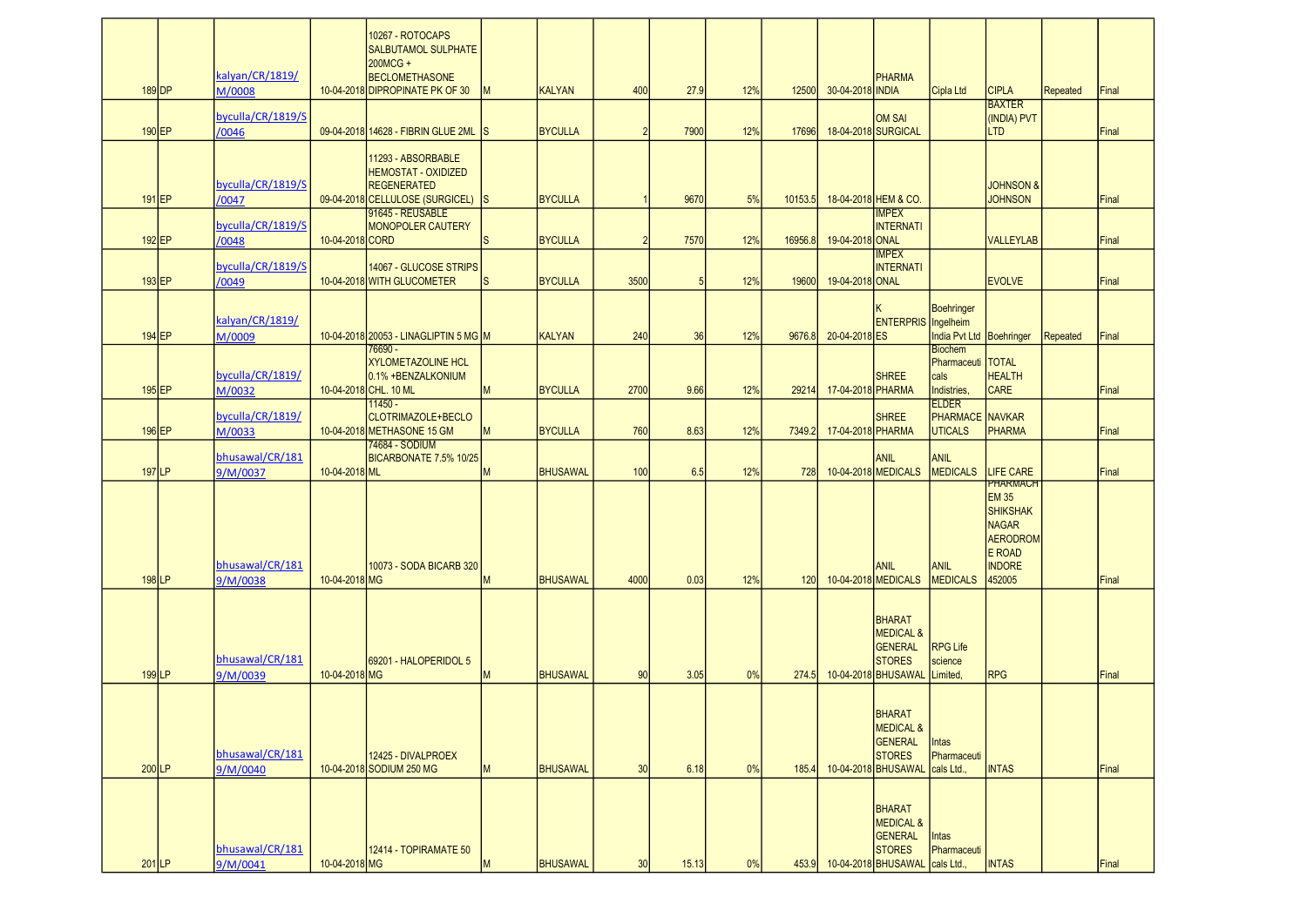|                     |                             |                    |                                                |              |                 |      |        |     |          |                      | <b>BHARAT</b><br>MEDICAL & MEDICAL &<br>GENERAL                                                    | <b>BHARAT</b><br><b>GENERAL</b>                  |                  |                                                                                                                                               |       |
|---------------------|-----------------------------|--------------------|------------------------------------------------|--------------|-----------------|------|--------|-----|----------|----------------------|----------------------------------------------------------------------------------------------------|--------------------------------------------------|------------------|-----------------------------------------------------------------------------------------------------------------------------------------------|-------|
| $202$ LP            | bhusawal/CR/181<br>9/M/0042 | 10-04-2018 MG      | 64200 - WARFARIN SOD 5                         | M            | <b>BHUSAWAL</b> | 30   | 2.15   | 0%  | 64.5     |                      | <b>STORES</b><br>10-04-2018 BHUSAWAL                                                               | <b>STORES</b><br><b>BHUSAWAL</b> ROUSEEL         |                  |                                                                                                                                               | Final |
|                     |                             |                    |                                                |              |                 |      |        |     |          |                      | BHARAT                                                                                             |                                                  |                  |                                                                                                                                               |       |
|                     | bhusawal/CR/181             |                    | 64603 - ANTI-RABIES                            |              |                 |      |        |     |          |                      | MEDICAL & Glaxo<br><b>GENERAL</b><br><b>STORES</b>                                                 | Smithkline<br>Pharmaceuti                        |                  |                                                                                                                                               |       |
| $203$ <sub>LP</sub> | 9/M/0043                    | 10-04-2018 VACCINE |                                                | M            | <b>BHUSAWAL</b> | 2    | 291.39 | 0%  | 582.78   |                      | 10-04-2018 BHUSAWAL                                                                                | cals Ltd                                         | <b>CHIRON</b>    |                                                                                                                                               | Final |
| $204$ <sub>LP</sub> | bhusawal/CR/181<br>9/M/0044 | 10-04-2018 MG      | 17786 - TICAGRELOR 90                          | M            | <b>BHUSAWAL</b> | 28   | 44.75  | 0%  | 1253     |                      | <b>BHARAT</b><br><b>MEDICAL &amp;</b><br><b>GENERAL</b><br><b>STORES</b><br>10-04-2018 BHUSAWAL    | Astra Zeneca<br>Pharma India ASTRA<br><b>Ltd</b> | <b>ZENICA</b>    |                                                                                                                                               | Final |
|                     |                             |                    |                                                |              |                 |      |        |     |          |                      |                                                                                                    |                                                  |                  |                                                                                                                                               |       |
| $205$ LP            | bhusawal/CR/181<br>9/M/0045 | 10-04-2018 MG      | 91026 - DIANAZOLE 100                          | M            | <b>BHUSAWAL</b> | 90   | 10.38  | 0%  | 934.2    |                      | <b>BHARAT</b><br><b>MEDICAL &amp;</b><br>GENERAL<br><b>STORES</b><br>10-04-2018 BHUSAWAL Cipla Ltd |                                                  | <b>CIPLA</b>     |                                                                                                                                               | Final |
| $206$ LP            | bhusawal/CR/181<br>9/M/0046 |                    | 71080 - TAB.<br>10-04-2018 PYRIDOSTIGMIN 60 MG | M            | <b>BHUSAWAL</b> | 40   | 6.96   | 0%  | 278.4    |                      | <b>BHARAT</b><br>MEDICAL & SAMARTH<br><b>GENERAL</b><br><b>STORES</b><br>10-04-2018 BHUSAWAL       | LIFE<br><b>SCIENCES</b><br><b>PVT LTD</b>        | <b>SAMARTH</b>   |                                                                                                                                               | Final |
|                     | hqtrs/CR/1819/S/0           |                    |                                                |              |                 |      |        |     |          |                      | <b>MEHTA</b>                                                                                       |                                                  |                  | <b>BRAND OF</b><br>Fresenius.<br>Plasma flux<br>P 2S                                                                                          |       |
| 207 HP              | 015                         |                    | 12-04-2018 12258 - PLASMA FILTER               | Is.          | <b>BYCULLA</b>  | 21   | 5940   | 12% | 139708.8 | 11-06-2018 SURGICAL  |                                                                                                    |                                                  | <b>Fresenius</b> | (Adult).                                                                                                                                      | Final |
|                     | hqtrs/CR/1819/S/0           |                    | 12510 - DENGU IgG /<br>IgM/NSi TEST STRIPS OR  |              |                 |      |        |     |          |                      | KRUSH<br><b>ENTERPRIS</b>                                                                          |                                                  |                  | <b>BRAND OF</b><br>Accucare.<br>Delivery: As<br>and when<br>required by<br>the<br>consignee<br>upto one<br>vear from the<br>date of<br>Supply |       |
| $208$ HP            | 016                         | 17-04-2018 CARD    |                                                | $\mathsf{s}$ | <b>BYCULLA</b>  | 5000 | 79.79  | 5%  |          | 418900 16-04-2019 ES |                                                                                                    |                                                  | Accucare         | Order.                                                                                                                                        | Final |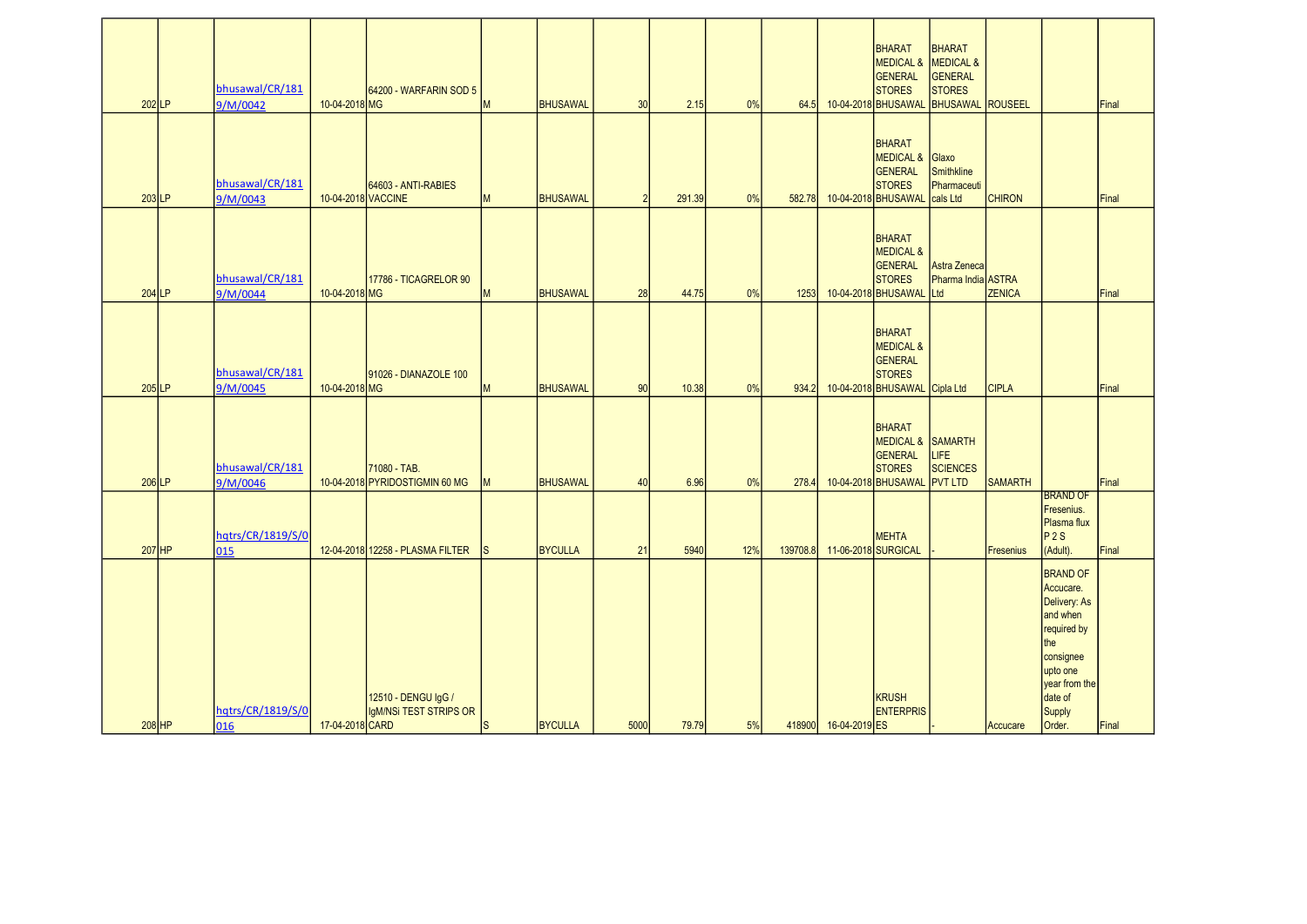| $209$ HP | hqtrs/CR/1819/S/0<br>016 | 17-04-2018 CARD | 12510 - DENGU IgG /<br>IgM/NSi TEST STRIPS OR | ls. | <b>BHUSAWAL</b> | 102  | 79.79 | 5% | 8545.56 | 16-04-2019 ES       | <b>KRUSH</b><br><b>ENTERPRIS</b> | Accucare | <b>BRAND OF</b><br>Accucare.<br>Delivery: As<br>and when<br>required by<br>the<br>consignee<br>upto one<br>year from the<br>date of<br>Supply<br>Order. | Final |
|----------|--------------------------|-----------------|-----------------------------------------------|-----|-----------------|------|-------|----|---------|---------------------|----------------------------------|----------|---------------------------------------------------------------------------------------------------------------------------------------------------------|-------|
| $210$ HP | hqtrs/CR/1819/S/0<br>016 | 17-04-2018 CARD | 12510 - DENGU IgG /<br>IgM/NSi TEST STRIPS OR | lS. | <b>PUNE</b>     | 1045 | 79.79 | 5% | 87550.1 | 16-04-2019 ES       | <b>KRUSH</b><br><b>ENTERPRIS</b> | Accucare | <b>BRAND OF</b><br>Accucare.<br>Delivery: As<br>and when<br>required by<br>the<br>consignee<br>upto one<br>year from the<br>date of<br>Supply<br>Order. | Final |
| $211$ HP | hqtrs/CR/1819/S/0<br>016 | 17-04-2018 CARD | 12510 - DENGU IgG /<br>IgM/NSi TEST STRIPS OR | ls  | KALYAN          | 2000 | 79.79 | 5% | 167560  | 16-04-2019 ES       | <b>KRUSH</b><br><b>ENTERPRIS</b> | Accucare | <b>BRAND OF</b><br>Accucare.<br>Delivery: As<br>and when<br>required by<br>the<br>consignee<br>upto one<br>year from the<br>date of<br>Supply<br>Order. | Final |
| $212$ HP | hqtrs/CR/1819/S/0<br>016 | 17-04-2018 CARD | 12510 - DENGU IgG /<br>IgM/NSi TEST STRIPS OR | IS. | SOLAPUR         | 200  | 79.79 | 5% |         | 16756 16-04-2019 ES | KRUSH<br><b>ENTERPRIS</b>        | Accucare | <b>BRAND OF</b><br>Accucare.<br>Delivery: As<br>and when<br>required by<br>the<br>consignee<br>upto one<br>year from the<br>date of<br>Supply<br>Order. | Final |
| $213$ HP | hqtrs/CR/1819/S/0<br>016 | 17-04-2018 CARD | 12510 - DENGU IgG /<br>IgM/NSi TEST STRIPS OR | ls. | NAGPUR          | 200  | 79.79 | 5% |         | 16756 16-04-2019 ES | <b>KRUSH</b><br><b>ENTERPRIS</b> | Accucare | <b>BRAND OF</b><br>Accucare.<br>Delivery: As<br>and when<br>required by<br>the<br>consignee<br>upto one<br>year from the<br>date of<br>Supply<br>Order. | Final |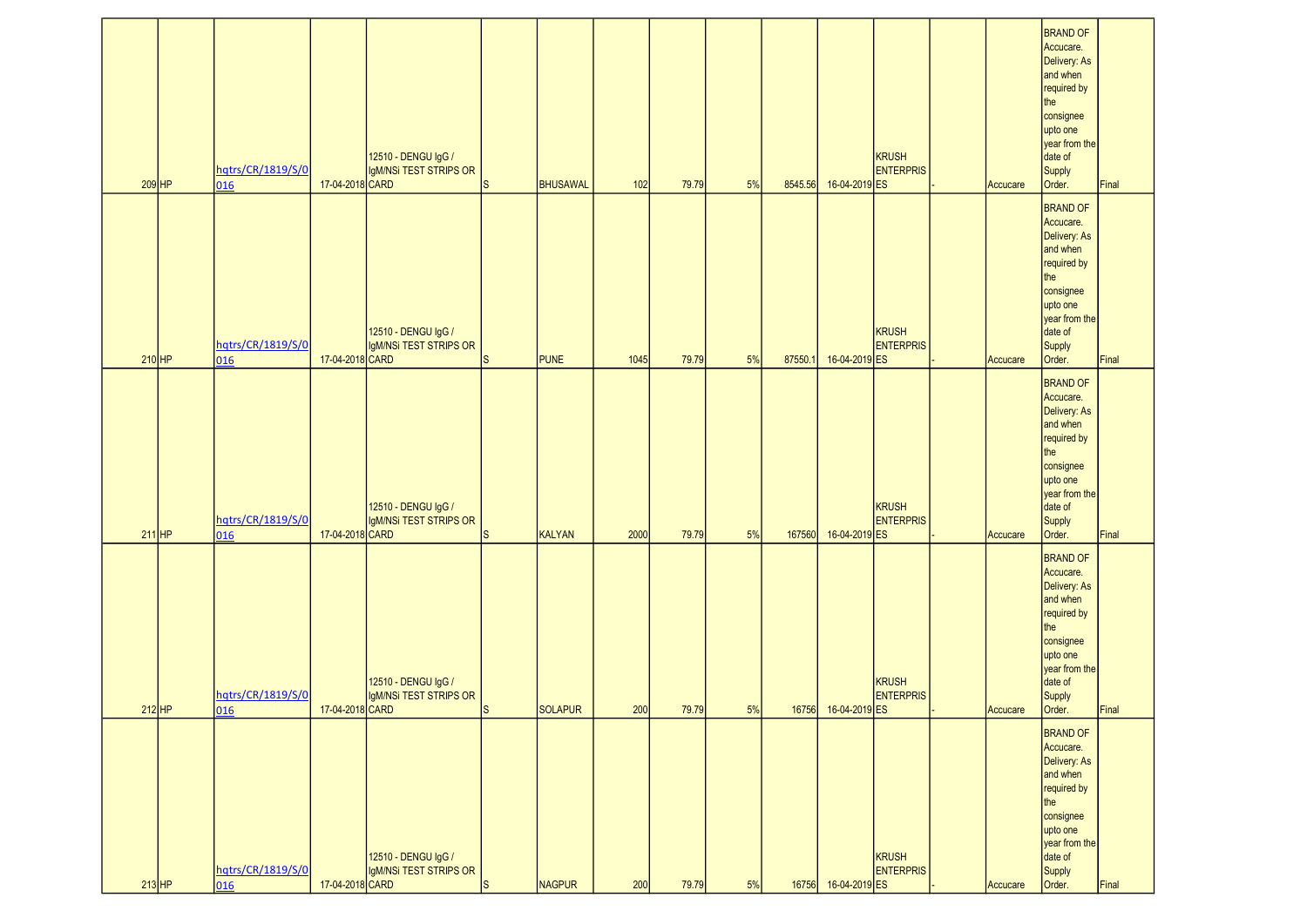|          | hqtrs/CR/1819/S/0 | 91407 - DISPOSABLE                                  |              |                 |                 |        |     |        |                             | MEHTA                   |         | MEDAX,                        | BRAND OF<br>MEDAX,                    |       |
|----------|-------------------|-----------------------------------------------------|--------------|-----------------|-----------------|--------|-----|--------|-----------------------------|-------------------------|---------|-------------------------------|---------------------------------------|-------|
| $214$ HP | 017               | 12-04-2018 CORE BIOPSY SIZE 18G                     | ls.          | <b>BYCULLA</b>  | 60              | 1240   | 12% | 83328  |                             | 11-06-2018 SURGICAL     |         | <b>ITALY</b>                  | <b>ITALY.</b><br><b>BRAND-</b>        | Final |
|          |                   |                                                     |              |                 |                 |        |     |        |                             | <b>JAINAM</b>           |         |                               | <b>AMKAY 3</b><br><b>PLY FACE</b>     |       |
|          |                   |                                                     |              |                 |                 |        |     |        |                             | PHARMA                  |         |                               | MASK.                                 |       |
|          | hqtrs/CR/1819/S/0 | 10619 - DISPOSABLE -                                |              |                 |                 |        |     |        |                             | <b>INDIA PVT</b>        | Amkay   | <b>AMKAY</b>                  | <b>PACK OF</b>                        |       |
| $215$ HP | 018               | 11-04-2018 FACE MASK 3 PLY                          | $\vert$ S    | <b>BHUSAWAL</b> | 1000            | 0.92   | 5%  | 970    | 11-06-2018 LTD              |                         | Product | <b>PRODUCTS</b>               | 100 PCS.<br><b>BRAND-</b>             | Final |
|          |                   |                                                     |              |                 |                 |        |     |        |                             |                         |         |                               | <b>AMKAY 3</b>                        |       |
|          |                   |                                                     |              |                 |                 |        |     |        |                             | <b>JAINAM</b><br>PHARMA |         |                               | <b>PLY FACE</b><br>MASK.              |       |
|          | hqtrs/CR/1819/S/0 | 10619 - DISPOSABLE -                                |              |                 |                 |        |     |        |                             | <b>INDIA PVT</b>        | Amkay   | <b>AMKAY</b>                  | <b>PACK OF</b>                        |       |
| $216$ HP | 018               | 11-04-2018 FACE MASK 3 PLY                          | ls.          | <b>PUNE</b>     | 4600            | 0.92   | 5%  | 4462   | 11-06-2018 LTD              |                         | Product | <b>PRODUCTS</b>               | <b>100 PCS</b><br><b>BRAND-</b>       | Final |
|          |                   |                                                     |              |                 |                 |        |     |        |                             |                         |         |                               | <b>AMKAY 3</b>                        |       |
|          |                   |                                                     |              |                 |                 |        |     |        |                             | <b>JAINAM</b><br>PHARMA |         |                               | <b>PLY FACE</b><br>MASK.              |       |
|          | hqtrs/CR/1819/S/0 | 10619 - DISPOSABLE -                                |              |                 |                 |        |     |        |                             | <b>INDIA PVT</b>        | Amkay   | <b>AMKAY</b>                  | <b>PACK OF</b>                        |       |
| $217$ HP | 018               | 11-04-2018 FACE MASK 3 PLY                          | ls.          | <b>SOLAPUR</b>  | 5000            | 0.92   | 5%  | 4850   | 11-06-2018 LTD              |                         | Product | <b>PRODUCTS</b>               | 100 PCS.<br><b>BRAND-</b>             | Final |
|          |                   |                                                     |              |                 |                 |        |     |        |                             |                         |         |                               | <b>AMKAY 3</b>                        |       |
|          |                   |                                                     |              |                 |                 |        |     |        |                             | <b>JAINAM</b><br>PHARMA |         |                               | <b>PLY FACE</b><br>MASK.              |       |
|          | hqtrs/CR/1819/S/0 | 10619 - DISPOSABLE -                                |              |                 |                 |        |     |        |                             | <b>INDIA PVT</b>        | Amkay   | <b>AMKAY</b>                  | <b>PACK OF</b>                        |       |
| $218$ HP | 018               | 11-04-2018 FACE MASK 3 PLY                          | <sub>S</sub> | <b>NAGPUR</b>   | 5000            | 0.92   | 5%  | 4850   | 11-06-2018 LTD              |                         | Product | <b>PRODUCTS</b>               | 100 PCS.                              | Final |
|          | hqtrs/CR/1819/S/0 | 16033 - PRODISC C ( DISK<br><b>PROSTHESIS FOR</b>   |              |                 |                 |        |     |        |                             | <b>OZONE</b>            |         | <b>MEDTRONI</b>               | <b>BRAND-</b>                         |       |
| $219$ HP | 019               | 20-04-2018 CERVICAL SPINE)                          | ls           | <b>BYCULLA</b>  | $6\overline{6}$ | 135490 | 5%  | 853587 | 20-06-2018 INDIA,           |                         |         |                               | PRESTIGE.                             | Final |
|          |                   | 80310 - ROLLER                                      |              |                 |                 |        |     |        |                             | <b>JAINAM</b><br>PHARMA |         | <b>MODERN</b><br><b>SALES</b> |                                       |       |
|          | byculla/CR/1819/S | <b>BANDAGE COTTON 10</b>                            |              |                 |                 |        |     |        |                             | <b>INDIA PVT</b>        |         | <b>CORPORAT</b>               |                                       |       |
| 220 DP   | /0050             | 10-04-2018 CMS IN DAZ                               | ls           | <b>BYCULLA</b>  | 1100            | 49.13  | 12% | 60533  | 10-05-2018 LTD              |                         |         | <b>ION</b>                    |                                       | Final |
|          |                   |                                                     |              |                 |                 |        |     |        |                             |                         |         |                               |                                       |       |
|          |                   |                                                     |              |                 |                 |        |     |        |                             |                         |         |                               | <b>BRAND OF</b><br><b>DEPUY</b>       |       |
|          |                   |                                                     |              |                 |                 |        |     |        |                             |                         |         |                               | SYNTHES.                              |       |
|          |                   |                                                     |              |                 |                 |        |     |        |                             |                         |         |                               | <b>REF: MD BY</b><br><b>LETTER NO</b> |       |
|          |                   | 13757 - 3.5 LCP FOR                                 |              |                 |                 |        |     |        |                             |                         |         |                               | HS/MD/BY/O                            |       |
|          |                   | <b>PROXIMAL MEDIAL TIBIAL</b>                       |              |                 |                 |        |     |        |                             |                         |         |                               | <b>NLINE</b>                          |       |
|          |                   | PLATE SET OF 1 PLATE +<br><b>8 LOCKING SCREWS -</b> |              |                 |                 |        |     |        |                             |                         |         |                               | <b>STOCK</b><br><b>POSITION</b>       |       |
|          | hqtrs/CR/1819/S/0 | <b>IMPORTED,</b>                                    |              |                 |                 |        |     |        |                             | <b>OZONE</b>            |         | <b>DEPUY</b>                  | DT.11/07/20                           |       |
| $221$ SP | 020               | 12-04-2018 INTERCHANGEABLE SIZE S                   |              | <b>BYCULLA</b>  | 8               | 47600  | 5%  | 399840 | 11-06-2018 INDIA,           |                         |         | <b>SYNTHES</b>                | 17.                                   | Final |
|          |                   |                                                     |              |                 |                 |        |     |        |                             |                         |         |                               | <b>BRAND-</b>                         |       |
|          |                   |                                                     |              |                 |                 |        |     |        |                             |                         |         |                               | <b>CONCORDE</b><br>Delivery: As       |       |
|          |                   |                                                     |              |                 |                 |        |     |        |                             |                         |         |                               | and when                              |       |
|          |                   |                                                     |              |                 |                 |        |     |        |                             |                         |         |                               | required by<br>the                    |       |
|          |                   |                                                     |              |                 |                 |        |     |        |                             |                         |         |                               | consignee                             |       |
|          |                   |                                                     |              |                 |                 |        |     |        |                             |                         |         |                               | upto one                              |       |
|          |                   | 16030 - TLIF PEEK CAGE                              |              |                 |                 |        |     |        |                             |                         |         |                               | year from the<br>date of              |       |
|          | hqtrs/CR/1819/S/0 | <b>ANY SIZE IMPLANT SPI</b>                         |              |                 |                 |        |     |        |                             | <b>OZONE</b>            |         | <b>DEPUY</b>                  | <b>Supply</b>                         |       |
| 222 HP   | 021               | 20-04-2018 FOR LUMBER SPINE                         | <sub>S</sub> | <b>BYCULLA</b>  | 45              | 21830  | 5%  |        | 1031467.5 19-04-2019 INDIA, |                         |         | <b>SYNTHES</b>                | Order.                                | Final |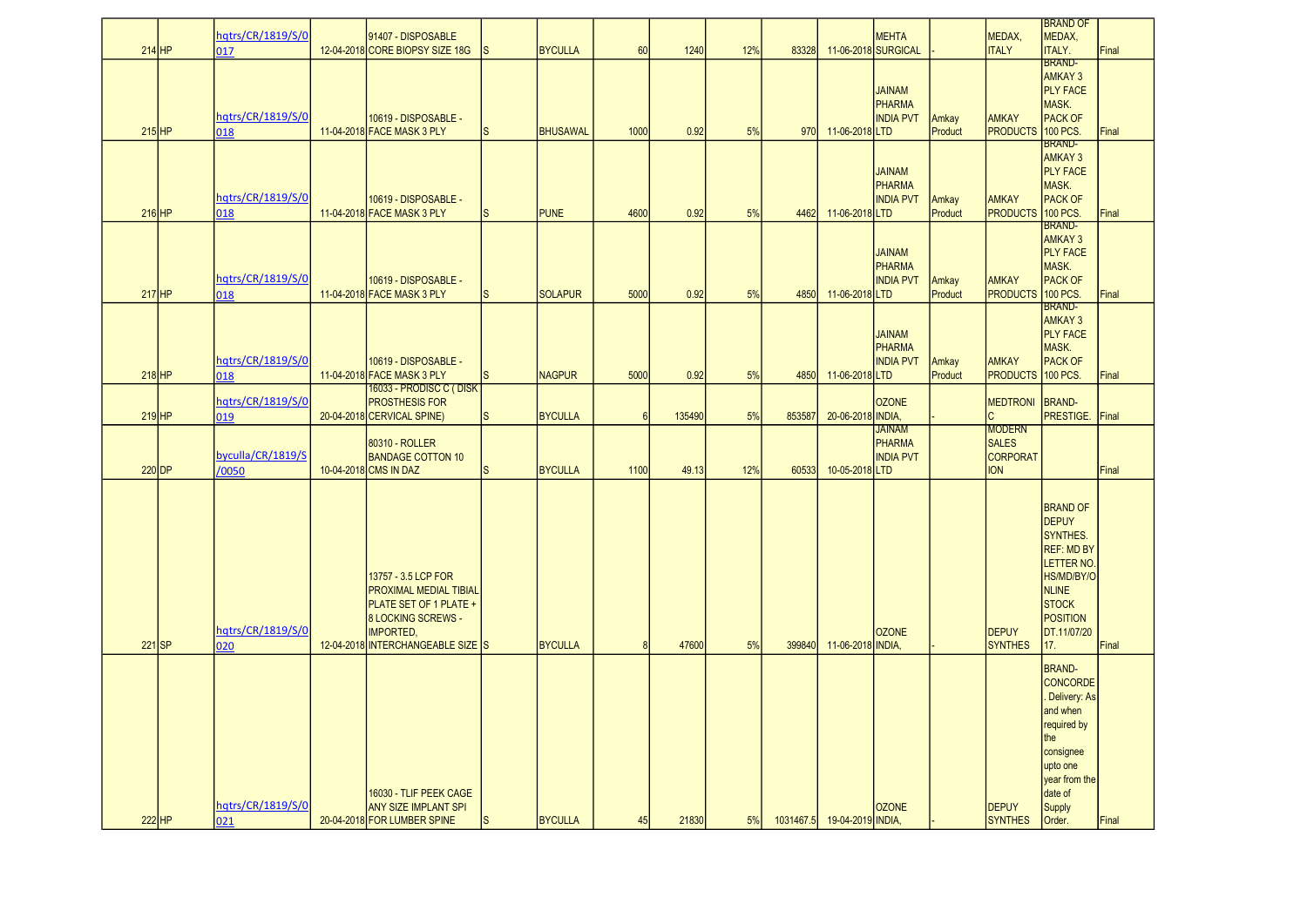| $223$ HP | hqtrs/CR/1819/S/0<br>022    | $12-04-2018 + B$     | <b>18037 - CITRATE</b><br><b>DIALYSATE FOR</b><br><b>HAEMODIALYSIS (PART A</b>                                                                                                                 | ls           | <b>BYCULLA</b>  | 900  | 210    | 12% | 211680   |                    | <b>MEHTA</b><br>11-04-2019 SURGICAL      |                                        | <b>ATLANTIC</b>                                                                    | <b>BRAND OF</b><br><b>ATLANTIC.</b><br>Delivery: As<br>and when<br>required by<br>the<br>consignee<br>upto one<br>year from the<br>date of<br>Supply<br>Order. | Final |
|----------|-----------------------------|----------------------|------------------------------------------------------------------------------------------------------------------------------------------------------------------------------------------------|--------------|-----------------|------|--------|-----|----------|--------------------|------------------------------------------|----------------------------------------|------------------------------------------------------------------------------------|----------------------------------------------------------------------------------------------------------------------------------------------------------------|-------|
| $224$ DP | byculla/CR/1819/S<br>/0051  |                      | 16932 - IMPRESSION<br><b>MAKING TRAYS FOR</b><br><b>EDENTULOUS MOUTH,</b><br><b>SMOOTH BORDER, HARD</b><br><b>PLASTIC OR SS, SET OF</b><br>10 TRAYS - COMPLETE<br>11-04-2018 SIZES N BOTH JAWS | <sub>S</sub> | <b>BYCULLA</b>  | 3    | 330    | 12% | 1108.8   |                    | <b>ARIHANT</b><br>11-05-2018 MEDITECH    |                                        | <b>ORO</b>                                                                         |                                                                                                                                                                | Final |
|          | byculla/CR/1819/S           |                      | 14061 - ABDOMINAL                                                                                                                                                                              |              |                 |      |        |     |          |                    | <b>KRUSH</b><br><b>ENTERPRIS</b>         |                                        | <b>TMT</b><br><b>MEDSOURC</b>                                                      |                                                                                                                                                                |       |
| $225$ DP | /0052                       | 11-04-2018 BINDER    |                                                                                                                                                                                                | S            | <b>BYCULLA</b>  | 270  | 185.4  | 5%  | 52560.9  | 11-05-2018 ES      |                                          |                                        | E.                                                                                 | PRODUCT                                                                                                                                                        | Final |
| $226$ DP | bhusawal/CR/181<br>9/M/0047 |                      | 11-04-2018 15373 - BROMOFENAC                                                                                                                                                                  | M            | <b>BHUSAWAL</b> | 500  | 85     | 12% | 47600    | 11-06-2018 PHARMA  | <b>SHREE</b>                             | Centaur<br>Pharmaceuti<br>cals Pvt Ltd | <b>CENTAUR</b><br><b>PHARMACE</b> OF LONG<br><b>UTICALS</b>                        | <b>MUST BE</b><br><b>EXPIRY</b>                                                                                                                                | Final |
| $227$ EP | byculla/CR/1819/S<br>/0053  | 11-04-2018 Ko>=848). | 12988 - HOLLOW FIBER<br>LOW FLUX DIALYZER<br>(POLYSULPHONE-<br>1.8M2, UF. COEFICIENT<br>>=18ML/H/MMHG,                                                                                         | lS           | <b>BYCULLA</b>  | 24   | 628.57 | 5%  | 15840    |                    | <b>ARIHANT</b><br>20-04-2018 MEDITECH    |                                        | <b>NIPRO</b><br><b>MEDICAL</b><br><b>INDIA PVT</b><br><b>LTD</b>                   |                                                                                                                                                                | Final |
| $228$ EP | kalyan/CR/1819/<br>M/0010   | 11-04-2018 MG        | 21534 - TENELIGLIPTIN 20                                                                                                                                                                       | M            | <b>KALYAN</b>   | 4000 |        | 12% | 17920    | 26-04-2018 ES      | <b>ENTERPRIS</b> Remedies                | Corona<br>Pvt Ltd                      | Synokem                                                                            | Repeated                                                                                                                                                       | Final |
| $229$ EP | byculla/CR/1819/S<br>/0054  |                      | 17218 - HOLLOW FIBER<br><b>HIGH FLUX DIALYZER</b><br>[POLYSULPHONE - 1.3M <sup>2</sup> -<br>UF COEFFICIENT=>40.0<br>11-04-2018 ML/H/MMHG]                                                      | ls.          | <b>BYCULLA</b>  | 13   | 1440   | 5%  | 19656    | 20-04-2018 SYSTEM, | HI-TECH<br><b>SURGICAL</b>               |                                        | <b>FRESENIUS</b><br><b>MEDICAL</b><br><b>CARE</b>                                  |                                                                                                                                                                | Final |
| $230$ EP | kalyan/CR/1819/<br>M/0011   | 11-04-2018 600MG     | 13619 - TENOFOVIR DISO<br>F 300MG+EMTRICITABINE<br>200MG+EFAVIRENZ                                                                                                                             | M            | <b>KALYAN</b>   | 450  | 29.16  | 12% | 14697    | 26-04-2018 AGENCY  | $\mathsf{S} \mathsf{S}$<br><b>PHARMA</b> | Emcure<br>cals Ltd                     | <b>Emcure</b><br>Pharmaceuit Pharmaceuti<br>cals                                   | Repeated                                                                                                                                                       | Final |
| 231 EP   | byculla/CR/1819/S<br>/0055  |                      | 67004 - BI-BAG FOR<br>DIALYSIS - (2 BI BAGS -<br>650 GMS + 10 LTRS<br><b>BICARBONATE FLUID)</b><br>11-04-2018 MAKE OF FRESENIUS                                                                | <b>S</b>     | <b>BYCULLA</b>  | 37   | 479    | 12% | 19849.76 | 20-04-2018 SYSTEM, | <b>HI-TECH</b><br><b>SURGICAL</b>        |                                        | <b>FRESENIUS</b><br><b>MEDICAL</b><br><b>CARE</b>                                  |                                                                                                                                                                | Final |
| $232$ DP | solapur/CR/1819/<br>M/0002  | 11-04-2018 MG        | 60029 - OFLOXACIN 200                                                                                                                                                                          | M            | <b>SOLAPUR</b>  | 7300 | 0.99   | 12% | 8103     | 11-06-2018 PHARMA, | <b>KEPS</b>                              | $s$ &<br>cals Ltd.                     | J.B.Chemical J.B.Chemical<br>s &<br>Pharmaceuti pharmaceuti OF 200 mg<br>cals Ltd. | <b>JBCPL</b>                                                                                                                                                   | Final |
| $233$ DP | byculla/CR/1819/<br>M/0034  |                      | 65016 - PROMETHAZINE<br>11-04-2018 HCL 25 MG/ML 2 ML                                                                                                                                           | M            | <b>BYCULLA</b>  | 900  | 2.4    | 12% | 2421     | 11-05-2018 PHARMA  | <b>SHREE</b>                             | Vulcan<br>laboratories                 | <b>VALCAN</b><br><b>LABORATO</b><br><b>RIES</b>                                    |                                                                                                                                                                | Final |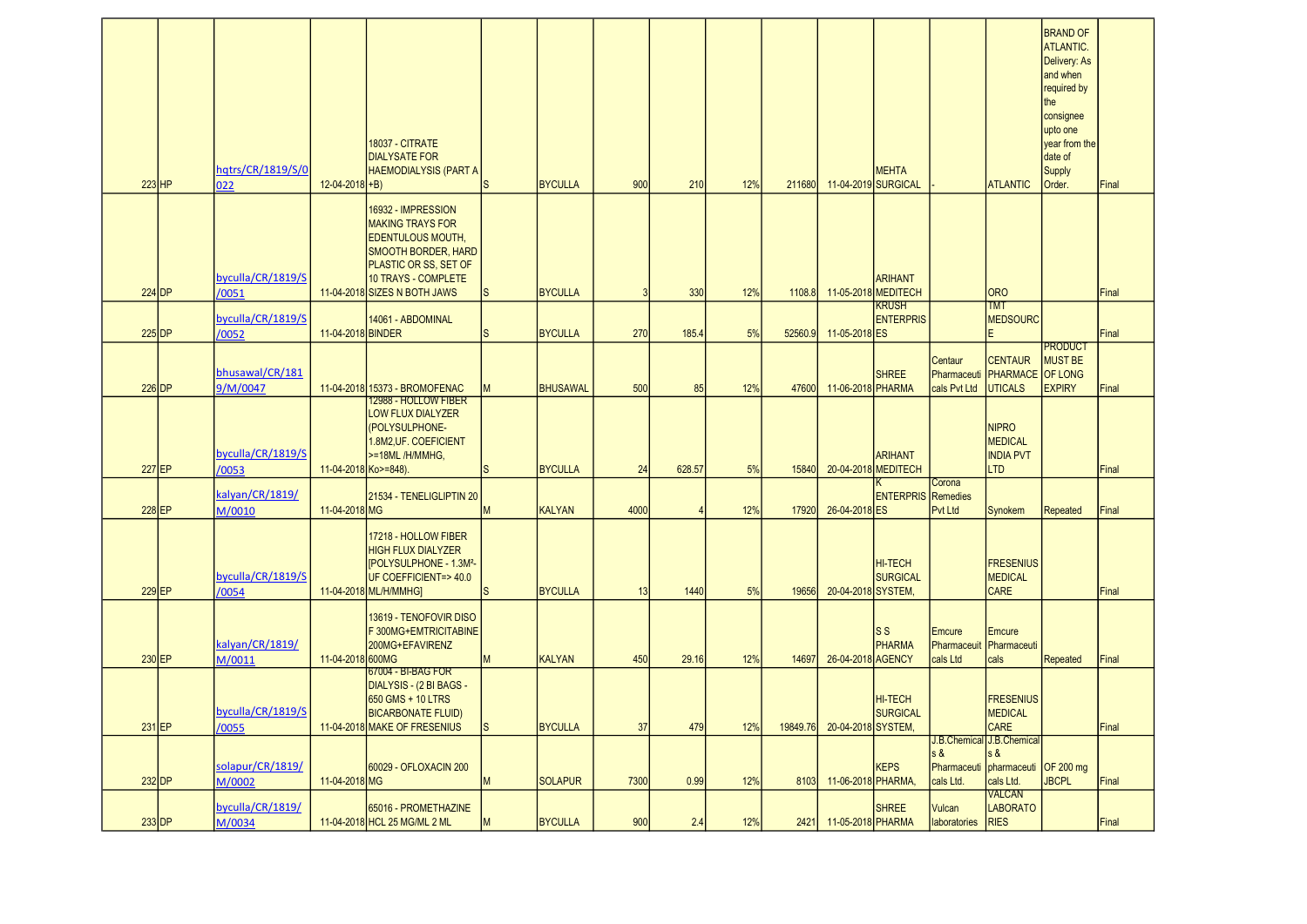| 234 EP   | hqtrs/CR/1819/M/<br>0005    | 11-04-2018 MG / VIAL  | 17831 - NIVOLUMAB 100                                                      | M            | <b>BYCULLA</b>  | 8  | 81691 | 5% | 686204.4 | 11-05-2018 PVT. LTD. | I.B.PHARMA Squibb India MAYER                                                               | Bristol Mayer BRISTOL<br>Pvt Ltd                                            | SQUIBB                                     | <b>BRAND-</b><br>OPDYTA<br>100MG.<br>REF: MD BY<br>LETTER NO.<br>MD.BY.EME<br>RGENCY/Ni<br>volumab<br>DT.05/04/18<br>FOR Mr. P B<br>MURTY, Ex<br>G.M./Metro<br>Railway<br>Kolkatta /<br>Residing in<br>Pune. | Final |
|----------|-----------------------------|-----------------------|----------------------------------------------------------------------------|--------------|-----------------|----|-------|----|----------|----------------------|---------------------------------------------------------------------------------------------|-----------------------------------------------------------------------------|--------------------------------------------|--------------------------------------------------------------------------------------------------------------------------------------------------------------------------------------------------------------|-------|
| 235 LP   | bhusawal/CR/181<br>9/M/0048 | 11-04-2018 MG         | 64200 - WARFARIN SOD 5                                                     | M            | <b>BHUSAWAL</b> | 30 | 2.15  | 0% | 64.5     |                      | BHARAT<br>MEDICAL & MEDICAL &<br>GENERAL<br><b>STORES</b><br>11-04-2018 BHUSAWAL            | <b>BHARAT</b><br><b>GENERAL</b><br><b>STORES</b><br><b>BHUSAWAL ROUSEEL</b> |                                            |                                                                                                                                                                                                              | Final |
| 236 LP   | bhusawal/CR/181<br>9/M/0049 | 11-04-2018 MCG        | 10002 - OCTREOTIDE 100                                                     | M            | <b>BHUSAWAL</b> |    | 39.51 | 0% | 39.51    |                      | BHARAT<br><b>MEDICAL &amp;</b><br>GENERAL<br><b>STORES</b><br>11-04-2018 BHUSAWAL           | Abbott<br>Healthcare<br>Pvt Limited                                         | <b>ABBOTT</b>                              |                                                                                                                                                                                                              | Final |
| $237$ LP | bhusawal/CR/181<br>9/M/0050 | 11-04-2018 ML         | 63024 - PHENIRAMINE<br>MALEATE 22.75 MG/ML 2                               | M            | <b>BHUSAWAL</b> | 40 | 2.77  | 0% | 110.8    |                      | BHARAT<br><b>MEDICAL &amp;</b><br>GENERAL<br><b>STORES</b><br>11-04-2018 BHUSAWAL           | Sanofi India<br>Limited                                                     | <b>SANOFI</b>                              |                                                                                                                                                                                                              | Final |
| $238$ LP | bhusawal/CR/181<br>9/M/0051 |                       | 10458 - DIPHENOXYLATE<br>HCL 2.5 MG+ATROPINE<br>11-04-2018 SULPH. 0.025 MG | M            | BHUSAWAL        | 10 | 0.71  | 0% | 7.1      |                      | BHARAT<br><b>MEDICAL &amp;</b><br>GENERAL<br><b>STORES</b><br>11-04-2018 BHUSAWAL           | <b>RPG Life</b><br>science<br>Limited,                                      | RPG                                        |                                                                                                                                                                                                              | Final |
| $239$ LP | bhusawal/CR/181<br>9/M/0052 | 11-04-2018 60,000 IU) | 11533 - SACHETS<br>CALCIROL 1 G (VIT-D3                                    | M            | BHUSAWAL        | 10 | 25.96 | 0% | 259.6    |                      | BHARAT<br>MEDICAL &<br>GENERAL<br><b>STORES</b><br>11-04-2018 BHUSAWAL                      | Intas<br>Pharmaceuti<br>cals Ltd.,                                          | <b>INTAS</b>                               |                                                                                                                                                                                                              | Final |
| $240$ LP | bhusawal/CR/181<br>9/M/0053 |                       | 11-04-2018 10093 - RIFAXIM 400 MG                                          | $\mathsf{M}$ | BHUSAWAL        | 60 | 28.64 | 0% |          |                      | <b>BHARAT</b><br>MEDICAL &<br>GENERAL<br><b>STORES</b><br>1718.4 11-04-2018 BHUSAWAL RE LTD | LEEFORD<br><b>HEALTHCA</b>                                                  | <b>OPTIMUS</b><br>PHARMA (P)<br>LTD 173205 |                                                                                                                                                                                                              | Final |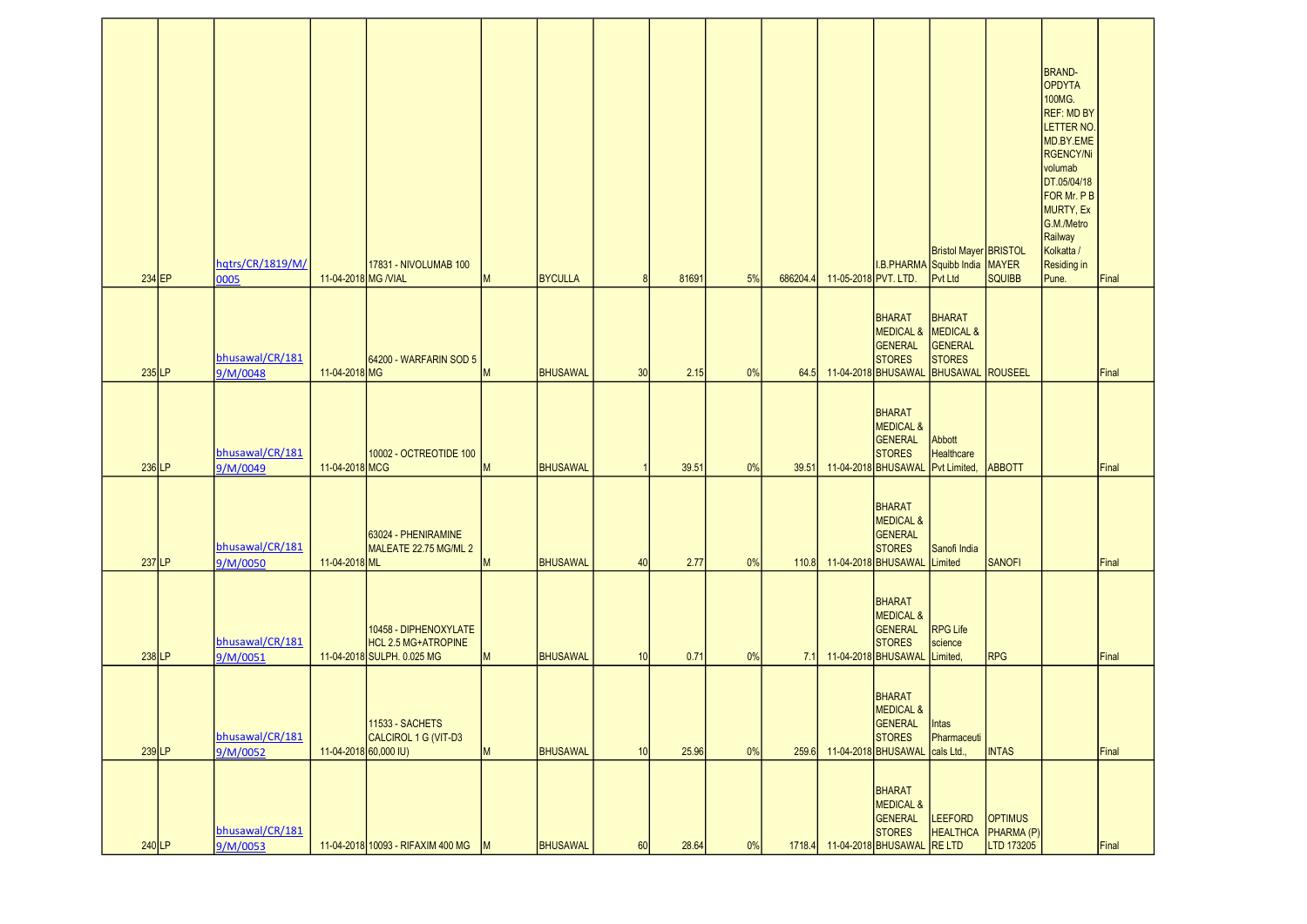| $241$ LP            | bhusawal/CR/181<br>9/M/0054 |                     | 11532 - VIT D3 300000 IU<br>7.5 MG/ML 1 ML<br>11-04-2018 (ARACHITOL)                                                                      | M            | <b>BHUSAWAL</b> |               | 39.51 | 0%  | 39.51   |                              | <b>BHARAT</b><br><b>MEDICAL &amp;</b><br><b>GENERAL</b><br><b>STORES</b><br>11-04-2018 BHUSAWAL Pvt Limited, | Abbott<br><b>Healthcare</b>             | <b>ABBOTT</b>                              |                                                                                                                 | Final |
|---------------------|-----------------------------|---------------------|-------------------------------------------------------------------------------------------------------------------------------------------|--------------|-----------------|---------------|-------|-----|---------|------------------------------|--------------------------------------------------------------------------------------------------------------|-----------------------------------------|--------------------------------------------|-----------------------------------------------------------------------------------------------------------------|-------|
|                     | pune/CR/1819/S/0            |                     | 14067 - GLUCOSE STRIPS                                                                                                                    |              |                 |               |       |     |         |                              | <b>JAINAM</b><br><b>PHARMA</b><br><b>INDIA PVT</b>                                                           |                                         | <b>TIO DOC</b>                             | <b>ONE</b><br><b>GLUCOMET</b><br>ER IS FREE<br><b>ON EACH</b><br>1000<br>STRIP <sub>(3</sub><br><b>GLUCOMET</b> |       |
| 242 EP              | 001<br>pune/CR/1819/M/      |                     | 12-04-2018 WITH GLUCOMETER<br>64200 - WARFARIN SOD 5                                                                                      | <sub>S</sub> | <b>PUNE</b>     | 3000          | 5     | 12% | 16800   | 25-04-2018 LTD               | <b>PHARMA</b>                                                                                                |                                         | <b>GERMANY</b>                             | ER FREE)<br><b>TAB WARF-</b>                                                                                    | Final |
| $243$ EP            | 0002                        | 12-04-2018 MG       |                                                                                                                                           | M            | <b>PUNE</b>     | 4500          | 1.85  | 12% | 9315    | 25-04-2018 INDIA             |                                                                                                              | Cipla Ltd                               | <b>CIPLA LTD</b>                           | 5 MG                                                                                                            | Final |
| 244 LP              | bhusawal/CR/181<br>9/S/0016 |                     | 12071 - TEST STRIP<br>12-04-2018 BLOOD TROP T/TROP 1                                                                                      | Is           | <b>BHUSAWAL</b> | 20            | 185   | 5%  | 3885    | 12-04-2018 ORS               | <b>SHRI</b><br><b>NIJNANDI</b><br><b>DISTRIBUT</b>                                                           | <b>RAPID</b><br>Corona                  | <b>HANGZHOU</b>                            | <b>BRAND-</b>                                                                                                   | Final |
| $245$ HP            | hqtrs/CR/1819/M/<br>0006    | 13-04-2018 MG       | 21534 - TENELIGLIPTIN 20                                                                                                                  | M            | <b>BYCULLA</b>  | 108130        | 2.86  | 12% | 346016  | 28-05-2018 ES                | <b>ENTERPRIS</b> Remedies                                                                                    | Pvt Ltd                                 | corona<br>remedies                         | <b>Tenebite</b><br>Tablet.                                                                                      | Final |
| $246$ HP            | hqtrs/CR/1819/M/<br>0006    | 13-04-2018 MG       | 21534 - TENELIGLIPTIN 20                                                                                                                  | M            | <b>KALYAN</b>   | 5400          | 2.86  | 12% | 17280   | 28-05-2018 ES                | <b>ENTERPRIS</b> Remedies                                                                                    | Corona<br><b>Pvt Ltd</b>                | corona<br>remedies                         | <b>BRAND-</b><br>Tenebite<br>Tablet.                                                                            | Final |
| 247 LP              | bhusawal/CR/181<br>9/M/0055 | 12-04-2018 4 MG/2ML | 20069 - NOR ADRENALINE                                                                                                                    | M            | <b>BHUSAWAL</b> | 20            | 27.5  | 12% | 616     |                              | <b>ANIL</b><br>12-04-2018 MEDICALS                                                                           | <b>Neon</b><br>Laboratories<br>Ltd      | <b>NEON</b>                                |                                                                                                                 | Final |
| 248LP               | bhusawal/CR/181<br>9/M/0056 | 12-04-2018 100 ML   | 11512 - NORMAL SALINE                                                                                                                     | M            | <b>BHUSAWAL</b> | 30            | 12.65 | 12% | 425.    |                              | ANIL<br>12-04-2018 MEDICALS                                                                                  | Alkem<br>Laboratories   TARA BIO<br>Ltd | <b>SCIENCE</b>                             |                                                                                                                 | Final |
| $249$ <sub>LP</sub> | bhusawal/CR/181<br>9/M/0057 |                     | 12-04-2018 10093 - RIFAXIM 400 MG                                                                                                         | <b>IM</b>    | <b>BHUSAWAL</b> | 30            | 28.64 | 0%  | 859.2   |                              | <b>BHARAT</b><br><b>MEDICAL &amp;</b><br><b>GENERAL</b><br><b>STORES</b><br>12-04-2018 BHUSAWAL RE LTD       | <b>LEEFORD</b><br><b>HEALTHCA</b>       | <b>OPTIMUS</b><br>PHARMA (P)<br>LTD 173205 |                                                                                                                 | Final |
| $250$ HP            | hqtrs/CR/1819/S/0<br>023    | 17-04-2018 SHADE    | 10427 - GLASS INOMER<br><b>RESTORATIVE CEMENT</b><br><b>TYPE II 30 G POWDER</b><br>AND 15 ML LIQUID<br><b>SYSTEM STD PK DARK</b>          |              | <b>BYCULLA</b>  | 35            | 1062  | 12% | 41630.4 |                              | <b>MEHTA</b><br>18-06-2018 SURGICAL                                                                          |                                         | <b>MEDISAFE</b>                            |                                                                                                                 | Final |
| $251$ HP            | hgtrs/CR/1819/S/0<br>023    | 17-04-2018 SHADE    | 10427 - GLASS INOMER<br><b>RESTORATIVE CEMENT</b><br><b>TYPE II 30 G POWDER</b><br><b>AND 15 ML LIQUID</b><br><b>ISYSTEM STD PK DARK</b>  | ls           | <b>BHUSAWAL</b> | $\mathcal{P}$ | 1062  | 12% | 2378.88 |                              | <b>MEHTA</b><br>18-06-2018 SURGICAL                                                                          |                                         | <b>MEDISAFE</b>                            |                                                                                                                 | Final |
| $252$ HP            | hqtrs/CR/1819/S/0<br>023    | 17-04-2018 SHADE    | 10427 - GLASS INOMER<br><b>RESTORATIVE CEMENT</b><br><b>ITYPE II 30 G POWDER</b><br><b>JAND 15 ML LIQUID</b><br><b>SYSTEM STD PK DARK</b> | <b>S</b>     | <b>PUNE</b>     | 14            | 1062  | 12% |         | 16652.16 18-06-2018 SURGICAL | <b>MEHTA</b>                                                                                                 |                                         | <b>MEDISAFE</b>                            |                                                                                                                 | Final |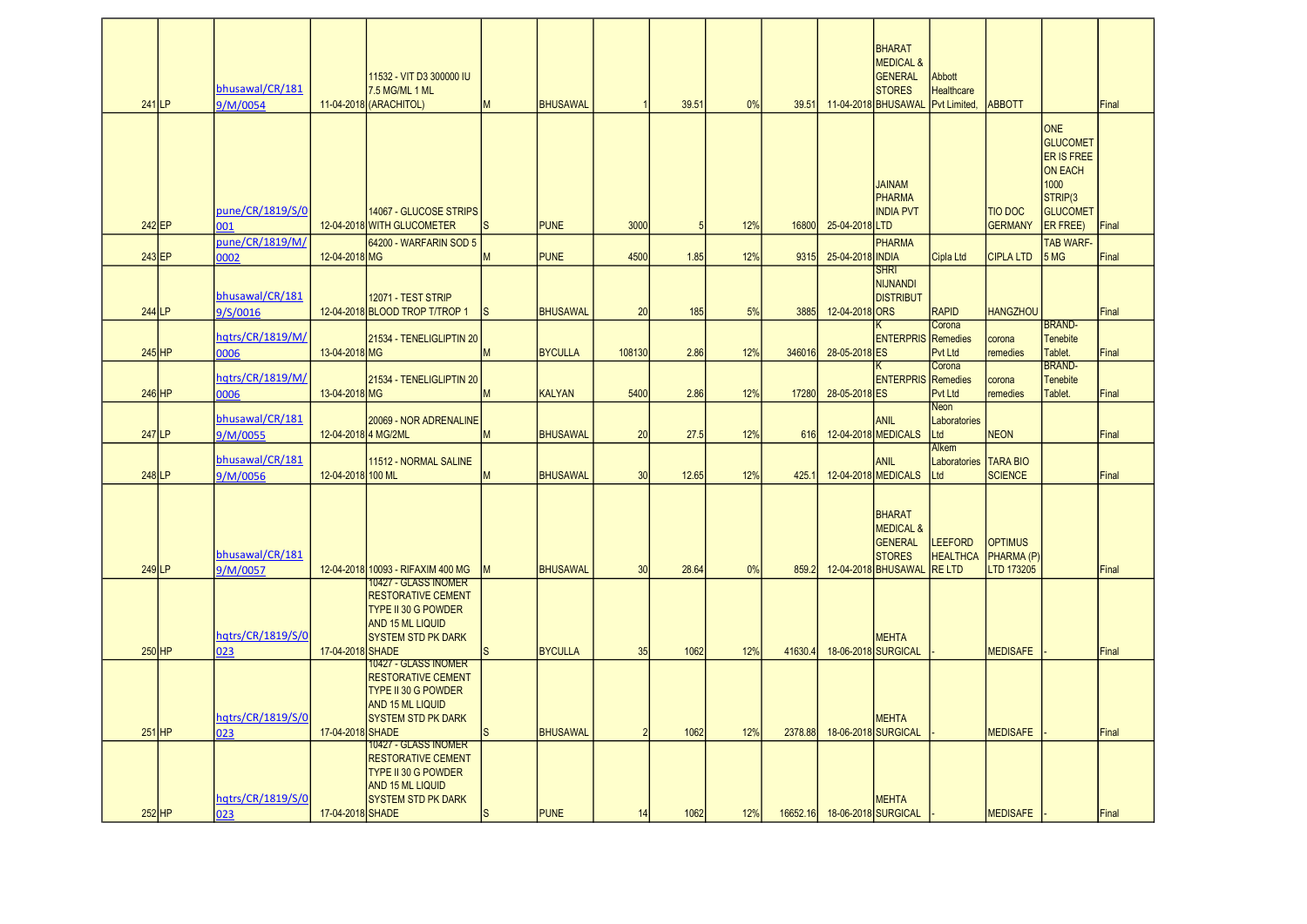|                     | bhusawal/CR/181             |                    | 12188 - TRIMETAZIDINE DI<br><b>HCL MODIFIED RELEASE</b>                                     |   |                 |      |        |     |           |                       | BHARAT<br><b>MEDICAL &amp;</b><br><b>GENERAL</b><br><b>STORES</b>                               | <b>Serdia</b><br>Pharmaceuti<br>cals (I)                 |                                    |                                    |       |
|---------------------|-----------------------------|--------------------|---------------------------------------------------------------------------------------------|---|-----------------|------|--------|-----|-----------|-----------------------|-------------------------------------------------------------------------------------------------|----------------------------------------------------------|------------------------------------|------------------------------------|-------|
| $253$ LP            |                             | 12-04-2018 35 MG   |                                                                                             | M | <b>BHUSAWAL</b> | 60   | 9.76   | 0%  | 585.6     |                       | 12-04-2018 BHUSAWAL                                                                             | P.Ltd                                                    | <b>SERDIA</b>                      |                                    | Final |
|                     | 9/M/0058                    |                    |                                                                                             |   |                 |      |        |     |           |                       |                                                                                                 |                                                          |                                    |                                    |       |
| $254$ <sub>LP</sub> | bhusawal/CR/181<br>9/M/0059 | 12-04-2018 25 MG   | <b>169085 - DOTHIEPIN HCL</b>                                                               | M | <b>BHUSAWAL</b> | 30   | 6      | 0%  | 180       |                       | BHARAT<br><b>MEDICAL &amp;</b><br><b>GENERAL</b><br><b>STORES</b><br>12-04-2018 BHUSAWAL        | <b>Abbott</b><br><b>Healthcare</b><br><b>Pvt Limited</b> | <b>ABBOTT</b>                      |                                    | Final |
| $255$ LP            | bhusawal/CR/181<br>9/M/0060 |                    | 10183 - INSULIN - HUMAN<br><b>REGULAR INSULIN r DNA</b><br>12-04-2018 ORIGIN 100 U/ML - 3ML | M | <b>BHUSAWAL</b> |      | 237.18 | 0%  | 1185.9    |                       | <b>BHARAT</b><br><b>MEDICAL &amp;</b><br><b>GENERAL</b><br><b>STORES</b><br>12-04-2018 BHUSAWAL | Abbott<br><b>Healthcare</b><br><b>Pvt Limited</b>        | <b>NOVO</b><br><b>NORDISK</b>      |                                    | Final |
| $256$ LP            | bhusawal/CR/181<br>9/M/0061 | 12-04-2018 VACCINE | 64603 - ANTI-RABIES                                                                         | M | <b>BHUSAWAL</b> |      | 291.39 | 0%  | 582.78    |                       | BHARAT<br><b>MEDICAL &amp;</b><br><b>GENERAL</b><br><b>STORES</b><br>12-04-2018 BHUSAWAL        | Glaxo<br>Smithkline<br>Pharmaceuti<br>cals Ltd           | <b>CHIRON</b>                      |                                    | Final |
|                     |                             |                    |                                                                                             |   |                 |      |        |     |           |                       |                                                                                                 |                                                          | <b>RELIANCE</b>                    | BRAND-                             |       |
| $257$ HP            | hqtrs/CR/1819/M/<br>0007    | 17-04-2018 IU PFS  | 62195 - RECOMB.HUMAN<br><b>ERYTHROPOIETIN 4000</b>                                          | M | <b>BHUSAWAL</b> | 1500 | 121    | 12% | 203280    | 18-06-2018 Ltd        | Science Pvt Science Pvt                                                                         | Reliance Life Reliance Life LIFE<br>Ltd                  | <b>SCIENCES</b><br><b>PVT LTD</b>  | Relipoietin<br>4000 IU PFS<br>Inj. | Final |
|                     |                             |                    |                                                                                             |   |                 |      |        |     |           |                       |                                                                                                 |                                                          | <b>RELIANCE</b>                    | <b>BRAND-</b>                      |       |
|                     |                             |                    | 62195 - RECOMB.HUMAN                                                                        |   |                 |      |        |     |           |                       |                                                                                                 | Reliance Life Reliance Life LIFE                         |                                    | Relipoietin                        |       |
|                     | hqtrs/CR/1819/M/            |                    | <b>ERYTHROPOIETIN 4000</b>                                                                  |   |                 |      |        |     |           |                       | Science Pvt Science Pvt                                                                         |                                                          | <b>SCIENCES</b>                    | 4000 IU PFS                        |       |
| 258 HP              | 0007                        | 17-04-2018 IU PFS  |                                                                                             | M | <b>PUNE</b>     | 861  | 121    | 12% | 116682.72 | 18-06-2018 Ltd        |                                                                                                 | Ltd                                                      | <b>PVT LTD</b>                     | Inj.<br>BRAND-                     | Final |
|                     | hqtrs/CR/1819/M/            |                    | 62195 - RECOMB.HUMAN<br><b>ERYTHROPOIETIN 4000</b>                                          |   |                 |      |        |     |           |                       | Science Pvt Science Pvt                                                                         | Reliance Life Reliance Life LIFE                         | <b>RELIANCE</b><br><b>SCIENCES</b> | Relipoietin<br>4000 IU PFS         |       |
| $259$ HP            | 0007                        | 17-04-2018 IU PFS  |                                                                                             | M | <b>KALYAN</b>   | 691  | 121    | 12% | 93644.32  | 18-06-2018 Ltd        |                                                                                                 | Ltd                                                      | <b>PVT LTD</b><br><b>RELIANCE</b>  | Inj.<br>BRAND-                     | Final |
| 260 HP              | hqtrs/CR/1819/M/            | 17-04-2018 IU PFS  | 62195 - RECOMB.HUMAN<br><b>ERYTHROPOIETIN 4000</b>                                          | M | <b>SOLAPUR</b>  | 1200 | 121    | 12% |           | 18-06-2018 Ltd        | Science Pvt                                                                                     | Reliance Life Reliance Life LIFE<br>Science Pvt<br>Ltd   | <b>SCIENCES</b><br><b>PVT LTD</b>  | Relipoietin<br>4000 IU PFS         | Final |
|                     | 0007                        |                    |                                                                                             |   |                 |      |        |     | 162624    |                       |                                                                                                 |                                                          | <b>RELIANCE</b>                    | Inj.<br><b>BRAND-</b>              |       |
| $261$ HP            | hqtrs/CR/1819/M/<br>0007    | 17-04-2018 IU PFS  | 62195 - RECOMB.HUMAN<br><b>ERYTHROPOIETIN 4000</b>                                          | M | <b>NAGPUR</b>   | 1300 | 121    | 12% |           | 176176 18-06-2018 Ltd | Science Pvt Science Pvt                                                                         | Reliance Life Reliance Life LIFE<br>Ltd                  | <b>SCIENCES</b><br><b>PVT LTD</b>  | Relipoietin<br>4000 IU PFS<br>Inj. | Final |
|                     |                             |                    |                                                                                             |   |                 |      |        |     |           |                       |                                                                                                 |                                                          |                                    |                                    |       |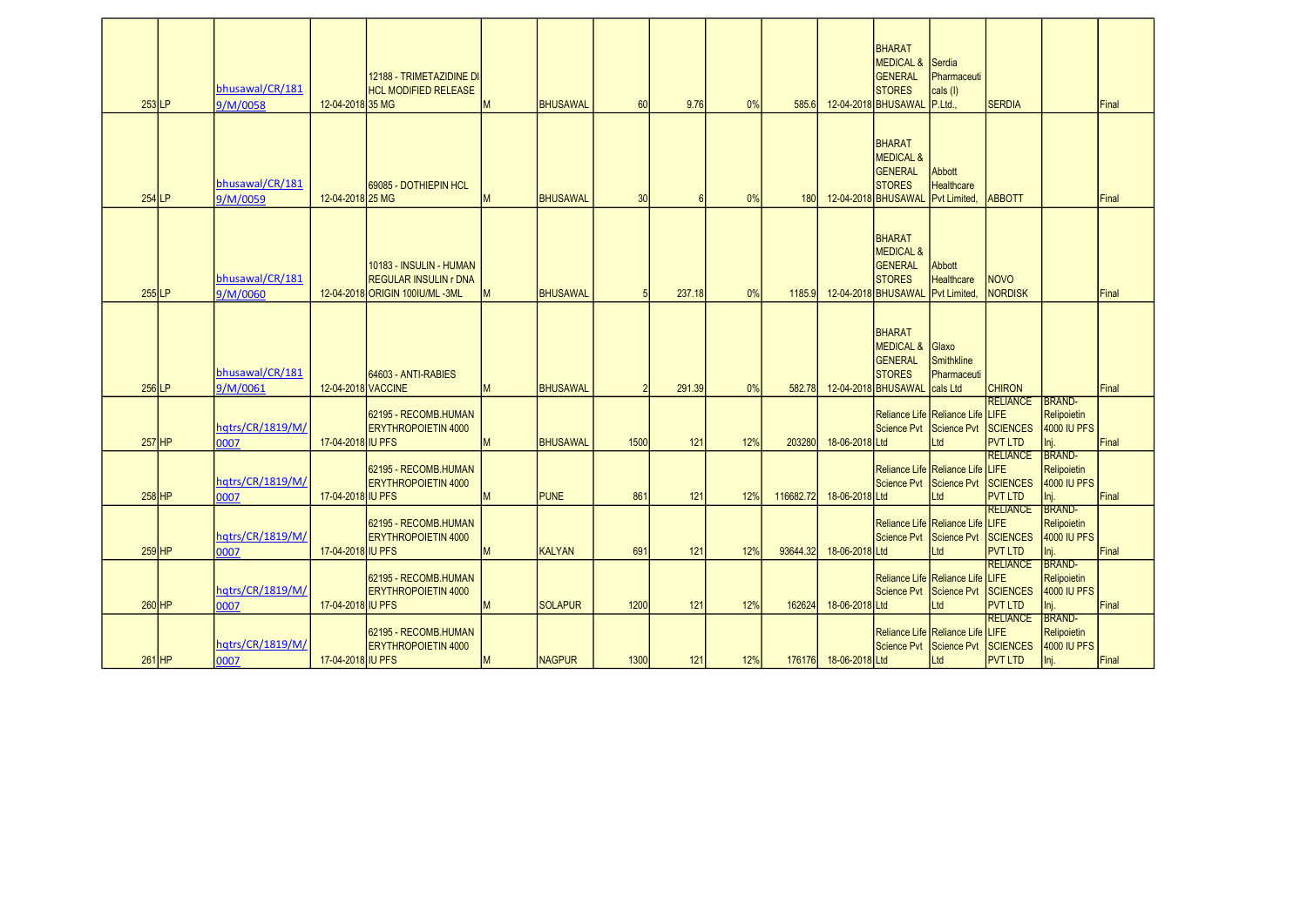| $262$ HP | hqtrs/CR/1819/M/<br>0008 | 11503 - DEXTROSE 5% IN<br>17-04-2018 500 ML BOTTLE (D5) | M | BYCULLA  | 1500 | 17.5 | 12% | 29400 |                              | 17-08-2018 Lab Limited Lab Limited | Denis Chem Denis Chem CHEM LAB | <b>DENIS</b><br><b>LTD</b>             | <b>BRAND OF</b><br>DENIS<br>CHEM LAB.<br>Delivery: As<br>and when<br>required by<br>the<br>consignee IN<br>TWO<br>PARTS: 50%<br>WITHIN 45<br>DAYS OF<br>PO,<br>BALANCE-<br>after 90 days<br>but before<br>120 days.                     | Final |
|----------|--------------------------|---------------------------------------------------------|---|----------|------|------|-----|-------|------------------------------|------------------------------------|--------------------------------|----------------------------------------|-----------------------------------------------------------------------------------------------------------------------------------------------------------------------------------------------------------------------------------------|-------|
| $263$ HP | hqtrs/CR/1819/M/<br>0008 | 11503 - DEXTROSE 5% IN<br>17-04-2018 500 ML BOTTLE (D5) | M | BHUSAWAL | 620  | 17.5 | 12% |       | 12152 17-08-2018 Lab Limited | Denis Chem Denis Chem              | Lab Limited                    | <b>DENIS</b><br>CHEM LAB<br><b>LTD</b> | <b>BRAND OF</b><br><b>DENIS</b><br>CHEM LAB.<br>Delivery: As<br>and when<br>required by<br>the<br>consignee IN<br>TWO <sup>T</sup><br>PARTS: 50%<br>WITHIN 45<br>DAYS OF<br>PO,<br>BALANCE-<br>after 90 days<br>but before<br>120 days. | Final |
| $264$ HP | hqtrs/CR/1819/M/<br>0008 | 11503 - DEXTROSE 5% IN<br>17-04-2018 500 ML BOTTLE (D5) | M | PUNE     | 110  | 17.5 | 12% | 2156  |                              | 17-08-2018 Lab Limited Lab Limited | Denis Chem Denis Chem CHEM LAB | <b>DENIS</b><br><b>LTD</b>             | <b>BRAND OF</b><br>DENIS<br>CHEM LAB.<br>Delivery: As<br>and when<br>required by<br>the<br>consignee IN<br>TWO<br>PARTS: 50%<br>WITHIN 45<br>DAYS OF<br>PO,<br>BALANCE-<br>after 90 days<br>but before<br>120 days.                     | Final |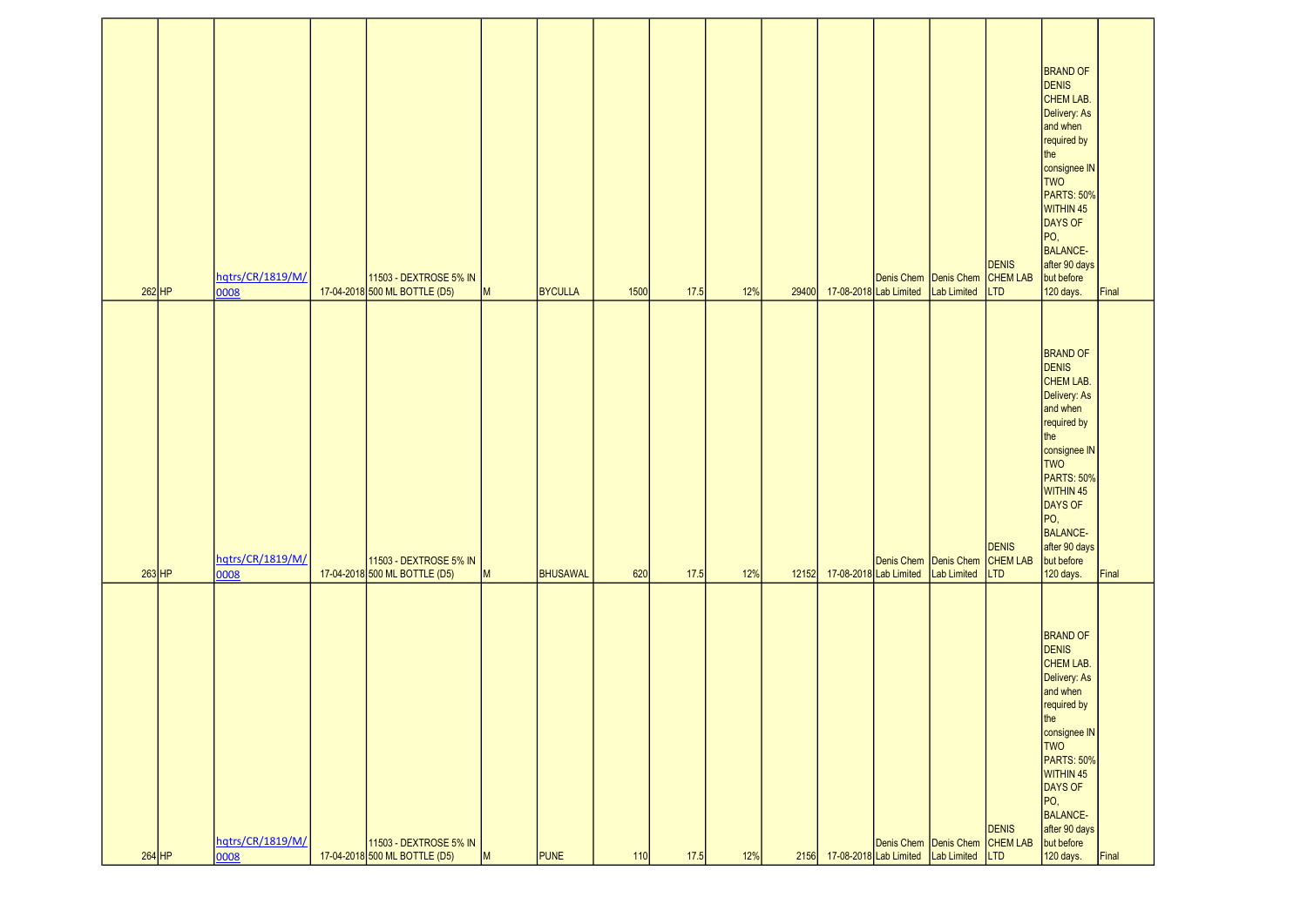| $265$ HP | hqtrs/CR/1819/M/<br>0008 | 11503 - DEXTROSE 5% IN<br>17-04-2018 500 ML BOTTLE (D5) | M | KALYAN  | 1000 | 17.5 | 12% |                              | 19600 17-08-2018 Lab Limited Lab Limited | Denis Chem Denis Chem CHEM LAB | <b>DENIS</b><br><b>LTD</b>             | <b>BRAND OF</b><br><b>DENIS</b><br>CHEM LAB.<br>Delivery: As<br>and when<br>required by<br>the<br>consignee IN<br>TWO <sup>T</sup><br>PARTS: 50%<br>WITHIN 45<br>DAYS OF<br>PO,<br>BALANCE-<br>after 90 days<br>but before<br>120 days. | Final |
|----------|--------------------------|---------------------------------------------------------|---|---------|------|------|-----|------------------------------|------------------------------------------|--------------------------------|----------------------------------------|-----------------------------------------------------------------------------------------------------------------------------------------------------------------------------------------------------------------------------------------|-------|
| $266$ HP | hqtrs/CR/1819/M/<br>0008 | 11503 - DEXTROSE 5% IN<br>17-04-2018 500 ML BOTTLE (D5) | M | SOLAPUR | 1700 | 17.5 | 12% | 33320 17-08-2018 Lab Limited | Denis Chem Denis Chem                    | Lab Limited                    | <b>DENIS</b><br>CHEM LAB<br><b>LTD</b> | <b>BRAND OF</b><br><b>DENIS</b><br>CHEM LAB.<br>Delivery: As<br>and when<br>required by<br>the<br>consignee IN<br>TWO<br>PARTS: 50%<br>WITHIN 45<br>DAYS OF<br>PO,<br>BALANCE-<br>after 90 days<br>but before<br>120 days.              | Final |
| $267$ HP | hqtrs/CR/1819/M/<br>0008 | 11503 - DEXTROSE 5% IN<br>17-04-2018 500 ML BOTTLE (D5) | M | NAGPUR  | 1600 | 17.5 | 12% |                              | 31360 17-08-2018 Lab Limited Lab Limited | Denis Chem Denis Chem CHEM LAB | <b>DENIS</b><br><b>LTD</b>             | <b>BRAND OF</b><br>DENIS<br>CHEM LAB.<br>Delivery: As<br>and when<br>required by<br>the<br>consignee IN<br>TWO<br>PARTS: 50%<br>WITHIN 45<br>DAYS OF<br>PO,<br>BALANCE-<br>after 90 days<br>but before<br>120 days.                     | Final |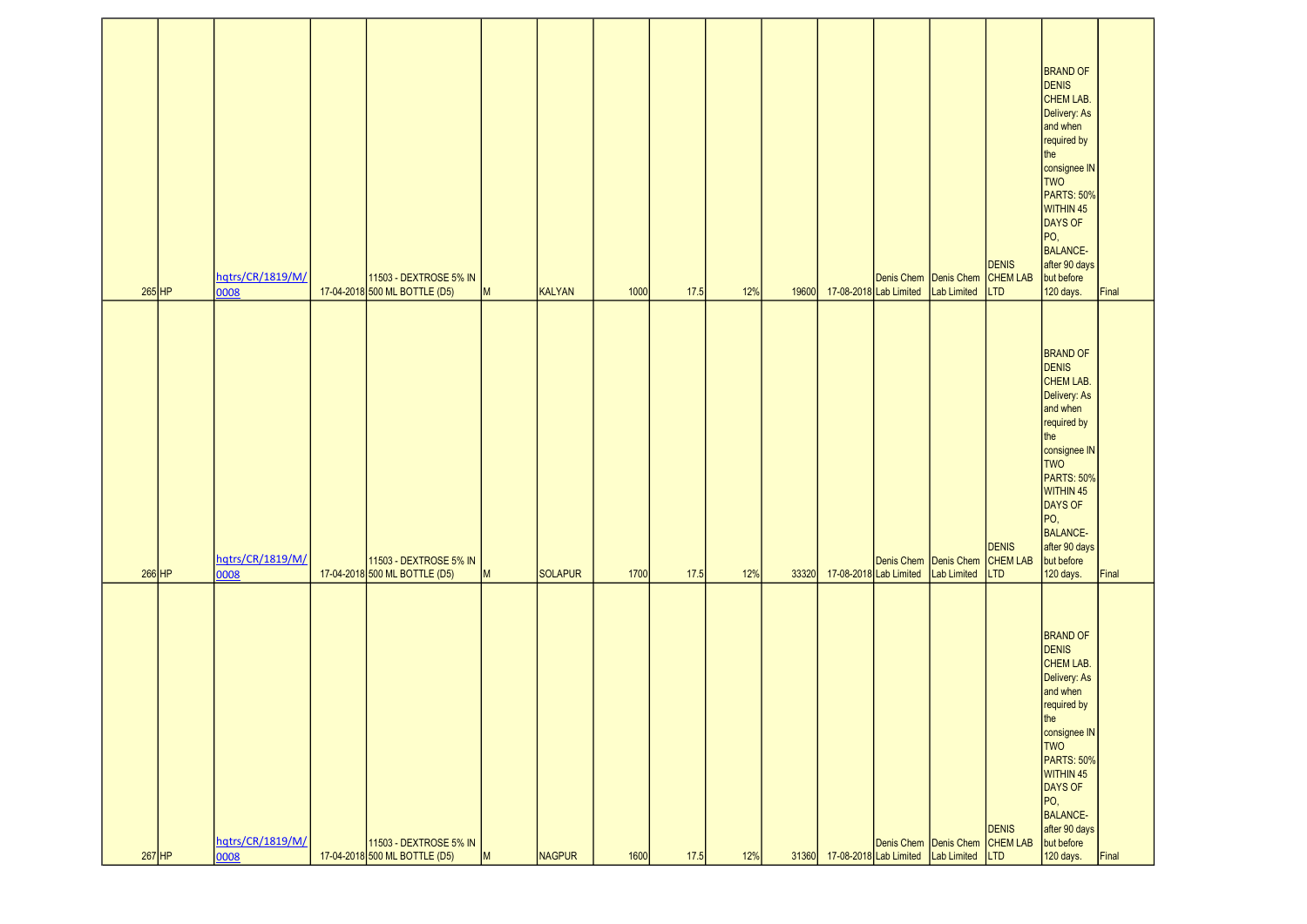|          | kalvan/CR/1819/           |                   | 20025 - DABIGATRAN 110                                                                                                                                             |              |                 |       |          |     |         |                        | <b>JAINAM</b><br><b>PHARMA</b><br><b>INDIA PVT</b>                      | <b>Natco</b>                                        |                                                                         |                                                                                                                                                                |       |
|----------|---------------------------|-------------------|--------------------------------------------------------------------------------------------------------------------------------------------------------------------|--------------|-----------------|-------|----------|-----|---------|------------------------|-------------------------------------------------------------------------|-----------------------------------------------------|-------------------------------------------------------------------------|----------------------------------------------------------------------------------------------------------------------------------------------------------------|-------|
| 268 EP   | M/0012                    | 12-04-2018 MG     |                                                                                                                                                                    | M            | <b>KALYAN</b>   | 600   | 19.29    | 12% | 12960   | 27-04-2018 LTD         |                                                                         | Pharma Ltd                                          | Natco                                                                   | <b>Repeated</b>                                                                                                                                                | Final |
| 269 EP   | kalyan/CR/1819/<br>M/0013 |                   | 15619 - SERTACONAZOLE<br>12-04-2018 NITRATE 2% - 10 GMS                                                                                                            | <b>IM</b>    | <b>KALYAN</b>   | 200   | 70       | 12% | 15680   | 26-04-2018 Distributor | Dosti<br>Chemist and HEALTHCA                                           | <b>LEEFORD</b><br><b>RELTD</b>                      | Allkind<br><b>Healthcare</b>                                            | Repeated                                                                                                                                                       | Final |
| 270 HP   | hqtrs/CR/1819/M/<br>0009  | 17-04-2018 MG     | 12395 - FENOFIBRATE 160                                                                                                                                            | M            | <b>BHUSAWAL</b> | 10000 | 1.89     | 12% | 21200   | 02-06-2018 Ltd         | Zim<br>Laboratories                                                     | Zim<br>Laboratories<br>Ltd                          | <b>ZIM</b><br><b>LABORATO</b><br><b>RIES LTD</b>                        | <b>BRAND-</b><br>FINOXIM<br>160.                                                                                                                               | Final |
| $271$ HP | hqtrs/CR/1819/M/<br>0009  | 17-04-2018 MG     | 12395 - FENOFIBRATE 160                                                                                                                                            | M            | <b>PUNE</b>     | 2550  | 1.89     | 12% | 5406    | 02-06-2018 Ltd         | Zim                                                                     | Zim<br>Laboratories Laboratories LABORATO<br>Ltd    | ZIM<br><b>RIES LTD</b>                                                  | <b>BRAND-</b><br>FINOXIM<br>160.                                                                                                                               | Final |
| 272 HP   | hqtrs/CR/1819/M/<br>0009  | 17-04-2018 MG     | 12395 - FENOFIBRATE 160                                                                                                                                            | M            | <b>KALYAN</b>   | 34550 | 1.89     | 12% | 73246   | 02-06-2018 Ltd         | Zim<br>Laboratories                                                     | Zim<br>Laboratories LABORATO<br>Ltd                 | ZIM<br><b>RIES LTD</b>                                                  | <b>BRAND-</b><br><b>FINOXIM</b><br>160.                                                                                                                        | Final |
| $273$ HP | hqtrs/CR/1819/M/<br>0009  | 17-04-2018 MG     | 12395 - FENOFIBRATE 160                                                                                                                                            | M            | <b>SOLAPUR</b>  | 6300  | 1.89     | 12% | 13356   | 02-06-2018 Ltd         | Zim                                                                     | Zim<br>Laboratories Laboratories LABORATO<br>Ltd    | ZIM<br><b>RIES LTD</b>                                                  | BRAND-<br>FINOXIM<br>160.                                                                                                                                      | Final |
| $274$ HP | hqtrs/CR/1819/M/<br>0009  | 17-04-2018 MG     | 12395 - FENOFIBRATE 160                                                                                                                                            | M            | <b>NAGPUR</b>   | 8100  | 1.89     | 12% | 17172   | 02-06-2018 Ltd         | Zim<br>Laboratories                                                     | Zim<br>Laboratories LABORATO<br>Ltd                 | <b>ZIM</b><br><b>RIES LTD</b>                                           | <b>BRAND-</b><br>FINOXIM<br>160.                                                                                                                               | Final |
| $275$ HP | hqtrs/CR/1819/M/<br>0010  | 26-04-2018 40 MG  | 91043 - TENECTEPLASE                                                                                                                                               | M            | <b>BHUSAWAL</b> | 32    | 23425    | 12% | 839552  | 26-06-2018 PVT. LTD.   | I.B.PHARMA Pharmaceuit                                                  | Emcure<br>cals Ltd                                  | <b>EMCURE</b><br><b>PHARMACE BRAND-</b><br><b>UTICALS</b><br><b>LTD</b> | ELAXIM <sub>40</sub><br>INJ.                                                                                                                                   | Final |
| $276$ HP | hqtrs/CR/1819/M/<br>0010  | 26-04-2018 40 MG  | 91043 - TENECTEPLASE                                                                                                                                               | M            | <b>SOLAPUR</b>  | 15    | 23425    | 12% | 393540  | 26-06-2018 PVT. LTD.   |                                                                         | Emcure<br><b>I.B.PHARMA</b> Pharmaceuit<br>cals Ltd | <b>EMCURE</b><br><b>PHARMACE BRAND-</b><br><b>UTICALS</b><br><b>LTD</b> | ELAXIM <sub>40</sub><br>INJ.                                                                                                                                   | Final |
| 277 HP   | hqtrs/CR/1819/M/<br>0011  | 17-04-2018 MG     | 17709 - DENOSUMAB 120                                                                                                                                              | M            | <b>BYCULLA</b>  | 50    | 20562.14 | 12% | 1151480 | 16-04-2019 LTD         | <b>JAINAM</b><br><b>PHARMA</b><br><b>INDIA PVT</b>                      | Dr. Reddys<br>Laboratories Amgen Inc,<br>Ltd.       | <b>USA</b>                                                              | <b>BRAND-INJ</b><br>Xgeva<br>120mg.<br>Delivery: As<br>and when<br>required by<br>the<br>consignee<br>upto one<br>year from the<br>date of<br>Supply<br>Order. | Final |
| 278 EP   | kalyan/CR/1819/           |                   | 10121 - AMOXYCILLIN 500<br><b>MG+SOD CLAVULANATE</b>                                                                                                               |              |                 | 3000  | 5.5      | 12% |         | 28-04-2018 PHARMA,     | <b>KEPS</b>                                                             |                                                     | Akums Drug Repeated                                                     |                                                                                                                                                                | Final |
|          | M/0014                    | 13-04-2018 125 MG |                                                                                                                                                                    | M            | KALYAN          |       |          |     | 18480   |                        | <b>SPAN</b>                                                             | Aristo                                              |                                                                         |                                                                                                                                                                |       |
| 279 EP   | kalyan/CR/1819/<br>M/0015 |                   | 10199 - METFORMIN<br>13-04-2018 HYDROCHLORIDE 850 MG M                                                                                                             |              | <b>KALYAN</b>   | 14000 | 0.59     | 12% | 9240    | 28-04-2018 ES          | <b>ENTERPRIS</b> Pharmaceuti                                            | cals pvt.Ltd.                                       | Aristo                                                                  | <b>Repeated</b>                                                                                                                                                | Final |
| $280$ DP | kalyan/CR/1819/<br>M/0016 |                   | 10115 - AMOXYCILLIN 125<br>13-04-2018 MG/5 ML 60 ML                                                                                                                | M            | <b>KALYAN</b>   | 1000  | 13.25    | 12% | 14840   | 28-04-2018 PHARMA,     | <b>KEPS</b>                                                             | <u>ivioieperi</u><br>Laboratories<br>Limited        | Aagya                                                                   | <b>Repeated</b>                                                                                                                                                | Final |
| 281 EP   | kalyan/CR/1819/S/<br>0009 |                   | 10827 - VACCUTAINERS<br><b>WITH EDTA K3 DRAW</b><br><b>VOLUME BD/GRIENIER</b><br><b>WITH CERTIFICATE OF</b><br><b>ANALYSIS CE MARK OR</b><br>13-04-2018 EQUIVALENT | $\mathsf{S}$ | KALYAN          | 4800  | 3.68     | 12% | 19776   |                        | <b>FLORA</b><br><b>MARKETIN</b><br><b>G&amp;</b><br>28-04-2018 SERVICES |                                                     | Krupa Lab                                                               | <b>Repeated</b>                                                                                                                                                | Final |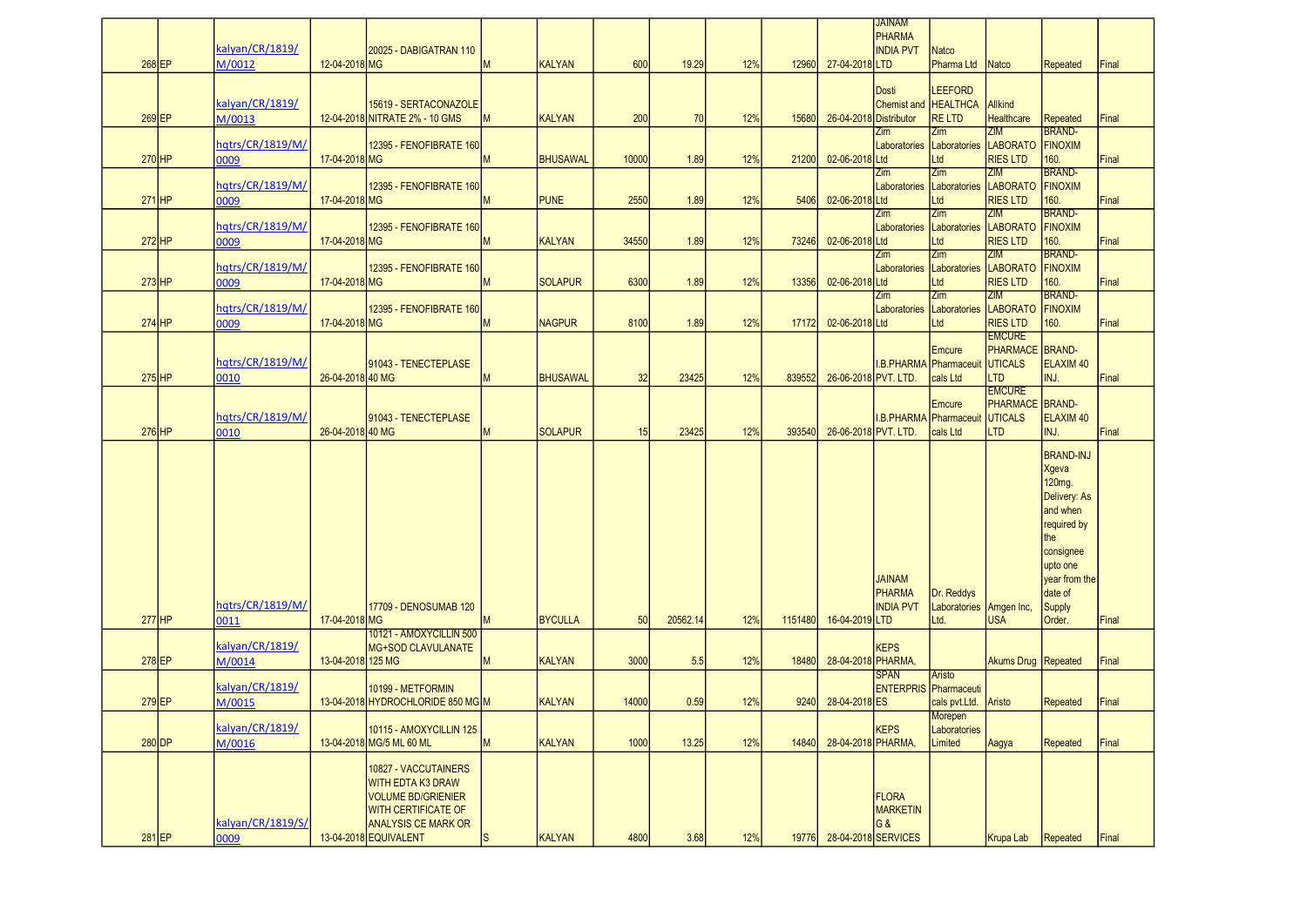| 282LP    | bhusawal/CR/181<br>9/M/0062 |                    | 11756 - ESTRADIOL<br>13-04-2018 VALERATE 2 MG                                                                                           | M            | <b>BHUSAWAL</b> | 28            | 12.27  | 0%  | 343.56 |                    | <b>BHARAT</b><br><b>MEDICAL &amp;</b><br><b>GENERAL</b><br><b>STORES</b><br>13-04-2018 BHUSAWAL | German<br><b>Remedies</b><br>Div of Zydus<br>Cadila)                                                              | <b>CADILA</b>               |                 | Final |
|----------|-----------------------------|--------------------|-----------------------------------------------------------------------------------------------------------------------------------------|--------------|-----------------|---------------|--------|-----|--------|--------------------|-------------------------------------------------------------------------------------------------|-------------------------------------------------------------------------------------------------------------------|-----------------------------|-----------------|-------|
| 283LP    | bhusawal/CR/181<br>9/M/0063 |                    | 12425 - DIVALPROEX<br>13-04-2018 SODIUM 250 MG                                                                                          | M            | <b>BHUSAWAL</b> | 30            | 6.18   | 0%  | 185.4  |                    | <b>BHARAT</b><br><b>MEDICAL &amp;</b><br><b>GENERAL</b><br><b>STORES</b><br>13-04-2018 BHUSAWAL | <b>Intas</b><br>Pharmaceuti<br>cals Ltd                                                                           | <b>INTAS</b>                |                 | Final |
| 284 LP   | bhusawal/CR/181<br>9/M/0064 | 13-04-2018 MG      | 12414 - TOPIRAMATE 50                                                                                                                   | M            | <b>BHUSAWAL</b> | 30            | 7.79   | 0%  | 233.7  |                    | <b>BHARAT</b><br><b>MEDICAL &amp;</b><br><b>GENERAL</b><br><b>STORES</b><br>13-04-2018 BHUSAWAL | <b>Intas</b><br>Pharmaceuti<br>cals Ltd.,                                                                         | <b>INTAS</b>                |                 | Final |
| 285 LP   | bhusawal/CR/181<br>9/M/0065 | 13-04-2018 VACCINE | 64603 - ANTI-RABIES                                                                                                                     | M            | <b>BHUSAWAL</b> | $\mathcal{P}$ | 291.39 | 0%  | 582.78 |                    | <b>BHARAT</b><br><b>MEDICAL &amp;</b><br><b>GENERAL</b><br><b>STORES</b><br>13-04-2018 BHUSAWAL | Glaxo<br><b>Smithkline</b><br>Pharmaceuti<br>cals Ltd                                                             | <b>CHIRON</b>               |                 | Final |
| 286 LP   | bhusawal/CR/181<br>9/M/0066 | 13-04-2018 MG      | 64200 - WARFARIN SOD 5                                                                                                                  | M            | <b>BHUSAWAL</b> | 15            | 2.15   | 0%  | 32.25  |                    | <b>BHARAT</b><br><b>GENERAL</b><br><b>STORES</b><br>13-04-2018 BHUSAWAL                         | <b>BHARAT</b><br><b>MEDICAL &amp; MEDICAL &amp;</b><br><b>GENERAL</b><br><b>STORES</b><br><b>BHUSAWAL ROUSEEL</b> |                             |                 | Final |
| 287 LP   | bhusawal/CR/181<br>9/M/0067 | 13-04-2018 MG      | 17786 - TICAGRELOR 90                                                                                                                   | M            | <b>BHUSAWAL</b> | 28            | 44.75  | 0%  | 1253   |                    | <b>BHARAT</b><br><b>MEDICAL &amp;</b><br><b>GENERAL</b><br><b>STORES</b><br>13-04-2018 BHUSAWAL | Astra Zeneca<br>Pharma India ASTRA<br>Ltd                                                                         | <b>ZENICA</b>               |                 | Final |
| 288 EP   | kalyan/CR/1819/<br>M/0017   |                    | 12256 - CAPD 2.5% (TWIN<br>BAG SYSTEM + Na-538,<br>Na.L.448, CaCl3-25.7 MgCl-<br>13-04-2018 5.08) 2.5 OR 2 LTR.                         | M            | <b>KALYAN</b>   | 40            | 222.95 | 12% | 9988   | 02-05-2018 PHARMA  | <b>LIFELINE</b>                                                                                 | Baxter (India (India) PVT<br>Pvt Ltd                                                                              | <b>Baxter</b><br><b>LTD</b> | <b>Repeated</b> | Final |
| 289 EP   | kalyan/CR/1819/<br>M/0018   |                    | 12255 - CAPD SOLUTION<br>7.5 % (TWIN BAG SYSTEM<br>13-04-2018) 2.5 OR 2 LTR.                                                            | M            | <b>KALYAN</b>   | 14            | 595.54 | 12% | 9338   | 02-05-2018 PHARMA  | <b>LIFELINE</b>                                                                                 | Baxter (India (India) PVT<br>Pvt Ltd                                                                              | <b>Baxter</b><br><b>LTD</b> | <b>Repeated</b> | Final |
| $290$ EP | kalvan/CR/1819/<br>M/0019   |                    | 12255 - CAPD SOLUTION<br>7.5 % (TWIN BAG SYSTEM<br>16-04-2018) 2.5 OR 2 LTR.                                                            | M            | <b>KALYAN</b>   | 14            | 595.54 | 12% | 9338   | 05-05-2018 PHARMA  | <b>LIFELINE</b>                                                                                 | Baxter (India (India) PVT<br>Pvt Ltd                                                                              | Baxter<br><b>LTD</b>        | <b>Repeated</b> | Final |
| $291$ EP | kalyan/CR/1819/<br>M/0020   |                    | 12256 - CAPD 2.5% (TWIN<br>BAG SYSTEM + Na-538,<br>Na.L.448, CaCl3-25.7 MgCl-<br>16-04-2018 5.08) 2.5 OR 2 LTR.<br>14771 - SONY DENSITY | M            | <b>KALYAN</b>   | 40            | 222.95 | 12% | 9988   | 05-05-2018 PHARMA  | <b>LIFELINE</b><br><b>AKSHAR</b>                                                                | Baxter (India (India) PVT<br>Pvt Ltd                                                                              | <b>Baxter</b><br><b>LTD</b> | <b>Repeated</b> | Final |
| 292 EP   | byculla/CR/1819/S<br>/0056  | 11-04-2018 X 18MM  | PRINTING PAPER 110MM                                                                                                                    | <sub>S</sub> | <b>BYCULLA</b>  | 10            | 960    | 18% | 11328  | $20 - 04 - 2018$ G | <b>MARKETIN</b>                                                                                 |                                                                                                                   | SONY                        |                 | Final |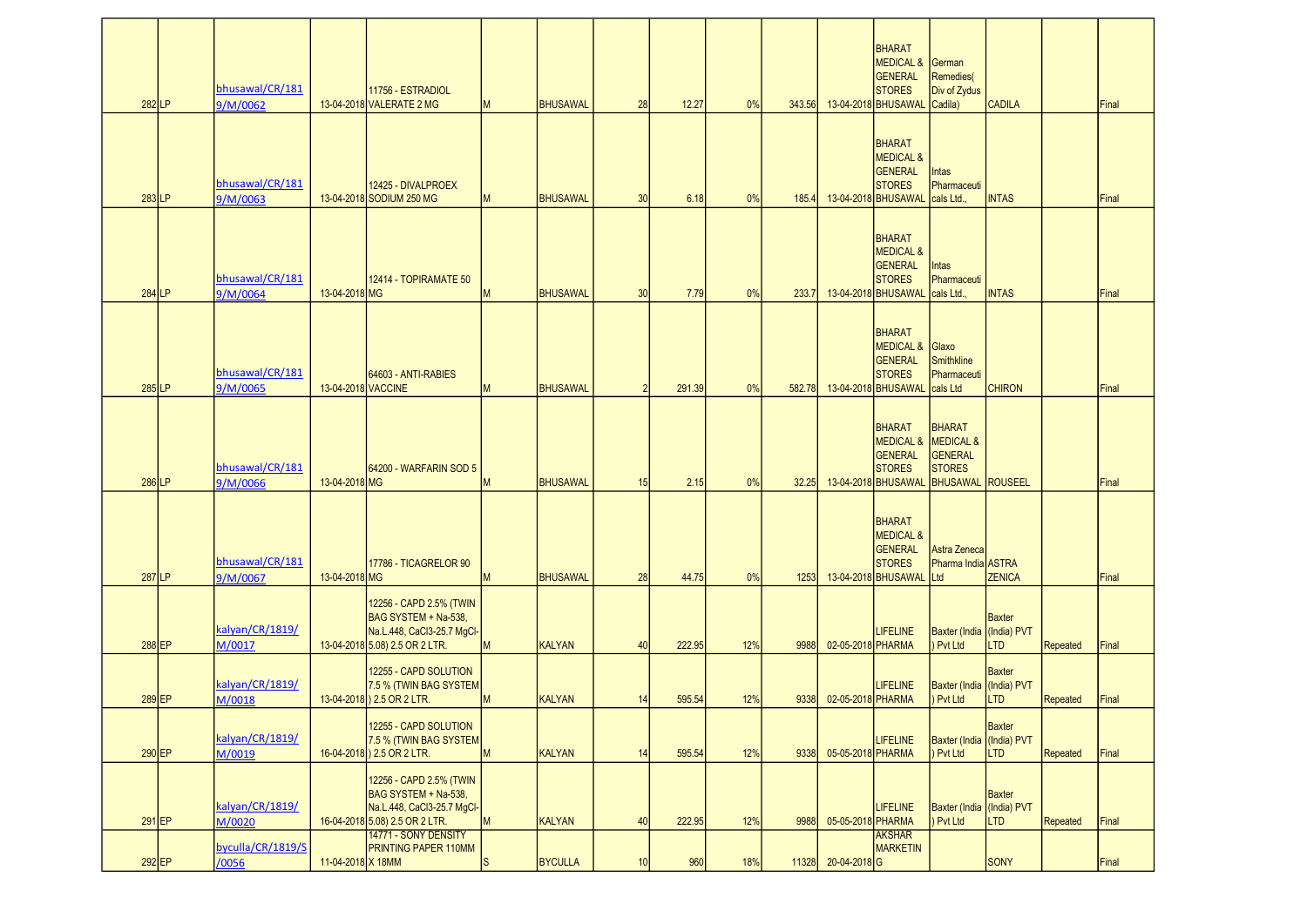|          |                             |                    |                                                         |               |                 |                |        |     |         |                   |                                                     | <b>SAMARTH</b>                                       | <b>ISAMARTH</b>                     |                               |       |
|----------|-----------------------------|--------------------|---------------------------------------------------------|---------------|-----------------|----------------|--------|-----|---------|-------------------|-----------------------------------------------------|------------------------------------------------------|-------------------------------------|-------------------------------|-------|
|          | pune/CR/1819/M/             |                    |                                                         |               |                 |                |        |     |         |                   | NEW<br>ASHAPURI                                     | LIFE<br><b>SCIENCES</b>                              | <b>LIFE</b><br>SCIENCE              | <b>TAB</b><br><b>DISTINON</b> |       |
| $293$ DP | 0003                        |                    | 71080 - TAB.<br>16-04-2018 PYRIDOSTIGMIN 60 MG          | M             | <b>PUNE</b>     | 2150           | 6.32   | 12% | 15222   | 16-05-2018 AGENCY |                                                     | <b>PVT LTD</b>                                       | <b>PVT LTD</b>                      | 60 MG                         | Final |
|          |                             |                    |                                                         |               |                 |                |        |     |         |                   |                                                     |                                                      |                                     |                               |       |
|          |                             |                    | 11293 - ABSORBABLE<br><b>HEMOSTAT - OXIDIZED</b>        |               |                 |                |        |     |         |                   |                                                     |                                                      |                                     |                               |       |
|          | byculla/CR/1819/S           |                    | <b>REGENERATED</b>                                      |               |                 |                |        |     |         |                   |                                                     |                                                      | <b>JOHNSON &amp;</b>                |                               |       |
| 294 EP   | /0057                       |                    | 11-04-2018 CELLULOSE (SURGICEL)                         | <sub>IS</sub> | <b>BYCULLA</b>  |                | 9670   | 5%  | 10153.5 |                   | 20-04-2018 HEM & CO.                                |                                                      | <b>JOHNSON</b>                      |                               | Final |
|          | pune/CR/1819/M/             |                    | 10498 - HOMATROPINE<br>HYDROBROMIDE 2% 10               |               |                 |                |        |     |         |                   | YASHWANT Remedies                                   | Indoco                                               | <b>INDOCO</b><br><b>REMEDIES</b>    | <b>HOMIDE</b>                 |       |
| $295$ DP | 0004                        | 16-04-2018 ML      |                                                         | M             | <b>PUNE</b>     | 20             | 25.17  | 0%  | 503.4   |                   | 16-05-2018 MEDICALS                                 | Ltd.                                                 | <b>LTD</b>                          | <b>EYE DROP</b>               | Final |
|          | bhusawal/CR/181             |                    | 80224 - ECG ROLLS (A) 50                                |               |                 |                |        |     |         |                   | <b>KRUSH</b>                                        | <b>KRUSH</b><br><b>ENTERPRIS ENTERPRIS CARDIOBEA</b> |                                     |                               |       |
| 296 EP   | 9/S/0017                    |                    | 16-04-2018 MM x 30 MM                                   | ls            | <b>BHUSAWAL</b> | 200            | 24.15  | 18% | 5700    | 16-05-2018 ES     |                                                     | ES                                                   | <b>TS</b>                           |                               | Final |
|          | bhusawal/CR/181             |                    |                                                         |               |                 |                |        |     |         |                   | <b>KRUSH</b>                                        | <b>KRUSH</b><br><b>ENTERPRIS ENTERPRIS CARDIOBEA</b> |                                     |                               |       |
| 297 EP   | 9/S/0018                    |                    | 80224 - ECG ROLLS (A) 50<br>16-04-2018 MM x 30 MM       | ls            | <b>BHUSAWAL</b> | 200            | 24.15  | 18% | 5700    | 16-05-2018 ES     |                                                     | ES                                                   | <b>TS</b>                           |                               | Final |
|          |                             |                    |                                                         |               |                 |                |        |     |         |                   | <b>KEPS</b>                                         |                                                      |                                     |                               |       |
|          |                             |                    | 34064 - LED LIGHT<br>LARYNGOSCOPE FOR                   |               |                 |                |        |     |         |                   | MEDICARE<br>PHARMACE                                |                                                      |                                     |                               |       |
|          |                             |                    | <b>INTUBATION WITH</b>                                  |               |                 |                |        |     |         |                   | UTICAL                                              |                                                      |                                     |                               |       |
| 298 EP   | byculla/CR/1819/S<br>/0058  | 11-04-2018 BLADES  | <b>ADULT, PAEDIATRIC</b>                                | ls            | <b>BYCULLA</b>  | $\overline{2}$ | 2500   | 12% | 5600    | 20-04-2018 ORS    | <b>DISTRIBUT</b>                                    |                                                      | <b>MEDISAFE</b>                     |                               | Final |
|          |                             |                    |                                                         |               |                 |                |        |     |         |                   | <b>KEPS</b>                                         |                                                      |                                     |                               |       |
|          |                             |                    |                                                         |               |                 |                |        |     |         |                   | MEDICARE<br>PHARMACE                                |                                                      |                                     |                               |       |
|          |                             |                    |                                                         |               |                 |                |        |     |         |                   | <b>UTICAL</b>                                       |                                                      |                                     |                               |       |
|          | byculla/CR/1819/S           |                    | 10639 - ENDOTRACHEAL                                    |               |                 |                |        |     |         |                   | DISTRIBUT                                           |                                                      | <b>SMITH</b>                        |                               |       |
| 299 EP   | /0059                       |                    | 11-04-2018 TUBE NO.5.5                                  | <sub>S</sub>  | <b>BYCULLA</b>  | 50             | 57     | 12% | 3192    | 20-04-2018 ORS    |                                                     |                                                      | <b>MEDICAL</b>                      |                               | Final |
|          |                             |                    |                                                         |               |                 |                |        |     |         |                   |                                                     |                                                      |                                     |                               |       |
|          |                             |                    |                                                         |               |                 |                |        |     |         |                   | <b>BHARAT</b><br><b>MEDICAL &amp; MEDICAL &amp;</b> | <b>BHARAT</b>                                        |                                     |                               |       |
|          |                             |                    |                                                         |               |                 |                |        |     |         |                   | <b>GENERAL</b>                                      | <b>GENERAL</b>                                       |                                     |                               |       |
| 300LP    | bhusawal/CR/181             | 16-04-2018 MG      | 64200 - WARFARIN SOD 5                                  | M             | <b>BHUSAWAL</b> | 60             | 2.15   | 0%  | 129     |                   | <b>STORES</b><br>16-04-2018 BHUSAWAL                | <b>STORES</b>                                        |                                     |                               | Final |
|          | 9/M/0068                    |                    |                                                         |               |                 |                |        |     |         |                   |                                                     | <b>BHUSAWAL ROUSEEL</b>                              |                                     |                               |       |
|          |                             |                    |                                                         |               |                 |                |        |     |         |                   |                                                     |                                                      |                                     |                               |       |
|          |                             |                    |                                                         |               |                 |                |        |     |         |                   | BHARAT<br>MEDICAL &                                 | Glaxo                                                |                                     |                               |       |
|          |                             |                    |                                                         |               |                 |                |        |     |         |                   | <b>GENERAL</b>                                      | Smithkline                                           |                                     |                               |       |
| 301 LP   | bhusawal/CR/181<br>9/M/0069 | 16-04-2018 VACCINE | 64603 - ANTI-RABIES                                     | M             | <b>BHUSAWAL</b> |                | 291.39 | 0%  | 291.39  |                   | <b>STORES</b><br>16-04-2018 BHUSAWAL                | Pharmaceuti<br>cals Ltd                              | <b>CHIRON</b>                       |                               | Final |
|          |                             |                    |                                                         |               |                 |                |        |     |         |                   |                                                     |                                                      |                                     |                               |       |
|          |                             |                    |                                                         |               |                 |                |        |     |         |                   | <b>BHARAT</b>                                       |                                                      |                                     |                               |       |
|          |                             |                    |                                                         |               |                 |                |        |     |         |                   | <b>MEDICAL &amp;</b>                                |                                                      |                                     |                               |       |
|          | bhusawal/CR/181             |                    |                                                         |               |                 |                |        |     |         |                   | GENERAL<br><b>STORES</b>                            |                                                      |                                     |                               |       |
| 302 LP   | 9/M/0070                    | 16-04-2018 MG      | 64200 - WARFARIN SOD 5                                  | M             | <b>BHUSAWAL</b> | 30             | 2.84   | 0%  | 85.2    |                   | 16-04-2018 BHUSAWAL Cipla Ltd                       |                                                      | <b>CIPLA</b>                        |                               | Final |
|          |                             |                    |                                                         |               |                 |                |        |     |         |                   |                                                     |                                                      |                                     |                               |       |
|          |                             |                    |                                                         |               |                 |                |        |     |         |                   | <b>BHARAT</b>                                       |                                                      |                                     |                               |       |
|          |                             |                    |                                                         |               |                 |                |        |     |         |                   | <b>MEDICAL &amp;</b>                                |                                                      |                                     |                               |       |
|          | bhusawal/CR/181             |                    |                                                         |               |                 |                |        |     |         |                   | GENERAL<br><b>STORES</b>                            | <b>LEEFORD</b><br><b>HEALTHCA</b>                    | <b>OPTIMUS</b><br><b>PHARMA</b> (P) |                               |       |
| 303 LP   | 9/M/0071                    |                    | 16-04-2018 10093 - RIFAXIM 400 MG                       | M             | <b>BHUSAWAL</b> | 30             | 28.64  | 0%  | 859.2   |                   | 16-04-2018 BHUSAWAL                                 | <b>RELTD</b>                                         | LTD 173205                          |                               | Final |
|          | bhusawal/CR/181             |                    | 11512 - NORMAL SALINE                                   |               |                 |                |        |     |         |                   | ANIL                                                | <b>Abbott</b><br><b>Healthcare</b>                   |                                     |                               |       |
| 304 LP   | 9/M/0072                    | 16-04-2018 100 ML  |                                                         | M             | <b>BHUSAWAL</b> | 80             | 10.5   | 12% | 940.8   |                   | 16-04-2018 MEDICALS                                 | Pvt Limited,                                         | R.K.LABS                            |                               | Final |
|          | bhusawal/CR/181             |                    |                                                         |               |                 |                |        |     |         |                   |                                                     | <b>MAXFORD</b>                                       |                                     |                               |       |
| $305$ LP | 9/M/0073                    |                    | 76011 - ANTISEPTIC SKIN<br>16-04-2018 MUPIROCIN 2% 5 GM | M             | <b>BHUSAWAL</b> | 2              | 55     | 12% | 123.2   |                   | ANIL<br>16-04-2018 MEDICALS                         | <b>HEALTHCA</b><br>RE                                | <b>CURETECH</b>                     |                               | Final |
|          |                             |                    |                                                         |               |                 |                |        |     |         |                   |                                                     |                                                      |                                     |                               |       |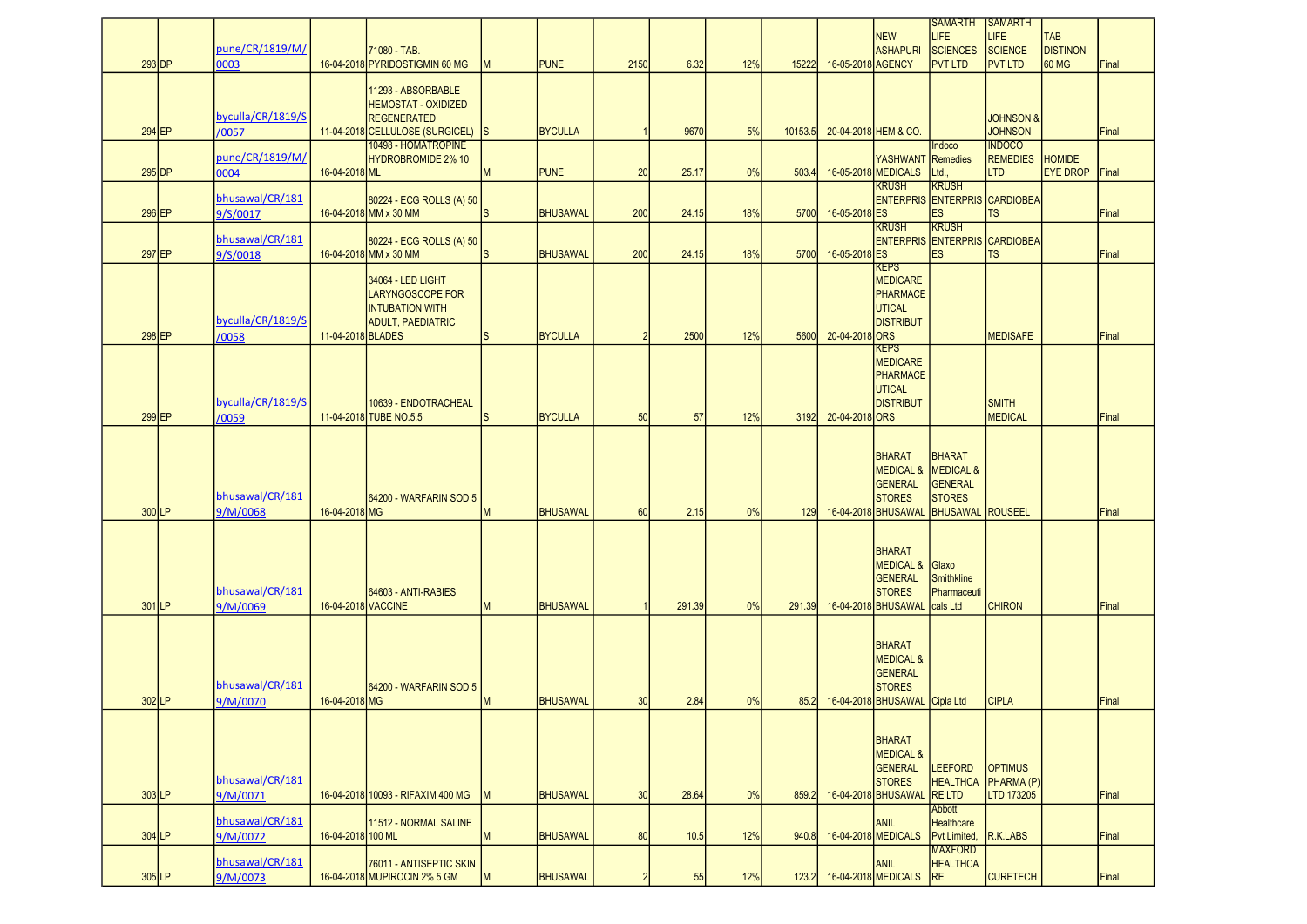| 306 DP              | bhusawal/CR/181<br>9/M/0074 |                   | 15607 - EYE DROPS<br>17-04-2018 NEPAFENAC                                                                                                                                  | M            | <b>BHUSAWAL</b> | 160             | 63    | 12% | 11289.6  | 17-05-2018 PHARMA           | <b>SHREE</b>                                                        | Neon<br>Laboratories<br>Ltd                                                                            | <b>NEON LAB</b>                                                  |                                                    | Final |
|---------------------|-----------------------------|-------------------|----------------------------------------------------------------------------------------------------------------------------------------------------------------------------|--------------|-----------------|-----------------|-------|-----|----------|-----------------------------|---------------------------------------------------------------------|--------------------------------------------------------------------------------------------------------|------------------------------------------------------------------|----------------------------------------------------|-------|
| 307 EP              | bhusawal/CR/181<br>9/M/0075 |                   | 17-04-2018 2016 5 - ULIPRISTAL 5 MG M                                                                                                                                      |              | <b>BHUSAWAL</b> | 10 <sub>C</sub> | 95    | 12% | 10640    | 17-05-2018 PHARMA           | <b>SHREE</b>                                                        | <b>Macleods</b><br>cals Ltd.                                                                           | <b>MACLEODS</b><br>Pharmaceuti PHARMACE<br><b>UTICALS</b>        |                                                    | Final |
| 308 EP              | bhusawal/CR/181<br>9/M/0076 | 17-04-2018 MG     | 15110 - PRAMIPEXOLE 0.5                                                                                                                                                    | M            | <b>BHUSAWAL</b> | 2300            | 7.59  | 12% | 19550    | 17-05-2018 AGENCY           | $\overline{\text{ss}}$<br><b>PHARMA</b>                             | <b>Intas</b><br>Pharmaceuti<br>cals Ltd.,                                                              | <b>INTAS</b><br><b>PHARMA</b>                                    |                                                    | Final |
| 309 DP              | bhusawal/CR/181<br>9/S/0019 | 17-04-2018 TYPE   | 13684 - DISPOSABLE<br><b>ELECTROCAUTERY</b><br>HAND PENCIL, CORD AND<br><b>HAND</b><br>SWITCHES, VALLEYLAB                                                                 | ls.          | <b>BHUSAWAL</b> | 5               | 135   | 12% | 756      | 17-05-2018 ORS              | <b>KEPS</b><br><b>MEDICARE</b><br><b>UTICAL</b><br><b>DISTRIBUT</b> | <b>KEPS</b><br><b>MEDICARE</b><br>PHARMACE PHARMACE<br><b>UTICAL</b><br><b>DISTRIBUT</b><br><b>ORS</b> | <b>IMPORTED</b>                                                  |                                                    | Final |
| 310 EP              | bhusawal/CR/181<br>9/M/0077 | 17-04-2018 15 GM  | $11443 -$<br><b>BETAMETHASONE</b><br>0.12%+NEOMYCIN 0.5%                                                                                                                   | M            | <b>BHUSAWAL</b> | 900             | 19.68 | 12% | 19836    | 17-06-2018 ES               | <b>ENTERPRIS</b> Pharmaceuti                                        | Glaxo<br><b>Smithkline</b><br>cals Ltd                                                                 | <b>GLAXOSMIT</b><br><b>HKLINE</b><br>PHARMACE<br>UTICALS<br>LTD. |                                                    | Final |
| 311 EP              | bhusawal/CR/181<br>9/S/0020 | 17-04-2018 D125   | 34025 - ALKYL DIMETHYL<br><b>BENZYL AMONIUM CHL</b><br>2.37% + ALKYL<br><b>DEMETHYL ETHYBENZYL</b><br>AMONIUM CHL 2.37% -                                                  | <sub>S</sub> | <b>BHUSAWAL</b> | 5               | 1500  | 12% | 8400     | 17-05-2018 PHARMA           | <b>SHREE</b>                                                        | <b>UPS</b><br><b>HYGINE</b>                                                                            | Asuwaldi<br>Pharmaceuti<br>cals                                  |                                                    | Final |
| 312 DP              | byculla/CR/1819/<br>M/0035  | 17-04-2018 100 ML | <b>10148 - SODIUM</b><br><b>VALPROATE 200 MG/5 ML</b>                                                                                                                      | M            | <b>BYCULLA</b>  | 126             | 33.35 | 12% | 4706.    | 17-08-2018 AGENCY           | $\overline{\mathsf{S}}$<br><b>PHARMA</b>                            | <b>Biochem</b><br>Pharmaceuti<br>cals<br>Indistries,                                                   | <b>SKYMAP</b>                                                    | <b>SUPPLY</b><br><b>AFTER</b><br>17TH JULY<br>2018 | Final |
| $313$ <sub>DP</sub> | byculla/CR/1819/<br>M/0036  |                   | $10842 -$<br><b>UROFOLLITROPHIN (FSH)</b><br>75 IU (METRODIN /<br>17-04-2018 FOLLIOVA - 75)                                                                                | M            | <b>BYCULLA</b>  | 182             | 200   | 12% | 40768    | 17-05-2018 AGENCY           | S <sub>S</sub><br><b>PHARMA</b>                                     | <b>Gufic</b><br><b>Bioscience</b><br>Limited                                                           | <b>GUFIC</b><br><b>BIOSCIENC</b><br>E LTD.                       |                                                    | Final |
| $314$ HP            | hqtrs/CR/1819/M/<br>0012    |                   | 62421 - SANDIMMUM<br>25-04-2018 NEORAL 50 MG                                                                                                                               | M            | <b>BYCULLA</b>  | 6000            | 44.59 | 5%  | 280920   | 11-06-2018 ES               | <b>ENTERPRIS Novartis</b>                                           | India Ltd.                                                                                             | <b>Catalent</b><br>Germany                                       | BRAND-<br>Sandmmun<br>Neoral 50<br>mg.             | Final |
| $315$ HP            | hqtrs/CR/1819/M/<br>0012    |                   | 62421 - SANDIMMUM<br>25-04-2018 NEORAL 50 MG                                                                                                                               | M            | <b>PUNE</b>     | 900             | 44.59 | 5%  | 42138    | 11-06-2018 ES               | <b>ENTERPRIS</b> Novartis                                           | India Ltd                                                                                              | Catalent<br>Germany                                              | <b>BRAND-</b><br>Sandmmun<br>Neoral 50<br>mg.      | Final |
| 316 HP              | hqtrs/CR/1819/M/<br>0012    |                   | 62421 - SANDIMMUM<br>25-04-2018 NEORAL 50 MG                                                                                                                               | M            | <b>NAGPUR</b>   | 2160            | 44.59 | 5%  | 101131.2 | 11-06-2018 ES               | <b>ENTERPRIS</b> Novartis                                           | India Ltd                                                                                              | <b>Catalent</b><br>Germany                                       | BRAND-<br>Sandmmun<br>Neoral 50<br>mg.             | Final |
| $317$ HP            | hatrs/CR/1819/M/<br>0013    | 19-04-2018 50 M   | $13563 -$<br><b>STREPTOCOCCUS</b><br>FAECALIS 30 U. +<br><b>CLOSTRIDIUM</b><br>BUTYRICUM 2 M. +<br><b>BACILLUS</b><br><b>MESENTERICUS JPC 1M</b><br>+ LACTIC ACID BACILLUS | M            | <b>BYCULLA</b>  | 29390           | 3.25  | 12% |          | 106979.6 18-05-2018 Limited |                                                                     | Limited                                                                                                | <b>ALLIANZ</b><br>USV Private USV Private BIOSCIENC VIBACT       | <b>BRAND-</b><br><b>ES PVT LTD CAPSULES.</b> Final |       |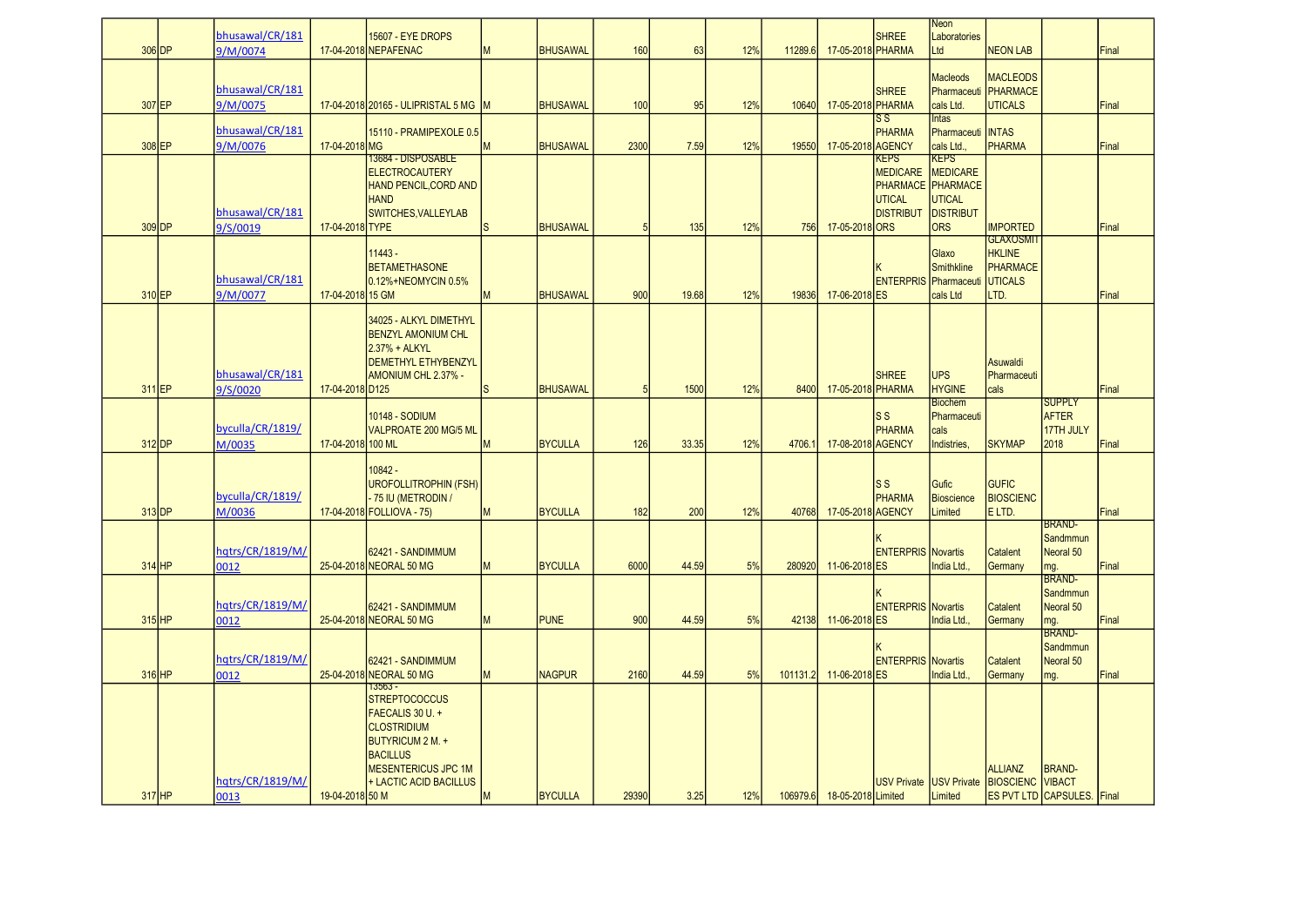|          |                             |                 | 13563 -<br><b>STREPTOCOCCUS</b>                          |   |                 |       |      |     |         |                          |                            |                                       |                                                        |                                   |       |
|----------|-----------------------------|-----------------|----------------------------------------------------------|---|-----------------|-------|------|-----|---------|--------------------------|----------------------------|---------------------------------------|--------------------------------------------------------|-----------------------------------|-------|
|          |                             |                 | FAECALIS 30 U. +                                         |   |                 |       |      |     |         |                          |                            |                                       |                                                        |                                   |       |
|          |                             |                 | <b>CLOSTRIDIUM</b>                                       |   |                 |       |      |     |         |                          |                            |                                       |                                                        |                                   |       |
|          |                             |                 | BUTYRICUM 2 M. +<br><b>BACILLUS</b>                      |   |                 |       |      |     |         |                          |                            |                                       |                                                        |                                   |       |
|          |                             |                 | <b>MESENTERICUS JPC 1M</b>                               |   |                 |       |      |     |         |                          |                            |                                       | <b>ALLIANZ</b>                                         | <b>BRAND-</b>                     |       |
|          | hqtrs/CR/1819/M/            |                 | + LACTIC ACID BACILLUS                                   |   |                 |       |      |     |         |                          |                            |                                       | USV Private USV Private BIOSCIENC VIBACT               |                                   |       |
| $318$ HP | 0013                        | 19-04-2018 50 M |                                                          | M | <b>PUNE</b>     | 16320 | 3.25 | 12% | 59404.8 | 18-05-2018 Limited       |                            | Limited                               |                                                        | <b>ES PVT LTD CAPSULES. Final</b> |       |
|          |                             |                 | $13563 -$<br><b>STREPTOCOCCUS</b>                        |   |                 |       |      |     |         |                          |                            |                                       |                                                        |                                   |       |
|          |                             |                 | FAECALIS 30 U. +                                         |   |                 |       |      |     |         |                          |                            |                                       |                                                        |                                   |       |
|          |                             |                 | <b>CLOSTRIDIUM</b>                                       |   |                 |       |      |     |         |                          |                            |                                       |                                                        |                                   |       |
|          |                             |                 | <b>BUTYRICUM 2 M. +</b>                                  |   |                 |       |      |     |         |                          |                            |                                       |                                                        |                                   |       |
|          |                             |                 | <b>BACILLUS</b><br><b>MESENTERICUS JPC 1M</b>            |   |                 |       |      |     |         |                          |                            |                                       | <b>ALLIANZ</b>                                         | <b>BRAND-</b>                     |       |
|          | hqtrs/CR/1819/M/            |                 | + LACTIC ACID BACILLUS                                   |   |                 |       |      |     |         |                          |                            |                                       | USV Private USV Private BIOSCIENC VIBACT               |                                   |       |
| $319$ HP | 0013                        | 19-04-2018 50 M |                                                          | M | <b>KALYAN</b>   | 15140 | 3.25 | 12% | 55109.6 | 18-05-2018 Limited       |                            | Limited                               |                                                        | ES PVT LTD CAPSULES. Final        |       |
|          |                             |                 | $73563 -$<br><b>STREPTOCOCCUS</b>                        |   |                 |       |      |     |         |                          |                            |                                       |                                                        |                                   |       |
|          |                             |                 | FAECALIS 30 U. +                                         |   |                 |       |      |     |         |                          |                            |                                       |                                                        |                                   |       |
|          |                             |                 | <b>CLOSTRIDIUM</b>                                       |   |                 |       |      |     |         |                          |                            |                                       |                                                        |                                   |       |
|          |                             |                 | <b>BUTYRICUM 2 M. +</b><br><b>BACILLUS</b>               |   |                 |       |      |     |         |                          |                            |                                       |                                                        |                                   |       |
|          |                             |                 | <b>MESENTERICUS JPC 1M</b>                               |   |                 |       |      |     |         |                          |                            |                                       | <b>ALLIANZ</b>                                         | <b>BRAND-</b>                     |       |
|          | hatrs/CR/1819/M/            |                 | + LACTIC ACID BACILLUS                                   |   |                 |       |      |     |         |                          |                            |                                       | USV Private USV Private BIOSCIENC VIBACT               |                                   |       |
| $320$ HP | 0013                        | 19-04-2018 50 M |                                                          | M | <b>SOLAPUR</b>  | 1050  | 3.25 | 12% | 3822    | 18-05-2018 Limited       |                            | Limited                               |                                                        | <b>ES PVT LTD CAPSULES. Final</b> |       |
|          |                             |                 | 13563 -<br><b>STREPTOCOCCUS</b>                          |   |                 |       |      |     |         |                          |                            |                                       |                                                        |                                   |       |
|          |                             |                 | FAECALIS 30 U. +                                         |   |                 |       |      |     |         |                          |                            |                                       |                                                        |                                   |       |
|          |                             |                 | <b>CLOSTRIDIUM</b>                                       |   |                 |       |      |     |         |                          |                            |                                       |                                                        |                                   |       |
|          |                             |                 | <b>BUTYRICUM 2 M. +</b><br><b>BACILLUS</b>               |   |                 |       |      |     |         |                          |                            |                                       |                                                        |                                   |       |
|          |                             |                 | <b>MESENTERICUS JPC 1M</b>                               |   |                 |       |      |     |         |                          |                            |                                       | <b>ALLIANZ</b>                                         | <b>BRAND-</b>                     |       |
|          | hqtrs/CR/1819/M/            |                 | + LACTIC ACID BACILLUS                                   |   |                 |       |      |     |         |                          |                            |                                       | USV Private USV Private BIOSCIENC VIBACT               |                                   |       |
| $321$ HP | 0013                        | 19-04-2018 50 M |                                                          | M | <b>NAGPUR</b>   | 18000 | 3.25 | 12% | 65520   | 18-05-2018 Limited       |                            | Limited                               |                                                        | ES PVT LTD CAPSULES. Final        |       |
|          | byculla/CR/1819/            |                 | 13625 - RACECADOTRIL                                     |   |                 |       |      |     |         |                          | <b>KEPS</b>                | Dr. Reddys                            | Dr.Reddys<br>Laboratories Laboratories                 |                                   |       |
| $322$ DP | M/0037                      |                 | 17-04-2018 SACHETS 15 GM                                 |   | <b>BYCULLA</b>  | 1590  | 6.97 | 12% | 12417.9 | 17-05-2018 PHARMA        |                            | Ltd.                                  | Ltd.                                                   |                                   | Final |
|          |                             |                 | 16908 - SUCTION                                          |   |                 |       |      |     |         |                          |                            |                                       |                                                        |                                   |       |
| $323$ DP | bhusawal/CR/181<br>9/S/0021 |                 | <b>CATHETER SIZE</b><br>17-04-2018 5,6,7,8,9,10,14 & 16. | S | <b>BHUSAWAL</b> | 108   | 15   | 12% | 1814.4  | 17-05-2018 PHARMA        | <b>SHREE</b>               | <b>SHREE</b><br>PHARMA                | <b>POLYMED</b>                                         |                                   | Final |
|          |                             |                 |                                                          |   |                 |       |      |     |         |                          |                            |                                       |                                                        |                                   |       |
|          |                             |                 |                                                          |   |                 |       |      |     |         |                          |                            | Sun                                   | <b>SUN</b>                                             |                                   |       |
|          |                             |                 |                                                          |   |                 |       |      |     |         |                          |                            | cal                                   | Pharmaceuti PHARMACE<br><b>UTICAL</b>                  |                                   |       |
|          | byculla/CR/1819/            |                 | 12163 - MIRTAZAPIN 30                                    |   |                 |       |      |     |         |                          | <b>DOSHI</b>               |                                       | Laboratories LABBORAT                                  |                                   |       |
| $324$ DP | M/0038                      | 17-04-2018 MG   |                                                          | M | <b>BYCULLA</b>  | 4500  | 10.8 | 12% | 54450   |                          | 17-05-2018 HOSPICARE Ltd.  |                                       | <b>ORIES LTD</b>                                       |                                   | Final |
|          |                             |                 |                                                          |   |                 |       |      |     |         |                          |                            | <b>SANDOR</b>                         | <b>RUSAN</b>                                           | <b>SUPPLY AS</b>                  |       |
|          | byculla/CR/1819/            |                 |                                                          |   |                 |       |      |     |         |                          | <b>SANDOR</b>              | <b>MEDICAIDS MEDICAIDS PHARMA</b>     |                                                        | <b>AND WHEN</b>                   |       |
| $325$ DP | M/0039                      |                 | 17-04-2018 17825 - MORPHINE 10 MG M                      |   | <b>BYCULLA</b>  | 7600  | 2.2  | 12% |         | 18696 17-04-2019 PVT LTD |                            | <b>PVT LTD</b>                        | LTD.                                                   | REQUIRED Final                    |       |
|          |                             |                 |                                                          |   |                 |       |      |     |         |                          | <b>JAINAM</b>              |                                       | <b>ZUVIUS</b>                                          |                                   |       |
|          | byculla/CR/1819/            |                 | 10396 - OXALIPLATIN 50                                   |   |                 |       |      |     |         |                          | PHARMA<br><b>INDIA PVT</b> | <b>Zuvius</b><br>Lifesciences ES PVT. | LIFESCIENC SUPPLY AS                                   | <b>AND WHEN</b>                   |       |
| $326$ DP | M/0040                      | 17-04-2018 MG   |                                                          | M | <b>BYCULLA</b>  | 97    | 330  | 12% | 35851.2 | 17-04-2019 LTD           |                            | <b>Pvt Limited</b>                    | LTD.                                                   | REQUIRED Final                    |       |
|          |                             |                 |                                                          |   |                 |       |      |     |         |                          |                            |                                       |                                                        |                                   |       |
|          | byculla/CR/1819/            |                 | 14983 - CMC 0.5% +                                       |   |                 |       |      |     |         |                          | <b>SHREE</b>               |                                       | <b>APPASAMY APPASAMY</b><br><b>ASSOCIATE ASSOCIATE</b> |                                   |       |
| $327$ DP | M/0041                      |                 | 17-04-2018 GLYCERINE 0.9%                                | M | <b>BYCULLA</b>  | 408   | 90   | 12% | 41126.4 | 17-05-2018 PHARMA        |                            | ls                                    | ls.                                                    |                                   | Final |
|          |                             |                 |                                                          |   |                 |       |      |     |         |                          |                            |                                       |                                                        |                                   |       |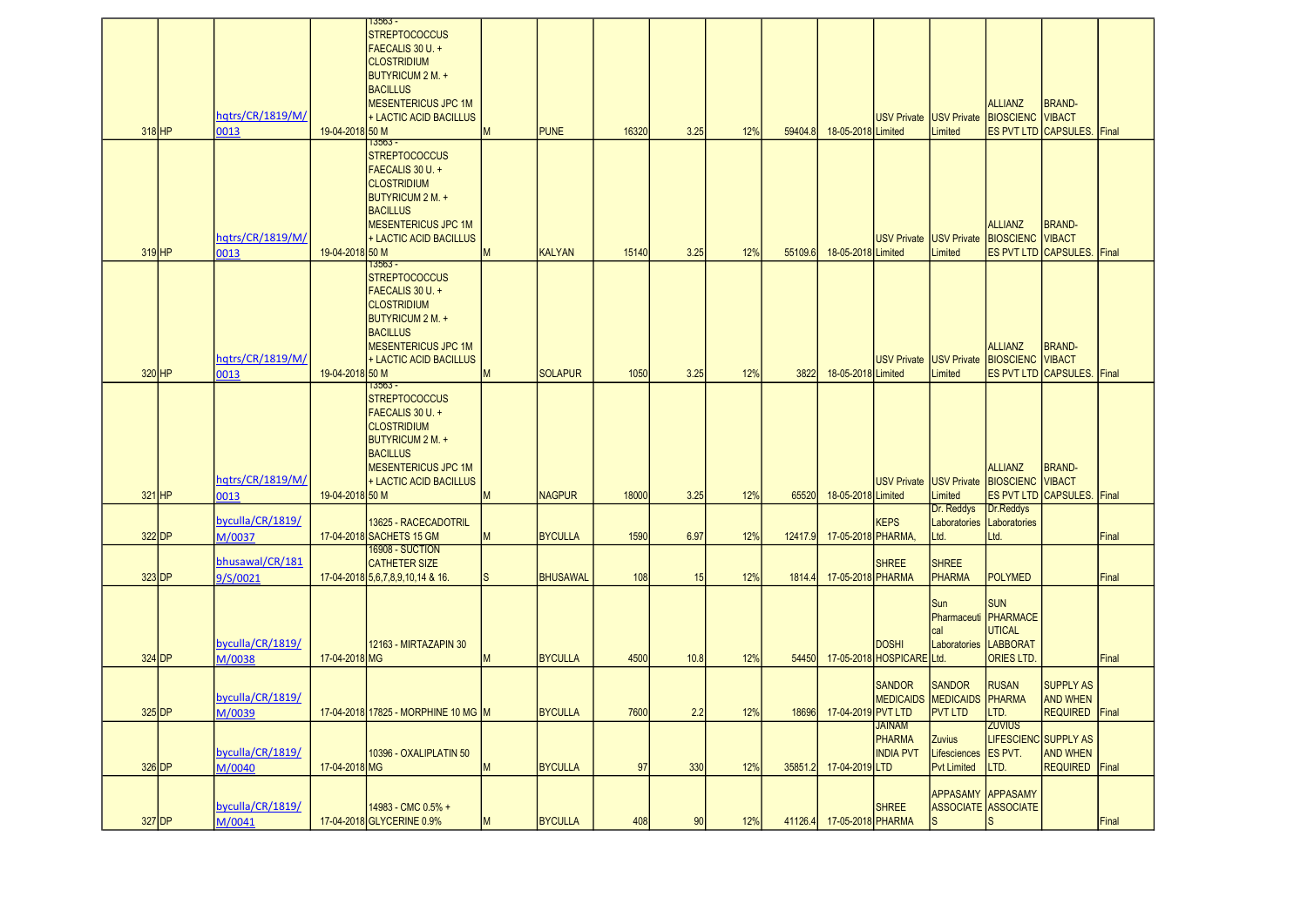| 328 LP   | bhusawal/CR/181<br>9/M/0078             | 17-04-2018 35 MG  | 12188 - TRIMETAZIDINE DI<br><b>HCL MODIFIED RELEASE</b>             | M      | <b>BHUSAWAL</b> | 60       | 8.05  | 0% |               | <b>BHARAT</b><br>MEDICAL & Serdia<br>GENERAL<br><b>STORES</b><br>483 17-04-2018 BHUSAWAL P.Ltd.,      | Pharmaceuti<br>cals (I)                                                                                         | <b>SERDIA</b>                              | Final          |
|----------|-----------------------------------------|-------------------|---------------------------------------------------------------------|--------|-----------------|----------|-------|----|---------------|-------------------------------------------------------------------------------------------------------|-----------------------------------------------------------------------------------------------------------------|--------------------------------------------|----------------|
| 329 LP   | bhusawal/CR/181<br>9/M/0079             | 17-04-2018 35 MG  | 12188 - TRIMETAZIDINE DI<br><b>HCL MODIFIED RELEASE</b>             | M      | <b>BHUSAWAL</b> | 40       | 9.76  | 0% | 390.4         | <b>BHARAT</b><br>MEDICAL & Serdia<br><b>GENERAL</b><br><b>STORES</b><br>17-04-2018 BHUSAWAL P.Ltd.,   | Pharmaceuti<br>$\vert$ cals $\vert$                                                                             | <b>SERDIA</b>                              | Final          |
| 330LP    | bhusawal/CR/181<br>9/M/0080             | 17-04-2018 150 MG | 65813 - ENTERIC COATED<br><b>ACETYL SALICYLIC ACID</b>              | M      | BHUSAWAL        | 14       | 0.28  | 0% |               | <b>BHARAT</b><br><b>MEDICAL &amp;</b><br>GENERAL<br><b>STORES</b><br>3.92 17-04-2018 BHUSAWAL Limited | <b>USV Private</b>                                                                                              | <b>USV</b>                                 | Final          |
| $331$ LP | bhusawal/CR/181<br>9/M/0081             | 17-04-2018 MG     | 17786 - TICAGRELOR 90                                               | M      | <b>BHUSAWAL</b> | 28       | 44.75 | 0% | 1253          | BHARAT<br><b>MEDICAL &amp;</b><br><b>GENERAL</b><br><b>STORES</b><br>17-04-2018 BHUSAWAL Ltd          | Astra Zeneca<br>Pharma India ASTRA                                                                              | <b>ZENICA</b>                              | Final          |
| 332LP    | bhusawal/CR/181<br>9/M/0082             | 17-04-2018 MG     | 12414 - TOPIRAMATE 50                                               | M      | <b>BHUSAWAL</b> | 30       | 7.79  | 0% | 233.7         | BHARAT<br><b>MEDICAL &amp;</b><br><b>GENERAL</b><br><b>STORES</b><br>17-04-2018 BHUSAWAL              | <b>Intas</b><br>Pharmaceuti<br>cals Ltd.,                                                                       | <b>INTAS</b>                               | Final          |
| 333LP    | bhusawal/CR/181                         |                   | 11756 - ESTRADIOL<br>17-04-2018 VALERATE 2 MG                       | M      | <b>BHUSAWAL</b> | 84       | 8.06  | 0% | 677.04        | <b>BHARAT</b><br><b>MEDICAL &amp;</b><br>GENERAL<br><b>STORES</b><br>17-04-2018 BHUSAWAL              | AKUMENTIS KOYE<br><b>RELTD</b>                                                                                  | <b>HEALTHCA PHARMACE</b><br><b>UTICALS</b> | Final          |
| 334 LP   | 9/M/0083<br>bhusawal/CR/181             |                   |                                                                     |        | <b>BHUSAWAL</b> | 30       | 2.18  | 0% |               | BHARAT<br><b>MEDICAL &amp;</b><br><b>GENERAL</b><br><b>STORES</b><br>17-04-2018 BHUSAWAL cals Ltd.,   | <b>Torrent</b><br>Pharmaceuti                                                                                   | <b>TORRENT</b>                             | Final          |
| $335$ LP | 9/M/0084<br>bhusawal/CR/181             | 17-04-2018 MG     | 17-04-2018 72092 - DILTIAZEM 30 MG M<br><b>12711 - TORSEMIDE 20</b> |        | <b>BHUSAWAL</b> |          | 2.42  | 0% | 65.4          | BHARAT<br><b>MEDICAL &amp;</b><br>GENERAL<br><b>STORES</b><br>17-04-2018 BHUSAWAL Cipla Ltd           |                                                                                                                 | <b>CIPLA</b>                               |                |
| 336 LP   | 9/M/0085<br>bhusawal/CR/181<br>9/M/0086 | 17-04-2018 MG     | 64200 - WARFARIN SOD 5                                              | M<br>M | BHUSAWAL        | 15<br>15 | 2.15  | 0% | 36.3<br>32.25 | <b>BHARAT</b><br>GENERAL<br><b>STORES</b>                                                             | <b>BHARAT</b><br>MEDICAL & MEDICAL &<br><b>GENERAL</b><br><b>STORES</b><br>17-04-2018 BHUSAWAL BHUSAWAL ROUSEEL |                                            | Final<br>Final |
|          |                                         |                   |                                                                     |        |                 |          |       |    |               |                                                                                                       |                                                                                                                 |                                            |                |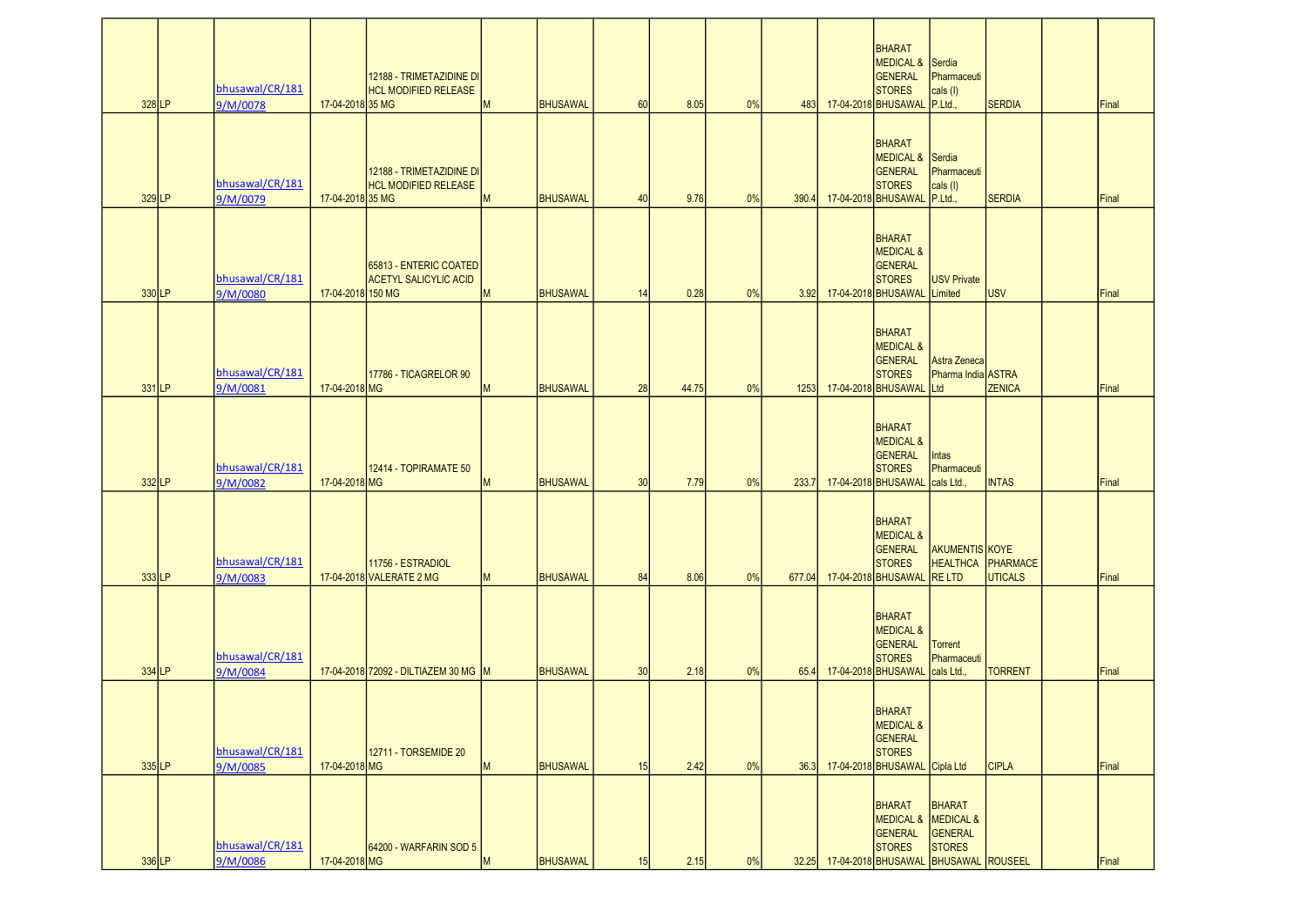|        |          |                             |               |                                                        |   |                 |      |         |     |         |                      | <b>SIDDHI</b>                                                                                   | <b>Novo</b>                                                                              | <b>NOVO</b><br>NORDISK,                                                       | <b>BRAND-</b><br>NOVOSEVE<br>N 2MG. For<br><b>Master</b><br>Jayneet S/o<br><b>Jitendra</b><br>Kumar<br>Waikwar<br>LP(G)/OPTG |       |
|--------|----------|-----------------------------|---------------|--------------------------------------------------------|---|-----------------|------|---------|-----|---------|----------------------|-------------------------------------------------------------------------------------------------|------------------------------------------------------------------------------------------|-------------------------------------------------------------------------------|------------------------------------------------------------------------------------------------------------------------------|-------|
| 337 HP |          | hqtrs/CR/1819/M/<br>0014    | 17-04-2018 MG | 91000 - NOVOSEVEN 2                                    | M | <b>BHUSAWAL</b> |      | 78620   | 5%  | 577857  | 02-06-2018 ES,       |                                                                                                 | <b>ENTERPRIS Nordisk India A/S</b><br><b>Pvt Ltd</b>                                     | <b>DENMARK</b>                                                                | /BSL MIC<br>NO.516380.                                                                                                       | Final |
|        |          |                             |               |                                                        |   |                 |      |         |     |         |                      |                                                                                                 |                                                                                          |                                                                               |                                                                                                                              |       |
| 338 LP |          | bhusawal/CR/181<br>9/M/0087 |               | 17-04-2018 20165 - ULIPRISTAL 5 MG M                   |   | <b>BHUSAWAL</b> | 10   | 134.16  | 0%  | 1341.6  |                      | <b>BHARAT</b><br><b>MEDICAL &amp;</b><br><b>GENERAL</b><br><b>STORES</b><br>17-04-2018 BHUSAWAL | <b>AKUMENTIS</b><br><b>HEALTHCA</b><br><b>RELTD</b>                                      | <b>AKUMS</b>                                                                  |                                                                                                                              | Final |
|        | 339 DP   | byculla/CR/1819/<br>M/0042  |               | 75603 - POTASSIUM<br>18-04-2018 CHLORIDE 210 ML        | M | <b>BYCULLA</b>  | 226  | 35      | 12% | 8859.2  | 18-05-2018 PHARMA,   | <b>KEPS</b>                                                                                     | Wallace<br>Pharmaceuti UTICALS<br>cals Pvt Ltd.                                          | <b>WALLACE</b><br>PHARMACE<br><b>PVT LTD.</b>                                 |                                                                                                                              | Final |
|        | 340 DP   | byculla/CR/1819/<br>M/0043  |               | 14887 - NEBIVILOL 2.5 MG<br>18-04-2018 (NEBICARD)      | M | <b>BYCULLA</b>  | 3840 | 1.32    | 12% | 5683.2  | 18-05-2018 ES        | <b>SPAN</b>                                                                                     | Aristo<br><b>ENTERPRIS Pharmaceuti UTICALS</b><br>cals pvt.Ltd.                          | <b>ARISTO</b><br>PHARMACE<br>PVT.LTD.                                         |                                                                                                                              | Final |
|        | 341 DP   | byculla/CR/1819/<br>M/0044  |               | 72581 - XANTHINOL<br>18-04-2018 NICITINATE 150 MG      | М | <b>BYCULLA</b>  | 1710 | 1.88    | 12% | 3608.   | 18-05-2018 ES        | <b>DEEP</b><br><b>ENTERPRIS</b> Healthcare                                                      | Cadila<br>Limited                                                                        | <b>CADILA</b><br><b>HEALTHCA</b><br>RE LTD.                                   |                                                                                                                              | Final |
| 342 DP |          | byculla/CR/1819/<br>M/0045  |               | 10033 - TRAMADOL 50<br>18-04-2018 MG/ML 1 ML           |   | <b>BYCULLA</b>  | 1185 | 2.28    | 12% | 3021.75 | 18-05-2018 PHARMA    | <b>SHREE</b>                                                                                    | <b>Biochem</b><br>cals<br>Indistries,                                                    | <b>BIOCHEM</b><br>Pharmaceuti PHARMACE<br><b>UTICALS</b><br><b>INDISTRIES</b> |                                                                                                                              | Final |
|        | 343 DP   | byculla/CR/1819/<br>M/0046  |               | 10000 - NANDROLONE<br>18-04-2018 DECANOATE 25MG/ML     | M | <b>BYCULLA</b>  | 86   | 14.06   | 12% | 1354.5  | 18-05-2018 INDIA     | <b>PHARMA</b>                                                                                   | <b>SUN</b><br>cal Industries UTICAL<br>Limited-<br><b>MUMBAI</b>                         | <b>SUN</b><br>Pharmaceuti PHARMACE<br><b>INDUSTRIE</b><br>S LTD.              |                                                                                                                              | Final |
|        | 344 DP   | byculla/CR/1819/<br>M/0047  |               | 13029 - HYDROXY ETHYL<br>18-04-2018 STARCH 6% - 500 ML | м | <b>BYCULLA</b>  | 145  | 225     | 12% | 36540   | 18-05-2018 PHARMA,   | <b>KEPS</b>                                                                                     | <b>Denis Chem</b><br>Lab Limited                                                         | <b>DENIS</b><br><b>CHEM LAB</b><br>LTD.                                       |                                                                                                                              | Final |
|        | 345 DP   | byculla/CR/1819/<br>M/0048  |               | 12250 - ALENDRONATE<br>18-04-2018 SODIUM 70 MG         | M | <b>BYCULLA</b>  | 1870 | 8.33    | 12% | 17447.1 | 18-05-2018 ES        | <b>ENTERPRIS</b> Pharmaceuti                                                                    | <b>Troikaa</b><br>cals Ltd                                                               | <b>TROIKAA</b><br>PHARMACE<br>UTICALS<br>LTD.                                 |                                                                                                                              | Final |
| 346 DP |          | byculla/CR/1819/<br>M/0049  |               | 18-04-2018 11848 - ZOLPIDEM5 MG                        |   | <b>BYCULLA</b>  | 1810 | 1.7     | 12% |         | 3439 18-05-2018 CO.  | <b>RISHABH</b><br><b>TRADING</b>                                                                | Ipca<br>Laboratories LABORATO<br>Ltd                                                     | <b>IPCA</b><br><b>RIES LTD.</b>                                               |                                                                                                                              | Final |
|        | $347$ DP | byculla/CR/1819/<br>M/0050  |               | 10511 - PREDNISOLONE<br>18-04-2018 ACETATE 5 ML        | M | <b>BYCULLA</b>  | 86   | 14.06   | 12% | 1354.5  | 18-05-2018 INDIA     | <b>PHARMA</b>                                                                                   | <b>SUN</b><br>Pharmaceuti PHARMACE<br>cal Industries UTICAL<br>Limited-<br><b>MUMBAI</b> | <b>SUN</b><br><b>LABBORAT</b><br><b>ORIES LTD.</b>                            |                                                                                                                              | Final |
| 348 HP |          | hqtrs/CR/1819/M/<br>0015    |               | 15887 - DULAGLUTIDE 1.5<br>18-04-2018 MG/0.5 ML PFS    | M | <b>BYCULLA</b>  | 150  | 1874.25 | 12% |         | 314874 04-06-2018 ES | <b>ENTERPRIS INDIA PVT</b>                                                                      | <b>ELILILLY</b><br><b>AND</b><br><b>COMPANY</b><br>LTD                                   | Eli Lilly, Italy 1.5MG.                                                       | <b>BRAND-</b><br><b>TRULICITY</b>                                                                                            | Final |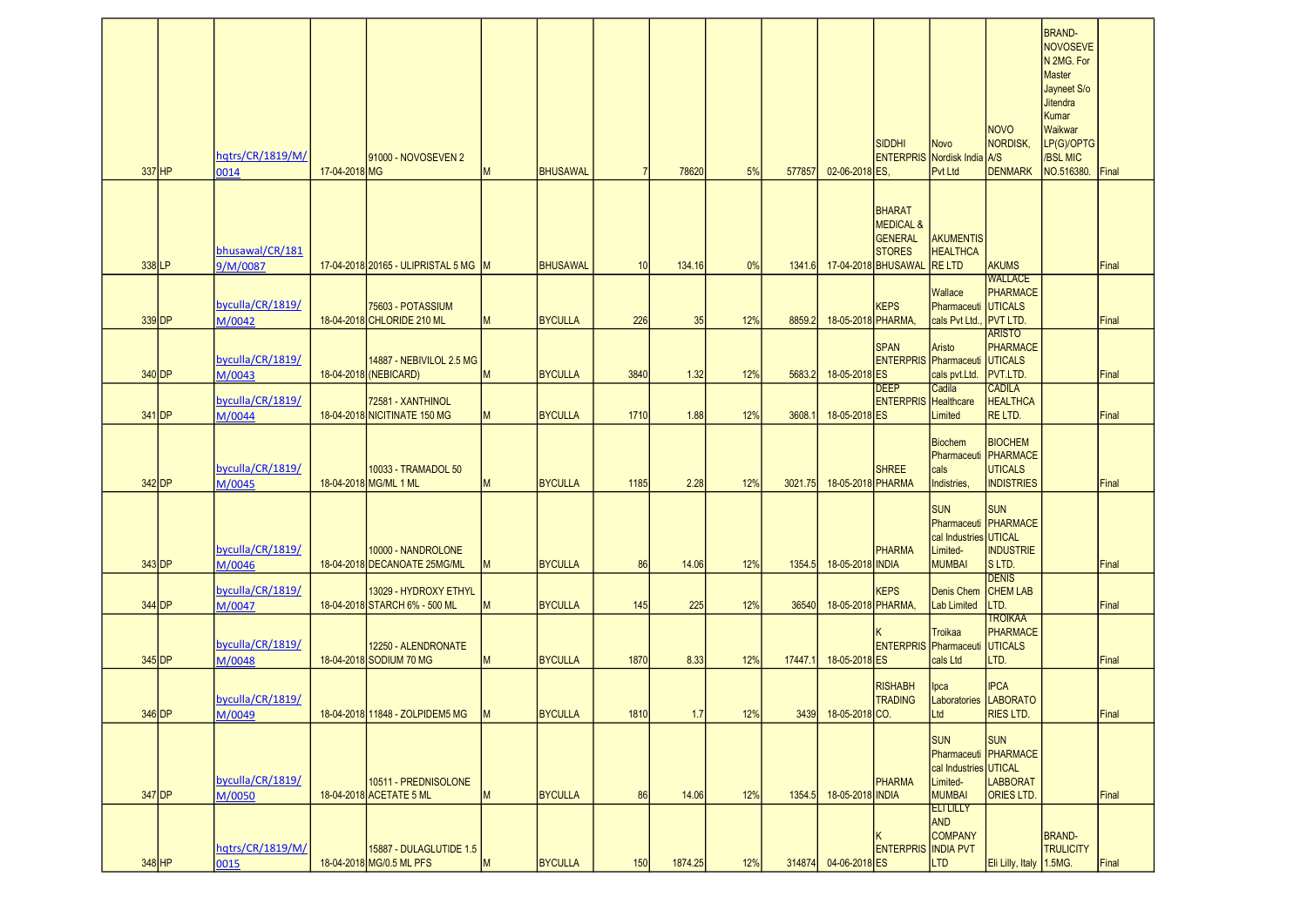|          |          |                             |                    | 80209 - X-RAY FILM SIZE                                 |                |                 |                |        |     |         |                        | <b>JAINAM</b><br>PHARMA                | <b>JAINAM</b><br>PHARMA             |                   |          |       |
|----------|----------|-----------------------------|--------------------|---------------------------------------------------------|----------------|-----------------|----------------|--------|-----|---------|------------------------|----------------------------------------|-------------------------------------|-------------------|----------|-------|
|          |          | kalyan/CR/1819/S/           |                    | 10 X12 (BLUE OR GREEN                                   |                |                 |                |        |     |         |                        | <b>INDIA PVT</b>                       | <b>INDIA PVT</b>                    | Asset             |          |       |
| 349 EP   |          | 0010                        |                    | 18-04-2018 BASE) PACK OF 50 FILMS S                     |                | <b>KALYAN</b>   | 10             | 1567   | 12% | 17550.4 | 04-05-2018LTD          |                                        | <b>LTD</b>                          | <b>Healthcare</b> | Repeated | Final |
|          |          |                             |                    |                                                         |                |                 |                |        |     |         |                        |                                        |                                     |                   |          |       |
|          |          |                             |                    |                                                         |                |                 |                |        |     |         |                        | <b>BHARAT</b>                          |                                     |                   |          |       |
|          |          |                             |                    |                                                         |                |                 |                |        |     |         |                        | <b>MEDICAL &amp;</b>                   |                                     |                   |          |       |
|          |          |                             |                    |                                                         |                |                 |                |        |     |         |                        | GENERAL                                | Intas                               |                   |          |       |
| 350LP    |          | bhusawal/CR/181<br>9/M/0088 |                    | 12425 - DIVALPROEX<br>18-04-2018 SODIUM 250 MG          | M              | <b>BHUSAWAL</b> | 90             | 6.18   | 0%  | 556.2   |                        | <b>STORES</b><br>18-04-2018 BHUSAWAL   | Pharmaceuti<br>cals Ltd.,           | <b>INTAS</b>      |          | Final |
|          |          |                             |                    |                                                         |                |                 |                |        |     |         |                        |                                        |                                     |                   |          |       |
|          |          |                             |                    |                                                         |                |                 |                |        |     |         |                        |                                        |                                     |                   |          |       |
|          |          |                             |                    | 12360 - BRIMONIDINE                                     |                |                 |                |        |     |         |                        | <b>BHARAT</b><br><b>MEDICAL &amp;</b>  |                                     |                   |          |       |
|          |          |                             |                    | <b>TARTRATE 0.1% WITH</b>                               |                |                 |                |        |     |         |                        | GENERAL                                |                                     |                   |          |       |
|          |          | bhusawal/CR/181             |                    | <b>CMC PRESERVATIVE</b>                                 |                |                 |                |        |     |         |                        | <b>STORES</b>                          |                                     |                   |          |       |
| 351LP    |          | 9/M/0089                    | 18-04-2018 FREE    |                                                         | M              | <b>BHUSAWAL</b> | $\overline{2}$ | 168.71 | 0%  | 337.42  |                        | 18-04-2018 BHUSAWAL                    | Cipla Ltd                           | <b>CIPLA</b>      |          | Final |
|          |          |                             |                    |                                                         |                |                 |                |        |     |         |                        |                                        |                                     |                   |          |       |
|          |          |                             |                    |                                                         |                |                 |                |        |     |         |                        | <b>BHARAT</b>                          |                                     |                   |          |       |
|          |          |                             |                    |                                                         |                |                 |                |        |     |         |                        | <b>MEDICAL &amp;</b><br><b>GENERAL</b> | <b>Bayer Zydus ZYDUS</b>            |                   |          |       |
|          |          | bhusawal/CR/181             |                    | 11756 - ESTRADIOL                                       |                |                 |                |        |     |         |                        | <b>STORES</b>                          | Pharma Pvt.                         | <b>HEALTHCA</b>   |          |       |
| 352LP    |          | 9/M/0090                    |                    | 18-04-2018 VALERATE 2 MG                                | M              | <b>BHUSAWAL</b> | 56             | 12.27  | 0%  | 687.12  |                        | 18-04-2018 BHUSAWAL                    | Ltd.                                | <b>RELTD</b>      |          | Final |
|          |          |                             |                    |                                                         |                |                 |                |        |     |         |                        |                                        |                                     |                   |          |       |
|          |          |                             |                    |                                                         |                |                 |                |        |     |         |                        | <b>BHARAT</b>                          |                                     |                   |          |       |
|          |          |                             |                    |                                                         |                |                 |                |        |     |         |                        | <b>MEDICAL &amp;</b>                   | Glaxo                               |                   |          |       |
|          |          | bhusawal/CR/181             |                    | 64603 - ANTI-RABIES                                     |                |                 |                |        |     |         |                        | GENERAL<br><b>STORES</b>               | Smithkline<br>Pharmaceuti           |                   |          |       |
| $353$ LP |          | 9/M/0091                    | 18-04-2018 VACCINE |                                                         | M              | <b>BHUSAWAL</b> |                | 291.39 | 0%  | 291.39  |                        | 18-04-2018 BHUSAWAL                    | cals Ltd                            | <b>CHIRON</b>     |          | Final |
|          |          |                             |                    |                                                         |                |                 |                |        |     |         |                        |                                        |                                     |                   |          |       |
|          |          |                             |                    |                                                         |                |                 |                |        |     |         |                        | <b>BHARAT</b>                          |                                     |                   |          |       |
|          |          |                             |                    |                                                         |                |                 |                |        |     |         |                        | <b>MEDICAL &amp;</b>                   |                                     |                   |          |       |
|          |          |                             |                    |                                                         |                |                 |                |        |     |         |                        | GENERAL                                |                                     |                   |          |       |
| 354 LP   |          | bhusawal/CR/181<br>9/M/0092 | 18-04-2018 MG      | 17732 - PIRFENIDONE 200                                 | M              | <b>BHUSAWAL</b> | 90             | 18.8   | 0%  | 1692    |                        | <b>STORES</b><br>18-04-2018 BHUSAWAL   | Cipla Ltd                           | <b>CIPLA</b>      |          | Final |
|          |          |                             |                    |                                                         |                |                 |                |        |     |         |                        |                                        |                                     |                   |          |       |
|          |          |                             |                    |                                                         |                |                 |                |        |     |         |                        |                                        |                                     |                   |          |       |
|          |          |                             |                    |                                                         |                |                 |                |        |     |         |                        | <b>BHARAT</b>                          | <b>SUN</b><br>MEDICAL & Pharmaceuti |                   |          |       |
|          |          |                             |                    | 10834 - NATURAL                                         |                |                 |                |        |     |         |                        | <b>GENERAL</b>                         | cal Industries                      |                   |          |       |
|          |          | bhusawal/CR/181             |                    | <b>MICRONISED</b>                                       |                |                 |                |        |     |         |                        | <b>STORES</b>                          | Limited-                            |                   |          |       |
| 355LP    |          | 9/M/0093                    |                    | 18-04-2018 PROGESTERONE 100 MG M<br>80034 - BASE PLATE, |                | <b>BHUSAWAL</b> | 13             | 92.19  | 0%  | 1198.47 |                        | 18-04-2018 BHUSAWAL                    | MUMBAI                              | <b>SUN</b>        |          | Final |
|          |          | byculla/CR/1819/S           |                    | SHELLAC, PACK OF 10                                     |                |                 |                |        |     |         |                        | <b>MEHTA</b>                           |                                     |                   |          |       |
|          | $356$ DP | /0060                       |                    | 18-04-2018 PLATES, DPI                                  | <sub>S</sub>   | <b>BYCULLA</b>  | 30             | 117    | 18% | 4141.8  |                        | 18-05-2018 SURGICAL                    |                                     | <b>DPI</b>        |          | Final |
|          |          |                             |                    |                                                         |                |                 |                |        |     |         |                        |                                        |                                     |                   |          |       |
|          |          |                             |                    | 80037 - ALGINATE                                        |                |                 |                |        |     |         |                        |                                        |                                     |                   |          |       |
|          |          |                             |                    | <b>IMPRESSION MATERIALS-</b>                            |                |                 |                |        |     |         |                        |                                        |                                     |                   |          |       |
|          |          |                             |                    | <b>IRREVERSIBLE</b><br>HYDROCOLLOID,                    |                |                 |                |        |     |         |                        |                                        |                                     |                   |          |       |
|          |          | byculla/CR/1819/S           |                    | <b>TROPICALGIN - STD PKD,</b>                           |                |                 |                |        |     |         |                        | <b>MEHTA</b>                           |                                     |                   |          |       |
|          | $357$ DP | /0061                       |                    | 18-04-2018 STD SETTING TIME                             | ls.            | <b>BYCULLA</b>  | 60             | 270    | 18% | 19116   | 18-05-2018 SURGICAL    |                                        |                                     | 3M                |          | Final |
|          |          |                             |                    | 16921 - ARTERY<br>FORCEPS, MOSQUITO,                    |                |                 |                |        |     |         |                        | <b>GEETAI</b>                          |                                     |                   |          |       |
|          |          | byculla/CR/1819/S           |                    | CURVED, LOCKING,                                        |                |                 |                |        |     |         |                        | <b>DISTRIBUT</b>                       |                                     | <b>TECHNIDEN</b>  |          |       |
| $358$ DP |          | /0062                       |                    | 18-04-2018 IMPORTED                                     | <sub>S</sub>   | <b>BYCULLA</b>  | 10             | 247    | 12% | 2766.4  | 18-05-2018 ORS         |                                        |                                     |                   |          | Final |
|          |          |                             |                    | 16923 - ARTERY<br><b>FORCEPS, MEDIUN SIZE,</b>          |                |                 |                |        |     |         |                        | GEETAI                                 |                                     |                   |          |       |
|          |          | byculla/CR/1819/S           |                    | <b>STRIAGHT, LOCKING</b>                                |                |                 |                |        |     |         |                        | <b>DISTRIBUT</b>                       |                                     | <b>TECHNIDEN</b>  |          |       |
| $359$ DP |          | /0063                       |                    | 18-04-2018 IMPORTED                                     | I <sub>S</sub> | <b>BYCULLA</b>  | 40             | 247    | 12% |         | 11065.6 18-05-2018 ORS |                                        |                                     |                   |          | Final |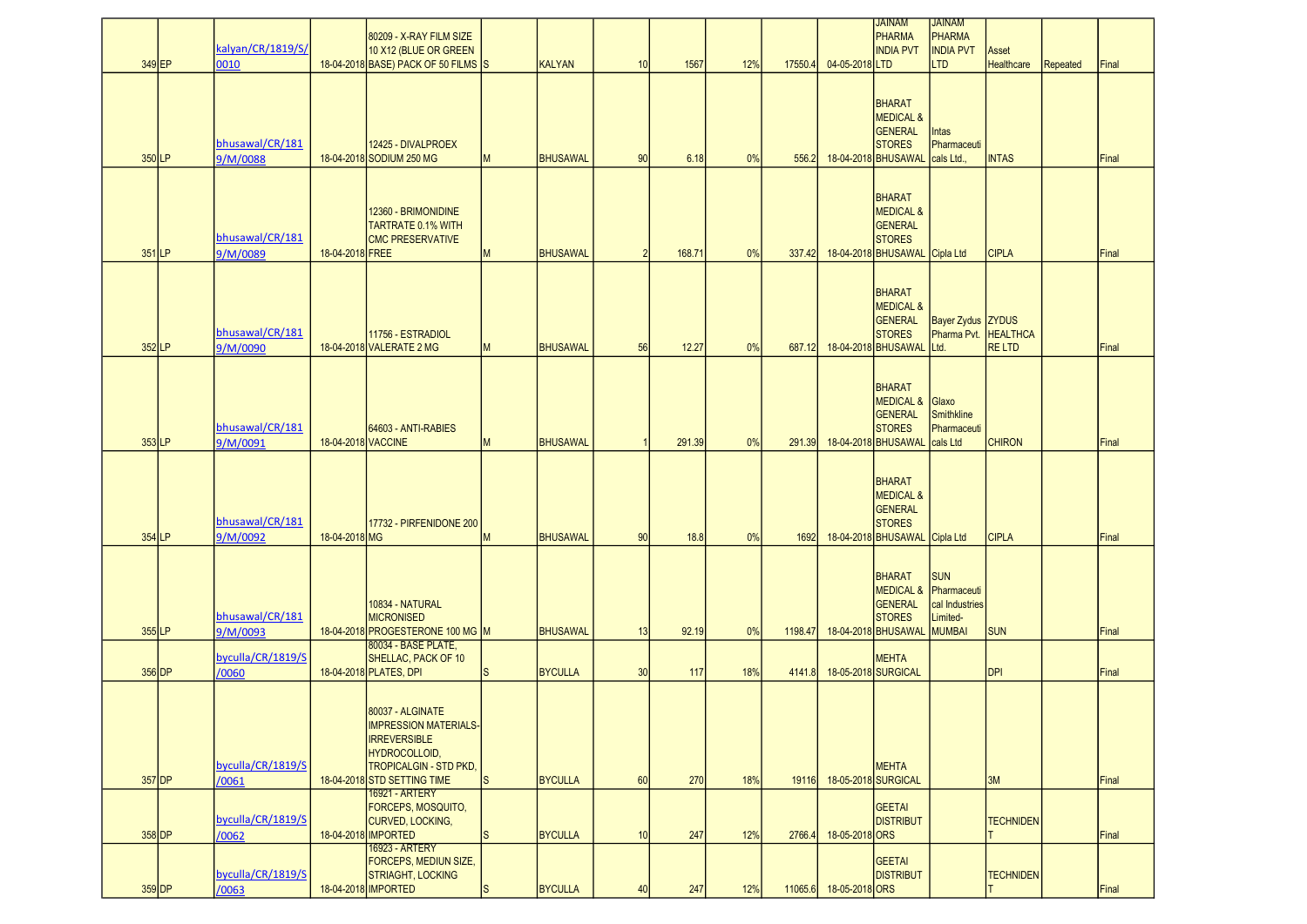|                     |                           |                   | 16924 - ARTERY<br><b>FORCEPS. MEDIUN SIZE.</b>          |              |                 |       |         |     |         |                          | <b>GEETAI</b>                                 |                                 |                                   |       |
|---------------------|---------------------------|-------------------|---------------------------------------------------------|--------------|-----------------|-------|---------|-----|---------|--------------------------|-----------------------------------------------|---------------------------------|-----------------------------------|-------|
|                     | byculla/CR/1819/S         |                   | CURVED, LOCKING,                                        |              |                 |       |         |     |         |                          | <b>DISTRIBUT</b>                              |                                 | <b>NEELKANT</b>                   |       |
| 360 DP              | /0064                     |                   | 18-04-2018 IMPORTED                                     | ls.          | <b>BYCULLA</b>  | 10    | 247     | 12% | 2766.4  | 18-05-2018 ORS           |                                               |                                 |                                   | Final |
|                     |                           |                   | 10273 - SOLN.                                           |              |                 |       |         |     |         |                          |                                               |                                 |                                   |       |
|                     | bhusawal/CR/181           |                   | <b>SALBUTAMOL</b><br><b>RESPIRATOR SOLUTION</b>         |              |                 |       |         |     |         |                          | <b>DEEP</b><br><b>ENTERPRIS</b> Laboratories  | Lupin                           |                                   |       |
| 361 DP              | 9/M/0094                  |                   | 19-04-2018 0.5 MG/ML 15 ML                              | M            | <b>BHUSAWAL</b> | 537   | 5.85    | 12% | 3517.35 | 18-05-2018 ES            |                                               | Ltd                             | <b>LUPIN LAB.</b>                 | Final |
|                     |                           |                   | 80070 - GLASS INOMER                                    |              |                 |       |         |     |         |                          |                                               |                                 |                                   |       |
|                     |                           |                   | <b>RESTORATIVE CEMENT</b><br><b>TYPE IX 30 G POWDER</b> |              |                 |       |         |     |         |                          | <b>JAINAM</b>                                 |                                 |                                   |       |
|                     |                           |                   | <b>AND 15 ML LIQUID</b>                                 |              |                 |       |         |     |         |                          | <b>PHARMA</b>                                 |                                 |                                   |       |
|                     | byculla/CR/1819/S         |                   | <b>SYSTEM STD PK</b>                                    |              |                 |       |         |     |         |                          | <b>INDIA PVT</b>                              |                                 |                                   |       |
| 362 DP              | /0065                     |                   | 18-04-2018 LIGHTER SHADE<br>69400 -                     | <sub>S</sub> | <b>BYCULLA</b>  | 25    | 1443.75 | 12% | 40425   | 18-05-2018LTD            |                                               |                                 | 3M<br>Psychotropic PSYCHOTR       | Final |
|                     | byculla/CR/1819/          |                   | CHLORDIAZEPOXIDE 10                                     |              |                 |       |         |     |         |                          | <b>DOSHI</b>                                  | s India                         | <b>OPICS</b>                      |       |
| 363 DP              | M/0051                    | 19-04-2018 MG     |                                                         | M            | <b>BYCULLA</b>  | 11230 | 0.41    | 12% | 5165.8  |                          | 19-05-2018 HOSPICARE Limited                  |                                 | <b>INDIA LTD.</b>                 | Final |
|                     |                           |                   | 16940 - DENTAL PROBE,                                   |              |                 |       |         |     |         |                          | <b>GEETAI</b>                                 |                                 |                                   |       |
|                     | byculla/CR/1819/S         |                   | <b>CURVED, DOUBLE</b>                                   |              |                 |       |         |     |         |                          | <b>DISTRIBUT</b>                              |                                 | <b>TECHNIDEN</b>                  |       |
| 364 DP              | /0066                     |                   | 18-04-2018 ENDED - MOON'S PROBE S                       |              | <b>BYCULLA</b>  | 18    | 85      | 12% | 1713.6  | 18-05-2018 ORS           |                                               |                                 |                                   | Final |
|                     |                           |                   | 16951 - ELLY'S TISSUE                                   |              |                 |       |         |     |         |                          | SAHIL                                         |                                 | <b>JULUNDUR</b>                   |       |
|                     | byculla/CR/1819/S         |                   | <b>HOLDING FORCEPS,</b>                                 |              |                 |       |         |     |         |                          | <b>ENTERPRIS</b>                              |                                 | <b>SURGICAL</b>                   |       |
| $365$ <sub>DP</sub> | /0067                     |                   | 18-04-2018 IMPORTED - HUFREDY'S IS                      |              | <b>BYCULLA</b>  |       | 1750    | 12% | 7840    |                          | 18-05-2018 ES, THANE                          |                                 | <b>WORKS</b>                      | Final |
|                     |                           |                   | 10827 - VACCUTAINERS                                    |              |                 |       |         |     |         |                          | <b>KEPS</b>                                   | <b>KEPS</b>                     |                                   |       |
|                     |                           |                   | <b>WITH EDTA K3 DRAW</b><br><b>VOLUME BD/GRIENIER</b>   |              |                 |       |         |     |         |                          | MEDICARE MEDICARE<br><b>PHARMACE PHARMACE</b> |                                 |                                   |       |
|                     |                           |                   | <b>WITH CERTIFICATE OF</b>                              |              |                 |       |         |     |         |                          | <b>UTICAL</b>                                 | <b>UTICAL</b>                   | <b>LEVRAM</b>                     |       |
|                     | bhusawal/CR/181           |                   | <b>ANALYSIS CE MARK OR</b>                              |              |                 |       |         |     |         |                          | <b>DISTRIBUT</b>                              | <b>DISTRIBUT</b>                | LIFE                              |       |
| 366 EP              | 9/S/0022                  |                   | 19-04-2018 EQUIVALENT                                   | <sub>S</sub> | <b>BHUSAWAL</b> | 5000  | 3.33    | 12% | 18650   | 18-05-2018 ORS           |                                               | <b>ORS</b><br>Airways           | <b>SCIENCES</b><br><b>AIRWAYS</b> | Final |
|                     | bhusawal/CR/181           |                   | 10647 - ENDOTRACHEAL                                    |              |                 |       |         |     |         |                          | <b>SHREE</b>                                  | Surgical Pvt. SURGICAL          |                                   |       |
| 367 DP              | 9/S/0023                  |                   | 19-04-2018 TUBE NO 9.5                                  | <sub>S</sub> | <b>BHUSAWAL</b> | 5     | 44.4    | 12% | 248.65  | 19-04-2018 PHARMA        |                                               | Ltd.                            | PVT. LTD.                         | Final |
| 368 LP              | kalvan/CR/1819/<br>M/0021 | 17-04-2018 MG     | 62349 - GLICLAZIDE 80                                   | M            | <b>KALYAN</b>   | 480   | 4.1     | 0%  | 1968    | 18-04-2018 Medical       | Lifecare                                      |                                 | <b>BIOCHEM</b>                    | Final |
|                     |                           |                   |                                                         |              |                 |       |         |     |         |                          |                                               | Corona                          |                                   |       |
| 369 EP              | bhusawal/CR/181           | 19-04-2018 0.3MG  | 13484 - VOGLIBOS -                                      | M            | <b>BHUSAWAL</b> | 24800 | 0.72    | 12% | 20088   | 19-05-2018 ES            | <b>ENTERPRIS Remedies</b>                     | Pvt Ltd                         | <b>CORONA</b><br><b>REMEDIES</b>  | Final |
|                     | 9/M/0095                  |                   |                                                         |              |                 |       |         |     |         |                          |                                               | Galpha                          |                                   |       |
|                     | bhusawal/CR/181           |                   | 61600 - ALBENDAZOLE                                     |              |                 |       |         |     |         |                          | <b>SHREE</b>                                  | Laboratories                    |                                   |       |
| 370 DP              | 9/M/0096                  | 19-04-2018 400 MG | 10233 - DICYCLOMINE                                     | M            | <b>BHUSAWAL</b> | 2170  | 0.22    | 12% | 542.5   | 19-05-2018 PHARMA        |                                               | Limited                         | <b>IBN Herbals</b>                | Final |
|                     |                           |                   | <b>HCL 20 MG+</b>                                       |              |                 |       |         |     |         |                          |                                               | Morepen                         |                                   |       |
|                     | bhusawal/CR/181           |                   | PARACETAMOL 500 MG                                      | M            |                 | 35000 |         | 12% |         |                          | <b>KEPS</b>                                   | Laboratories GRACURE<br>Limited | PHARMA                            | Final |
| 371 DP              | 9/M/0097                  |                   | 19-04-2018 OR 325 MG                                    |              | <b>BHUSAWAL</b> |       | 0.37    |     |         | 14350 19-05-2018 PHARMA, |                                               |                                 |                                   |       |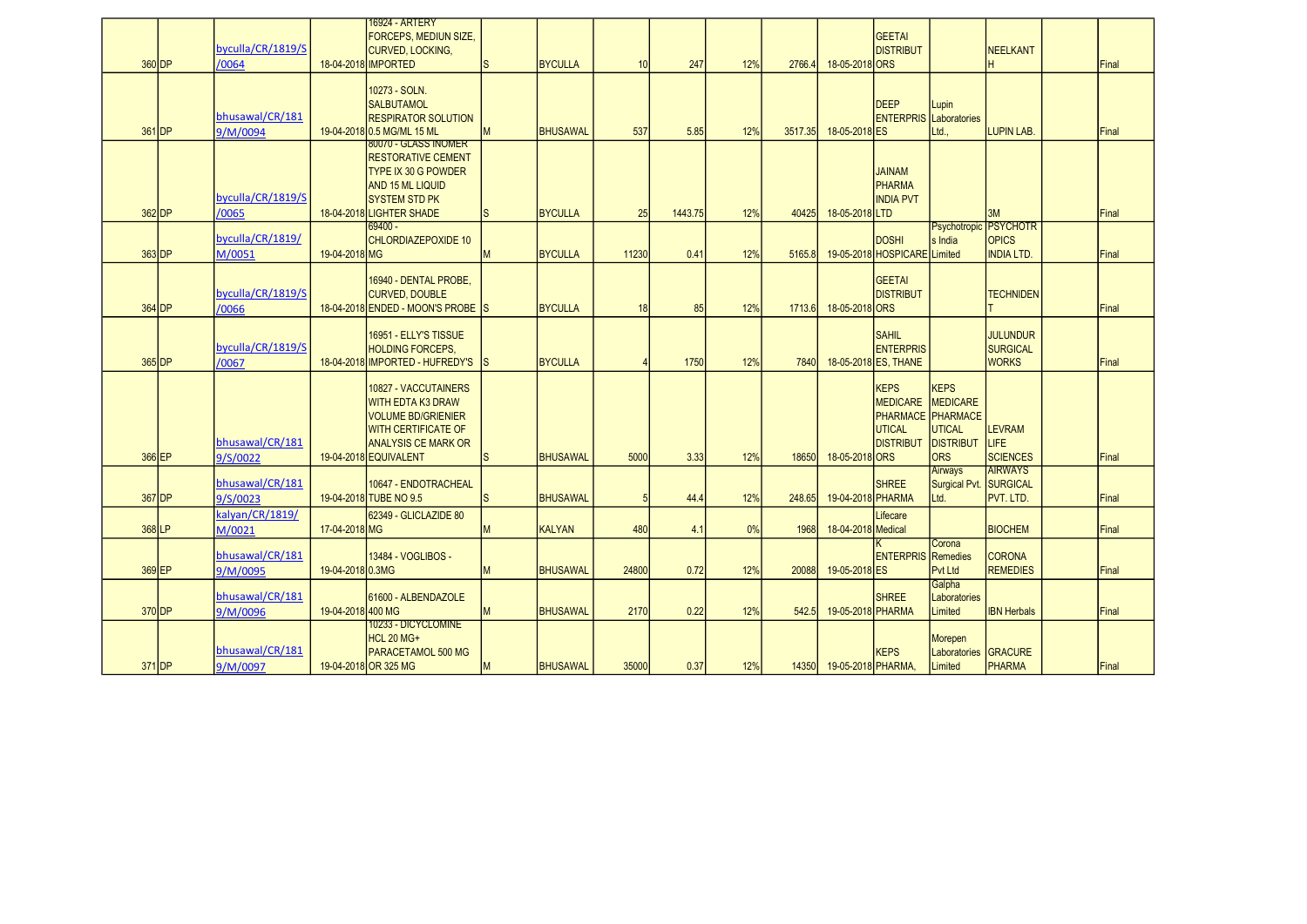| 372 EP   | hqtrs/CR/1819/M/<br>0016 | 17771 - DIGARELIX 80 MG<br>27-04-2018 (FIRMAGON)     | M | <b>BYCULLA</b>  | 6      | 11250 | 12% | 75600    | 26-05-2018 ORS       | <b>STERLING</b><br>PHARMACU<br><b>TICALS</b><br><b>DISTRIBUT</b> | Ferring<br>Pharmaceuti<br>cals Pvt Ltd | Ferring<br>GmbH,<br>Germany                       | <b>BRAND-</b><br><b>FIRMAGON</b><br>80mg.<br><b>REF:MD BY</b><br>letter<br>no.MD/BY/E<br><b>MERG/INJ</b><br><b>DEGARELIX</b><br>80MG-DT<br>05/04/2018<br>for<br>Mr.Krishna<br>G.Sawant, M/<br>74, Ex<br>SSE/Elec/KY<br><b>N RELHS</b><br>No.018553. | Final         |
|----------|--------------------------|------------------------------------------------------|---|-----------------|--------|-------|-----|----------|----------------------|------------------------------------------------------------------|----------------------------------------|---------------------------------------------------|-----------------------------------------------------------------------------------------------------------------------------------------------------------------------------------------------------------------------------------------------------|---------------|
|          |                          |                                                      |   |                 |        |       |     |          |                      |                                                                  |                                        |                                                   | <b>BRAND-</b><br>AMLONOL.                                                                                                                                                                                                                           |               |
| $373$ HP | hqtrs/CR/1819/M/<br>0017 | 10305 - AMLODIPINE 5<br>19-04-2018 MG+ATENOLOL 50 MG | M | <b>BYCULLA</b>  | 49994  | 0.24  | 12% | 13498.38 |                      | <b>DOSHI</b><br>19-06-2018 HOSPICARE Pvt. Ltd.                   | Khandelwal<br>Laboratories             | Khandelwal<br>Laboratories<br>Pvt. Ltd.           | PACK OF 14<br>TABLETS.                                                                                                                                                                                                                              | Final         |
| $374$ HP | hqtrs/CR/1819/M/<br>0017 | 10305 - AMLODIPINE 5<br>19-04-2018 MG+ATENOLOL 50 MG | M | <b>PUNE</b>     | 79548  | 0.24  | 12% | 21477.96 |                      | <b>DOSHI</b><br>19-06-2018 HOSPICARE Pvt. Ltd.                   | Khandelwal<br>Laboratories             | Khandelwal<br>Laboratories<br>Pvt. Ltd.           | <b>BRAND-</b><br><b>AMLONOL.</b><br>PACK OF 14<br>TABLETS.                                                                                                                                                                                          | Final         |
| $375$ HP | hqtrs/CR/1819/M/<br>0017 | 10305 - AMLODIPINE 5<br>19-04-2018 MG+ATENOLOL 50 MG | M | <b>KALYAN</b>   | 199990 | 0.24  | 12% | 53997.3  |                      | <b>DOSHI</b><br>19-06-2018 HOSPICARE Pvt. Ltd.                   | Khandelwal<br>Laboratories             | Khandelwal<br>Laboratories<br>Pvt. Ltd.           | <b>BRAND-</b><br><b>AMLONOL.</b><br>PACK OF 14<br>TABLETS.                                                                                                                                                                                          | Final         |
| $376$ HP | hqtrs/CR/1819/M/<br>0017 | 10305 - AMLODIPINE 5<br>19-04-2018 MG+ATENOLOL 50 MG | M | <b>SOLAPUR</b>  | 160328 | 0.24  | 12% | 43288.56 |                      | <b>DOSHI</b><br>19-06-2018 HOSPICARE Pvt. Ltd.                   | Khandelwal<br>Laboratories             | Khandelwal<br>Laboratories<br>Pvt. Ltd.           | <b>BRAND-</b><br><b>AMLONOL.</b><br>PACK OF 14<br><b>TABLETS.</b>                                                                                                                                                                                   | Final         |
| $377$ HP | hqtrs/CR/1819/M/<br>0017 | 10305 - AMLODIPINE 5<br>19-04-2018 MG+ATENOLOL 50 MG | M | <b>NAGPUR</b>   | 119994 | 0.24  | 12% | 32398.38 |                      | <b>DOSHI</b><br>19-06-2018 HOSPICARE Pvt. Ltd.                   | Khandelwal<br>Laboratories             | Khandelwal<br>Laboratories<br>Pvt. Ltd.           | <b>BRAND-</b><br><b>AMLONOL.</b><br>PACK OF 14<br>TABLETS.                                                                                                                                                                                          | Final         |
| $378$ HP | hqtrs/CR/1819/M/<br>0019 | 25-04-2018 62231 - HCG 5000 IU                       | M | <b>BYCULLA</b>  | 50     | 165   | 5%  | 8662.5   | 11-06-2018 ES        | <b>IDEEP</b><br><b>ENTERPRIS HEALTHCA</b>                        | <b>ZYDUS</b><br><b>RELTD</b>           | <b>GUFFIC</b><br><b>BIOSCIENC</b><br><b>ESLTD</b> | <b>BRAND-</b><br>ZYHCG 5K.<br>50% OF<br><b>TOTAL</b><br><b>ACCEPTED</b><br>AMI<br><b>QUANTITY.</b>                                                                                                                                                  | <b>IFinal</b> |
| $379$ HP | hqtrs/CR/1819/M/<br>0019 | 25-04-2018 62231 - HCG 5000 IU                       | M | <b>BHUSAWAL</b> | 50     | 165   | 5%  |          | 8662.5 11-06-2018 ES | DEEP<br><b>ENTERPRIS HEALTHCA</b>                                | <b>ZYDUS</b><br><b>RELTD</b>           | <b>GUFFIC</b><br><b>BIOSCIENC</b><br><b>ESLTD</b> | <b>BRAND-</b><br>ZYHCG 5K.<br>50% OF<br><b>TOTAL</b><br><b>ACCEPTED</b><br><b>AMI</b><br>QUANTITY. Final                                                                                                                                            |               |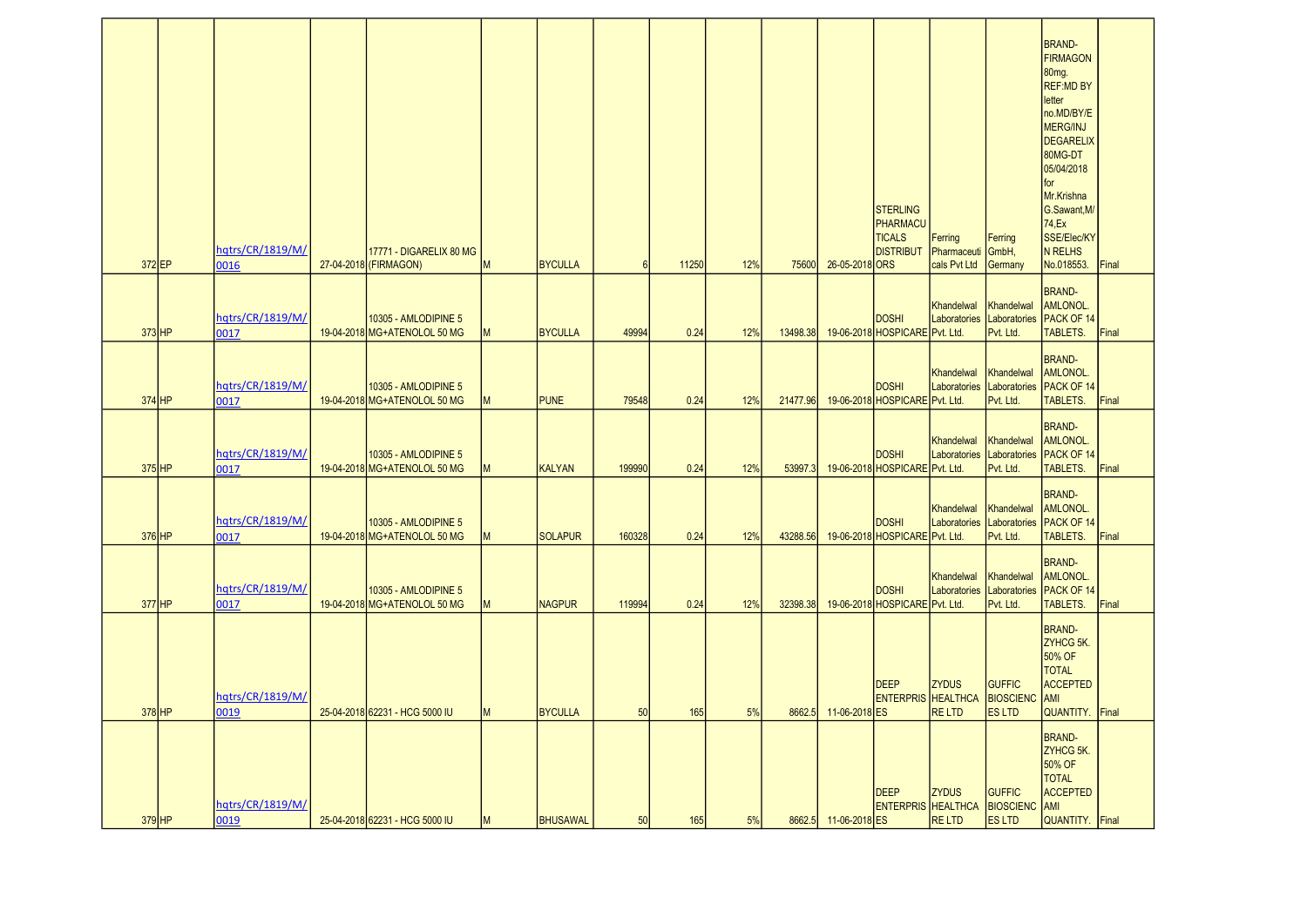| 380 HP   | hqtrs/CR/1819/M/<br>0019    |               | 25-04-2018 62231 - HCG 5000 IU                                                                 | M        | <b>PUNE</b>     | 7              | 165   | 5%  | 1212.75  | 11-06-2018 ES       | DEEP<br><b>ENTERPRIS HEALTHCA</b>                                                 | <b>ZYDUS</b><br><b>RELTD</b>                                                         | <b>GUFFIC</b><br><b>BIOSCIENC</b><br><b>ESLTD</b>                        | <b>BRAND-</b><br>ZYHCG 5K.<br>50% OF<br><b>TOTAL</b><br><b>ACCEPTED</b><br><b>AMI</b><br>QUANTITY. Final                      |       |
|----------|-----------------------------|---------------|------------------------------------------------------------------------------------------------|----------|-----------------|----------------|-------|-----|----------|---------------------|-----------------------------------------------------------------------------------|--------------------------------------------------------------------------------------|--------------------------------------------------------------------------|-------------------------------------------------------------------------------------------------------------------------------|-------|
| $381$ HP | hqtrs/CR/1819/M/<br>0020    |               | 25-04-2018 62231 - HCG 5000 IU                                                                 | M        | <b>BYCULLA</b>  | 50             | 165   | 5%  | 8662.5   | 11-06-2018 AGENCY   | ls s<br><b>PHARMA</b>                                                             | Intas<br>Pharmaceuti<br>cals Ltd.,                                                   | <b>INTAS</b><br><b>PHARMACE</b><br><b>UTICALS</b><br><b>LTD</b>          | <b>BRAND-</b><br><b>CORIOSUR</b><br>GE XP 5000.<br>50% OF<br><b>TOTAL</b><br><b>ACCEPTED</b><br>AMI<br><b>QUANTITY.</b> Final |       |
| 382 HP   | hqtrs/CR/1819/M/<br>0020    |               | 25-04-2018 62231 - HCG 5000 IU                                                                 | M        | <b>BHUSAWAL</b> | 50             | 165   | 5%  | 8662.5   | 11-06-2018 AGENCY   | S S<br>PHARMA                                                                     | Intas<br>Pharmaceuti<br>cals Ltd.,                                                   | <b>INTAS</b><br>PHARMACE ACCEPTED<br><b>UTICALS</b><br><b>LTD</b>        | <b>BRAND-</b><br><b>CORIOSUR</b><br><b>GE XP 5000.</b><br>50% OF<br><b>TOTAL</b><br>AMI<br><b>QUANTITY.</b> Final             |       |
| 383 HP   | hqtrs/CR/1819/M/<br>0020    |               | 25-04-2018 62231 - HCG 5000 IU                                                                 | M        | <b>PUNE</b>     | $\overline{7}$ | 165   | 5%  | 1212.75  | 11-06-2018 AGENCY   | ls s<br>PHARMA                                                                    | Intas<br>Pharmaceuti<br>cals Ltd.,                                                   | <b>INTAS</b><br><b>PHARMACE</b> ACCEPTED<br><b>UTICALS</b><br><b>LTD</b> | <b>BRAND-</b><br><b>CORIOSUR</b><br>GE XP 5000.<br>50% OF<br><b>TOTAL</b><br>AMI<br><b>QUANTITY.</b> Final                    |       |
| 384 HP   | hqtrs/CR/1819/M/<br>0021    | 26-04-2018 MG | 20026 - DABIGATRAN 150                                                                         | M        | <b>BYCULLA</b>  | 19000          | 16.78 | 12% | 357010   | 11-06-2018 LTD      | <b>JAINAM</b><br>PHARMA<br><b>INDIA PVT</b>                                       | <b>Natco</b><br>Pharma Ltd                                                           | <b>NATCO</b><br><b>PHARMA</b><br>LTD                                     | <b>BRAND-</b><br><b>DABIGAT</b>                                                                                               | Final |
| $385$ HP | hqtrs/CR/1819/M/<br>0021    | 26-04-2018 MG | 20026 - DABIGATRAN 150                                                                         | M        | KALYAN          | 2207           | 16.78 | 12% | 41469.53 | 11-06-2018LTD       | <b>JAINAM</b><br>PHARMA<br><b>INDIA PVT</b>                                       | <b>Natco</b><br>Pharma Ltd                                                           | <b>NATCO</b><br><b>PHARMA</b><br>LTD                                     | <b>BRAND-</b><br><b>DABIGAT</b>                                                                                               | Final |
| 386 EP   | byculla/CR/1819/S<br>/0068  |               | 14803 - DRAPE<br><b>IMPERVIOUS</b><br><b>BREATHABLE GOWN,</b><br>18-04-2018 100% POLYPROPYLENE | <b>S</b> | <b>BYCULLA</b>  | 58             | 325   | 5%  | 19792.5  | 27-04-2018 CARE LLP | LAB<br><b>MEDICA</b><br><b>HEALTH</b>                                             |                                                                                      | <b>ALLESET</b><br><b>HEALTH</b><br><b>CARE PVT</b><br><b>LTD</b>         |                                                                                                                               | Final |
| 387 LP   | bhusawal/CR/181<br>9/S/0024 |               | 80224 - ECG ROLLS (A) 50<br>19-04-2018 MM x 30 MM                                              | ls.      | <b>BHUSAWAL</b> | 10             | 40    | 18% | 472      | 19-04-2018 ORS      | GEETAI<br><b>DISTRIBUT</b>                                                        | <b>BPL</b><br><b>MEDICAL</b><br><b>TECHNOLO</b><br>GIES<br>PRIVATE<br><b>LIMITED</b> | <b>BPL</b>                                                               |                                                                                                                               | Final |
| 388 LP   | bhusawal/CR/181<br>9/M/0098 |               | 19-04-2018 10093 - RIFAXIM 400 MG M                                                            |          | <b>BHUSAWAL</b> | 30             | 28.64 | 0%  | 859.2    |                     | BHARAT<br><b>MEDICAL &amp;</b><br>GENERAL<br><b>STORES</b><br>19-04-2018 BHUSAWAL | LEEFORD<br><b>HEALTHCA</b><br>RE LTD                                                 | <b>OPTIMUS</b><br>PHARMA (P)<br>LTD 173205                               |                                                                                                                               | Final |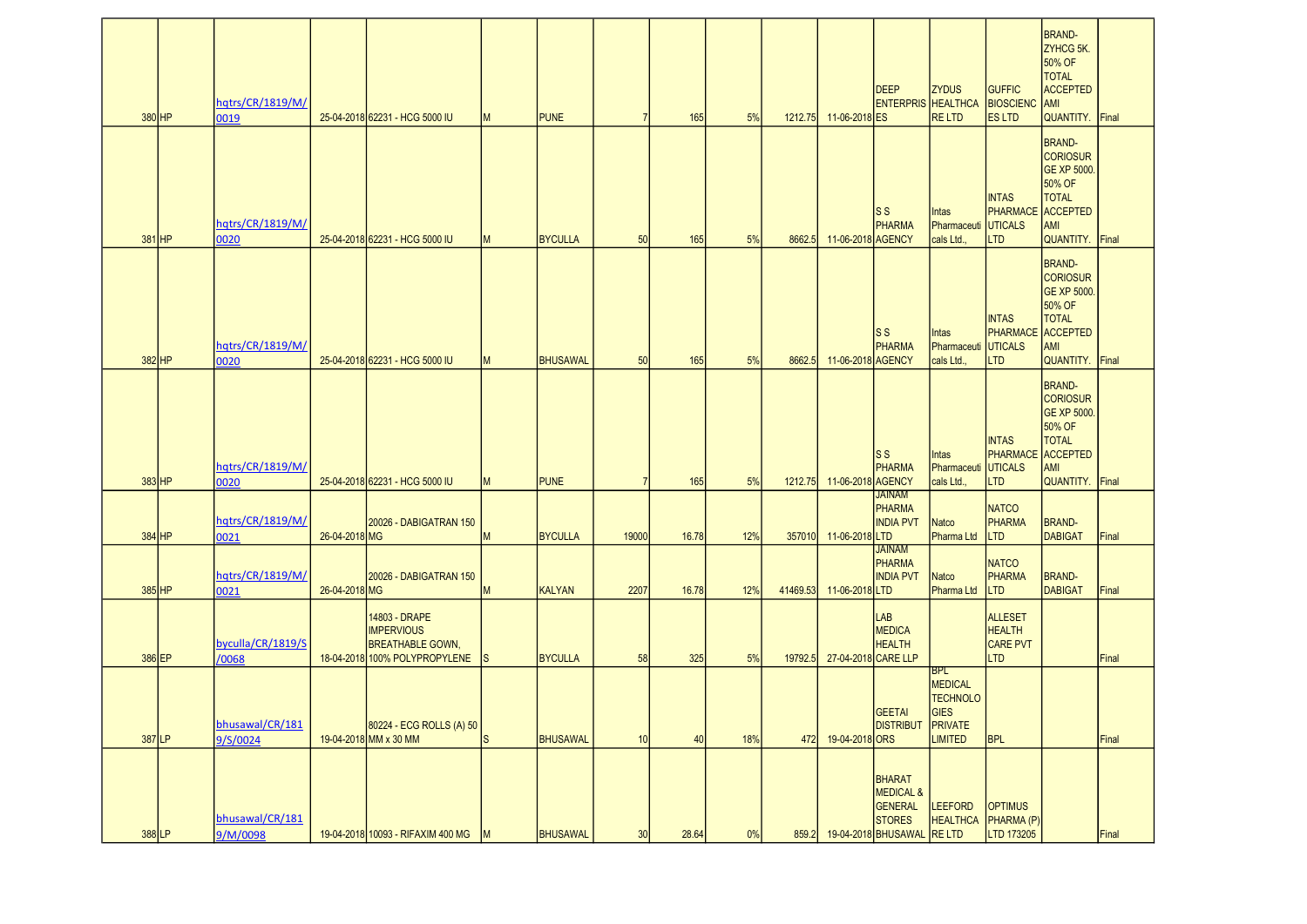| 389LP    | bhusawal/CR/181<br>9/M/0099 |                      | 10834 - NATURAL<br><b>MICRONISED</b><br>19-04-2018 PROGESTERONE 100 MG M                                                                                                                                                                                |              | <b>BHUSAWAL</b> | 5               | 92.19  | 0%  | 460.95   |                    | <b>BHARAT</b><br><b>MEDICAL &amp;</b><br>GENERAL<br><b>STORES</b><br>19-04-2018 BHUSAWAL | <b>SUN</b><br>Pharmaceuti<br>cal Industries<br>Limited-<br><b>MUMBAI</b> | <b>SUN</b>                                                       |                                 | Final |
|----------|-----------------------------|----------------------|---------------------------------------------------------------------------------------------------------------------------------------------------------------------------------------------------------------------------------------------------------|--------------|-----------------|-----------------|--------|-----|----------|--------------------|------------------------------------------------------------------------------------------|--------------------------------------------------------------------------|------------------------------------------------------------------|---------------------------------|-------|
| 390 EP   | byculla/CR/1819/S<br>/0069  |                      | 13660 - REAGENT PACK<br>FOR Na/K/CL FOR<br><b>BIOLYTE 2000 NAALYSER</b><br>18-04-2018 PK OF 750 ML                                                                                                                                                      | <sub>S</sub> | <b>BYCULLA</b>  |                 | 12686  | 12% | 14208.32 |                    | <b>VIJAY DEEP</b><br>27-04-2018 AGENCIES.                                                |                                                                          | <b>BIOCARE</b><br><b>CORPORAT</b><br>ION.<br><b>TAIWAN</b>       |                                 | Final |
| 391 EP   | byculla/CR/1819/S<br>/0070  | 18-04-2018 2347      | 17208 - VICRYL NO.1 NW                                                                                                                                                                                                                                  | S            | <b>BYCULLA</b>  |                 | 3709.2 | 12% | 16617.2  |                    | <b>NIYATI</b><br>27-04-2018 SURGICAL                                                     |                                                                          | <b>JOHNSON &amp;</b><br><b>JOHNSON</b>                           |                                 | Final |
| 392 EP   | byculla/CR/1819/S<br>/0071  |                      | 15528 - BIPAP TUBING<br><b>OXYGEN CORRUGATED</b><br>18-04-2018 WITH BIPAP MASK                                                                                                                                                                          | <sub>S</sub> | <b>BYCULLA</b>  | $\overline{2}$  | 2990   | 12% | 6697.6   |                    | <b>NIYATI</b><br>27-04-2018 SURGICAL                                                     |                                                                          | <b>RESPIRONI</b><br><b>CS</b>                                    |                                 | Final |
| 393 EP   | byculla/CR/1819/S<br>/0072  | 18-04-2018 Ko>=848). | <b>12988 - HOLLOW FIBER</b><br><b>LOW FLUX DIALYZER</b><br>POLYSULPHONE-<br>1.8M2, UF. COEFICIENT<br>>=18ML/H/MMHG,                                                                                                                                     | <sub>S</sub> | <b>BYCULLA</b>  | 24              | 628.57 | 5%  | 15840    |                    | <b>ARIHANT</b><br>27-04-2018 MEDITECH                                                    |                                                                          | <b>NIPRO</b><br><b>MEDICAL</b><br><b>INDIA PVT</b><br><b>LTD</b> |                                 | Final |
| 394 EP   | byculla/CR/1819/S<br>/0073  |                      | 17218 - HOLLOW FIBER<br><b>HIGH FLUX DIALYZER</b><br>[POLYSULPHONE - 1.3M <sup>2</sup> -<br>UF COEFFICIENT=>40.0<br>18-04-2018 ML/H/MMHG                                                                                                                | <sub>S</sub> | <b>BYCULLA</b>  | 13              | 1440   | 5%  | 19656    | 27-04-2018 SYSTEM, | HI-TECH<br><b>SURGICAL</b>                                                               |                                                                          | <b>FRESENIUS</b><br><b>MEDICAL</b><br><b>CARE</b>                |                                 | Final |
| 395 EP   | byculla/CR/1819/S<br>/0074  | 19-04-2018 ML        | 91809 - VACUME<br>DRESSING (CANIST+<br><b>TUBBING + FOAM</b><br>DRESSING) PK OF 1000                                                                                                                                                                    | <sub>S</sub> | <b>BYCULLA</b>  | $\overline{3}$  | 10000  | 12% | 33600    | 28-04-2018 ONAL    | <b>IMPEX</b><br><b>INTERNATI</b>                                                         |                                                                          | <b>CHER</b><br><b>MEDICAL</b>                                    |                                 | Final |
| 396 EP   | byculla/CR/1819/S<br>/0075  |                      | 34077 - OTOLOGIC<br><b>TUNGSTEN CUTTING</b><br><b>BUR SET SIZES 0.5 MM</b><br>TO 7 MM OF DIFFERENT<br>SIZES (STORZ /<br>OLYMPUS / BIENAIR / OR<br>19-04-2018 EQUIVALENT)                                                                                | <sub>S</sub> | <b>BYCULLA</b>  |                 | 42000  | 12% | 47040    | 28-04-2018 ONAL    | <b>IMPEX</b><br><b>INTERNATI</b>                                                         |                                                                          | <b>NSK, JAPAN</b>                                                |                                 | Final |
|          | byculla/CR/1819/S           |                      | 14501 - POLYAXIAL<br>PEDICULAR SCREW WITH<br><b>SINGLE LOCKING</b><br>SYSTEM, 5-7 MM<br><b>DIAMETER, ANY LENGTH,</b><br><b>TITANIUM WITH INNE-</b><br><b>IMPORTED, US FDA</b><br>APPROVED, MAKE OF<br><b>MEDITRONICS OR</b><br><b>SYNTHES OR ZIMMER</b> |              |                 |                 |        |     |          |                    | <b>OZONE</b>                                                                             |                                                                          | <b>DEPUY</b>                                                     |                                 |       |
| $397$ EP | /0076                       | 19-04-2018 ONLY.     | <u> 10659 - DISPOSABLEI</u><br><b>GLOVES NITRILE UN-</b>                                                                                                                                                                                                | <sub>S</sub> | <b>BYCULLA</b>  | $6\overline{6}$ | 7440   | 5%  | 46872    | 28-04-2018 INDIA,  |                                                                                          |                                                                          | <b>SYNTHES</b>                                                   |                                 | Final |
| 398 DP   | pune/CR/1819/S/0<br>002     |                      | <b>STERILED NON-</b><br>POWDERED LONG CUFF<br>20-04-2018 LARGE SIZE                                                                                                                                                                                     | <sub>S</sub> | <b>PUNE</b>     | 4100            | 1.9    | 12% | 8733     | 20-06-2018 PHARMA  | <b>SHREE</b>                                                                             |                                                                          | <b>DIAMOND</b>                                                   | <b>BRAND-</b><br><b>DIAMOND</b> | Final |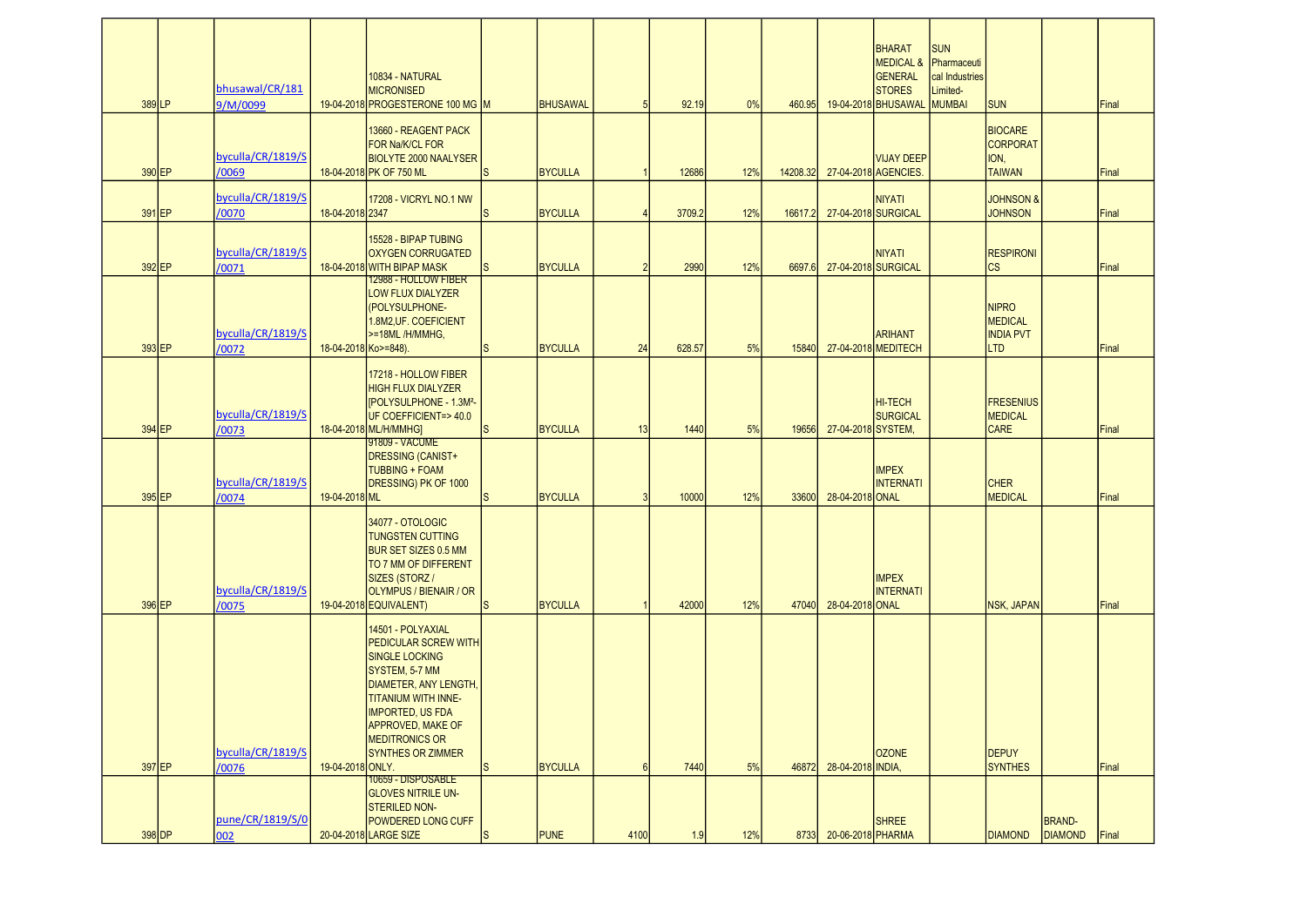| 399 DP   | pune/CR/1819/S/0<br>003    |                | 20-04-2018 11998 - CORD CLAMPS                                                                                  | S            | <b>PUNE</b>    | 60  | 5.6    | 12% | 376.2   | 20-06-2018 ORS    | KEPS<br><b>MEDICARE</b><br><b>PHARMACE ROMSON</b><br><b>UTICAL</b><br><b>DISTRIBUT</b> | SCIENTIFIC SCIENTIFIC<br><b>SURGICAL</b>                                         | <b>ROMSON</b><br><b>SURGICAL</b>                                                                             | <b>CORD</b><br><b>CLAMP</b>                                                                                                                                                                                                                | Final         |
|----------|----------------------------|----------------|-----------------------------------------------------------------------------------------------------------------|--------------|----------------|-----|--------|-----|---------|-------------------|----------------------------------------------------------------------------------------|----------------------------------------------------------------------------------|--------------------------------------------------------------------------------------------------------------|--------------------------------------------------------------------------------------------------------------------------------------------------------------------------------------------------------------------------------------------|---------------|
| 400 DP   | pune/CR/1819/S/0<br>004    | 20-04-2018 ML  | 14812 - POVIDONE<br><b>IODINE 7.5% SCRUB 500</b>                                                                | ls.          | <b>PUNE</b>    | 23  | 110    | 12% | 2833.6  | 20-06-2018 PHARMA | <b>SHREE</b>                                                                           | Cadila<br>cal Ltd                                                                | <b>CADILA</b><br>Pharmaceuti PHARMACE CASIDONE<br><b>UTICAL</b>                                              | <b>SCRUB</b>                                                                                                                                                                                                                               | Final         |
| $401$ DP | pune/CR/1819/S/0<br>005    | 20-04-2018 CMS | 15498 - TRINGULAR<br>BANDAGE 90 X 90 X 90                                                                       | ls.          | <b>PUNE</b>    | 878 | 13.44  | 12% | 13213.9 | 20-06-2018 ORS    | <b>KEPS</b><br><b>MEDICARE</b><br><b>PHARMACE</b><br><b>UTICAL</b><br><b>DISTRIBUT</b> |                                                                                  | <b>DISHA</b><br><b>SURGICAL</b>                                                                              | <b>PRODUCT</b><br><b>OF DISHA</b><br>SURGICAL                                                                                                                                                                                              | Final         |
| 402 DP   | pune/CR/1819/S/0<br>006    |                | 20003 - SAFTY PINS SET<br>20-04-2018 OF TEN FOR F.A.BOX                                                         | <sub>S</sub> | <b>PUNE</b>    | 810 | 0.25   | 12% | 226.8   | 20-06-2018 PHARMA | <b>SHREE</b>                                                                           |                                                                                  | <b>DOLLY PKT</b><br><b>OF 1000</b><br><b>PINS</b>                                                            | <b>PRODUCT</b><br><b>OF DOLLY</b><br>(PKT OF<br><b>1000 PINS)</b>                                                                                                                                                                          | <b>IFinal</b> |
| $403$ DP | pune/CR/1819/S/0<br>007    |                | 80252 - DISPOSABLE<br>20-04-2018 NEEDLE SIZE 24 x 1"                                                            | ls.          | <b>PUNE</b>    | 900 | 0.85   | 12% | 855     | 20-06-2018 PHARMA | <b>SHREE</b>                                                                           | <b>HINDUSTAN</b><br><b>SYRINGES</b><br>& MEDICAL<br><b>DEVICES</b><br><b>LTD</b> | <b>HMD</b>                                                                                                   | <b>DISPOVAN</b><br><b>NEEDLE</b><br><b>SIZE 24 X1</b>                                                                                                                                                                                      | <b>Final</b>  |
| 404 DP   | pune/CR/1819/S/0<br>008    |                | 80270 - ROLLER<br><b>BANDAGE COTTON 6</b><br>20-04-2018 CMS IN DAZ                                              | S            | <b>PUNE</b>    | 88  | 48.75  | 12% | 4804.8  |                   | <b>NANDANA</b><br>20-06-2018 SURGICALS                                                 |                                                                                  | MD<br><b>ENTERPRIS ENTERPRIS</b><br><b>ES</b>                                                                | <b>PRODUCT</b><br>OF MD<br>ES <sub>.</sub>                                                                                                                                                                                                 | Final         |
| 405 DP   | pune/CR/1819/S/0<br>009    |                | 80277 - INFANT FEEDING<br>20-04-2018 TUBE SIZE 8                                                                | ls.          | <b>PUNE</b>    | 74  | 3.7    | 12% | 306.36  | 20-06-2018 ES     | <b>KRUSH</b><br><b>ENTERPRIS</b>                                                       |                                                                                  | <b>ALPHA</b><br><b>MEDICARE</b><br><b>AND</b><br><b>DEVICES</b><br><b>PVT LTD</b>                            | <b>PRODUCT</b><br><b>OF ALPHA</b><br><b>MEDICARE</b><br>AND<br><b>DEVICES</b><br><b>PVT LTD</b>                                                                                                                                            | Final         |
| 406 EP   | byculla/CR/1819/S<br>/0077 |                | 16031 - PLIF/TLIF<br><b>TITANIUM CAGE ANY</b><br>19-04-2018 SIZE ANY ANGLE                                      | S            | <b>BYCULLA</b> |     | 32450  | 5%  | 34072.5 | 28-04-2018 INDIA, | <b>OZONE</b>                                                                           |                                                                                  | <b>DEPUY</b><br><b>SYNTHES</b>                                                                               |                                                                                                                                                                                                                                            | Final         |
| 407 EP   | hqtrs/CR/1819/M/<br>0022   |                | 12255 - CAPD SOLUTION<br>7.5 % (TWIN BAG SYSTEM<br>24-04-2018) 2.5 OR 2 LTR.                                    | M            | <b>KALYAN</b>  | 180 | 595.54 | 12% | 120060  | 24-05-2018 PHARMA | <b>LIFELINE</b>                                                                        | <b>Baxter</b> (India<br>) Pvt Ltd                                                | <b>BAXTER</b><br><b>HEALTHCA</b><br><b>RE</b><br>PHILIPENES D Panchal<br><b>SA</b><br><b>SINGAPOR</b><br>IE. | <b>BRAND-</b><br><b>EXTRANEA</b><br>L WITH<br>MINICAP,<br><b>REF: CMS</b><br><b>KYN</b><br><b>LETTER NO</b><br>KYN/H/S/AM<br>I/2017-18<br>DT.24/03/20<br><b>18 FOR</b><br>Mr.Mukesh<br>M/52yrs Ex<br>MCF/Lower<br>Parel.<br><b>PRODUCT</b> | Final         |
| $408$ DP | pune/CR/1819/S/0<br>010    |                | 80310 - ROLLER<br><b>BANDAGE COTTON 10</b><br>20-04-2018 CMS IN DAZ                                             | ls.          | <b>PUNE</b>    | 164 | 4.08   | 12% | 749.48  |                   | <b>NANDANA</b><br>20-06-2018 SURGICALS                                                 |                                                                                  | M <sub>D</sub><br><b>ENTERPRIS ENTERPRIS</b><br><b>ES</b>                                                    | OF MD<br>ES <sub>.</sub>                                                                                                                                                                                                                   | Final         |
| $409$ EP | kalyan/CR/1819/<br>M/0022  |                | 12256 - CAPD 2.5% (TWIN<br>BAG SYSTEM + Na-538,<br>Na.L.448, CaCl3-25.7 MgCl-<br>18-04-2018 5.08) 2.5 OR 2 LTR. | M            | <b>KALYAN</b>  | 40  | 222.95 | 12% | 9988    | 05-05-2018 PHARMA | <b>LIFELINE</b>                                                                        | Baxter (India (India) PVT<br>) Pvt Ltd                                           | <b>Baxter</b><br><b>LTD</b>                                                                                  | <b>Repeated</b>                                                                                                                                                                                                                            | Final         |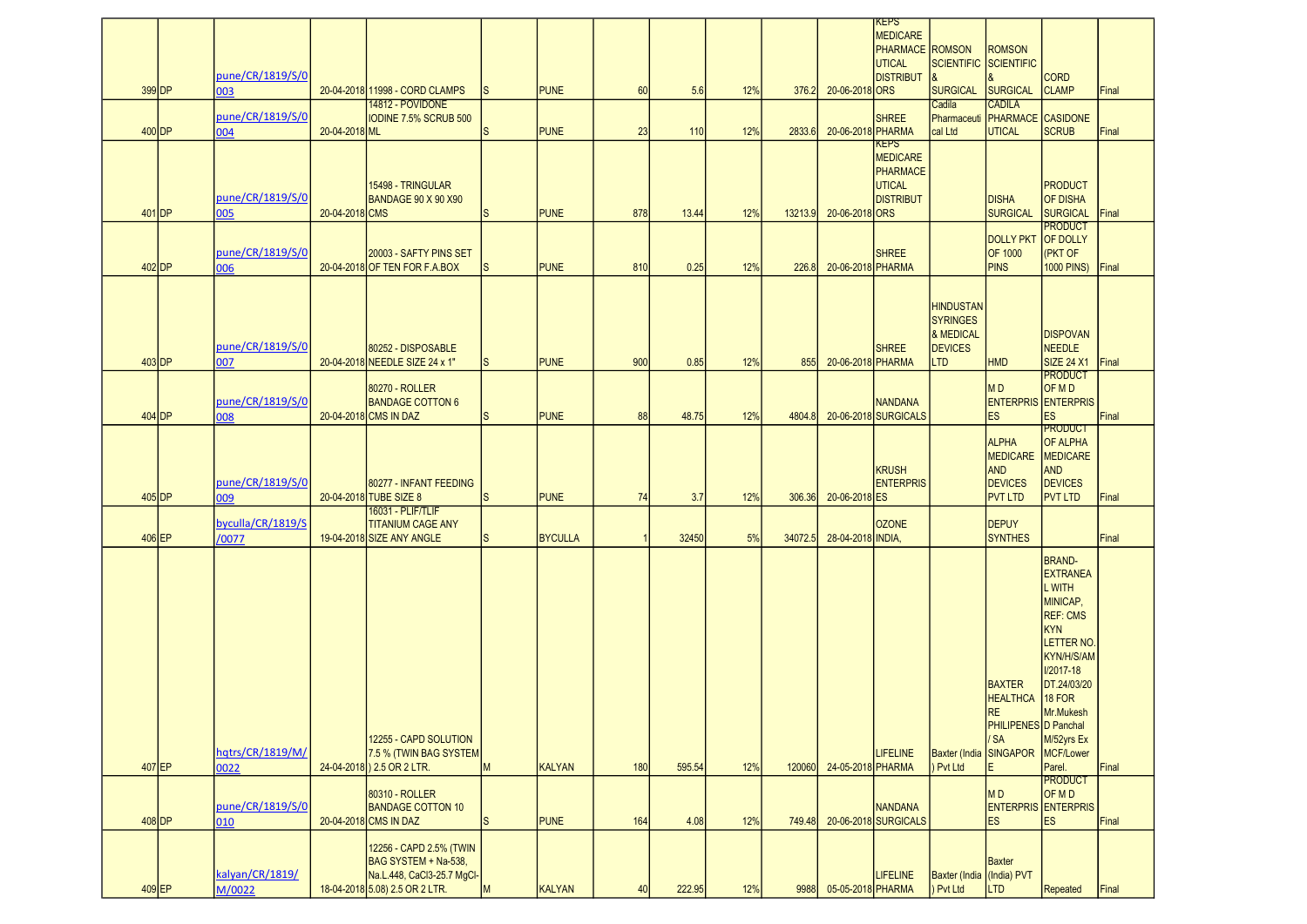|          | pune/CR/1819/S/0           |                  | 80311 - BANDAID MEDIUM                                                                                                                                                                                                                                               |    |                |                 |        |     |         |                   | KEPS<br><b>MEDICARE</b><br>PHARMACE<br>UTICAL<br><b>DISTRIBUT</b> |                                        | <b>MEHTA</b>                                                                                    | <b>ADHESIVE</b><br><b>BANDAGE</b><br><b>MEDIUM</b>                                                                                                                                                                    |       |
|----------|----------------------------|------------------|----------------------------------------------------------------------------------------------------------------------------------------------------------------------------------------------------------------------------------------------------------------------|----|----------------|-----------------|--------|-----|---------|-------------------|-------------------------------------------------------------------|----------------------------------------|-------------------------------------------------------------------------------------------------|-----------------------------------------------------------------------------------------------------------------------------------------------------------------------------------------------------------------------|-------|
| 410 DP   | 011                        | 20-04-2018 SIZE  |                                                                                                                                                                                                                                                                      | S  | <b>PUNE</b>    | 12124           | 0.48   | 12% | 6546.96 | 20-06-2018 ORS    |                                                                   |                                        | <b>PHARMA</b>                                                                                   | <b>SIZE</b>                                                                                                                                                                                                           | Final |
|          | hqtrs/CR/1819/M/           |                  | 12256 - CAPD 2.5% (TWIN<br>BAG SYSTEM + Na-538,<br>Na.L.448, CaCl3-25.7 MgCl-                                                                                                                                                                                        |    |                |                 |        |     |         |                   | <b>LIFELINE</b>                                                   | <b>Baxter</b> (India                   | <b>BAXTER</b><br><b>HEALTHCA</b><br><b>RE</b><br>PHILIPENES D Panchal<br>'SA<br><b>SINGAPOR</b> | <b>BRAND-</b><br><b>DIANEAL</b><br><b>PD WITH</b><br>MINICAP,<br><b>REF: CMS</b><br><b>KYN</b><br><b>LETTER NO</b><br>KYN/H/S/AM<br><b>I/2017-18</b><br>DT.24/03/20<br>18 FOR<br>Mr.Mukesh<br>M/52yrs Ex<br>MCF/Lower |       |
| 411 EP   | 0023                       |                  | 24-04-2018 5.08) 2.5 OR 2 LTR.                                                                                                                                                                                                                                       | M  | <b>KALYAN</b>  | 540             | 222.95 | 12% | 134838  | 24-05-2018 PHARMA | KEPS                                                              | Pvt Ltd                                |                                                                                                 | Parel.                                                                                                                                                                                                                | Final |
| 412 DP   | pune/CR/1819/S/0<br>012    |                  | 20-04-2018 80505 - PARAFFIN 450 ML S                                                                                                                                                                                                                                 |    | <b>PUNE</b>    | 28              | 68.4   | 18% | 2259.88 | 20-06-2018 ORS    | <b>MEDICARE</b><br>PHARMACE<br><b>UTICAL</b><br><b>DISTRIBUT</b>  | <b>VIKAS</b><br><b>PHARMA</b>          | <b>VIKAS</b><br><b>PHARMA</b>                                                                   | <b>LIQ</b><br><b>PARAFFIN</b><br>400 ML                                                                                                                                                                               | Final |
|          | pune/CR/1819/S/0           |                  | 10621 - DISPOSABLE<br><b>MUCOUS EXTRACTOR</b>                                                                                                                                                                                                                        |    |                |                 |        |     |         |                   | <b>KRUSH</b><br><b>ENTERPRIS</b>                                  |                                        | <b>ALPHA</b><br><b>MEDICARE</b><br><b>AND</b><br><b>DEVICES</b>                                 | <b>PRODUCT</b><br>OF ALPHA<br>MEDICARE<br><b>AND</b><br><b>DEVICES</b>                                                                                                                                                |       |
| $413$ DP | 013                        |                  | 20-04-2018 20ML CAPACITY                                                                                                                                                                                                                                             | S. | <b>PUNE</b>    | 66              | 8.78   | 12% | 648.78  | 20-06-2018 ES     |                                                                   |                                        | <b>PVT LTD</b>                                                                                  | <b>PVT LTD</b>                                                                                                                                                                                                        | Final |
| 414 EP   | byculla/CR/1819/S<br>/0078 | 19-04-2018 ONLY. | 16038 - POLYAXIAL<br><b>PEDICULAR SCREW WITH</b><br><b>HEAD AND LOCKING, 3.5</b><br><b>MM-4.5 MM, ANY</b><br><b>LENGTH-TITANIUM</b><br>(LATERAL MASS)WITH<br><b>INNE- IMPORTED, US FDA</b><br>APPROVED, MAKE OF<br><b>MEDITRONICS OR</b><br><b>SYNTHES OR ZIMMER</b> | S. | <b>BYCULLA</b> | $6\overline{6}$ | 7440   | 5%  | 46872   | 28-04-2018 INDIA  | <b>OZONE</b>                                                      |                                        | <b>DEPUY</b><br><b>SYNTHES</b>                                                                  |                                                                                                                                                                                                                       | Final |
|          |                            |                  | 12255 - CAPD SOLUTION                                                                                                                                                                                                                                                |    |                |                 |        |     |         |                   |                                                                   |                                        | <b>Baxter</b>                                                                                   |                                                                                                                                                                                                                       |       |
| 415 EP   | kalyan/CR/1819/<br>M/0023  |                  | 7.5 % (TWIN BAG SYSTEM<br>18-04-2018) 2.5 OR 2 LTR.                                                                                                                                                                                                                  | M  | <b>KALYAN</b>  | 14              | 595.54 | 12% | 9338    | 05-05-2018 PHARMA | <b>LIFELINE</b>                                                   | <b>Baxter</b> (India<br>Pvt Ltd        | (India) PVT<br>LTD                                                                              | Repeated                                                                                                                                                                                                              | Final |
| $416$ DP | pune/CR/1819/S/0<br>014    |                  | 20-04-2018 10675 - HOT WATER BAG S                                                                                                                                                                                                                                   |    | <b>PUNE</b>    | 14              | 100    | 12% | 1568    | 20-06-2018 PHARMA | <b>SHREE</b>                                                      |                                        | <b>EASY CARE HOT</b><br><b>RANISH</b><br><b>IMPEX PVT</b><br>LTD)                               | <b>WATER</b><br><b>BOTTLE 2</b><br><b>LTRS</b>                                                                                                                                                                        | Final |
| 417 EP   | kalyan/CR/1819/<br>M/0024  |                  | 12255 - CAPD SOLUTION<br>7.5 % (TWIN BAG SYSTEM<br>20-04-2018) 2.5 OR 2 LTR.                                                                                                                                                                                         | M  | <b>KALYAN</b>  | 14              | 595.54 | 12% | 9338    | 07-05-2018 PHARMA | LIFELINE                                                          | Baxter (India (India) PVT<br>) Pvt Ltd | <b>Baxter</b><br><b>LTD</b>                                                                     | Repeated                                                                                                                                                                                                              | Final |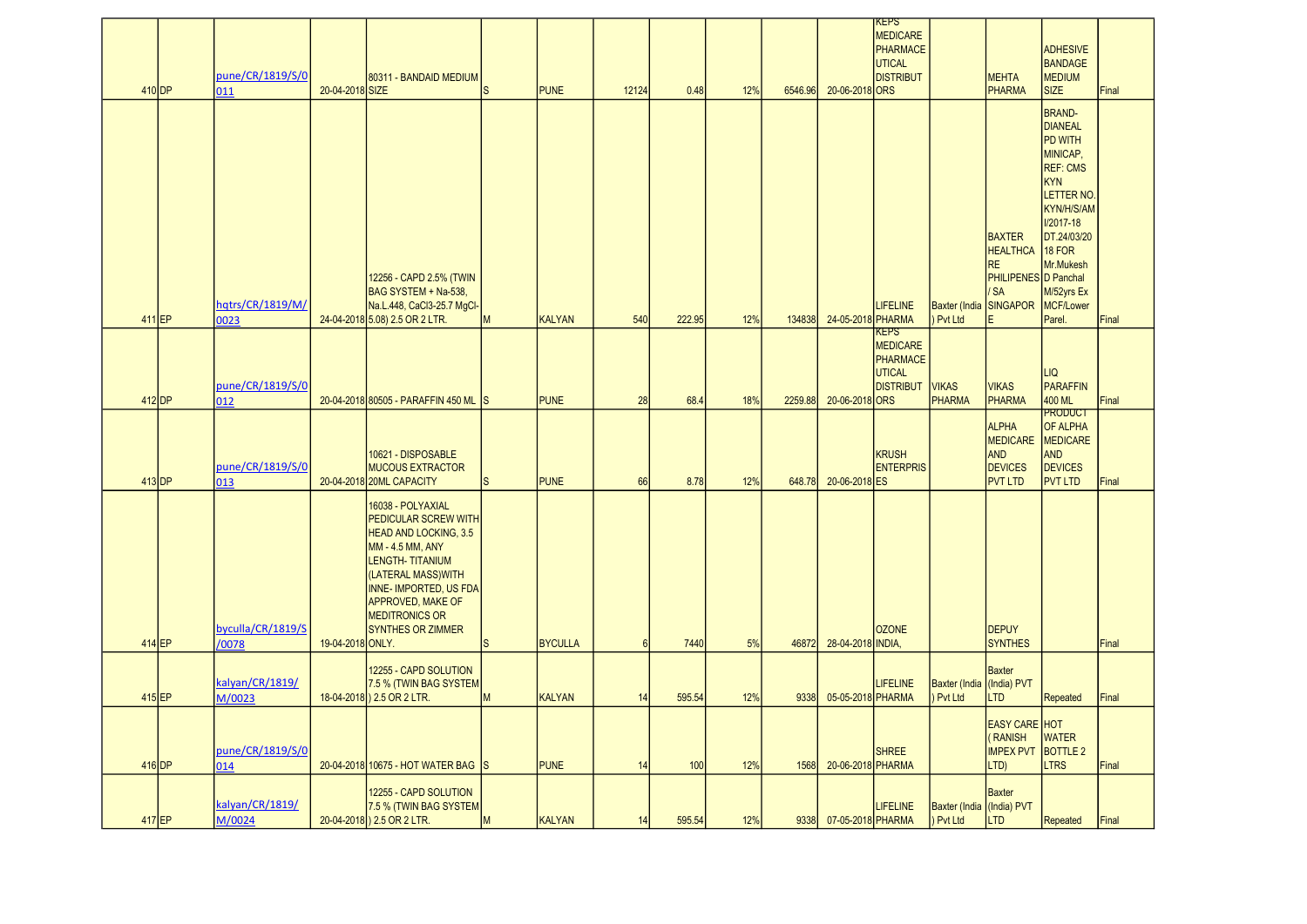|          | pune/CR/1819/S/0           |                                                                                                                                                                                                                                                                |              |                |                |        |     |         |                   | KEPS<br><b>MEDICARE</b><br>PHARMACE<br>UTICAL<br><b>DISTRIBUT</b> | APPASAMY<br><b>ASSOCIATE</b>           |                                                                                   | <b>INJ TRYPAN</b>                                                                        |       |
|----------|----------------------------|----------------------------------------------------------------------------------------------------------------------------------------------------------------------------------------------------------------------------------------------------------------|--------------|----------------|----------------|--------|-----|---------|-------------------|-------------------------------------------------------------------|----------------------------------------|-----------------------------------------------------------------------------------|------------------------------------------------------------------------------------------|-------|
| 418 DP   | 015                        | 20-04-2018 12717 - TRYPAN BLUE<br>16813 - TITANIUM TIBIAL<br><b>INTERLOCKING NAIL ANY</b><br><b>SIZE, WITH FOUR</b>                                                                                                                                            |              | <b>PUNE</b>    | 54             | 60     | 12% | 3628.8  | 20-06-2018 ORS    |                                                                   |                                        | <b>APPASAMY</b>                                                                   | <b>BLUE</b>                                                                              | Final |
| 419 EP   | byculla/CR/1819/S<br>/0079 | <b>LOCKING BOLTS (OR AS</b><br>19-04-2018 PER SPECIFICATION)                                                                                                                                                                                                   | ls           | <b>BYCULLA</b> |                | 32948  | 5%  | 34595.4 | 28-04-2018 INDIA, | <b>OZONE</b>                                                      |                                        | <b>DEPUY</b><br><b>SYNTHES</b>                                                    |                                                                                          | Final |
|          | pune/CR/1819/S/0           |                                                                                                                                                                                                                                                                |              |                |                |        |     |         |                   | <b>SHREE</b>                                                      |                                        | <b>SVAS</b><br><b>ENTERPRIS HYDE</b>                                              | <b>FORMALINE</b><br>(FORMALDE                                                            |       |
| 420 DP   | 016                        | 20-04-2018 13253 - LIQUID FORMALIN S<br>12256 - CAPD 2.5% (TWIN                                                                                                                                                                                                |              | <b>PUNE</b>    | 27             | 45     | 12% | 1360.8  | 20-06-2018 PHARMA |                                                                   |                                        | <b>ES</b>                                                                         | SOLUTION) Final                                                                          |       |
| 421 EP   | kalyan/CR/1819/<br>M/0025  | BAG SYSTEM + Na-538,<br>Na.L.448, CaCl3-25.7 MgCl-<br>20-04-2018 5.08) 2.5 OR 2 LTR.                                                                                                                                                                           | M            | <b>KALYAN</b>  | 40             | 222.95 | 12% | 9988    | 07-05-2018 PHARMA | <b>LIFELINE</b>                                                   | Baxter (India (India) PVT<br>) Pvt Ltd | <b>Baxter</b><br>TD <sub>-</sub>                                                  | Repeated                                                                                 | Final |
| 422 EP   | byculla/CR/1819/S<br>/0080 | 1872T-FAST FIX 360<br><b>DEGREE MENISCAL</b><br><b>REPAIR KIT WITH 2</b><br>THREADS. THE FIRM<br><b>SHOULD SUPPLY WHOLE</b><br><b>ACL SET AND</b><br><b>INSTRUMENTATION AND</b><br><b>ALL RANGE OF IMPLANT</b><br><b>AT THE TIME OF</b><br>19-04-2018 SURGERY. | lS           | <b>BYCULLA</b> | $\overline{2}$ | 22900  | 5%  | 48090   |                   | <b>MEHTA</b><br>28-04-2018 SURGICAL                               |                                        | <b>SMITH &amp;</b><br><b>NEPHEW</b>                                               |                                                                                          | Final |
|          |                            |                                                                                                                                                                                                                                                                |              |                |                |        |     |         |                   |                                                                   | <b>HINDUSTAN</b><br><b>SYRINGES</b>    |                                                                                   |                                                                                          |       |
| 423 DP   | pune/CR/1819/S/0<br>017    | 80249 - DISPOSABLE<br>20-04-2018 NEEDLE SIZE 21 x 1"                                                                                                                                                                                                           | <sub>S</sub> | <b>PUNE</b>    | 580            |        | 12% | 649.6   | 20-06-2018 PHARMA | <b>SHREE</b>                                                      | & MEDICAL<br><b>DEVICES</b><br>LTD     | <b>HMD</b>                                                                        | <b>DISPOVAN</b><br><b>NEEDLE</b><br><b>SIZE 21 X1</b>                                    | Final |
| 424 EP   | byculla/CR/1819/S<br>/0081 | 92111 - LATERAL MASS<br><b>SCREWS SET OF 12</b><br>POLYXIAL SCREW 3.5<br>MM/4.00 MM<br><b>EXCHANGABLE WITH</b><br><b>CONNECTING ROD 2 AND</b><br>19-04-2018 LOCKING CAP INNER 12                                                                               | Is           | <b>BYCULLA</b> | $\overline{4}$ | 11900  | 5%  | 49980   | 28-04-2018 INDIA, | <b>OZONE</b>                                                      |                                        | <b>DEPUY</b><br><b>SYNTHES</b>                                                    |                                                                                          | Final |
| $425$ DP | pune/CR/1819/S/0<br>018    | 91025 - LIQ. HYDROGEN<br>PEROXIDE SOLUTION 450<br>20-04-2018 ML BOTTLE                                                                                                                                                                                         | <sub>S</sub> | <b>PUNE</b>    | 26             | 20     | 12% | 582.4   | 20-06-2018 PHARMA | <b>SHREE</b>                                                      | Wilson<br>Medicine<br>Company          | <b>WILSON</b><br><b>MEDICINE</b><br><b>COMPANY</b>                                | <b>HYDROGEN</b><br><b>PEROXIDE</b><br>SOL                                                | Final |
| $426$ DP | pune/CR/1819/S/0<br>019    | 80275 - INFANT FEEDING<br>20-04-2018 TUBE SIZE 6                                                                                                                                                                                                               | <sub>S</sub> | <b>PUNE</b>    | 40             | 4.63   | 12% | 207.6   | 20-06-2018 ES     | KRUSH<br><b>ENTERPRIS</b>                                         |                                        | <b>ALPHA</b><br><b>MEDICARE</b><br><b>AND</b><br><b>DEVICES</b><br><b>PVT LTD</b> | <b>PRODUCT</b><br><b>OF ALPHA</b><br>MEDICARE<br>AND<br><b>DEVICES</b><br><b>PVT LTD</b> | Final |
| 427 DP   | pune/CR/1819/S/0<br>020    | 20-04-2018 10616 - DISPOSABLE CAP S                                                                                                                                                                                                                            |              | <b>PUNE</b>    | 3500           | 1.1    | 12% | 4305    | 20-06-2018 PHARMA | <b>SHREE</b>                                                      | Amkay<br>Product                       | <b>AMKAY</b>                                                                      | <b>PRODUCT</b><br><b>OF AMKAY</b>                                                        | Final |
| 428 DP   | pune/CR/1819/S/0<br>021    | 20-04-2018 14890 - STETHESCOPE                                                                                                                                                                                                                                 | ls           | <b>PUNE</b>    | 21             | 110    | 12% | 2587.2  | 20-06-2018 PHARMA | <b>SHREE</b>                                                      |                                        | <b>DUOSONIC</b>                                                                   | <b>PRODUCT</b><br><b>OF</b><br>DUOSONIC Final                                            |       |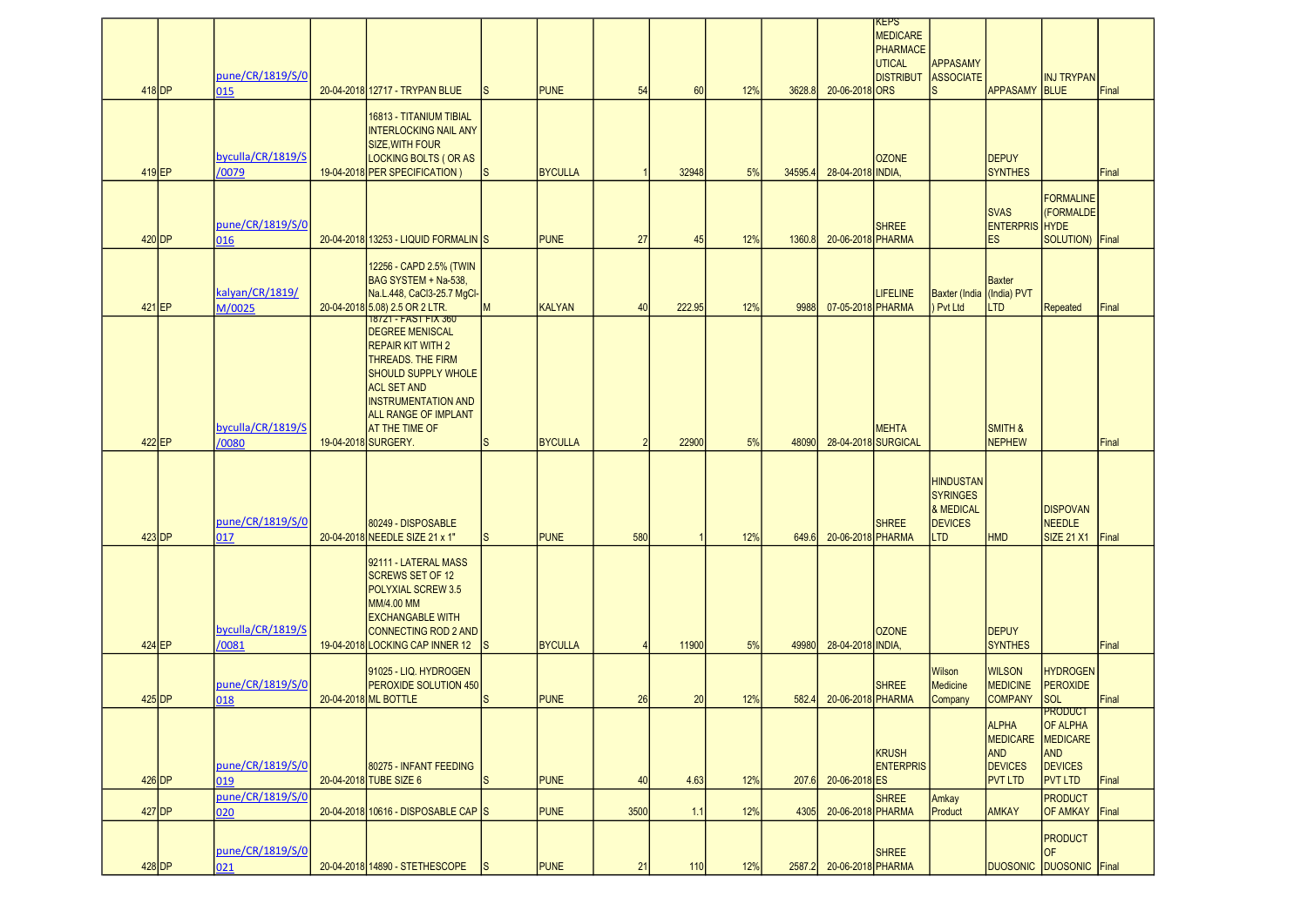| $429$ DP      | pune/CR/1819/S/0<br>022    |                    | 80251 - DISPOSABLE<br>20-04-2018 NEEDLE SIZE 23 x 1"                                                                                                                                                                            | <sub>S</sub> | <b>PUNE</b>    | 540   |           | 12% | 604.8     | 20-06-2018 PHARMA | <b>SHREE</b>                                                            | <b>HINDUSTAN</b><br><b>SYRINGES</b><br>& MEDICAL<br><b>DEVICES</b><br><b>LTD</b> | <b>HMD</b>                           | <b>DISPOVAN</b><br>NEEDLE<br><b>SIZE 23 X1</b>                                                                                                             | Final        |
|---------------|----------------------------|--------------------|---------------------------------------------------------------------------------------------------------------------------------------------------------------------------------------------------------------------------------|--------------|----------------|-------|-----------|-----|-----------|-------------------|-------------------------------------------------------------------------|----------------------------------------------------------------------------------|--------------------------------------|------------------------------------------------------------------------------------------------------------------------------------------------------------|--------------|
| 430 <b>DP</b> | pune/CR/1819/S/0<br>023    | 20-04-2018 8 CM    | 80269 - CRAPE BANDAGE                                                                                                                                                                                                           | <sub>S</sub> | <b>PUNE</b>    | 540   | 17        | 12% | 10281.6   | 20-06-2018 PHARMA | <b>SHREE</b>                                                            |                                                                                  | <b>DISHA</b><br><b>SURGICAL</b>      | <b>DISHA</b><br><b>CREPE 8</b><br><b>CMX</b><br><b>STRETCHE</b><br>D LENGTH 4<br><b>MTRS</b>                                                               | Final        |
| 431 EP        | byculla/CR/1819/S<br>/0082 |                    | 13660 - REAGENT PACK<br>FOR Na/K/CL FOR<br><b>BIOLYTE 2000 NAALYSER</b><br>20-04-2018 PK OF 750 ML                                                                                                                              | <sub>S</sub> | <b>BYCULLA</b> |       | 13600     | 12% | 15232     | 30-04-2018        | <b>LIFE TECH</b><br><b>BIOMEDICA</b>                                    |                                                                                  | <b>LIFE TECH</b><br><b>BIOMEDICA</b> |                                                                                                                                                            | Final        |
| 432 DP        | pune/CR/1819/S/0<br>024    |                    | 20-04-2018 10805 - VDRL CARD TEST IS                                                                                                                                                                                            |              | <b>PUNE</b>    | 100   | $\vert$ 9 | 12% | 1008      |                   | <b>FLORA</b><br><b>MARKETIN</b><br><b>G&amp;</b><br>20-06-2018 SERVICES |                                                                                  | oscar                                | <b>PRODUCT</b><br><b>OF OSCAR</b>                                                                                                                          | <b>Final</b> |
| 433 DP        | pune/CR/1819/S/0<br>025    |                    | 11017 - KIT BLOOD<br><b>GLUCOSE GOD / POD</b><br>20-04-2018 10*500 ML CODE 1201                                                                                                                                                 | <sub>S</sub> | <b>PUNE</b>    | 11000 | 0.43      | 12% | 5280      |                   | <b>MERIL</b><br>20-06-2018 CS PVT LTD CS PVT LTD C                      | <b>MERIL</b><br>DIAGNOSTI IDIAGNOSTI IDIAGNOSTI IOF MERIL                        | <b>MERIL</b>                         | PRODUCT<br>LAB                                                                                                                                             | Final        |
| 434 DP        | pune/CR/1819/S/0<br>026    |                    | <u> 11050 - KIT SERUM</u><br><b>CHOLESTROL</b><br><b>ENZYMATIC LIQUID</b><br><b>STABLE SINGLE</b><br>20-04-2018 REAGENT                                                                                                         | lS.          | <b>PUNE</b>    | 1500  | 2.3       | 12% | 3870      |                   | MERIL<br>20-06-2018 CS PVT LTD CS PVT LTD C                             | <b>MERIL</b><br><b>DIAGNOSTI DIAGNOSTI DIAGNOSTI</b>                             | <b>MERIL</b>                         | PRODUCT<br><b>OF MERIL</b><br>LAB                                                                                                                          | Final        |
| 435 DP        | pune/CR/1819/S/0<br>027    |                    | 11896 - KIT BLOOD UREA<br>20-04-2018 KINETIC (GLDH)                                                                                                                                                                             | <sub>S</sub> | <b>PUNE</b>    | 2000  | 2.65      | 12% | 5940      |                   | <b>MERIL</b><br>20-06-2018 CS PVT LTD CS PVT LTD C                      | <b>MERIL</b><br><b>DIAGNOSTI DIAGNOSTI DIAGNOSTI</b>                             | <b>MERIL</b>                         | <b>PRODUCTS</b><br><b>OF MERIL</b><br>DIAGNOSTI<br>IC                                                                                                      | Final        |
| 436 DP        | pune/CR/1819/S/0<br>028    | 20-04-2018 ML EACH | <b>14316 - ANTI BLOOD</b><br><b>GROUP ABD SET OF 10</b>                                                                                                                                                                         | <sub>S</sub> | <b>PUNE</b>    | 6     | 276       | 5%  | 1738.8    |                   | <b>MERIL</b><br>20-06-2018 CS PVT LTD CS PVT LTD C                      | <b>MERIL</b><br>DIAGNOSTI DIAGNOSTI DIAGNOSTI OF MERIL                           | <b>MERIL</b>                         | PRODUCT<br>LAB                                                                                                                                             | Final        |
| 437 HP        | hqtrs/CR/1819/S/0<br>026   | 24-04-2018 ONLY.   | <b>14497 - POLYAXIAL</b><br><b>PEDICULAR SCREW</b><br>SYSTEM 6.20 MM ANY<br><b>SIZE IMPORTED, US FDA</b><br><b>APPROVED, MAKE OF</b><br><b>MEDITRONICS OR</b><br><b>SYNTHES OR ZIMMER</b>                                       | <sub>S</sub> | <b>BYCULLA</b> | 54    | 7350      | 5%  | 416745    | 23-06-2018 INDIA, | <b>OZONE</b>                                                            |                                                                                  | <b>DEPUY</b><br><b>SYNTHES</b>       | <b>BRAND-</b><br><b>DEPUY</b><br>SYNTHES.                                                                                                                  | Final        |
|               | hqtrs/CR/1819/S/0          |                    | 16021 - CIRVICAL<br>PALTAE, 2 SEGMENT ANY<br>LENGTH, TITANIUM<br><b>ALLOY IMPLANT SPI WITH</b><br>4 LOCKING SCREWS-<br><b>IMPORTED, US FDA</b><br><b>APPROVED, MAKE OF</b><br><b>MEDITRONICS OR</b><br><b>SYNTHES OR ZIMMER</b> |              |                |       |           |     |           |                   | <b>OZONE</b>                                                            |                                                                                  | <b>DEPUY</b>                         | <b>BRAND-</b><br><b>DEPUY</b><br>SYNTHES.<br>Delivery: As<br>and when<br>required by<br>the<br>consignee<br>upto one<br>year from the<br>date of<br>Supply |              |
| 438 HP        | 027                        | 24-04-2018 ONLY.   |                                                                                                                                                                                                                                 | ls.          | <b>BYCULLA</b> | 27    | 24785     | 5%  | 702654.75 | 23-04-2019 INDIA, |                                                                         |                                                                                  | <b>SYNTHES</b>                       | Order.                                                                                                                                                     | Final        |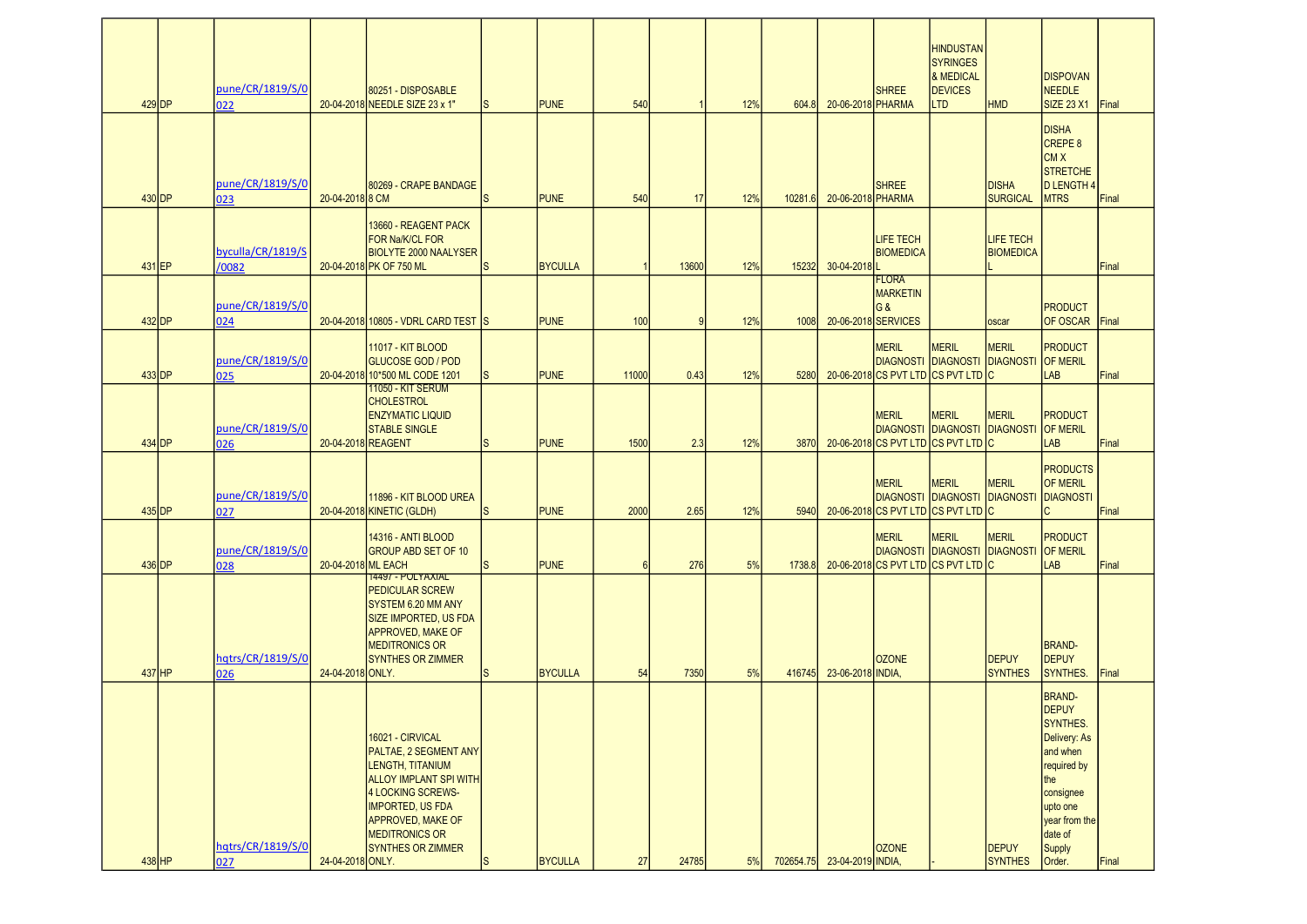|          |          |                  |                   |                             |   |                 |       |      |     |         |                   |                              |                                        |                         | <b>IBRAND-</b>   |       |
|----------|----------|------------------|-------------------|-----------------------------|---|-----------------|-------|------|-----|---------|-------------------|------------------------------|----------------------------------------|-------------------------|------------------|-------|
|          |          |                  |                   |                             |   |                 |       |      |     |         |                   |                              |                                        |                         | <b>MOXMENTI</b>  |       |
|          |          |                  |                   | 60037 - AMOXYCILLIN 250     |   |                 |       |      |     |         |                   |                              | Galpha                                 | <b>GALPHA</b>           | <b>N</b> 375MG.  |       |
|          |          | hqtrs/CR/1819/M/ |                   | MG+SOD CLAVULANATE          |   |                 |       |      |     |         |                   | <b>SHREE</b>                 |                                        | Laboratories LABORATO   | <b>PACK OF</b>   |       |
|          | $439$ HP | 0024             | 23-04-2018 125 MG |                             | M | <b>BYCULLA</b>  | 8790  | 4.52 | 12% | 44477.4 | 23-05-2018 PHARMA |                              | Limited                                | <b>RIES LTD</b>         | 10s.             | Final |
|          |          |                  |                   |                             |   |                 |       |      |     |         |                   |                              |                                        |                         | <b>BRAND-</b>    |       |
|          |          |                  |                   |                             |   |                 |       |      |     |         |                   |                              |                                        |                         | MOXMENTI         |       |
|          |          |                  |                   | 60037 - AMOXYCILLIN 250     |   |                 |       |      |     |         |                   |                              | Galpha                                 | <b>GALPHA</b>           | <b>IN 375MG.</b> |       |
|          |          | hqtrs/CR/1819/M/ |                   | <b>MG+SOD CLAVULANATE</b>   |   |                 |       |      |     |         |                   | <b>SHREE</b>                 | Laboratories LABORATO                  |                         | <b>PACK OF</b>   |       |
| $440$ HP |          | 0024             | 23-04-2018 125 MG |                             | M | <b>PUNE</b>     | 47200 | 4.52 | 12% | 238832  | 23-05-2018 PHARMA |                              | Limited                                | <b>RIES LTD</b>         | 10s.             | Final |
|          |          |                  |                   |                             |   |                 |       |      |     |         |                   |                              |                                        |                         | <b>BRAND-</b>    |       |
|          |          |                  |                   |                             |   |                 |       |      |     |         |                   |                              |                                        |                         | MOXMENTI         |       |
|          |          |                  |                   |                             |   |                 |       |      |     |         |                   |                              |                                        |                         |                  |       |
|          |          | hqtrs/CR/1819/M/ |                   | 60037 - AMOXYCILLIN 250     |   |                 |       |      |     |         |                   |                              | Galpha                                 | <b>GALPHA</b>           | <b>N</b> 375MG.  |       |
|          |          |                  |                   | MG+SOD CLAVULANATE          |   |                 |       |      |     |         |                   | <b>SHREE</b>                 | Laboratories                           | <b>LABORATO</b>         | <b>PACK OF</b>   |       |
| $441$ HP |          | 0024             | 23-04-2018 125 MG |                             | M | <b>KALYAN</b>   | 17530 | 4.52 | 12% | 88701.8 | 23-05-2018 PHARMA |                              | Limited                                | <b>RIES LTD</b>         | 10s.             | Final |
|          |          |                  |                   |                             |   |                 |       |      |     |         |                   |                              |                                        |                         |                  |       |
|          |          |                  |                   |                             |   |                 |       |      |     |         |                   |                              |                                        |                         |                  |       |
|          |          |                  |                   |                             |   |                 |       |      |     |         |                   |                              |                                        |                         | <b>BRAND-</b>    |       |
|          |          |                  |                   |                             |   |                 |       |      |     |         |                   |                              | <b>Torrent</b>                         |                         | TIDE 10MG.       |       |
|          |          | hatrs/CR/1819/M/ |                   | 13115 - TORSEMIDE 100       |   |                 |       |      |     |         |                   | <b>ENTERPRIS</b> Pharmaceuti |                                        | <b>TORRENT</b>          | PACK OF 10       |       |
| 442 HP   |          | 0026             | 23-04-2018 MG     |                             | M | <b>BYCULLA</b>  | 8550  | 9.05 | 12% | 86697   | 23-06-2018 ES     |                              | cals Ltd                               | <b>PHARMA</b>           | <b>TABLETS.</b>  | Final |
|          |          |                  |                   |                             |   |                 |       |      |     |         |                   |                              |                                        |                         |                  |       |
|          |          |                  |                   |                             |   |                 |       |      |     |         |                   |                              |                                        |                         |                  |       |
|          |          |                  |                   |                             |   |                 |       |      |     |         |                   |                              |                                        |                         | <b>BRAND-</b>    |       |
|          |          |                  |                   |                             |   |                 |       |      |     |         |                   |                              | <b>Torrent</b>                         |                         | TIDE 10MG.       |       |
|          |          | hqtrs/CR/1819/M/ |                   | 13115 - TORSEMIDE 100       |   |                 |       |      |     |         |                   |                              | <b>ENTERPRIS Pharmaceuti TORRENT</b>   |                         | PACK OF 10       |       |
|          | $443$ HP | 0026             | 23-04-2018 MG     |                             | M | <b>BHUSAWAL</b> | 5070  | 9.05 | 12% | 51409.8 | 23-06-2018 ES     |                              | cals Ltd.,                             | <b>PHARMA</b>           | TABLETS.         | Final |
|          |          |                  |                   |                             |   |                 |       |      |     |         |                   |                              |                                        |                         |                  |       |
|          |          |                  |                   |                             |   |                 |       |      |     |         |                   |                              |                                        |                         |                  |       |
|          |          |                  |                   |                             |   |                 |       |      |     |         |                   |                              |                                        |                         | <b>BRAND-</b>    |       |
|          |          |                  |                   |                             |   |                 |       |      |     |         |                   |                              | <b>Torrent</b>                         |                         | TIDE 10MG.       |       |
|          |          | hqtrs/CR/1819/M/ |                   | 13115 - TORSEMIDE 100       |   |                 |       |      |     |         |                   |                              | <b>ENTERPRIS Pharmaceuti TORRENT</b>   |                         | PACK OF 10       |       |
| 444 HP   |          | 0026             | 23-04-2018 MG     |                             | M | <b>PUNE</b>     | 2330  | 9.05 | 12% | 23626.2 | 23-06-2018 ES     |                              | cals Ltd.,                             | <b>PHARMA</b>           | TABLETS.         | Final |
|          |          |                  |                   |                             |   |                 |       |      |     |         |                   |                              |                                        |                         |                  |       |
|          |          |                  |                   |                             |   |                 |       |      |     |         |                   |                              |                                        |                         |                  |       |
|          |          |                  |                   |                             |   |                 |       |      |     |         |                   |                              |                                        |                         | <b>BRAND-</b>    |       |
|          |          |                  |                   |                             |   |                 |       |      |     |         |                   |                              | <b>Torrent</b>                         |                         | TIDE 10MG.       |       |
|          |          | hqtrs/CR/1819/M/ |                   | 13115 - TORSEMIDE 100       |   |                 |       |      |     |         |                   |                              | <b>ENTERPRIS Pharmaceuti   TORRENT</b> |                         | PACK OF 10       |       |
|          | 445 HP   | 0026             | 23-04-2018 MG     |                             | M | <b>SOLAPUR</b>  | 5190  | 9.05 | 12% | 52626.6 | 23-06-2018 ES     |                              | cals Ltd.,                             | <b>PHARMA</b>           | TABLETS.         | Final |
|          |          |                  |                   |                             |   |                 |       |      |     |         |                   |                              |                                        |                         |                  |       |
|          |          |                  |                   |                             |   |                 |       |      |     |         |                   |                              |                                        |                         |                  |       |
|          |          |                  |                   |                             |   |                 |       |      |     |         |                   |                              |                                        |                         | <b>BRAND-</b>    |       |
|          |          |                  |                   |                             |   |                 |       |      |     |         |                   |                              | <b>Torrent</b>                         |                         | TIDE 10MG.       |       |
|          |          | hqtrs/CR/1819/M/ |                   |                             |   |                 |       |      |     |         |                   | <b>ENTERPRIS</b> Pharmaceuti |                                        | <b>TORRENT</b>          | PACK OF 10       |       |
|          |          |                  |                   | 13115 - TORSEMIDE 100       |   |                 |       |      |     |         |                   |                              |                                        |                         |                  |       |
| $446$ HP |          | 0026             | 23-04-2018 MG     |                             | M | <b>NAGPUR</b>   | 800   | 9.05 | 12% | 8112    | 23-06-2018 ES     | <b>DELPHA</b>                | cals Ltd                               | <b>PHARMA</b>           | TABLETS.         | Final |
|          |          |                  |                   |                             |   |                 |       |      |     |         |                   | <b>DRUGS</b>                 |                                        |                         |                  |       |
|          |          |                  |                   |                             |   |                 |       |      |     |         |                   | <b>AND</b>                   |                                        |                         |                  |       |
|          |          |                  |                   |                             |   |                 |       |      |     |         |                   |                              |                                        |                         |                  |       |
|          |          |                  |                   |                             |   |                 |       |      |     |         |                   | PHARMACE                     |                                        |                         |                  |       |
|          |          |                  |                   |                             |   |                 |       |      |     |         |                   | <b>UTICALS</b>               | Fresenius                              | <b>FRESENIUS BRAND-</b> |                  |       |
|          |          | hqtrs/CR/1819/M/ |                   | 11510 - MANNITOL 20%        |   |                 |       |      |     |         |                   | (INDIA),                     | Kabi India                             | <b>KABI INDIA</b>       | <b>IMANNITOL</b> |       |
| 447 HP   |          | 0027             | 26-04-2018 100 ML |                             | M | <b>BYCULLA</b>  | 1250  | 25   | 12% | 35000   | 26-06-2018 DADAR  |                              | Pvt Ltd                                | <b>PVT LTD</b>          | 20% 100ML.       | Final |
|          |          |                  |                   |                             |   |                 |       |      |     |         |                   | <b>DELPHA</b>                |                                        |                         |                  |       |
|          |          |                  |                   |                             |   |                 |       |      |     |         |                   | <b>DRUGS</b>                 |                                        |                         |                  |       |
|          |          |                  |                   |                             |   |                 |       |      |     |         |                   | <b>AND</b>                   |                                        |                         |                  |       |
|          |          |                  |                   |                             |   |                 |       |      |     |         |                   | PHARMACE                     |                                        |                         |                  |       |
|          |          |                  |                   |                             |   |                 |       |      |     |         |                   | <b>UTICALS</b>               | <b>Fresenius</b>                       | <b>FRESENIUS BRAND-</b> |                  |       |
|          |          | hqtrs/CR/1819/M/ |                   | <b>11510 - MANNITOL 20%</b> |   |                 |       |      |     |         |                   | (INDIA),                     | Kabi India                             | <b>KABI INDIA</b>       | MANNITOL         |       |
|          | 448 HP   | 0027             | 26-04-2018 100 ML |                             | M | <b>PUNE</b>     | 84    | 25   | 12% | 2352    | 26-06-2018 DADAR  |                              | Pvt Ltd                                | <b>PVT LTD</b>          | 20% 100ML. Final |       |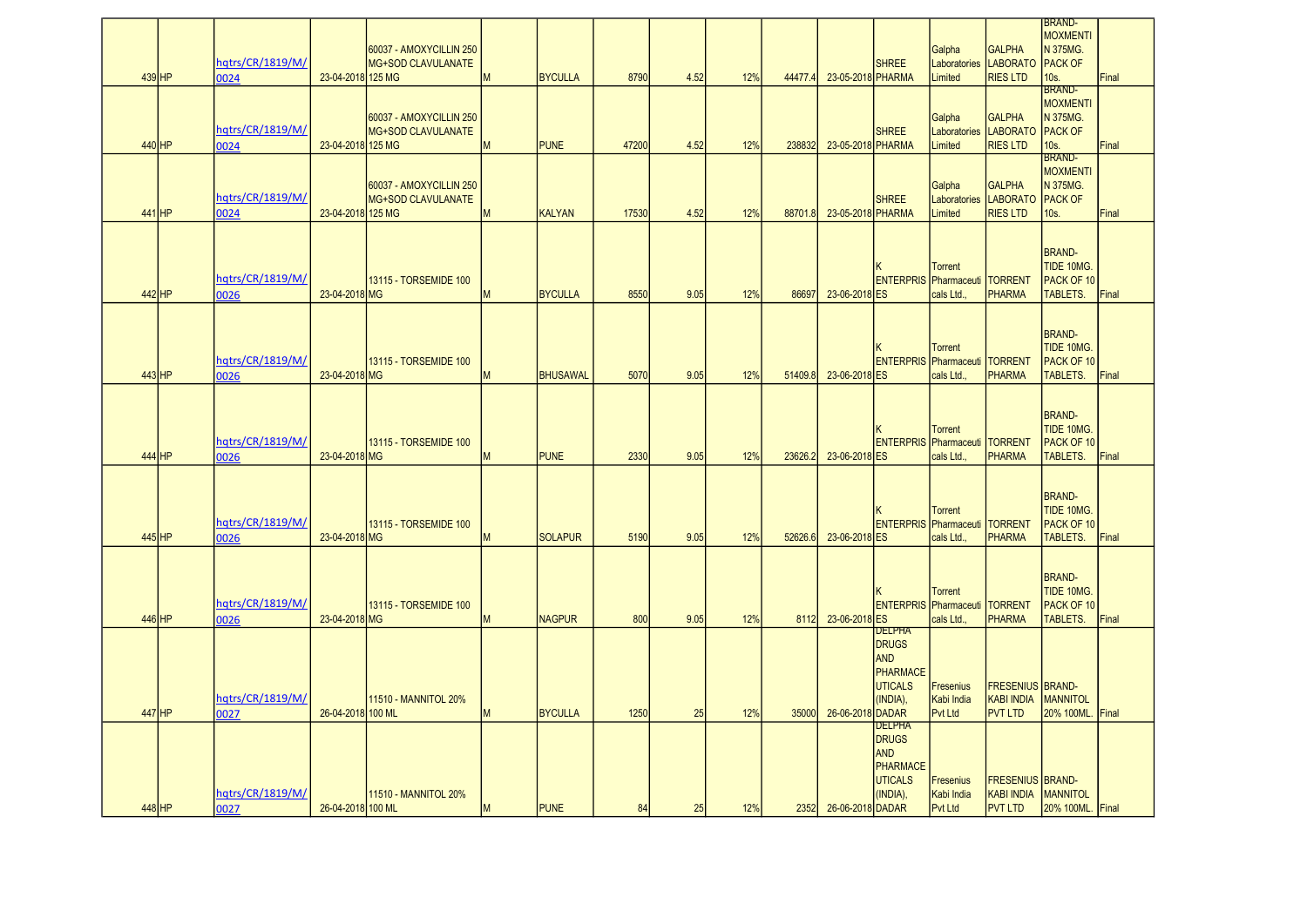| 449 HP   | hqtrs/CR/1819/M/<br>0027    | 26-04-2018 100 ML | 11510 - MANNITOL 20%                                                                               | M  | <b>KALYAN</b>   | 1300        | 25     | 12% | 36400  | 26-06-2018 DADAR | <b>DELPHA</b><br><b>DRUGS</b><br><b>AND</b><br><b>PHARMACE</b><br><b>UTICALS</b><br>(INDIA),                  | Fresenius<br>Kabi India<br>Pvt Ltd                    | <b>FRESENIUS BRAND-</b><br><b>KABI INDIA</b><br><b>PVT LTD</b> | MANNITOL<br>20% 100ML. | Final |
|----------|-----------------------------|-------------------|----------------------------------------------------------------------------------------------------|----|-----------------|-------------|--------|-----|--------|------------------|---------------------------------------------------------------------------------------------------------------|-------------------------------------------------------|----------------------------------------------------------------|------------------------|-------|
| 450 HP   | hqtrs/CR/1819/M/<br>0027    | 26-04-2018 100 ML | 11510 - MANNITOL 20%                                                                               | M  | <b>SOLAPUR</b>  | 164         | 25     | 12% | 4592   | 26-06-2018 DADAR | <b>DELPHA</b><br><b>DRUGS</b><br><b>AND</b><br>PHARMACE<br><b>UTICALS</b><br>(INDIA),                         | Fresenius<br>Kabi India<br>Pvt Ltd                    | <b>FRESENIUS BRAND-</b><br><b>KABI INDIA</b><br><b>PVT LTD</b> | MANNITOL<br>20% 100ML. | Final |
| 451 EP   | byculla/CR/1819/S<br>/0083  | 20-04-2018 BLADES | 34064 - LED LIGHT<br><b>LARYNGOSCOPE FOR</b><br><b>INTUBATION WITH</b><br><b>ADULT, PAEDIATRIC</b> | ls | <b>BYCULLA</b>  | $\mathbf 1$ | 2500   | 12% | 2800   | 30-04-2018 ORS   | <b>KEPS</b><br><b>MEDICARE</b><br>PHARMACE<br><b>UTICAL</b><br><b>DISTRIBUT</b>                               |                                                       | <b>MEDISAFE</b>                                                |                        | Final |
| $452$ LP | bhusawal/CR/181<br>9/S/0025 | 20-04-2018 2347   | 17208 - VICRYL NO.1 NW                                                                             | S  | <b>BHUSAWAL</b> | 10          | 415    | 12% | 4648   |                  | ANIL<br>20-04-2018 MEDICALS                                                                                   | Johnson &<br><b>Johnson Ltd</b>                       | <b>JOHNSON &amp;</b><br><b>JOHNSON</b>                         |                        | Final |
| 453 LP   | bhusawal/CR/181<br>9/M/0100 |                   | 20-04-2018 11509 - ISOLYTE P 540 ML M                                                              |    | <b>BHUSAWAL</b> | 25          | 26.5   | 12% | 742    |                  | <b>ANIL</b><br>20-04-2018 MEDICALS                                                                            | <b>Fresenius</b><br>Kabi India<br><b>Pvt Ltd</b>      | <b>FRESENIUS</b>                                               |                        | Final |
| 454 LP   | bhusawal/CR/181<br>9/M/0101 | 20-04-2018 100 ML | 11512 - NORMAL SALINE                                                                              | M  | <b>BHUSAWAL</b> | 50          | 12.65  | 12% | 708.5  |                  | <b>ANIL</b><br>20-04-2018 MEDICALS                                                                            | Abbott<br>Healthcare<br>Pvt Limited,                  | <b>ABARIS</b>                                                  |                        | Final |
| 455 LP   | bhusawal/CR/181<br>9/M/0102 | 20-04-2018 35 MG  | 12188 - TRIMETAZIDINE DI<br><b>HCL MODIFIED RELEASE</b>                                            | м  | <b>BHUSAWAL</b> | 60          | 9.76   | 0%  | 585.6  |                  | <b>BHARAT</b><br>MEDICAL & Serdia<br><b>GENERAL</b><br><b>STORES</b><br>20-04-2018 BHUSAWAL                   | Pharmaceuti<br>$\vert$ cals $\vert$<br>P.Ltd.         | <b>SERDIA</b>                                                  |                        | Final |
| 456 LP   | bhusawal/CR/181<br>9/M/0103 | 20-04-2018 35 MG  | 12188 - TRIMETAZIDINE DI<br><b>HCL MODIFIED RELEASE</b>                                            | M  | <b>BHUSAWAL</b> | 30          | 8.06   | 0%  | 241.8  |                  | <b>BHARAT</b><br>MEDICAL & Serdia<br><b>GENERAL</b><br><b>STORES</b><br>20-04-2018 BHUSAWAL P.Ltd.,           | Pharmaceuti<br>$\vert$ cals $\vert$                   | <b>SERDIA</b>                                                  |                        | Final |
| 457 LP   | bhusawal/CR/181<br>9/M/0104 | 20-04-2018 MG     | 64200 - WARFARIN SOD 5                                                                             | M  | <b>BHUSAWAL</b> | 30          | 2.15   | 0%  | 64.5   |                  | <b>BHARAT</b><br><b>MEDICAL &amp; MEDICAL &amp;</b><br><b>GENERAL</b><br><b>STORES</b><br>20-04-2018 BHUSAWAL | <b>BHARAT</b><br>GENERAL<br><b>STORES</b><br>BHUSAWAL | <b>ROUSEEL</b>                                                 |                        | Final |
| 458 LP   | bhusawal/CR/181<br>9/M/0105 | 20-04-2018 FREE   | 12360 - BRIMONIDINE<br><b>TARTRATE 0.1% WITH</b><br><b>CMC PRESERVATIVE</b>                        | M  | <b>BHUSAWAL</b> |             | 153.49 | 0%  | 153.49 |                  | <b>BHARAT</b><br><b>MEDICAL &amp;</b><br>GENERAL<br><b>STORES</b><br>20-04-2018 BHUSAWAL Cipla Ltd            |                                                       | <b>CIPLA</b>                                                   |                        | Final |
| 459 LP   | bhusawal/CR/181<br>9/M/0106 | 20-04-2018 MG     | 17786 - TICAGRELOR 90                                                                              | M  | <b>BHUSAWAL</b> | 28          | 44.75  | 0%  | 1253   |                  | <b>BHARAT</b><br><b>MEDICAL &amp;</b><br>GENERAL<br><b>STORES</b><br>20-04-2018 BHUSAWAL Ltd                  | Astra Zeneca<br>Pharma India ASTRA                    | <b>ZENICA</b>                                                  |                        | Final |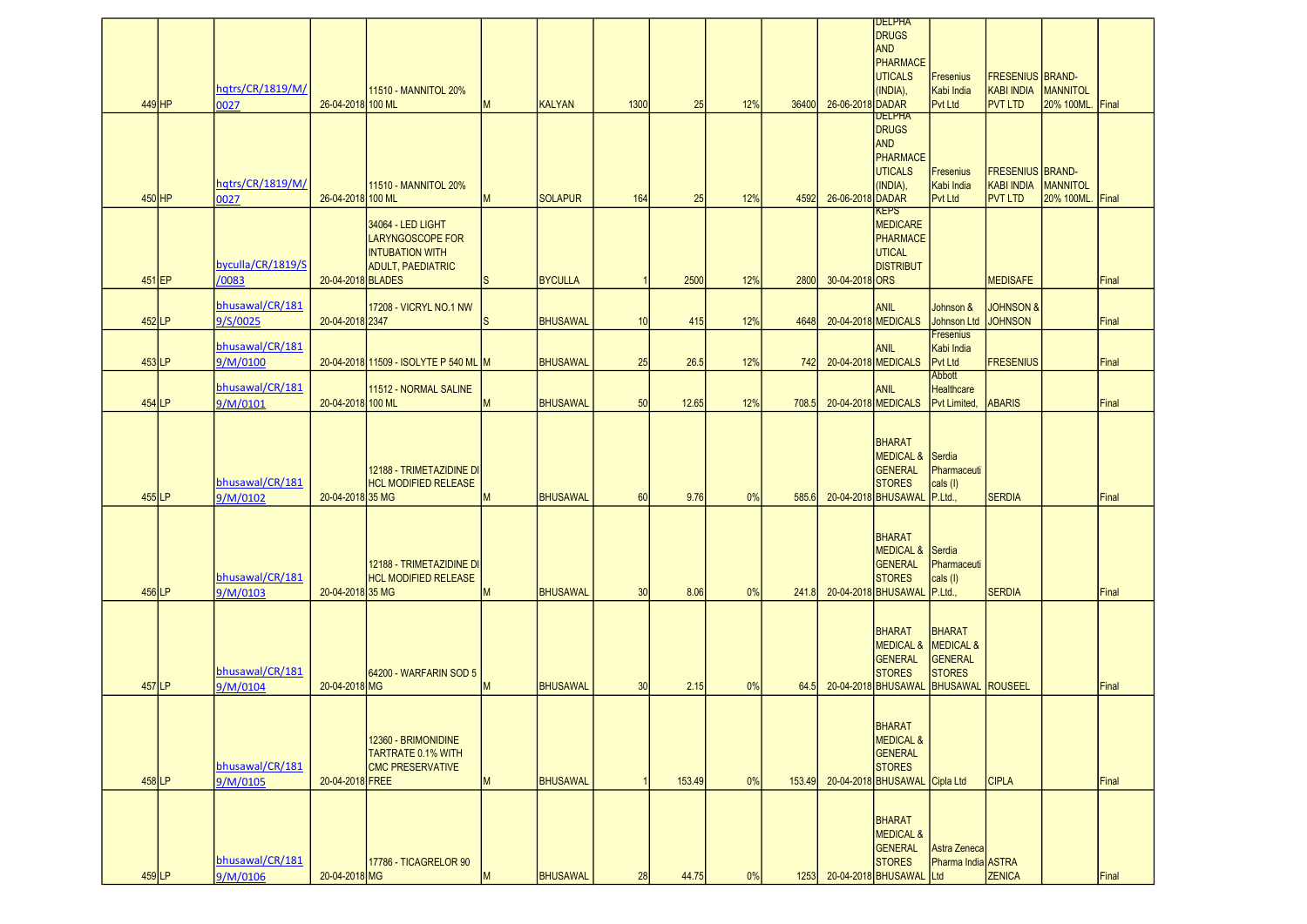|          | byculla/CR/1819/S          |                    | 20087 - STIMUPLEX                                         |                |                |     |          |     |          |                     | NIYATI                               |                                        |       |
|----------|----------------------------|--------------------|-----------------------------------------------------------|----------------|----------------|-----|----------|-----|----------|---------------------|--------------------------------------|----------------------------------------|-------|
| 460 EP   | /0084                      | 20-04-2018 NEEDLE  |                                                           | ls.            | <b>BYCULLA</b> | 23  | 776      | 12% | 19989.76 |                     | 30-04-2018 SURGICAL                  | <b>B BRAUN</b><br><b>TOP</b>           | Final |
|          | byculla/CR/1819/S          |                    | 15208 - NEEDLE - SPINAL                                   |                |                |     |          |     |          |                     | <b>NIYATI</b>                        | <b>CORPORAT</b>                        |       |
| 461 EP   | /0085                      |                    | 20-04-2018 NO 25 DISPOSABLE<br><u> 13683 - DISPOSABLE</u> | ls.            | <b>BYCULLA</b> | 100 | 41       | 12% | 4592     |                     | 30-04-2018 SURGICAL                  | <b>ION</b>                             | Final |
|          |                            |                    | <b>ELECTROCAUTERY</b>                                     |                |                |     |          |     |          |                     |                                      |                                        |       |
|          |                            |                    | <b>PATIENT PAD WITH</b>                                   |                |                |     |          |     |          |                     | <b>IMPEX</b>                         |                                        |       |
|          | byculla/CR/1819/S          |                    | <b>VALLYLAB TYPE</b>                                      | S              | <b>BYCULLA</b> |     |          |     |          | 30-04-2018 ONAL     | INTERNATI                            | <b>CBS</b>                             | Final |
| 462 EP   | /0086                      |                    | 20-04-2018 CONNECTOR                                      |                |                | 100 | 100      | 12% | 11200    |                     | <b>LAB</b>                           | <b>ALLESET</b>                         |       |
|          |                            |                    |                                                           |                |                |     |          |     |          |                     | <b>MEDICA</b>                        | <b>HEALTH</b>                          |       |
|          | byculla/CR/1819/S          |                    | <b>17477 - HIV KIT</b>                                    |                |                |     |          |     |          |                     | <b>HEALTH</b>                        | <b>CARE PVT</b>                        |       |
| 463 EP   | /0087                      |                    | 20-04-2018 DISPOSABLE GOWNS                               | Is             | <b>BYCULLA</b> | 79  | 240      | 5%  | 19908    |                     | 30-04-2018 CARE LLP<br>LAB           | <b>LTD</b><br><b>GRI</b>               | Final |
|          |                            |                    |                                                           |                |                |     |          |     |          |                     | <b>MEDICA</b>                        | <b>ALLESET</b>                         |       |
|          | byculla/CR/1819/S          |                    | 69052 - LAPEROSTOMY                                       |                |                |     |          |     |          |                     | <b>HEALTH</b>                        | <b>INDIA PVT</b>                       |       |
| 464 EP   | /0088                      | 20-04-2018 DRAPE   |                                                           | ls.            | <b>BYCULLA</b> | 10  | 850      | 5%  | 8925     | 30-04-2018 CARE LLP |                                      | LTD                                    | Final |
|          |                            |                    | 91773 - KNEE O DRAPE                                      |                |                |     |          |     |          |                     | LAB<br><b>MEDICA</b>                 | GRI<br><b>ALLESET</b>                  |       |
|          | byculla/CR/1819/S          |                    | (UNIVERSAL EXTREMITY                                      |                |                |     |          |     |          |                     | <b>HEALTH</b>                        | <b>INDIA PVT</b>                       |       |
| 465 EP   | /0089                      | 20-04-2018 DRAPE)  |                                                           | <sub>S</sub>   | <b>BYCULLA</b> | 10  | 599      | 5%  | 6289.5   |                     | 30-04-2018 CARE LLP                  | <b>LTD</b>                             | Final |
|          |                            |                    | 16904 - DISPOSABLE                                        |                |                |     |          |     |          |                     |                                      |                                        |       |
|          | byculla/CR/1819/S          |                    | <b>VENTILATOR CIRCUIT</b><br><b>TUBINGS - DOUBLE</b>      |                |                |     |          |     |          |                     | <b>AKSHAR</b><br><b>MARKETIN</b>     | <b>ANAESTHE</b><br><b>TICS INDIA</b>   |       |
| 466 EP   | /0090                      |                    | 20-04-2018 ENDED - BAIN CIRCUIT                           | ls             | <b>BYCULLA</b> | 25  | 360      | 12% | 10080    | 30-04-2018G         |                                      | <b>PVT LTD</b>                         | Final |
|          |                            |                    |                                                           |                |                |     |          |     |          |                     |                                      |                                        |       |
| 467 EP   | byculla/CR/1819/S<br>/0091 | 20-04-2018 3" X 6" | 17549 - PROLENE MESH                                      | ls.            | <b>BYCULLA</b> |     | 9574     | 12% | 10722.88 |                     | <b>NIYATI</b><br>30-04-2018 SURGICAL | <b>JOHNSON &amp;</b><br><b>JOHNSON</b> | Final |
|          |                            |                    | 11752 - CATHETER -                                        |                |                |     |          |     |          |                     |                                      | <b>SURGIMEDI</b>                       |       |
|          |                            |                    | OPEN ENDED URETERIC                                       |                |                |     |          |     |          |                     | <b>IMPEX</b>                         |                                        |       |
|          | byculla/CR/1819/S          |                    | SIZE NO 6 FR LENGTH 70                                    |                |                |     |          |     |          |                     | <b>INTERNATI</b>                     | <b>HEALTHCA</b>                        |       |
| 468 EP   | /0092                      | 20-04-2018 CM      | 91809 - VACUME                                            | <sub>S</sub>   | <b>BYCULLA</b> |     | 300      | 12% | 1344     | 30-04-2018 ONAL     |                                      | <b>RE</b>                              | Final |
|          |                            |                    | DRESSING (CANIST+                                         |                |                |     |          |     |          |                     |                                      |                                        |       |
|          |                            |                    | <b>TUBBING + FOAM</b>                                     |                |                |     |          |     |          |                     | <b>IMPEX</b>                         |                                        |       |
| 469 EP   | byculla/CR/1819/S<br>/0093 | 20-04-2018 ML      | DRESSING) PK OF 1000                                      |                | <b>BYCULLA</b> |     | 10000    | 12% | 11200    | 30-04-2018 ONAL     | <b>INTERNATI</b>                     | <b>CHER</b><br><b>MEDICAL</b>          | Final |
|          |                            |                    | 18067 - TWIN FIX                                          |                |                |     |          |     |          |                     |                                      |                                        |       |
|          |                            |                    | <b>TITANIUM 3.5 SUTURE</b>                                |                |                |     |          |     |          |                     |                                      |                                        |       |
|          | byculla/CR/1819/S          |                    | <b>ANCHOR WITH TWO</b><br><b>IPLATE ULTRA SUTURE</b>      |                |                |     |          |     |          |                     | <b>MEHTA</b>                         | SMITH &                                |       |
| 470 EP   | /0094                      |                    | 20-04-2018 AND NEEDLE                                     | S              | <b>BYCULLA</b> |     | 12800    | 5%  | 13440    |                     | 30-04-2018 SURGICAL                  | <b>NEPHEW</b>                          | Final |
|          |                            |                    | 18066 - TWIN FIX                                          |                |                |     |          |     |          |                     |                                      |                                        |       |
|          |                            |                    | <b>TITANIUM 5.0 SUTURE</b><br><b>ANCHOR WITH TWO</b>      |                |                |     |          |     |          |                     |                                      |                                        |       |
|          | byculla/CR/1819/S          |                    | <b>PLATE ULTRA SUTURE</b>                                 |                |                |     |          |     |          |                     | <b>MEHTA</b>                         | SMITH &                                |       |
| 471 EP   | /0095                      |                    | 20-04-2018 AND NEEDLE                                     | lS.            | <b>BYCULLA</b> |     | 12679.25 | 12% | 14200.76 |                     | 30-04-2018 SURGICAL                  | <b>NEPHEW</b>                          | Final |
|          |                            |                    |                                                           |                |                |     |          |     |          |                     | KEPS                                 |                                        |       |
|          |                            |                    | 34056 - DISPOSABLE                                        |                |                |     |          |     |          |                     | <b>MEDICARE</b><br>PHARMACE          |                                        |       |
|          |                            |                    | <b>CLOSE WOUND SUCTION</b>                                |                |                |     |          |     |          |                     | <b>UTICAL</b>                        | POLYMEDIC                              |       |
|          | byculla/CR/1819/S          |                    | DRAINAGE SYSTEM,                                          |                |                |     |          |     |          |                     | <b>DISTRIBUT</b>                     | <b>URE</b>                             |       |
| $472$ EP | /0096                      |                    | 20-04-2018 DOUBLE ENDED - 14G                             | ls.            | <b>BYCULLA</b> | 50  | 174.89   | 12% | 9794     | 30-04-2018 ORS      | <b>KEPS</b>                          | <b>DEVICE</b>                          | Final |
|          |                            |                    |                                                           |                |                |     |          |     |          |                     | <b>MEDICARE</b>                      |                                        |       |
|          |                            |                    | 34055 - DISPOSABLE                                        |                |                |     |          |     |          |                     | PHARMACE                             |                                        |       |
|          | byculla/CR/1819/S          |                    | <b>CLOSE WOUND SUCTION</b>                                |                |                |     |          |     |          |                     | UTICAL<br><b>DISTRIBUT</b>           | <b>POLYMEDIC</b>                       |       |
| 473 EP   | /0097                      |                    | DRAINAGE SYSTEM,<br>20-04-2018 DOUBLE ENDED - 12G         | I <sub>S</sub> | <b>BYCULLA</b> | 50  | 174.89   | 12% | 9794     | 30-04-2018 ORS      |                                      | <b>URE</b><br>DEVICE                   | Final |
|          |                            |                    |                                                           |                |                |     |          |     |          |                     |                                      |                                        |       |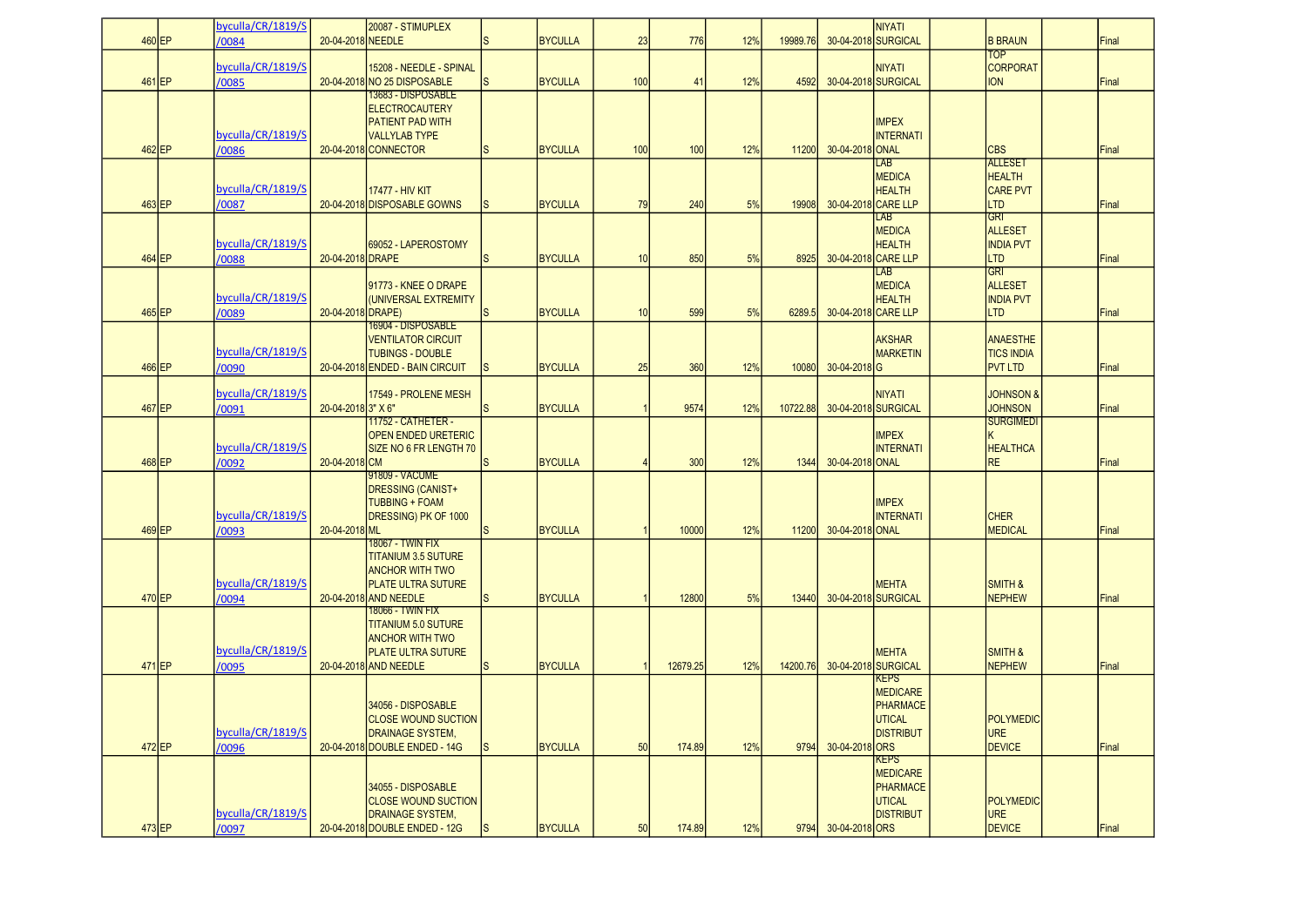| 474 LP   | bhusawal/CR/181<br>9/M/0107 | 21-04-2018 FREE  | 12360 - BRIMONIDINE<br><b>TARTRATE 0.1% WITH</b><br><b>CMC PRESERVATIVE</b>                                   | M | <b>BHUSAWAL</b> | $\overline{1}$ | 168.71 | 0%  | 168.71 |                    | BHARAT<br><b>MEDICAL &amp;</b><br>GENERAL<br><b>STORES</b><br>21-04-2018 BHUSAWAL        | Cipla Ltd                                                                                   | <b>CIPLA</b>                 |                   | Final |
|----------|-----------------------------|------------------|---------------------------------------------------------------------------------------------------------------|---|-----------------|----------------|--------|-----|--------|--------------------|------------------------------------------------------------------------------------------|---------------------------------------------------------------------------------------------|------------------------------|-------------------|-------|
| 475 LP   | bhusawal/CR/181<br>9/M/0108 |                  | 66104 - PHENYTOIN<br>21-04-2018 SODIUM 50 MG/ML                                                               | M | <b>BHUSAWAL</b> | 10             | 9.36   | 0%  | 93.6   |                    | <b>BHARAT</b><br><b>MEDICAL &amp;</b><br>GENERAL<br><b>STORES</b><br>21-04-2018 BHUSAWAL | Cadila<br><b>Healthcare</b><br>Limited                                                      | <b>CADILA</b>                |                   | Final |
| 476 LP   | bhusawal/CR/181<br>9/M/0109 |                  | 11807 - CREAM ALOE<br><b>AND VITAMIN E 25 GM</b><br>21-04-2018 (ALOEDERM)                                     | M | <b>BHUSAWAL</b> |                | 161.1  | 0%  | 161.1  |                    | <b>BHARAT</b><br><b>MEDICAL &amp;</b><br>GENERAL<br><b>STORES</b><br>21-04-2018 BHUSAWAL | <b>BHARAT</b><br><b>MEDICAL &amp;</b><br>GENERAL<br><b>STORES</b><br>BHUSAWAL               | <b>HEGDE</b>                 |                   | Final |
| 477 LP   | bhusawal/CR/181<br>9/M/0110 | 21-04-2018 MG    | 64200 - WARFARIN SOD 5                                                                                        | M | <b>BHUSAWAL</b> | 140            | 2.15   | 0%  | 301    |                    | <b>BHARAT</b><br><b>MEDICAL &amp;</b><br>GENERAL<br><b>STORES</b><br>21-04-2018 BHUSAWAL | <b>BHARAT</b><br><b>MEDICAL &amp;</b><br><b>GENERAL</b><br><b>STORES</b><br><b>BHUSAWAL</b> | <b>ROUSEEL</b>               |                   | Final |
| 478LP    | bhusawal/CR/181<br>9/M/0111 |                  | 11668 - DRIED ALUM.HYD.<br>+ MAG, HYD, +<br><b>ACTIVATED</b><br><b>DIMETHICONE +</b><br>21-04-2018 OXETACAINE | M | <b>BHUSAWAL</b> | $\mathbf{1}$   | 123.3  | 0%  | 123.3  |                    | <b>BHARAT</b><br><b>MEDICAL &amp;</b><br>GENERAL<br><b>STORES</b><br>21-04-2018 BHUSAWAL | Pfizer<br>Limited                                                                           | <b>PFIZER</b>                |                   | Final |
| 479LP    | bhusawal/CR/181<br>9/M/0112 | 21-04-2018 35 MG | 12188 - TRIMETAZIDINE DI<br><b>HCL MODIFIED RELEASE</b>                                                       | М | <b>BHUSAWAL</b> | 45             | 9.76   | 0%  | 439.2  |                    | <b>BHARAT</b><br><b>MEDICAL &amp;</b><br>GENERAL<br><b>STORES</b><br>21-04-2018 BHUSAWAL | Serdia<br>Pharmaceuti<br>cals (I)<br>P.Ltd.,                                                | <b>SERDIA</b>                |                   | Final |
| 480LP    | bhusawal/CR/181<br>9/M/0113 | 21-04-2018 ML    | 63514 - VIT B1 B6 B12 2                                                                                       | м | <b>BHUSAWAL</b> | 30             | 7.5    | 12% | 252    |                    | <b>ANIL</b><br>21-04-2018 MEDICALS                                                       | Lupin<br>Laboratories NITIN LIFE<br>Ltd.                                                    | <b>SCIENCES</b>              |                   | Final |
| 481 LP   | bhusawal/CR/181<br>9/M/0114 | 21-04-2018 MG    | 10215 - ARTESUNATE 60                                                                                         | М | <b>BHUSAWAL</b> | 10             | 52     | 12% | 582.4  |                    | <b>ANIL</b><br>21-04-2018 MEDICALS                                                       | <b>MAKERS</b><br><b>LABORATO</b><br><b>RIES LTD</b>                                         | <b>MAKERS</b>                |                   | Final |
| 482LP    | kalyan/CR/1819/<br>M/0026   |                  | 15619 - SERTACONAZOLE<br>23-04-2018 NITRATE 2% - 10 GMS                                                       | M | <b>KALYAN</b>   | 20             | 70     | 12% | 1568   | 23-06-2018 Medical | Lifecare                                                                                 | <b>LEEFORD</b><br><b>HEALTHCA</b><br><b>RELTD</b>                                           | <b>Allkind</b><br>Healthcare | LP No.424         | Final |
| $483$ LP | kalyan/CR/1819/<br>M/0027   | 02-04-2018 MG    | 20026 - DABIGATRAN 150                                                                                        | М | <b>KALYAN</b>   | 30             | 61.03  | 0%  | 1830.9 | 02-04-2018 Medical | Lifecare                                                                                 | Boehringer<br>Ingelheim<br>India Pvt Ltd Boehringer                                         |                              | <b>LP No, 427</b> | Final |
| 484 LP   | kalyan/CR/1819/<br>M/0029   | 03-04-2018 MG    | 20026 - DABIGATRAN 150                                                                                        | M | <b>KALYAN</b>   | 30             | 61.03  | 0%  | 1830.9 | 03-04-2018 Medical | Lifecare                                                                                 | Boehringer<br>Ingelheim<br><b>India Pvt Ltd</b>                                             | Boehringer                   | <b>LP No,432</b>  | Final |
| 485 LP   | kalyan/CR/1819/<br>M/0030   | 03-04-2018 MG    | 17814 - CILINIDIPINE 10                                                                                       | M | <b>KALYAN</b>   | 200            | 4.62   | 0%  | 924    | 03-04-2018 Medical | Lifecare                                                                                 |                                                                                             | Leeford<br><b>Healthcare</b> | <b>LP No,428</b>  | Final |
| 486 LP   | kalyan/CR/1819/<br>M/0031   | 03-04-2018 MG    | 17814 - CILINIDIPINE 10                                                                                       | M | <b>KALYAN</b>   | 400            | 4.62   | 0%  | 1848   | 03-04-2018 Medical | Lifecare                                                                                 |                                                                                             | Leeford<br>Healthcare        | LP No, 433        | Final |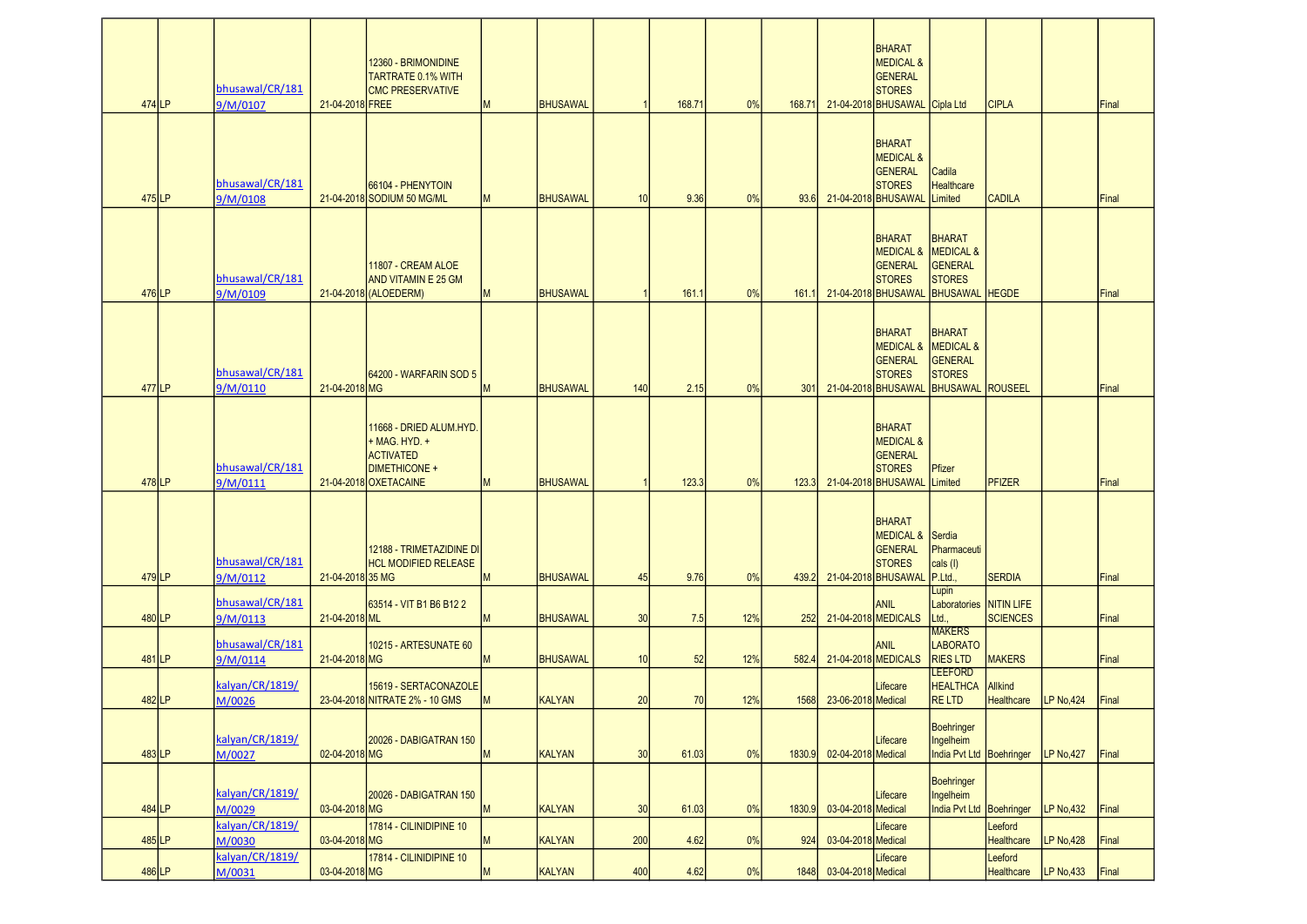| 487 EP   | byculla/CR/1819/S<br>/0098 |                  | 17585 - T - PIECE FOR<br>21-04-2018 VENTILATER                                                     | <sub>S</sub> | <b>BYCULLA</b> | 30    | 43    | 12% | 1444.8 |                    | <b>MEHTA</b><br>01-05-2018 SURGICAL                                             |                                                              | <b>AIRWAYS</b><br><b>SURGICALS</b><br><b>PVT LTD</b>                                           |                                   | Final |
|----------|----------------------------|------------------|----------------------------------------------------------------------------------------------------|--------------|----------------|-------|-------|-----|--------|--------------------|---------------------------------------------------------------------------------|--------------------------------------------------------------|------------------------------------------------------------------------------------------------|-----------------------------------|-------|
| 488 EP   | byculla/CR/1819/S<br>/0100 |                  | 10618 - DISPOSABLE CVP<br>21-04-2018 MANOMETER SCALE SET IS                                        |              | <b>BYCULLA</b> | 5     | 157   | 5%  | 824.25 | 01-05-2018 ORS     | <b>KEPS</b><br><b>MEDICARE</b><br>PHARMACE<br>UTICAL<br><b>DISTRIBUT</b>        |                                                              | <b>ROMSONS</b><br><b>SCIENTIFIC</b><br><b>SURGICAL</b><br><b>INDUSTRIE</b><br><b>S PVT LTD</b> |                                   | Final |
| 489 EP   | byculla/CR/1819/S<br>/0101 |                  | 18020 - TRIAGE CARDIO<br><b>PROFILER KIT(CK-</b><br>MB, Myo, hsTnl, BNP)<br>21-04-2018 BIOSITE USA | S            | <b>BYCULLA</b> | 15    | 1000  | 12% | 16800  | 01-05-2018 MED INC | <b>SAFURA</b>                                                                   |                                                              | <b>SAFURA</b><br><b>MED INC</b>                                                                |                                   | Final |
| 490 EP   | byculla/CR/1819/S<br>/0102 |                  | 10644 - ENDOTRACHEAL<br>21-04-2018 TUBE NO. 8                                                      | ls           | <b>BYCULLA</b> | 25    | 57    | 12% | 1596   | 01-05-2018 ORS     | <b>KEPS</b><br><b>MEDICARE</b><br><b>PHARMACE</b><br>UTICAL<br><b>DISTRIBUT</b> |                                                              | <b>SMITH</b><br><b>MEDICAL</b>                                                                 |                                   | Final |
|          | byculla/CR/1819/S          |                  | 10645 - ENDOTRACHEAL                                                                               |              |                |       |       |     |        |                    | KEPS<br><b>MEDICARE</b><br>PHARMACE<br>UTICAL<br><b>DISTRIBUT</b>               |                                                              | <b>SMITH</b>                                                                                   |                                   |       |
| 491 EP   | /0103                      |                  | 21-04-2018 TUBE NO. 8.5<br>12402 - DENATURED                                                       | <sub>S</sub> | <b>BYCULLA</b> | 25    | 57    | 12% | 1596   | 01-05-2018 ORS     | Laxmiratna                                                                      | Laxmiratna                                                   | <b>MEDICAL</b>                                                                                 |                                   | Final |
| 492 LP   | solapur/CR/1819/<br>S/0001 |                  | <b>SPIRIT BOTTLE OF 1000</b><br>23-04-2018 ML (IN BOTTLES)                                         | <sub>S</sub> | <b>SOLAPUR</b> | 22    | 90    | 0%  | 1980   | 23-06-2018 Solapur | enterprises,                                                                    | enterprises,<br>Solapur                                      | A ENT                                                                                          | LAXMIRATN INCLUDING<br><b>GST</b> | Final |
| 493 LP   | kalyan/CR/1819/<br>M/0032  | 04-04-2018 MG    | 17814 - CILINIDIPINE 10                                                                            | M            | <b>KALYAN</b>  | 400   | 4.62  | 0%  | 1848   | 04-04-2018 Medical | Lifecare                                                                        |                                                              | Leeford<br><b>Healthcare</b>                                                                   | <b>LP No.437</b>                  | Final |
|          | kalyan/CR/1819/            |                  | 72682 - LABETALOL 100                                                                              |              |                |       |       |     |        |                    | Lifecare                                                                        |                                                              |                                                                                                |                                   |       |
| 494 LP   | M/0033                     | 04-04-2018 MG    |                                                                                                    | M            | <b>KALYAN</b>  | 60    | 7.73  | 0%  | 463.8  | 04-04-2018 Medical |                                                                                 |                                                              | Corona                                                                                         | <b>LP No.442</b>                  | Final |
| 495 DP   | kalyan/CR/1819/<br>M/0034  |                  | 13440 - TRANEXAMIC<br><b>ACID 500MG+MEFENAMIC</b><br>23-04-2018 ACID 250 MG                        | M            | <b>KALYAN</b>  | 2000  | 0.6   | 12% | 1340   | 23-06-2018 PHARMA  | <b>SHREE</b>                                                                    | Galpha<br>Laboratories<br>Limited                            | Pro Lab                                                                                        | <b>Meflospas</b>                  | Final |
| 496 DP   | kalyan/CR/1819/<br>M/0035  |                  | 65049 - BUPIVACAINE<br>23-04-2018 HCL 0.50% 20 ML                                                  | M            | <b>KALYAN</b>  | 60    | 62    | 12% | 4166.4 | 23-06-2018 PHARMA  | <b>SHREE</b>                                                                    | Neon<br>Laboratories<br>Ltd                                  | <b>Neon</b>                                                                                    | Anawin 0.5                        | Final |
| 497 DP   | kalyan/CR/1819/<br>M/0036  | 23-04-2018 40 MG | 72080 - VERAPAMIL HCL                                                                              | М            | <b>KALYAN</b>  | 7000  | 0.59  | 12% | 4620   | 23-06-2018 PHARMA, | <b>KEPS</b>                                                                     |                                                              | <b>Nicholas</b><br>Piramal                                                                     |                                   | Final |
| 498 DP   | kalyan/CR/1819/<br>M/0037  |                  | 63131 - METHOTREXATE<br>23-04-2018 SOD 2.5 MG                                                      | M            | <b>KALYAN</b>  | 2900  | 1.75  | 12% | 5684   | 23-06-2018 PHARMA  | <b>SHREE</b>                                                                    | Neon<br>Laboratories<br>Ltd                                  | <b>Neon</b>                                                                                    | Methofast                         | Final |
| $499$ DP | kalyan/CR/1819/<br>M/0038  |                  | 23-04-2018 69410 - DIAZEPAM 5 MG                                                                   | <b>IM</b>    | <b>KALYAN</b>  | 14500 | 1.01  | 12% | 16385  | 23-06-2018 ES      | <b>SPAN</b><br><b>ENTERPRIS</b> Limited-                                        | <b>SUN</b><br>Pharmaceuti<br>cal Industries<br><b>MUMBAI</b> | <b>Solrex</b>                                                                                  | Calmpose                          | Final |
|          | kalyan/CR/1819/            |                  |                                                                                                    |              |                |       |       |     |        |                    | <b>DOSHI</b>                                                                    |                                                              |                                                                                                |                                   |       |
| $500$ DP | M/0039                     |                  | 23-04-2018 69410 - DIAZEPAM 5 MG                                                                   | М            | <b>KALYAN</b>  | 14500 | 1.01  | 12% | 16385  |                    | 23-06-2018 HOSPICARE                                                            |                                                              | East India                                                                                     | Paxum                             | Final |
| $501$ DP | kalyan/CR/1819/<br>M/0040  |                  | 11807 - CREAM ALOE<br>AND VITAMIN E 25 GM<br>23-04-2018 (ALOEDERM)                                 | M            | <b>KALYAN</b>  | 125   | 36.25 | 28% | 5800   |                    | <b>DOSHI</b><br>23-06-2018 HOSPICARE                                            |                                                              | <b>Merck LTD</b>                                                                               | Evion                             | Final |
| $502$ DP | kalyan/CR/1819/<br>M/0041  | 23-04-2018 10 MG | 12662 - ROSUVASTATIN                                                                               | M            | <b>KALYAN</b>  | 9000  | 0.99  | 12% | 9990   |                    | <b>DOSHI</b><br>23-06-2018 HOSPICARE                                            |                                                              | Psychotropic<br>s India Ltd                                                                    | Rosupil 10                        | Final |
|          | kalyan/CR/1819/            |                  | 12662 - ROSUVASTATIN                                                                               |              |                |       |       |     |        |                    | <b>ENTERPRIS</b> Remedies                                                       | Corona                                                       |                                                                                                |                                   |       |
| $503$ DP | M/0042                     | 23-04-2018 10 MG |                                                                                                    | M            | <b>KALYAN</b>  | 9000  | 0.99  | 12% | 9990   | 23-06-2018 ES      |                                                                                 | Pvt Ltd                                                      | Corona                                                                                         | Rosuless 10   Final               |       |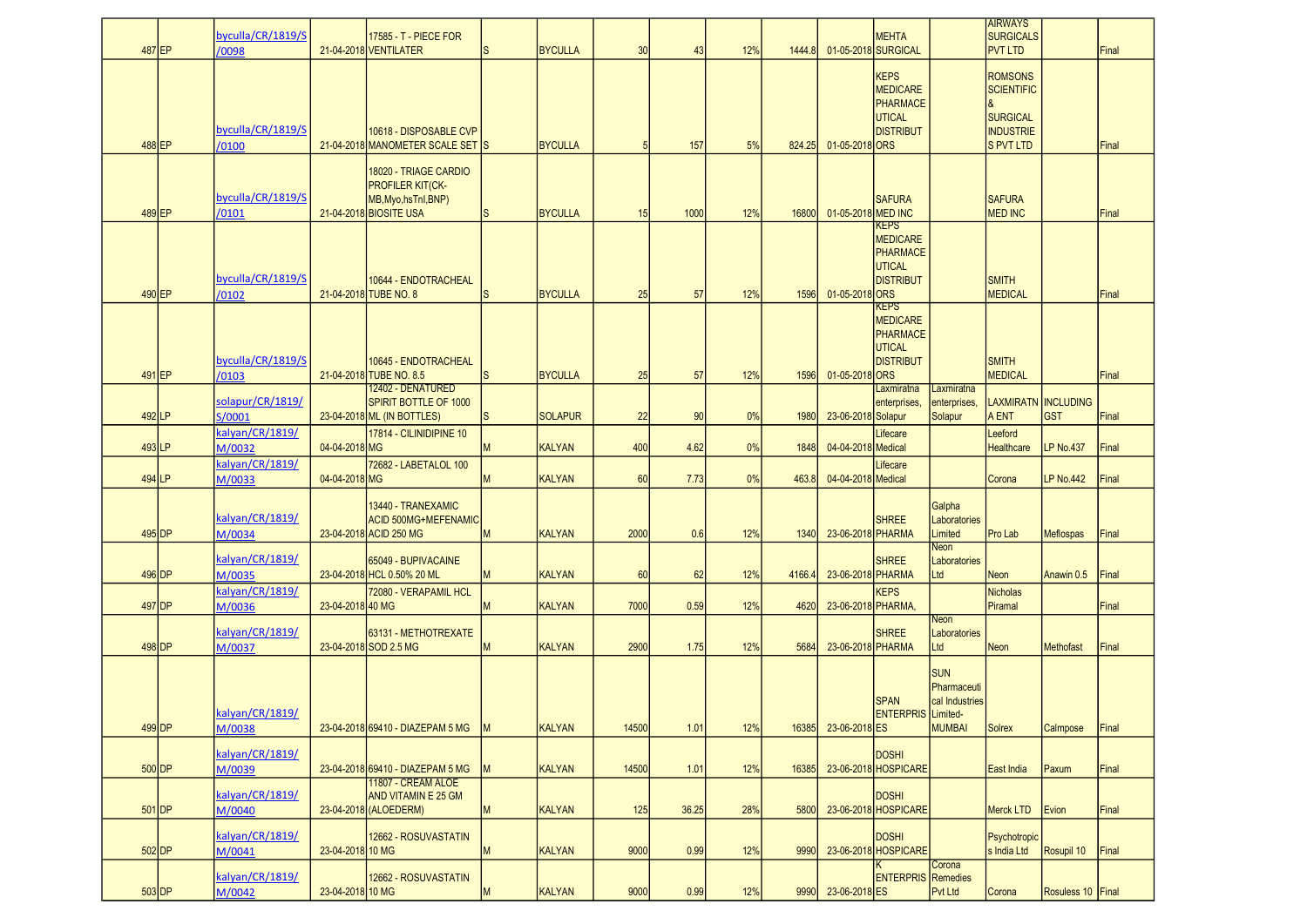| $504$ DP            | kalyan/CR/1819/<br>M/0043   |                   | 60596 - CEFOTAXIME<br>23-04-2018 SOD 500 MG                                                                                                               |              | <b>KALYAN</b>   | 3000            | 14.5    | 12% | 48720    | 23-06-2018 PHARMA   | <b>SHREE</b>                            | Neon<br>Laboratories<br>Ltd                                      | Neon Lab                               | Evacef   | Final |
|---------------------|-----------------------------|-------------------|-----------------------------------------------------------------------------------------------------------------------------------------------------------|--------------|-----------------|-----------------|---------|-----|----------|---------------------|-----------------------------------------|------------------------------------------------------------------|----------------------------------------|----------|-------|
| $505$ LP            | bhusawal/CR/181<br>9/S/0026 | 19-04-2018 4249)  | <u> 11306 - SUTURE CATGUT</u><br><b>CHROMIC 1/2 CIRCLE</b><br>ROUND BODY 45 MM - 76<br><b>CM (NW-4242EP / SN</b>                                          | <sub>S</sub> | <b>BHUSAWAL</b> | 12              | 95      | 12% | 1276.8   |                     | <b>ANIL</b><br>19-04-2018 MEDICALS      | Johnson &<br>Johnson Ltd                                         | <b>JOHNSON &amp;</b><br><b>JOHNSON</b> |          | Final |
| $506$ LP            | bhusawal/CR/181<br>9/M/0115 | 19-04-2018 ML     | 63514 - VIT B1 B6 B12 2                                                                                                                                   | M            | <b>BHUSAWAL</b> | 50              | 7.5     | 12% | 420      |                     | ANIL<br>19-04-2018 MEDICALS             | Lupin<br>Laboratories<br>Ltd.                                    | <b>NITIN LIFE</b><br><b>SCIENCES</b>   |          | Final |
| 507 LP              | bhusawal/CR/181<br>9/M/0116 | 19-04-2018 VIAL   | 63534 - B.COMPLEX 10 ML                                                                                                                                   | м            | <b>BHUSAWAL</b> | 5               | 14      | 12% | 78.4     |                     | <b>ANIL</b><br>19-04-2018 MEDICALS      | <b>ARCO</b><br><b>LIFESCIENC</b><br>ES (INDIA)<br><b>PVT LTD</b> | <b>ARCO</b>                            |          | Final |
| 508 LP              | bhusawal/CR/181<br>9/M/0117 | 19-04-2018 MCG    | 10002 - OCTREOTIDE 100                                                                                                                                    | М            | <b>BHUSAWAL</b> | 15              | 290     | 5%  | 4567.5   |                     | <b>ANIL</b><br>19-04-2018 MEDICALS      | Neon<br>Laboratories<br>Ltd                                      | <b>NEON</b>                            |          | Final |
| $509$ <sub>LP</sub> | bhusawal/CR/181<br>9/M/0118 | 23-04-2018 100 ML | 11512 - NORMAL SALINE                                                                                                                                     | м            | <b>BHUSAWAL</b> | 30              | 12.65   | 12% | 425.     |                     | <b>ANIL</b><br>23-04-2018 MEDICALS      | <b>Abbott</b><br><b>Healthcare</b><br>Pyt Limited.               | R.K.LAB                                |          | Final |
| $510$ DP            | byculla/CR/1819/S<br>/0104  |                   | <b>14674 - PULSE</b><br><b>OXYMETER</b><br>23-04-2018 (SPO2, PULSE)                                                                                       | S            | <b>BYCULLA</b>  | 20              | 850     | 12% | 19040    | 23-05-2018 PHARMA   | <b>SHREE</b>                            |                                                                  | <b>NICOMED</b>                         |          | Final |
| 511 <b>IDP</b>      | byculla/CR/1819/S<br>/0105  |                   | <b>11369 - SUTURE</b><br>POLYGLACTIN 910,<br>NO.3.0, 45CM, 3/8 CIRCLE,<br><b>CONVENTIONAL</b><br><b>CUTTING, 16MM, PACK</b><br>23-04-2018 OF 12 - NW 2471 | <sub>S</sub> | <b>BYCULLA</b>  | 17              | 2618    | 12% | 49846.72 | 23-05-2018 CARE LLP | LAB<br><b>MEDICA</b><br><b>HEALTH</b>   |                                                                  | <b>B BRAUN</b>                         |          | Final |
| $512$ DP            | byculla/CR/1819/S<br>/0106  |                   | <b>11307 - SUTURE</b><br><b>CHROMIC GUT NO 1/0 IN</b><br>23-04-2018 DOZENS (NW-4209)                                                                      | lS.          | <b>BYCULLA</b>  | $\overline{7}$  | 672     | 12% | 5268.48  | 23-05-2018 CARE LLP | LAB<br><b>MEDICA</b><br><b>HEALTH</b>   |                                                                  | <b>B BRAUN</b>                         |          | Final |
| $513$ DP            | byculla/CR/1819/S<br>/0107  |                   | 43016 - SUTURE 1/2<br><b>CIRCLE TAPERCUT V-</b><br>55,5,55 MM ETHIBOND<br><b>EXCEL GREEN BRAIDED</b><br>23-04-2018 75 CM-, CODE 4846                      | <sub>S</sub> | <b>BYCULLA</b>  | $\overline{2}$  | 10596   | 12% | 23735.04 | 23-05-2018 CARE LLP | LAB<br><b>MEDICA</b><br><b>HEALTH</b>   |                                                                  | <b>B BRAUN</b>                         |          | Final |
| 514 EP              | bhusawal/CR/181<br>9/M/0119 |                   | 11505 - HUMAN SERUM<br>24-04-2018 ALBUMIN 20% 100 ML                                                                                                      | М            | <b>BHUSAWAL</b> | $5\overline{5}$ | 3666.67 | 0%  | 18333.35 | 24-05-2018 AGENCY   | $\overline{\text{ss}}$<br>PHARMA        | Intas<br>Pharmaceuti<br>cals Ltd.,                               | <b>INTAS</b><br><b>PHARMA</b>          |          | Final |
| $515$ EP            | bhusawal/CR/181<br>9/M/0120 |                   | 11505 - HUMAN SERUM<br>24-04-2018 ALBUMIN 20% 100 ML                                                                                                      | M            | <b>BHUSAWAL</b> | 5               | 3666.67 | 0%  | 18333.35 | 24-05-2018 AGENCY   | $\overline{\text{ss}}$<br><b>PHARMA</b> | <b>Intas</b><br>Pharmaceuti<br>cals Ltd.,                        | <b>INTAS</b><br><b>PHARMA</b>          |          | Final |
| $516$ EP            | bhusawal/CR/181<br>9/M/0121 | 24-04-2018 100 ML | 11512 - NORMAL SALINE                                                                                                                                     | M            | <b>BHUSAWAL</b> | 1500            | 10.15   | 12% | 17055    | 24-05-2018 AGENCY   | ls s<br>PHARMA                          | <b>Biochem</b><br>Pharmaceuti<br>cals<br>Indistries,             | <b>RK LAB</b>                          |          | Final |
| 517 DP              | kalyan/CR/1819/<br>M/0044   |                   | 13356 - PERMETHRIN 50<br>24-04-2018 MG CREAM - 30 GM                                                                                                      | М            | <b>KALYAN</b>   | 125             | 15.34   | 12% | 2147.5   | 24-06-2018 PHARMA   | <b>KEPS</b>                             | Morepen<br>Laboratories<br>Limited                               | Preet<br><b>Remedies</b>               |          | Final |
| $518$ DP            | kalyan/CR/1819/<br>M/0045   |                   | 14963 - MONTELUKAST<br>24-04-2018 SOD. 4 MG                                                                                                               | M            | <b>KALYAN</b>   | 4500            | 5.07    | 12% | 25560    |                     | <b>DOSHI</b><br>24-06-2018 HOSPICARE    |                                                                  | Sun<br>Pharmaceuti<br>cals             | Montek 4 | Final |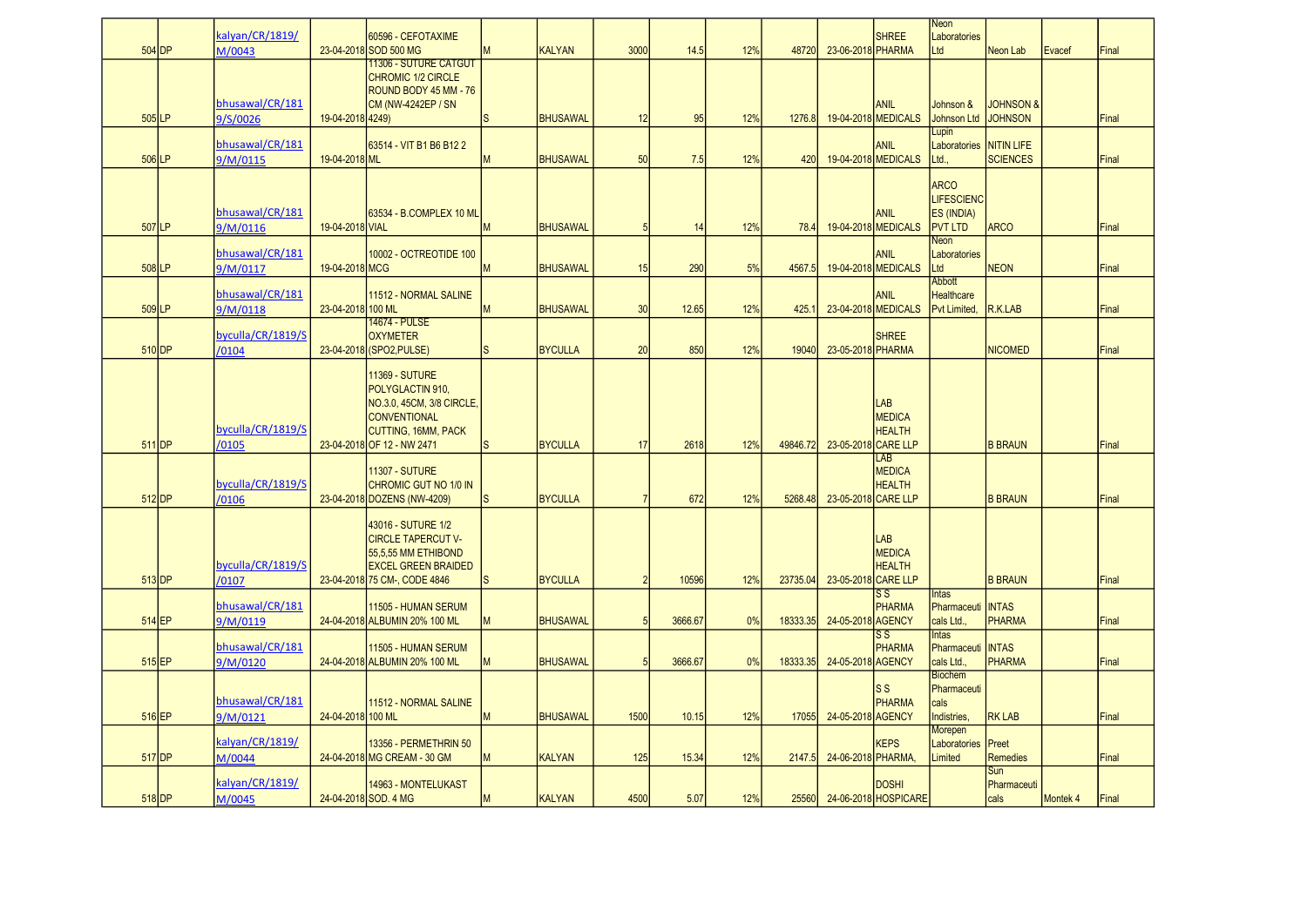|          |          | bhusawal/CR/181             |                  | 10374 - COUGH                                                                                               |              |                |       |            |     |         |                    | <b>SHREE</b>                                                                           | <b>Wilson</b><br>Medicine                                | <b>WILSON</b><br><b>MEDICINE</b>       | Each 5 ml<br>Containing<br>Diphenhydra<br>mine<br>hydrochlorid<br>$e$ 10 mg,<br>ammonium<br>Chloride 120<br>mg, Sodium<br>Citrate 45<br>mg, menthol |       |
|----------|----------|-----------------------------|------------------|-------------------------------------------------------------------------------------------------------------|--------------|----------------|-------|------------|-----|---------|--------------------|----------------------------------------------------------------------------------------|----------------------------------------------------------|----------------------------------------|-----------------------------------------------------------------------------------------------------------------------------------------------------|-------|
| $519$ EP |          | 9/M/0122<br>kalyan/CR/1819/ |                  | 24-04-2018 EXPECTORANT 4500 ML M<br>72482 - ATENOLOL 100                                                    |              | BHUSAWAL       | 140   | <b>126</b> | 12% | 19756.8 | 24-05-2018 PHARMA  | <b>SHREE</b>                                                                           | Company                                                  | <b>COMPANY</b>                         | 1 <sub>mg</sub>                                                                                                                                     | Final |
| 520 DP   |          | M/0046                      | 24-04-2018 MG    |                                                                                                             | M            | KALYAN         | 14000 | 0.6        | 12% | 9380    | 24-06-2018 PHARMA  | <b>DEEP</b>                                                                            | Abbott                                                   | <b>Biochem</b>                         | <b>Atenopress</b>                                                                                                                                   | Final |
| $521$ EP |          | bhusawal/CR/181<br>9/M/0123 |                  | 61984 - METRONIDAZOLE<br>24-04-2018 5MG/ML 100ML                                                            | M            | BHUSAWAL       | 1700  | 9.55       | 12% | 18190   | 24-05-2018 ES      | <b>ENTERPRIS</b> Healthcare                                                            | Pvt Limited                                              | <b>ABBOTT</b>                          |                                                                                                                                                     | Final |
| $522$ LP |          | kalyan/CR/1819/<br>M/0047   |                  | 18-04-2018 62303 - GLIPIZIDE 5 MG                                                                           | $\mathsf{M}$ | KALYAN         | 4900  | 0.4        | 0%  | 1960    | 19-04-2018 Medical | Lifecare                                                                               |                                                          | biochem                                |                                                                                                                                                     | Final |
| $523$ DP |          | kalyan/CR/1819/<br>M/0048   | 24-04-2018 .5 MG | 12691 - ROPINIROLE HCL                                                                                      | <b>IM</b>    | KALYAN         | 1000  | 5.36       | 12% | 6000    |                    | <b>DOSHI</b><br>24-06-2018 HOSPICARE                                                   |                                                          | Sun<br>Pharmaceuti Ropark<br>cals      | 0.5mg                                                                                                                                               | Final |
| 524 LP   |          | kalyan/CR/1819/<br>M/0049   | 18-04-2018 MG    | 21534 - TENELIGLIPTIN 20                                                                                    |              | KALYAN         | 480   | 4.1        | 0%  | 1968    | 19-04-2018 Medical | Lifecare                                                                               |                                                          | <b>WINDLAS</b><br><b>BIOTECH</b>       |                                                                                                                                                     | Final |
| $525$ DP |          | kalyan/CR/1819/             |                  | 24-04-2018 10321 - DOXAZOSIN 2 MG M                                                                         |              | KALYAN         | 2600  | 4.52       | 12% | 13156   | 24-06-2018 PHARMA, | <b>KEPS</b>                                                                            | Cipla Ltd                                                | <b>CIPLA</b>                           | Doxacard                                                                                                                                            | Final |
|          |          | M/0050<br>kalyan/CR/1819/   | 24-04-2018 MG    | 12203 - ATORVASTATIN 5                                                                                      |              | KALYAN         | 19600 | 0.36       | 12% |         | 24-06-2018 PHARMA, | <b>KEPS</b>                                                                            | Morepen<br>Laboratories<br>Limited                       | Lucent<br>Pharma                       |                                                                                                                                                     |       |
| $526$ DP |          | M/0051                      |                  | 65026 - ATRACURIUM                                                                                          | IМ           |                |       |            |     | 7840    |                    |                                                                                        | Neon                                                     |                                        |                                                                                                                                                     | Final |
| 527 DP   |          | kalyan/CR/1819/<br>M/0052   | 24-04-2018 ML    | <b>BESYLATE 10 MG/ML 2</b>                                                                                  | ΙM           | KALYAN         | 50    | 43.55      | 12% | 2439    | 24-06-2018 PHARMA  | <b>SHREE</b>                                                                           | Laboratories<br>Ltd                                      | Neon Lab                               | Artacil                                                                                                                                             | Final |
| $528$ DP |          | kalyan/CR/1819/<br>M/0053   |                  | 10472 - OXYMETAZOLINE<br>24-04-2018 HCL 0.025% PAED.                                                        | M            | KALYAN         | 425   | 6          | 12% | 2856    | 24-06-2018 PHARMA, | <b>KEPS</b>                                                                            | Morepen<br>Laboratories<br>Limited                       | E G Pharma                             |                                                                                                                                                     | Final |
| $529$ EP |          | kalyan/CR/1819/<br>M/0054   |                  | 24-04-2018 20053 - LINAGLIPTIN 5 MG M                                                                       |              | KALYAN         | 240   | 36         | 12% | 9676.8  | 05-05-2018 ES      | <b>ENTERPRIS</b> Ingelheim                                                             | Boehringer<br>India Pvt Ltd Boehringer                   |                                        | Repeated                                                                                                                                            | Final |
| $530$ EP |          | kalyan/CR/1819/<br>M/0055   | 24-04-2018 MG    | 15099 - TELMISARTAN 20                                                                                      | <b>M</b>     | KALYAN         | 10000 | 0.49       | 12% | 5500    | 10-05-2018 ES      | <b>ENTERPRIS</b> Remedies                                                              | Corona<br><b>Pvt Ltd</b>                                 | Corona                                 | Repeated                                                                                                                                            | Final |
| 531 EP   |          | byculla/CR/1819/S<br>/0108  |                  | 11293 - ABSORBABLE<br><b>HEMOSTAT - OXIDIZED</b><br><b>REGENERATED</b><br>24-04-2018 CELLULOSE (SURGICEL) S |              | <b>BYCULLA</b> |       | 18600      | 5%  | 19530   |                    | 03-05-2018 HEM & CO.                                                                   |                                                          | <b>JOHNSON &amp;</b><br><b>JOHNSON</b> |                                                                                                                                                     | Final |
|          | $532$ DP | kalyan/CR/1819/<br>M/0056   |                  | 24-04-2018 13632 - IVERMECTING MG M                                                                         |              | KALYAN         | 1200  | 0.93       | 12% | 1248    | 24-06-2018 ORS     | <b>KEPS</b><br><b>MEDICARE</b><br><b>PHARMACE</b><br><b>UTICAL</b><br><b>DISTRIBUT</b> | <b>Zee</b><br>Laboratories Zee Lab                       |                                        | Repeated                                                                                                                                            | Final |
| $533$ EP |          | kalyan/CR/1819/<br>M/0057   |                  | 11551 -<br>DOXYLAMINE.SUCC.10<br>24-04-2018 MG+B6 10 MG                                                     | <b>M</b>     | KALYAN         | 2000  | 0.88       | 12% | 1980    | 10-05-2018 ORS     | <b>KEPS</b><br><b>MEDICARE</b><br>PHARMACE<br>UTICAL<br><b>DISTRIBUT</b>               | <b>MAKERS</b><br>LABORATO Pure & Cure<br><b>RIES LTD</b> | Lab                                    | Repeated                                                                                                                                            | Final |
| 534 EP   |          | kalyan/CR/1819/<br>M/0058   | 24-04-2018 MG    | 17786 - TICAGRELOR 90                                                                                       | <b>IM</b>    | KALYAN         | 750   | 20.05      | 12% | 16845   | 10-05-2018 Ltd     | Pharma India Pharma India                                                              | Astra Zeneca Astra Zeneca<br>Ltd                         | Astra Zeneca Repeated                  |                                                                                                                                                     | Final |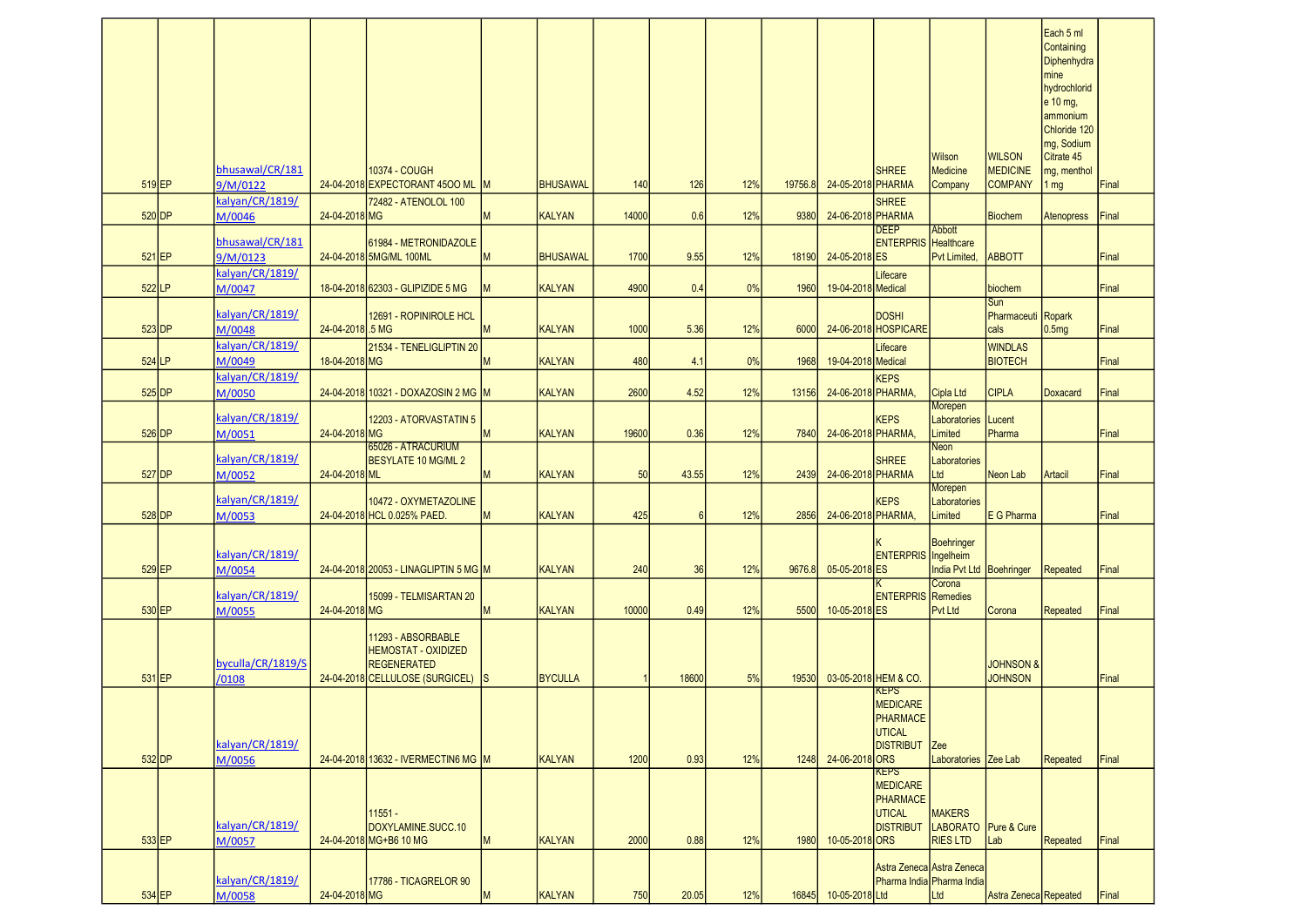| $535$ LP | kalyan/CR/1819/             | 18-04-2018 MG      | 62349 - GLICLAZIDE 80                                                                                                                             | M         | <b>KALYAN</b>   | 480            | 4.1    | 0%  | 1968      | 19-04-2018 Medical | Lifecare                                                                                      |                                                      | <b>BIOCHEM</b>                |                              | Final |
|----------|-----------------------------|--------------------|---------------------------------------------------------------------------------------------------------------------------------------------------|-----------|-----------------|----------------|--------|-----|-----------|--------------------|-----------------------------------------------------------------------------------------------|------------------------------------------------------|-------------------------------|------------------------------|-------|
|          | M/0059                      |                    |                                                                                                                                                   |           |                 |                |        |     |           |                    |                                                                                               |                                                      |                               |                              |       |
| $536$ LP | kalyan/CR/1819/<br>M/0060   | 16-04-2018 VACCINE | 64603 - ANTI-RABIES                                                                                                                               | M         | <b>KALYAN</b>   | $\overline{7}$ | 280.71 | 0%  | 1964.97   | 17-04-2018 ES      | <b>ENTERPRIS</b>                                                                              |                                                      | <b>GLAXO</b>                  |                              | Final |
|          | kalyan/CR/1819/             |                    | 11448 - CLOBETASONE<br>0.05%+GENTAMYCIN                                                                                                           |           |                 |                |        |     |           |                    | <b>SHREE</b>                                                                                  | Corona<br><b>Remedies</b>                            |                               |                              |       |
| 537 EP   | M/0061                      |                    | 24-04-2018 0.1% 10 GM                                                                                                                             | M         | <b>KALYAN</b>   | 600            | 12     | 12% | 8064      | 10-05-2018 PHARMA  |                                                                                               | Pvt Ltd<br><b>Biochem</b>                            | Corona                        | <b>Repeated</b>              | Final |
| 538 EP   | kalyan/CR/1819/<br>M/0062   |                    | 24-04-2018 12633 - LINEZOLID 600MG M                                                                                                              |           | KALYAN          | 600            | 10.7   | 12% | 7188      | 10-05-2018 PHARMA  | <b>SHREE</b>                                                                                  | Pharmaceuti<br>cals<br>Indistries,                   | <b>Biochem</b>                | <b>Repeated</b>              | Final |
|          |                             |                    |                                                                                                                                                   |           |                 |                |        |     |           |                    |                                                                                               |                                                      |                               |                              |       |
| $539$ HP | hqtrs/CR/1819/S/0<br>031    |                    | 16791 - MESH<br><b>INTRAPERITONEAL DUAL</b><br>25-04-2018 MESH SIZE 10 X 15 CMS                                                                   | <b>IS</b> | <b>BYCULLA</b>  | 8              | 14706  | 12% | 131765.76 |                    | <b>MEHTA</b><br>24-06-2018 SURGICAL                                                           |                                                      | <b>COVIDIEN</b>               | <b>BRAND OF</b><br>COVIDIEN. | Final |
| $540$ HP | hqtrs/CR/1819/S/0<br>032    |                    | 17002 - ENDOSCOPIC<br><b>FIXATION DEVICES</b><br><b>TACKERS POLYLACTIDE</b><br>L(PDLLA) 5 MM<br>25-04-2018 ABSORBABLE FASTENER S                  |           | <b>BYCULLA</b>  | 24             | 13830  | 12% | 371750.4  |                    | <b>MEHTA</b><br>24-06-2018 SURGICAL                                                           |                                                      | <b>COVIDIEN</b>               |                              | Final |
|          | bhusawal/CR/181             |                    | 64603 - ANTI-RABIES                                                                                                                               |           |                 |                |        |     |           |                    | <b>SHAM</b><br><b>DISTRIBUT</b>                                                               | <b>BIOLOGICA BIOLOGICA</b>                           | <b>HUMAN</b>                  |                              |       |
| $541$ LP | 9/M/0124                    | 24-04-2018 VACCINE |                                                                                                                                                   | M         | <b>BHUSAWAL</b> | 7              | 260    | 5%  | 1911      | 24-04-2018 ORS     |                                                                                               | LE.                                                  |                               |                              | Final |
| $542$ LP | bhusawal/CR/181<br>9/M/0125 | 24-04-2018 MG      | 13636 -<br><b>THIOCOLCHICOSIDE 4</b>                                                                                                              | M         | <b>BHUSAWAL</b> | 30             | 2.83   | 0%  | 84.9      |                    | BHARAT<br><b>MEDICAL &amp;</b><br><b>GENERAL</b><br><b>STORES</b><br>24-04-2018 BHUSAWAL RIES | <b>INGA</b><br><b>LABORATO</b>                       | <b>INGA</b>                   |                              | Final |
| $543$ HP | hqtrs/CR/1819/M/<br>0028    | 26-04-2018 ACID    | 15212 - INOSITOL + VIT B6<br>+ CHROMIUM<br>POLYNICOTINATE + ZINC<br>SULPH. + ALPHA LIPOIC<br>ACID + S. FAECALIS + C.<br><b>BUTYRICUM + LACTIC</b> | M         | <b>BYCULLA</b>  | 12180          | 13.24  | 12% | 180629.4  | 11-06-2018 ES      | <b>SPAN</b><br><b>ENTERPRIS</b> Tablets                                                       | India) Ltd                                           | <b>Tablets</b><br>(India) Ltd |                              | Final |
| $544$ HP | hqtrs/CR/1819/M/<br>0029    |                    | 12365 -<br><b>BETAMETHASONE</b><br><b>VALERATE /</b><br><b>BETAMETHASONE</b><br>26-04-2018 DIPROPIONATE 20 GM                                     | M         | <b>BYCULLA</b>  | 2708           | 10.05  | 12% | 30492.08  | 11-06-2018 PHARMA  | <b>SHREE</b>                                                                                  | <b>Biochem</b><br>Pharmaceuti<br>cals<br>Indistries, | <b>SKYMAP</b>                 |                              | Final |
|          |                             |                    | 12365 -                                                                                                                                           |           |                 |                |        |     |           |                    |                                                                                               |                                                      |                               |                              |       |
| $545$ HP | hqtrs/CR/1819/M/<br>0029    |                    | <b>BETAMETHASONE</b><br><b>VALERATE /</b><br><b>BETAMETHASONE</b><br>26-04-2018 DIPROPIONATE 20 GM                                                | M         | <b>BHUSAWAL</b> | 4777           | 10.05  | 12% | 53789.02  | 11-06-2018 PHARMA  | <b>SHREE</b>                                                                                  | <b>Biochem</b><br>Pharmaceuti<br>cals<br>Indistries, | <b>SKYMAP</b>                 |                              | Final |
|          | hqtrs/CR/1819/M/            |                    | - כסטאו<br><b>BETAMETHASONE</b><br><b>VALERATE /</b><br><b>BETAMETHASONE</b>                                                                      |           |                 |                |        |     |           |                    | <b>SHREE</b>                                                                                  | <b>Biochem</b><br>Pharmaceuti<br>cals                |                               |                              |       |
| $546$ HP | 0029                        |                    | 26-04-2018 DIPROPIONATE 20 GM<br>12365 -                                                                                                          | M         | <b>PUNE</b>     | 1096           | 10.05  | 12% | 12340.96  | 11-06-2018 PHARMA  |                                                                                               | Indistries,                                          | <b>SKYMAP</b>                 |                              | Final |
|          | hqtrs/CR/1819/M/            |                    | <b>BETAMETHASONE</b><br><b>VALERATE /</b><br><b>BETAMETHASONE</b>                                                                                 |           |                 |                |        |     |           |                    | <b>SHREE</b>                                                                                  | <b>Biochem</b><br>Pharmaceuti<br>cals                |                               |                              |       |
| $547$ HP | 0029                        |                    | 26-04-2018 DIPROPIONATE 20 GM                                                                                                                     | <b>IM</b> | <b>KALYAN</b>   | 503            | 10.05  | 12% | 5663.78   | 11-06-2018 PHARMA  |                                                                                               | Indistries,                                          | <b>SKYMAP</b>                 |                              | Final |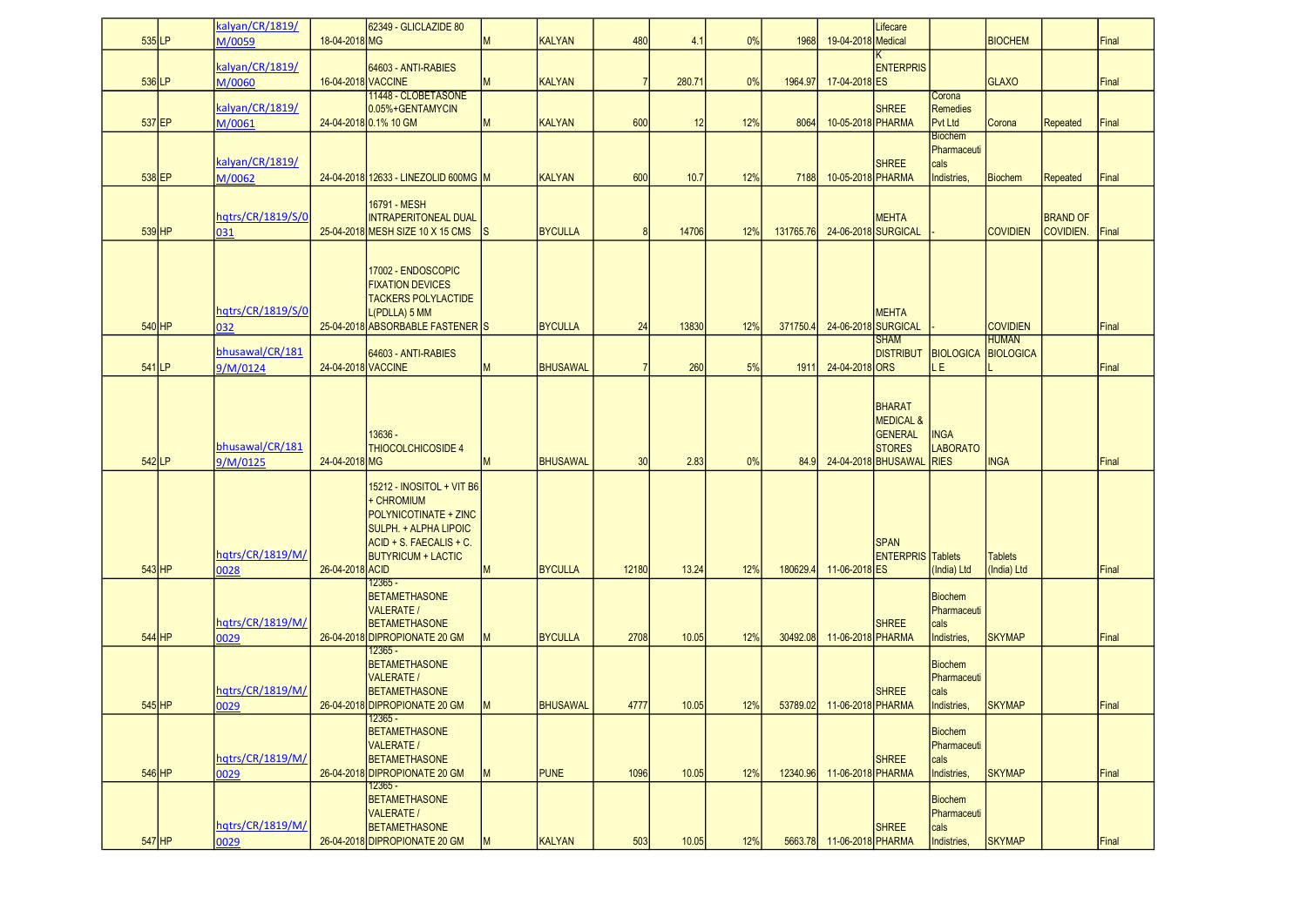| $548$ HP | hqtrs/CR/1819/M/<br>0029  |                    | <u> 12365 - </u><br><b>BETAMETHASONE</b><br><b>VALERATE /</b><br><b>BETAMETHASONE</b><br>26-04-2018 DIPROPIONATE 20 GM                                                                                                                                                    | <b>M</b>  | <b>SOLAPUR</b> | 1605            | 10.05   | 12% | 18072.3   | 11-06-2018 PHARMA   | <b>SHREE</b>              | <b>Biochem</b><br>Pharmaceuti<br>cals<br>Indistries, | <b>SKYMAP</b>                     |                                                                                                                                                                                                                                              | Final |
|----------|---------------------------|--------------------|---------------------------------------------------------------------------------------------------------------------------------------------------------------------------------------------------------------------------------------------------------------------------|-----------|----------------|-----------------|---------|-----|-----------|---------------------|---------------------------|------------------------------------------------------|-----------------------------------|----------------------------------------------------------------------------------------------------------------------------------------------------------------------------------------------------------------------------------------------|-------|
| 549 HP   | hqtrs/CR/1819/M/<br>0030  |                    | 20061 - PNEUMOCOCCAL<br>26-04-2018 VACCINE 13                                                                                                                                                                                                                             | M         | <b>BYCULLA</b> | 221             | 2878.62 | 5%  | 667983.55 | 25-04-2019 Limited  | Pfizer                    | Pfizer<br>Limited                                    | Wyeth<br>Pharmaceuti<br>cals, USA | Delivery: As<br>and when<br>required by<br>the<br>consignee<br>upto one<br>year from the<br>date of<br>Supply<br>Order.                                                                                                                      | Final |
|          | kalyan/CR/1819/           |                    | 17814 - CILINIDIPINE 10                                                                                                                                                                                                                                                   |           |                |                 |         |     |           |                     | Lifecare                  |                                                      |                                   |                                                                                                                                                                                                                                              |       |
| 550LP    | M/0063                    | 05-04-2018 MG      |                                                                                                                                                                                                                                                                           | <b>IM</b> | KALYAN         | 200             | 4.62    | 0%  | 924       | 05-04-2018 Medical  |                           |                                                      | Leeford                           | <b>LP No.447</b>                                                                                                                                                                                                                             | Final |
| $551$ LP | kalyan/CR/1819/<br>M/0064 | 07-04-2018 VACCINE | 64603 - ANTI-RABIES                                                                                                                                                                                                                                                       | M         | <b>KALYAN</b>  | $6\overline{6}$ | 276.74  | 0%  | 1660.44   | 07-04-2018 Medical  | Lifecare                  |                                                      | zuventus                          | <b>LP No.456</b>                                                                                                                                                                                                                             | Final |
| 552 HP   | hqtrs/CR/1819/S/0<br>033  |                    | 11019 - HDL<br><b>CHOLESTEROL DIRECT-</b><br><b>LIQUID STABLE WITH</b><br><b>CALIBRATOR AND</b><br>CONTROL LINEARITY ><br>=150 MG/DL WITH TRACE<br><b>ABILITY CERTIFICATE -</b><br><b>MAKE OF SPINREACT /</b><br><b>RANDOX / SIEMENS /</b><br>25-04-2018 DIASYS / DIACHII |           | BYCULLA        | 68              | 4176    | 12% | 318044.16 | 24-04-2019 Pvt. Ltd | Ark<br><b>Diagnostics</b> |                                                      | <b>SPINREACT</b><br>SPAIN         | Supply of 1<br>control for<br>every 13 kits<br>Hence,<br>consignee-<br>wise qty of<br>control: BY-<br>5, BSL-2,<br>NGP-2, PA-<br>1, SUR-2.<br>Delivery: As<br>and when<br>required by<br>the<br>consignee<br>upto 1 year<br>from PO<br>date. | Final |
| 553 HP   | hqtrs/CR/1819/S/0<br>033  |                    | 11019 - HDL<br><b>CHOLESTEROL DIRECT-</b><br><b>LIQUID STABLE WITH</b><br><b>CALIBRATOR AND</b><br>CONTROL LINEARITY ><br>=150 MG/DL WITH TRACE<br><b>ABILITY CERTIFICATE -</b><br><b>MAKE OF SPINREACT /</b><br><b>RANDOX / SIEMENS /</b><br>25-04-2018 DIASYS / DIACHII |           | BHUSAWAL       | 25              | 4176    | 12% | 116928    | 24-04-2019 Pvt. Ltd | Ark<br><b>Diagnostics</b> |                                                      | <b>SPINREACT</b><br>SPAIN         | Supply of 1<br>control for<br>every 13 kits<br>Hence,<br>consignee-<br>wise qty of<br>control: BY-<br>5, BSL-2,<br>NGP-2, PA-<br>1, SUR-2.<br>Delivery: As<br>and when<br>required by<br>the<br>consignee<br>upto 1 year<br>from PO<br>date. | Final |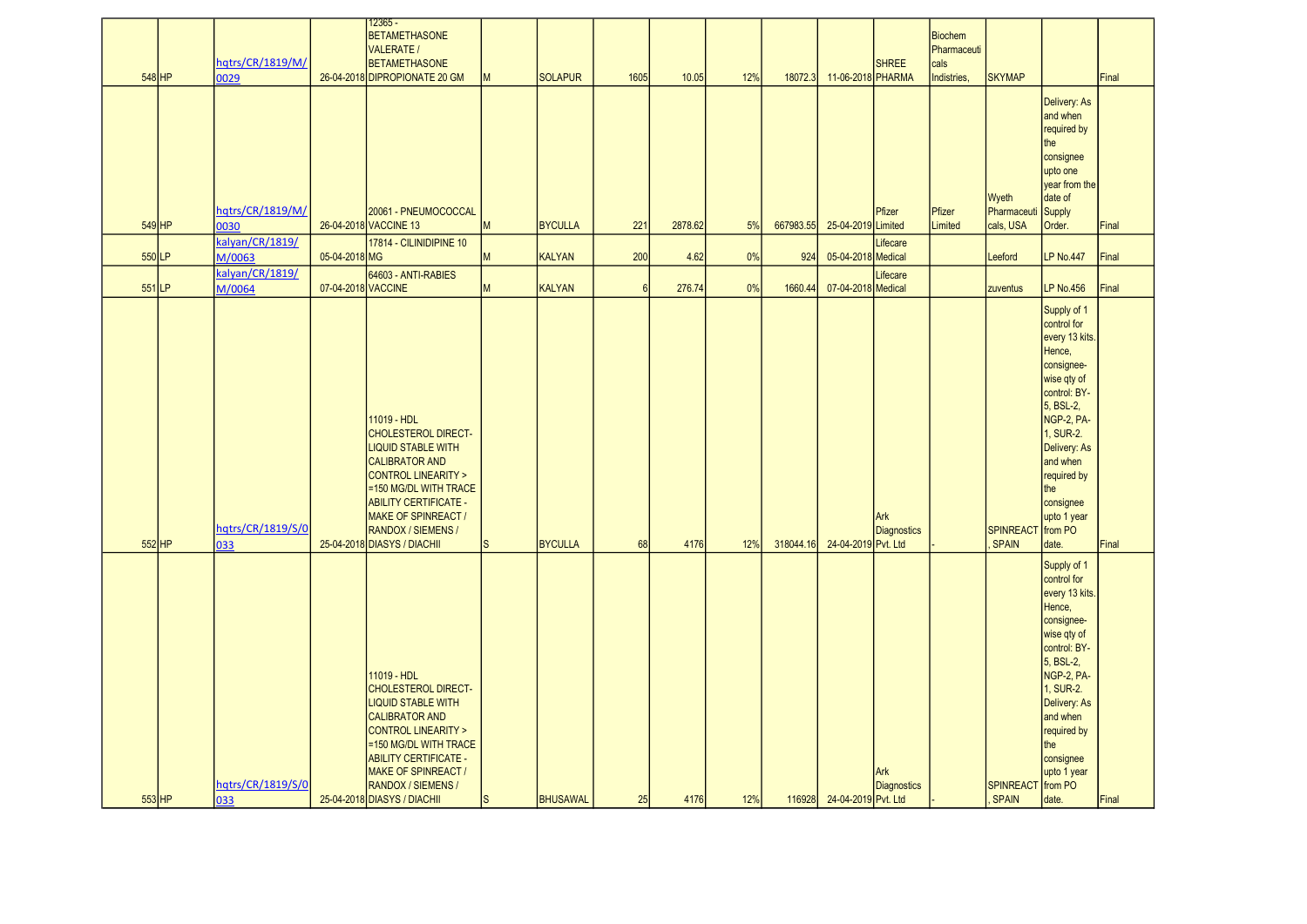| 554 HP   | hqtrs/CR/1819/S/0<br>033  |                    | 11019 - HDL<br><b>CHOLESTEROL DIRECT-</b><br><b>LIQUID STABLE WITH</b><br><b>CALIBRATOR AND</b><br><b>CONTROL LINEARITY &gt;</b><br>=150 MG/DL WITH TRACE<br><b>ABILITY CERTIFICATE -</b><br>MAKE OF SPINREACT /<br>RANDOX / SIEMENS /<br>25-04-2018 DIASYS / DIACHII        | I <sub>S</sub> | <b>PUNE</b>    | 13  | 4176   | 12% | 60802.56 | 24-04-2019 Pvt. Ltd | Ark<br><b>Diagnostics</b> |                 | <b>SPINREACT</b><br><b>SPAIN</b> | Supply of 1<br>control for<br>every 13 kits.<br>Hence,<br>consignee-<br>wise qty of<br>control: BY-<br>5, BSL-2,<br>NGP-2, PA-<br>1, SUR-2.<br>Delivery: As<br>and when<br>required by<br>the<br>consignee<br>upto 1 year<br>from PO<br>date. | Final |
|----------|---------------------------|--------------------|------------------------------------------------------------------------------------------------------------------------------------------------------------------------------------------------------------------------------------------------------------------------------|----------------|----------------|-----|--------|-----|----------|---------------------|---------------------------|-----------------|----------------------------------|-----------------------------------------------------------------------------------------------------------------------------------------------------------------------------------------------------------------------------------------------|-------|
| $555$ HP | hqtrs/CR/1819/S/0<br>033  |                    | 11019 - HDL<br><b>CHOLESTEROL DIRECT-</b><br><b>LIQUID STABLE WITH</b><br><b>CALIBRATOR AND</b><br><b>CONTROL LINEARITY &gt;</b><br>=150 MG/DL WITH TRACE<br><b>ABILITY CERTIFICATE -</b><br><b>MAKE OF SPINREACT /</b><br>RANDOX / SIEMENS /<br>25-04-2018 DIASYS / DIACHII | lS.            | <b>SOLAPUR</b> | 25  | 4176   | 12% | 116928   | 24-04-2019 Pvt. Ltd | Ark<br>Diagnostics        |                 | <b>SPINREACT</b><br><b>SPAIN</b> | Supply of 1<br>control for<br>every 13 kits.<br>Hence,<br>consignee-<br>wise qty of<br>control: BY-<br>5, BSL-2,<br>NGP-2, PA-<br>1, SUR-2.<br>Delivery: As<br>and when<br>required by<br>the<br>consignee<br>upto 1 year<br>from PO<br>date. | Final |
| 556 HP   | hqtrs/CR/1819/S/0<br>033  |                    | 11019 - HDL<br><b>CHOLESTEROL DIRECT-</b><br><b>LIQUID STABLE WITH</b><br><b>CALIBRATOR AND</b><br><b>CONTROL LINEARITY &gt;</b><br>=150 MG/DL WITH TRACE<br><b>ABILITY CERTIFICATE -</b><br><b>MAKE OF SPINREACT /</b><br>RANDOX / SIEMENS /<br>25-04-2018 DIASYS / DIACHII | ls.            | <b>NAGPUR</b>  | 25  | 4176   | 12% | 116928   | 24-04-2019 Pvt. Ltd | Ark<br><b>Diagnostics</b> |                 | <b>SPINREACT</b><br>SPAIN        | Supply of 1<br>control for<br>every 13 kits.<br>Hence,<br>consignee-<br>wise qty of<br>control: BY-<br>5, BSL-2,<br>NGP-2, PA-<br>1, SUR-2.<br>Delivery: As<br>and when<br>required by<br>the<br>consignee<br>upto 1 year<br>from PO<br>date. | Final |
|          | kalyan/CR/1819/           |                    | 11512 - NORMAL SALINE                                                                                                                                                                                                                                                        |                |                |     |        |     |          |                     | Lifecare                  | <b>SAPPHIRE</b> |                                  |                                                                                                                                                                                                                                               |       |
| $557$ LP | M/0065                    | 07-04-2018 100 ML  |                                                                                                                                                                                                                                                                              | M              | KALYAN         | 100 | 14     | 0%  | 1400     | 07-04-2018 Medical  |                           | <b>SURGICO</b>  | <b>Influtec</b>                  | <b>LP No.457</b>                                                                                                                                                                                                                              | Final |
| 558 LP   | kalyan/CR/1819/<br>M/0066 |                    | 15619 - SERTACONAZOLE<br>07-04-2018 NITRATE 2% - 10 GMS                                                                                                                                                                                                                      | M              | KALYAN         | 20  | 78.4   | 0%  | 1568     | 07-04-2018 Medical  | Lifecare                  |                 | Leeford                          | <b>LP No.458</b>                                                                                                                                                                                                                              | Final |
| 559LP    | kalyan/CR/1819/<br>M/0067 | 07-04-2018 VACCINE | 64603 - ANTI-RABIES                                                                                                                                                                                                                                                          | M              | KALYAN         | 6   | 276.74 | 0%  | 1660.44  | 07-04-2018 Medical  | Lifecare                  |                 | zuventis                         |                                                                                                                                                                                                                                               | Final |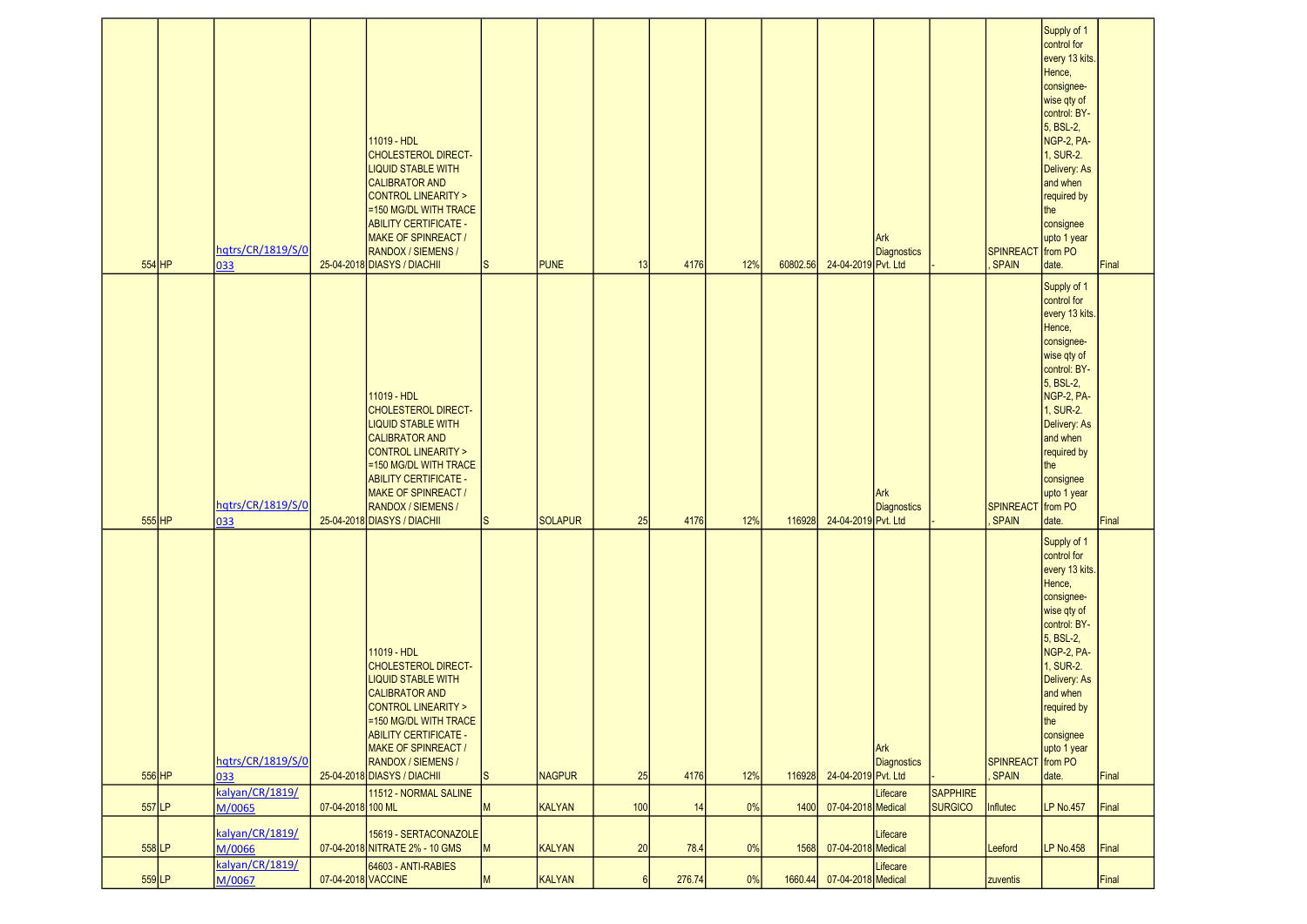| 560 EP   | pune/CR/1819/S/0<br>029     | 25-04-2018 15 CM   | 80303 - CRAPE BANDAGE                                                | ls.      | <b>PUNE</b>     | 300            | 31.48   | 12% | 10578    | 10-05-2018 ORS    | <b>KEPS</b><br><b>MEDICARE</b><br>PHARMACE<br><b>UTICAL</b><br><b>DISTRIBUT</b>                                 |                                | <b>DISHA</b><br><b>SURGICAL</b>                                       | <b>DISHA</b><br>CREAP-15<br><b>CM</b>                                                        | Final |
|----------|-----------------------------|--------------------|----------------------------------------------------------------------|----------|-----------------|----------------|---------|-----|----------|-------------------|-----------------------------------------------------------------------------------------------------------------|--------------------------------|-----------------------------------------------------------------------|----------------------------------------------------------------------------------------------|-------|
| $561$ EP | pune/CR/1819/S/0<br>030     | 25-04-2018 10 CM   | 80302 - CRAPE BANDAGE                                                | ls       | <b>PUNE</b>     | 300            | 22.5    | 12% | 7560     | 10-05-2018 ORS    | <b>KEPS</b><br><b>MEDICARE</b><br><b>PHARMACE</b><br><b>UTICAL</b><br><b>DISTRIBUT</b>                          |                                | <b>DISHA</b><br><b>SURGICAL</b>                                       | <b>DISHA</b><br>CREPE-10<br><b>CM</b>                                                        | Final |
| 562 EP   | pune/CR/1819/M/<br>0005     | 25-04-2018 GMS)    | <b>12719 - CALICUM</b><br>POLYSTYERENE<br>SULPHONATE(K-BIND 15       | M        | <b>PUNE</b>     | 90             | 34      | 12% | 3427.2   | 10-05-2018 AGENCY | ls s<br><b>PHARMA</b>                                                                                           | Panacea<br><b>Biotec Ltd</b>   | <b>PANACEA</b><br><b>BIOTEC LTD 15GMS</b>                             | K-BAIT-                                                                                      | Final |
| 563 EP   | pune/CR/1819/M/<br>0006     | 25-04-2018 500 MG  | 65400 - PARACETAMOL                                                  | M        | <b>PUNE</b>     | 25000          | 0.37    | 12% | 10250    | 10-05-2018 ORS    | KEPS<br><b>MEDICARE</b><br><b>PHARMACE</b><br><b>UTICAL</b><br><b>DISTRIBUT</b>                                 | Scott Edil<br>Pharmacia<br>Ltd | <b>SEARLE</b><br><b>INTERPHAR PHARMACI</b><br><b>MA</b>               | <b>PRODUCT</b><br><b>OF SCOTT</b><br><b>EDIL</b><br>lA.                                      | Final |
| 564 EP   | pune/CR/1819/S/0<br>031     |                    | 80268 - BANDAGE<br><b>PLASTER OF PARIS</b><br>25-04-2018 (POP) 10CM  | ls.      | <b>PUNE</b>     | 100            | 31      | 0%  | 3100     | 10-05-2018 AGENCY | <b>ASHAPURI</b>                                                                                                 |                                | <b>JMS</b><br><b>ADVANCE</b><br><b>IMPEX PVT OF JMS</b><br><b>LTD</b> | <b>PRODUCT</b><br>POP-10 CM                                                                  | Final |
| 565 EP   | pune/CR/1819/S/0<br>032     |                    | 80267 - BANDAGE<br><b>PLASTER OF PARIS</b><br>25-04-2018 (POP) 15 CM | ls.      | <b>PUNE</b>     | 100            | 42      | 0%  | 4200     | 10-05-2018 AGENCY | <b>ASHAPURI</b>                                                                                                 |                                | JMS<br><b>ADVANCE</b><br>IMPEX PVT OF JMS<br><b>LTD</b>               | <b>PRODUCT</b><br>POP-15 CM                                                                  | Final |
| 566LP    | kalyan/CR/1819/<br>M/0069   | 09-04-2018 VACCINE | 64603 - ANTI-RABIES                                                  | <b>M</b> | <b>KALYAN</b>   | $\overline{7}$ | 267.31  | 0%  | 1871.17  | 09-04-2018 ES     | <b>ENTERPRIS</b>                                                                                                |                                | <b>CHIRON</b>                                                         | <b>LP NO-460</b>                                                                             | Final |
| $567$ DP | pune/CR/1819/S/0<br>033     | 25-04-2018 8 CM    | 80269 - CRAPE BANDAGE                                                | ls.      | <b>PUNE</b>     | 540            | 17      | 12% | 10281.6  | 25-06-2018 ORS    | <b>KEPS</b><br><b>MEDICARE</b><br><b>PHARMACE</b><br><b>UTICAL</b><br><b>DISTRIBUT</b>                          |                                | <b>DISHA</b><br><b>SURGICAL</b>                                       | <b>DISHA</b><br>CREPE 8<br><b>CMX</b><br><b>STRETCHE</b><br><b>D LENGTH 4</b><br><b>MTRS</b> | Final |
| 568LP    | kalyan/CR/1819/<br>M/0070   | 10-04-2018 VACCINE | 64603 - ANTI-RABIES                                                  | <b>M</b> | <b>KALYAN</b>   | $\overline{7}$ | 267.31  | 0%  | 1871.17  | 10-04-2018 ES     | <b>ENTERPRIS</b>                                                                                                |                                | <b>GSK</b>                                                            | <b>LP No.473</b>                                                                             | Final |
| 569LP    | kalyan/CR/1819/<br>M/0071   | 11-04-2018 VACCINE | 64603 - ANTI-RABIES                                                  | M        | <b>KALYAN</b>   | $\overline{7}$ | 2670.31 | 0%  | 18692.17 | 11-04-2018 ES     | <b>ENTERPRIS</b>                                                                                                |                                | <b>GSK</b>                                                            | <b>LP No.480</b>                                                                             | Final |
| 570LP    | kalyan/CR/1819/<br>M/0072   | 12-04-2018 VACCINE | 64603 - ANTI-RABIES                                                  | M        | <b>KALYAN</b>   |                | 267.31  | 0%  | 1871.17  | 12-04-2018 ES     | <b>ENTERPRIS</b>                                                                                                |                                | <b>GSK</b>                                                            | <b>LP NO-489</b>                                                                             | Final |
| $571$ LP | bhusawal/CR/181<br>9/M/0126 | 25-04-2018 MG      | 64200 - WARFARIN SOD 5                                               | M        | <b>BHUSAWAL</b> | 30             | 2.19    | 0%  | 65.7     |                   | BHARAT<br><b>MEDICAL &amp;</b><br><b>GENERAL</b><br><b>STORES</b><br>25-04-2018 BHUSAWAL Cipla Ltd              |                                | <b>CIPLA</b>                                                          |                                                                                              | Final |
| $572$ LP | bhusawal/CR/181<br>9/M/0127 | 25-04-2018 MG      | 64200 - WARFARIN SOD 5                                               | M        | BHUSAWAL        | 15             | 2.15    | 0%  |          |                   | <b>BHARAT</b><br><b>MEDICAL &amp;</b><br><b>GENERAL</b><br><b>STORES</b><br>32.25 25-04-2018 BHUSAWAL Cipla Ltd |                                | <b>CIPLA</b>                                                          |                                                                                              | Final |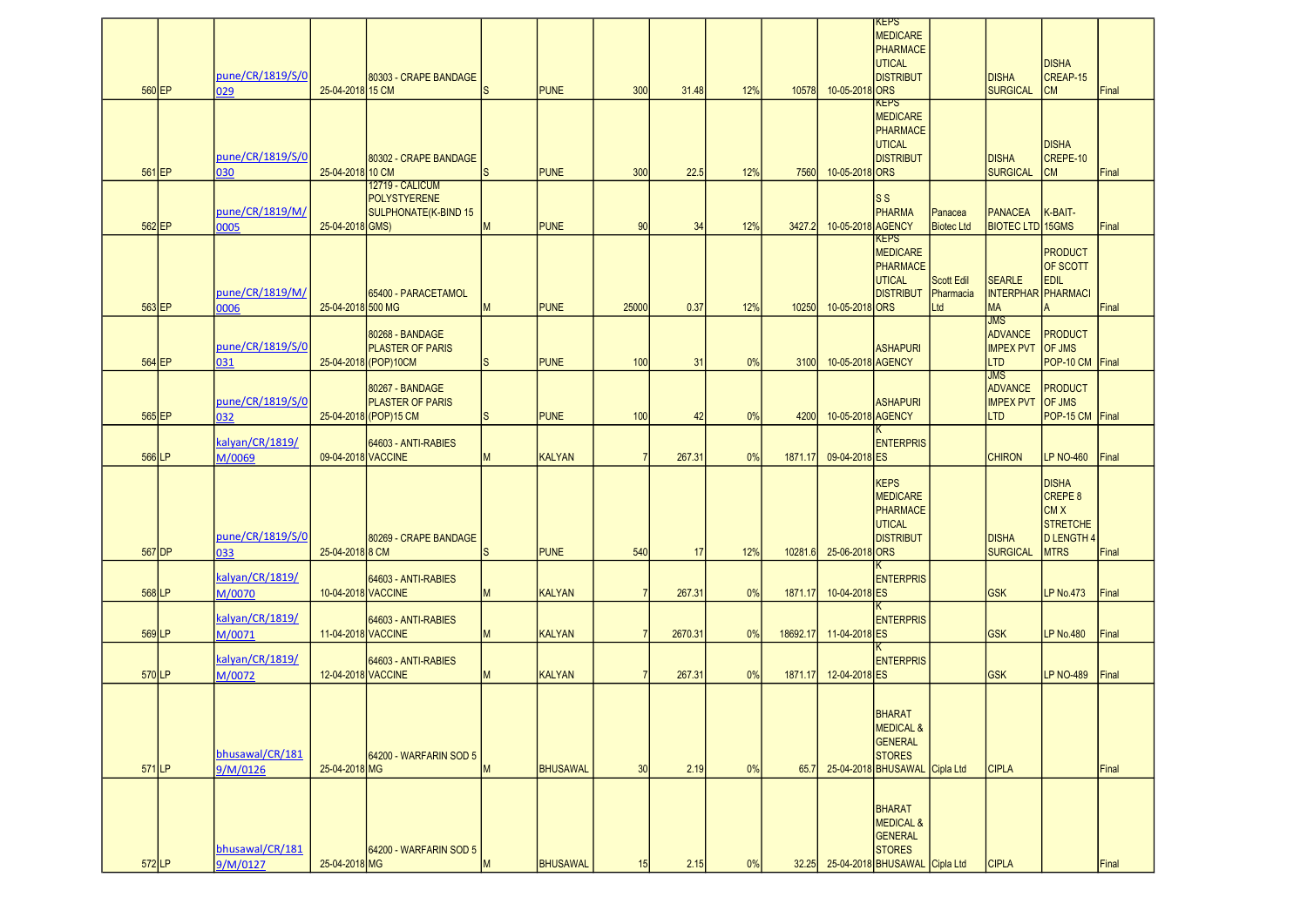| $573$ LP | bhusawal/CR/181<br>9/M/0128 | 25-04-2018 MG   | 17786 - TICAGRELOR 90                                                                                                                             | M   | <b>BHUSAWAL</b> | 28             | 44.75 | 0%  | 1253   |                          | <b>BHARAT</b><br><b>MEDICAL &amp;</b><br><b>GENERAL</b><br><b>STORES</b><br>25-04-2018 BHUSAWAL    | Astra Zeneca<br>Pharma India ASTRA<br>Ltd                          | <b>ZENICA</b>                              | Final |
|----------|-----------------------------|-----------------|---------------------------------------------------------------------------------------------------------------------------------------------------|-----|-----------------|----------------|-------|-----|--------|--------------------------|----------------------------------------------------------------------------------------------------|--------------------------------------------------------------------|--------------------------------------------|-------|
| $574$ LP | bhusawal/CR/181<br>9/M/0129 | 25-04-2018 FREE | 12360 - BRIMONIDINE<br><b>TARTRATE 0.1% WITH</b><br><b>CMC PRESERVATIVE</b>                                                                       | M   | <b>BHUSAWAL</b> | $\mathcal{P}$  | 153.5 | 0%  | 307    |                          | <b>BHARAT</b><br><b>MEDICAL &amp;</b><br>GENERAL<br><b>STORES</b><br>25-04-2018 BHUSAWAL Cipla Ltd |                                                                    | <b>CIPLA</b>                               | Final |
| 575LP    | bhusawal/CR/181<br>9/M/0130 | 25-04-2018 MG   | 12414 - TOPIRAMATE 50                                                                                                                             | M   | <b>BHUSAWAL</b> | 60             | 15.13 | 0%  | 907.8  |                          | <b>BHARAT</b><br><b>MEDICAL &amp;</b><br><b>GENERAL</b><br><b>STORES</b><br>25-04-2018 BHUSAWAL    | Intas<br>Pharmaceuti<br>cals Ltd.,                                 | <b>INTAS</b>                               | Final |
| 576LP    | bhusawal/CR/181<br>9/M/0131 |                 | 11532 - VIT D3 300000 IU<br>7.5 MG/ML 1 ML<br>25-04-2018 (ARACHITOL)                                                                              | M   | <b>BHUSAWAL</b> | 20             | 39.51 | 0%  | 790.2  |                          | <b>BHARAT</b><br><b>MEDICAL &amp;</b><br><b>GENERAL</b><br><b>STORES</b><br>25-04-2018 BHUSAWAL    | Abbott<br><b>Healthcare</b><br>Pvt Limited                         | <b>ABBOTT</b>                              | Final |
| 577LP    | bhusawal/CR/181<br>9/M/0132 |                 | 66104 - PHENYTOIN<br>25-04-2018 SODIUM 50 MG/ML                                                                                                   | M   | <b>BHUSAWAL</b> | 13             | 10.39 | 0%  | 135.07 |                          | <b>BHARAT</b><br><b>MEDICAL &amp;</b><br>GENERAL<br><b>STORES</b><br>25-04-2018 BHUSAWAL           | Cadila<br><b>Healthcare</b><br>Limited                             | <b>CADILA</b>                              | Final |
| 578LP    | bhusawal/CR/181<br>9/M/0133 |                 | 25-04-2018 10093 - RIFAXIM 400 MG                                                                                                                 | M   | <b>BHUSAWAL</b> | 30             | 28.64 | 0%  | 859.2  |                          | <b>BHARAT</b><br><b>MEDICAL &amp;</b><br><b>GENERAL</b><br><b>STORES</b><br>25-04-2018 BHUSAWAL    | <b>LEEFORD</b><br><b>HEALTHCA</b><br><b>RELTD</b>                  | <b>OPTIMUS</b><br>PHARMA (P)<br>LTD 173205 | Final |
| 579LP    | bhusawal/CR/181<br>9/M/0134 | 25-04-2018 ML   | 63514 - VIT B1 B6 B12 2                                                                                                                           | M   | <b>BHUSAWAL</b> | 70             | 7.5   | 12% | 588    |                          | <b>ANIL</b><br>25-04-2018 MEDICALS                                                                 | Lupin<br>Laboratories NITIN LIFE<br>Ltd.,                          | <b>SCIENCES</b>                            | Final |
| $580$ LP | bhusawal/CR/181<br>9/S/0027 |                 | 10811 - SYRINGE -<br>25-04-2018 DISPOSABLE 50 ML                                                                                                  | Is. | BHUSAWAL        | $\overline{2}$ | 20    | 12% |        |                          | <b>ANIL</b><br>44.8 25-04-2018 MEDICALS LTD                                                        | <b>HINDUSTAN</b><br><b>SYRINGES</b><br>& MEDICAL<br><b>DEVICES</b> | <b>HMD</b>                                 | Final |
|          | byculla/CR/1819/S           |                 | 14639 - CARBIDE BUR<br>FOR STRAIGHT HAND -<br>PIECE MICROMOTOR<br><b>FOR CROWN AND</b><br><b>BRIDGE AND DENTURE</b><br><b>ADJUSTMENT ASSORTED</b> |     |                 |                |       |     |        |                          | <b>MEHTA</b>                                                                                       |                                                                    |                                            |       |
| 581 DP   | /0109                       |                 | 25-04-2018 SHAPE AND DESIGN                                                                                                                       | ls. | <b>BYCULLA</b>  | 20             | 95    | 12% |        | 2128 25-05-2018 SURGICAL |                                                                                                    |                                                                    | PRIMA                                      | Final |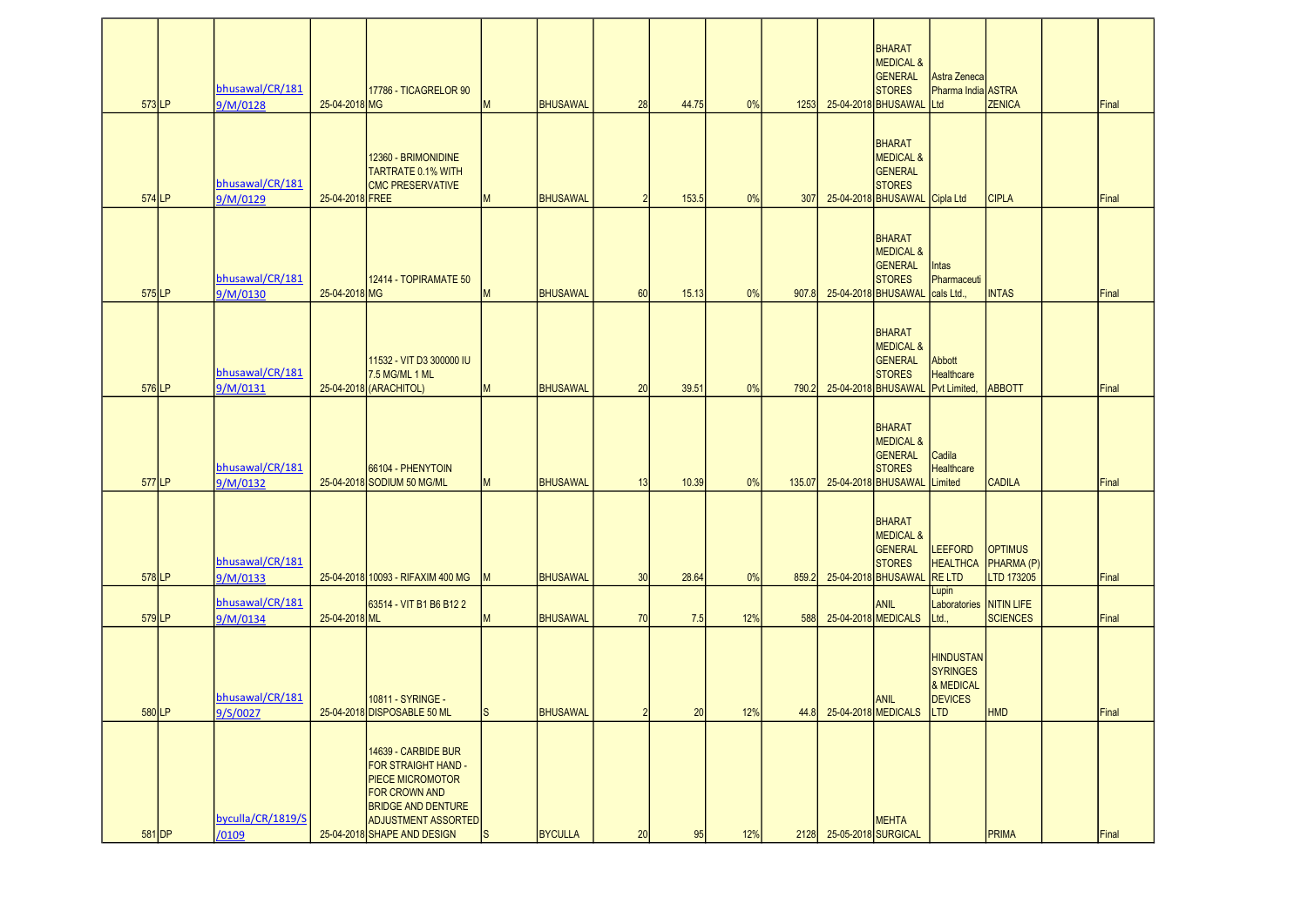|           |                            |                   | 15602 - FIBER GLASS                                       |              |                |               |       |     |         |                           |                                                                 |                    |                                       |                               |       |
|-----------|----------------------------|-------------------|-----------------------------------------------------------|--------------|----------------|---------------|-------|-----|---------|---------------------------|-----------------------------------------------------------------|--------------------|---------------------------------------|-------------------------------|-------|
|           |                            |                   | <b>IMPREGNATED WITH</b><br><b>LIGHT CURE RESIN</b>        |              |                |               |       |     |         |                           |                                                                 |                    |                                       |                               |       |
|           | byculla/CR/1819/S          |                   | FIBER - INTERLEQ, PACK                                    |              |                |               |       |     |         |                           | <b>MEHTA</b>                                                    |                    |                                       |                               |       |
| $582$ DP  | /0110                      |                   | 25-04-2018 OF 5/10 FIBERS                                 | S            | <b>BYCULLA</b> |               | 999   | 12% | 4475.52 |                           | 25-05-2018 SURGICAL                                             |                    | <b>MEDICEPT</b>                       |                               | Final |
|           |                            |                   | <b>17043 - INSTRUMENT ENT</b>                             |              |                |               |       |     |         |                           |                                                                 |                    |                                       |                               |       |
| $583$ DP  | byculla/CR/1819/S<br>/0111 | 25-04-2018 BASE   | <b>TUNING FORK WITH</b>                                   | S            | <b>BYCULLA</b> | $\mathcal{P}$ | 75    | 12% | 168     |                           | <b>MEHTA</b><br>25-05-2018 SURGICAL                             |                    | <b>INDIAN</b>                         |                               | Final |
|           |                            |                   |                                                           |              |                |               |       |     |         |                           |                                                                 |                    |                                       |                               |       |
|           |                            |                   | 34005 - TENS EQUIPMENT                                    |              |                |               |       |     |         |                           |                                                                 |                    |                                       |                               |       |
|           | byculla/CR/1819/S          |                   | <b>(TRANSCUTEANEOUS</b>                                   |              |                |               |       |     |         |                           | <b>MEHTA</b>                                                    |                    | TENS,                                 |                               |       |
| 584 DP    | /0112                      |                   | 25-04-2018 NERVE STIMULATION)<br>17501 - DISPOSABLE       | <b>S</b>     | <b>BYCULLA</b> | 5             | 7380  | 12% | 41328   |                           | 25-05-2018 SURGICAL                                             |                    | <b>IMPORTED</b>                       |                               | Final |
|           | byculla/CR/1819/S          |                   | <b>CEMENT DISPENSER</b>                                   |              |                |               |       |     |         |                           | <b>MEHTA</b>                                                    |                    | <b>ADVANTAG</b>                       |                               |       |
| $585$ DP  | /0113                      |                   | 25-04-2018 SYRINGE KIT                                    | <sub>S</sub> | <b>BYCULLA</b> | 10            | 650   | 5%  | 6825    |                           | 25-05-2018 SURGICAL                                             |                    |                                       |                               | Final |
|           |                            |                   |                                                           |              |                |               |       |     |         |                           | <b>IMPEX</b>                                                    |                    | <b>ALLIANCES</b>                      |                               |       |
| 586 DP    | byculla/CR/1819/S<br>/0114 |                   | <b>14002 - MASTOID</b><br>25-04-2018 RETRACTORS LARGE     | lS.          | <b>BYCULLA</b> | 3             | 6100  | 12% | 20496   | 25-05-2018 ONAL           | <b>INTERNATI</b>                                                |                    | l&<br><b>NETWORK</b>                  |                               | Final |
|           | byculla/CR/1819/S          |                   | 14617 - LIQUID ACETIC                                     |              |                |               |       |     |         |                           | <b>MEHTA</b>                                                    |                    |                                       |                               |       |
| 587 DP    | /0115                      |                   | 25-04-2018 ACID 99-100 PERCENT                            | S            | <b>BYCULLA</b> | 25            | 215   | 18% | 6342.5  |                           | 25-05-2018 SURGICAL                                             |                    | <b>QUALIGENS</b>                      |                               | Final |
|           |                            |                   |                                                           |              |                |               |       |     |         |                           |                                                                 |                    |                                       |                               |       |
|           |                            |                   |                                                           |              |                |               |       |     |         |                           |                                                                 |                    |                                       |                               |       |
|           |                            |                   |                                                           |              |                |               |       |     |         |                           |                                                                 |                    |                                       | <b>TAB</b><br><b>INVOKANA</b> |       |
|           |                            |                   |                                                           |              |                |               |       |     |         |                           |                                                                 |                    |                                       | 100 MG(30%                    |       |
|           |                            |                   |                                                           |              |                |               |       |     |         |                           |                                                                 |                    |                                       | <b>OPTION OF</b>              |       |
|           |                            |                   |                                                           |              |                |               |       |     |         |                           |                                                                 |                    |                                       | $S.O$ no-                     |       |
|           |                            |                   |                                                           |              |                |               |       |     |         |                           |                                                                 |                    |                                       | hqtrs/CR/17-                  |       |
|           | pune/CR/1819/M/            |                   | 13565 - CANAGLIFLOZIN<br>100 MG BRAND                     |              |                |               |       |     |         |                           | <b>ENTERPRIS</b> Johnson &                                      |                    | <b>JOHNSON</b><br><b>&amp;JOHNSON</b> | 18/M/0236<br><b>Dt</b>        |       |
| 588 DP    | 0007                       |                   | 25-04-2018 INVOKANA                                       | М            | <b>PUNE</b>    | 360           | 39.41 | 0%  | 14187.6 | 21-05-2018 ES             |                                                                 | <b>Johnson Ltd</b> | <b>ILTD</b>                           | 18/10/2017)                   | Final |
|           |                            |                   |                                                           |              |                |               |       |     |         |                           |                                                                 |                    |                                       |                               |       |
|           |                            |                   |                                                           |              |                |               |       |     |         |                           |                                                                 |                    |                                       |                               |       |
|           | byculla/CR/1819/S          |                   |                                                           |              |                |               |       |     |         |                           | <b>SHREE</b>                                                    |                    |                                       |                               |       |
| 589 DP    | /0116                      |                   | 25-04-2018 14890 - STETHESCOPE<br>11024 - KIT HIV 1 AND 2 | <b>S</b>     | <b>BYCULLA</b> | 10            | 100   | 12% | 1120    | 25-06-2018 PHARMA         |                                                                 |                    | <b>DUOSONIC</b>                       |                               | Final |
|           |                            |                   | PACK OF 100 CARDS                                         |              |                |               |       |     |         |                           |                                                                 |                    |                                       |                               |       |
|           |                            |                   | <b>WITH SEPARATE</b>                                      |              |                |               |       |     |         |                           | <b>APEX</b>                                                     |                    | <b>APEX</b>                           |                               |       |
|           | byculla/CR/1819/S          |                   | <b>CONJUGATE AND</b>                                      |              |                |               |       |     |         |                           | <b>DIAGNOSTI</b>                                                |                    | <b>DIAGNOSTI</b>                      |                               |       |
| 590 EP    | /0117                      | 25-04-2018 BUFFER |                                                           | lS.          | <b>BYCULLA</b> | 850           | 22.05 | 5%  | 19677.5 | 04-05-2018 CS.            |                                                                 |                    | <b>CS</b>                             |                               | Final |
|           |                            |                   | 13660 - REAGENT PACK                                      |              |                |               |       |     |         |                           |                                                                 |                    |                                       |                               |       |
|           |                            |                   | FOR Na/K/CL FOR                                           |              |                |               |       |     |         |                           | <b>LIFE TECH</b>                                                |                    | <b>LIFE TECH</b>                      |                               |       |
|           | byculla/CR/1819/S          |                   | <b>BIOLYTE 2000 NAALYSER</b>                              |              |                |               |       |     |         |                           | <b>BIOMEDICA</b>                                                |                    | <b>BIOMEDICA</b>                      |                               |       |
| 591 EP    | /0118                      |                   | 25-04-2018 PK OF 750 ML                                   | S            | <b>BYCULLA</b> |               | 13600 | 12% | 15232   | 04-05-2018                |                                                                 |                    |                                       |                               | Final |
|           | byculla/CR/1819/           |                   | 11678 - FLUVOXAMINE                                       |              |                |               |       |     |         |                           | $\overline{\mathsf{s}}\,\overline{\mathsf{s}}$<br><b>PHARMA</b> | Micro Labs         | <b>MICRO</b>                          |                               |       |
| $592$ DP  | M/0052                     |                   | 26-04-2018 MALEATE 50 MG                                  | M            | <b>BYCULLA</b> | 7700          | 6.4   | 12% | 55209   | 26-05-2018 AGENCY         |                                                                 | Ltd.,              | LABS. LTD.                            |                               | Final |
|           |                            |                   | 11082 - KIT                                               |              |                |               |       |     |         |                           | <b>FLORA</b>                                                    |                    |                                       |                               |       |
|           |                            |                   | <b>THROMBOPLASTIN</b>                                     |              |                |               |       |     |         |                           | <b>MARKETIN</b>                                                 |                    |                                       |                               |       |
| $593$ EP  | byculla/CR/1819/S<br>/0119 |                   | (LYOPHILISED) MAKE OF<br>25-04-2018 SIEMENS/STAGO         | lS.          | <b>BYCULLA</b> | 200           | 90    | 5%  | 18900   |                           | G&<br>04-05-2018 SERVICES                                       |                    | <b>SIEMENS</b>                        |                               | Final |
|           |                            |                   |                                                           |              |                |               |       |     |         |                           |                                                                 |                    |                                       |                               |       |
| $594$ LP  | kalyan/CR/1819/<br>M/0073  | 06-04-2018 100 ML | 11512 - NORMAL SALINE                                     | M            | KALYAN         | 100           | 14    | 0%  | 1400    | 07-04-2018 Medical        | Lifecare                                                        |                    | influtec                              | <b>LP NO-457</b>              | Final |
|           | kalyan/CR/1819/            |                   | 11512 - NORMAL SALINE                                     |              |                |               |       |     |         |                           | Lifecare                                                        |                    |                                       |                               |       |
| $595$  LP | M/0074                     | 16-04-2018 100 ML |                                                           | M            | <b>KALYAN</b>  | 100           | 14    | 0%  | 1400    | 16-04-2018 Medical        |                                                                 |                    | influtec                              | LP No.502                     | Final |
|           | kalyan/CR/1819/            |                   | 21534 - TENELIGLIPTIN 20                                  |              |                |               |       |     |         |                           | Lifecare                                                        |                    |                                       |                               |       |
| 596 LP    | M/0075                     | 09-04-2018 MG     |                                                           | M            | KALYAN         | 360           | 5.09  | 0%  | 1832.4  | 10-04-2018 Medical        |                                                                 |                    | mankind                               | LP No.475                     | Final |
|           | kalyan/CR/1819/            |                   | 21534 - TENELIGLIPTIN 20                                  |              |                |               |       |     |         |                           | Lifecare                                                        |                    |                                       |                               |       |
| 597 LP    | M/0076                     | 10-04-2018 MG     |                                                           | M            | <b>KALYAN</b>  | 360           | 5.09  | 0%  | 1832.4  | 11-04-2018 Medical        |                                                                 |                    | mankind                               | LP No.479                     | Final |
|           |                            |                   |                                                           |              |                |               |       |     |         |                           |                                                                 |                    | <b>STERIS</b>                         |                               |       |
| $598$ LP  | kalyan/CR/1819/<br>M/0078  | 16-04-2018 MG     | 21534 - TENELIGLIPTIN 20                                  | M            | KALYAN         | 480           | 4.01  | 0%  |         | 1924.8 17-04-2018 Medical | Lifecare                                                        |                    | <b>HEALTHCA</b><br><b>RE</b>          | <b>LP No.505</b>              | Final |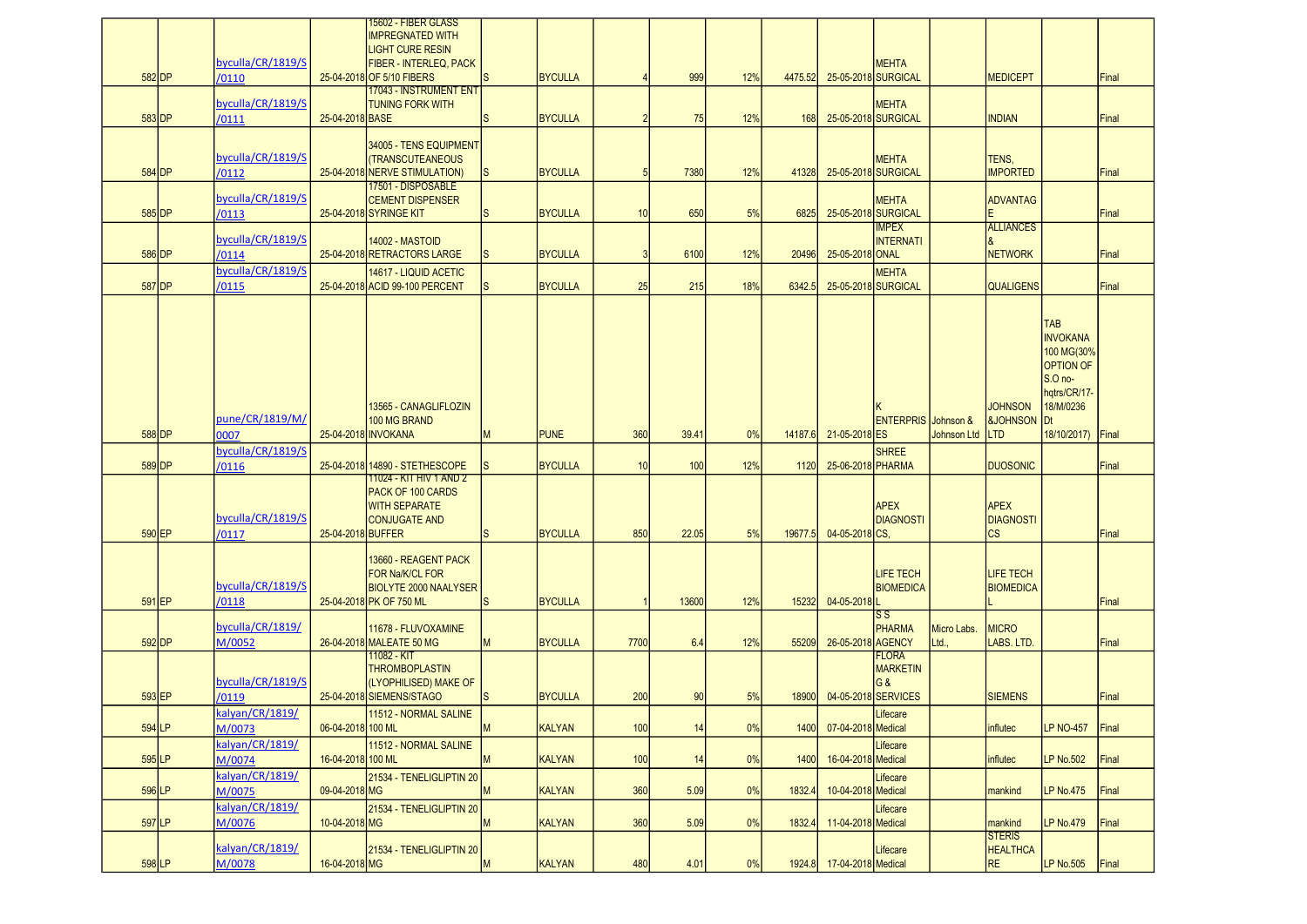|          | byculla/CR/1819/            |                   | <b>13006 - LOTION</b><br>KETOCONAZOLE 2% +<br><b>ZINC PYRITHIONE 1%</b>                                                                                  |           |                 |       |        |     |          |                      | <b>SHREE</b>                                                                                        | Galpha<br>Laboratories                                                           |                                           |                                                        |       |
|----------|-----------------------------|-------------------|----------------------------------------------------------------------------------------------------------------------------------------------------------|-----------|-----------------|-------|--------|-----|----------|----------------------|-----------------------------------------------------------------------------------------------------|----------------------------------------------------------------------------------|-------------------------------------------|--------------------------------------------------------|-------|
| 599 DP   | M/0053                      | 26-04-2018 LOTION | 12244 -                                                                                                                                                  | M         | <b>BYCULLA</b>  | 173   | 44.16  | 12% | 8556.58  | 26-05-2018 PHARMA    |                                                                                                     | Limited                                                                          | <b>CURETECH</b>                           |                                                        | Final |
| 600 DP   | byculla/CR/1819/<br>M/0054  |                   | <b>BETAMETHASONE 0.5</b><br>MG+GENTAMYCIN<br>26-04-2018 SULF.1GM                                                                                         | M         | <b>BYCULLA</b>  | 450   | 17.68  | 12% | 8910     |                      | <b>DOSHI</b><br>26-05-2018 HOSPICARE Limited                                                        | <b>Merck</b>                                                                     | <b>MERCK</b><br>LTD.                      |                                                        | Final |
| 601 DP   | byculla/CR/1819/<br>M/0055  |                   | 14122 -<br>26-04-2018 DEXAMETHASONE4 MG                                                                                                                  | <b>IM</b> | <b>BYCULLA</b>  | 10715 | 3.35   | 12% | 40181.25 | 26-04-2019 PVT. LTD. | D. VIJAY<br>PHARMA                                                                                  |                                                                                  | <b>GETWELL</b>                            | <b>SUPPLY AS</b><br><b>AND WHEN</b><br><b>REQUIRED</b> | Final |
| $602$ DP | byculla/CR/1819/<br>M/0056  |                   | 10359 - ETHAMSYLATE<br>26-04-2018 125 MG/ML 2 ML VIAL                                                                                                    | M         | <b>BYCULLA</b>  | 1280  | 5.5    | 12% | 7884.8   | 26-04-2019 PHARMA,   | <b>KEPS</b>                                                                                         | FDC Limited FDC LTD.                                                             |                                           | <b>SUPPLY AS</b><br><b>AND WHEN</b><br><b>REQUIRED</b> | Final |
| 603 EP   | bhusawal/CR/181<br>9/M/0135 |                   | 26-04-2018 10093 - RIFAXIM 400 MG                                                                                                                        | M         | <b>BHUSAWAL</b> | 1000  | 12     | 12% | 13440    |                      | <b>ANIL</b><br>26-05-2018 MEDICALS                                                                  | <b>ANIL</b><br><b>MEDICALS</b>                                                   | <b>OPTIMUS</b>                            |                                                        | Final |
| $604$ HP | hqtrs/CR/1819/M/<br>0032    | 26-04-2018 ACID   | 15212 - INOSITOL + VIT B6<br>+ CHROMIUM<br>POLYNICOTINATE + ZINC<br><b>SULPH. + ALPHA LIPOIC</b><br>ACID + S. FAECALIS + C.<br><b>BUTYRICUM + LACTIC</b> | M         | <b>BYCULLA</b>  | 12180 | 13.14  | 12% | 179289.6 | 26-06-2018 ES        | <b>SPAN</b><br><b>ENTERPRIS</b> Tablets                                                             | (India) Ltd                                                                      | <b>Tablets</b><br>(India) Ltd             |                                                        | Final |
| 605LP    | bhusawal/CR/181<br>9/M/0136 |                   | 26-04-2018 20165 - ULIPRISTAL 5 MG M                                                                                                                     |           | <b>BHUSAWAL</b> | 10    | 134.16 | 0%  | 1341.6   |                      | BHARAT<br><b>MEDICAL &amp;</b><br><b>GENERAL</b><br><b>STORES</b><br>26-04-2018 BHUSAWAL            | <b>AKUMENTIS</b><br><b>HEALTHCA</b><br><b>RELTD</b>                              | <b>AKUMS</b>                              |                                                        | Final |
| 606LP    | bhusawal/CR/181<br>9/M/0137 |                   | 11756 - ESTRADIOL<br>26-04-2018 VALERATE 2 MG                                                                                                            | M         | <b>BHUSAWAL</b> | 28    | 8.06   | 0%  | 225.68   |                      | <b>BHARAT</b><br><b>MEDICAL &amp;</b><br><b>GENERAL</b><br><b>STORES</b><br>26-04-2018 BHUSAWAL     | <b>BHARAT</b><br>MEDICAL &<br><b>GENERAL</b><br><b>STORES</b><br><b>BHUSAWAL</b> | <b>KOYE</b><br>PHARMACE<br><b>UTICALS</b> |                                                        | Final |
| 607LP    | bhusawal/CR/181<br>9/M/0138 | 26-04-2018 MG     | 17786 - TICAGRELOR 90                                                                                                                                    | M         | <b>BHUSAWAL</b> | 28    | 44.75  | 0%  | 1253     |                      | <b>BHARAT</b><br><b>MEDICAL &amp;</b><br><b>GENERAL</b><br><b>STORES</b><br>26-04-2018 BHUSAWAL     | Astra Zeneca<br>Pharma India ASTRA<br>Ltd                                        | <b>ZENICA</b>                             |                                                        | Final |
| 608LP    | bhusawal/CR/181<br>9/M/0139 |                   | 12611 - PERINDOPRIL<br>26-04-2018 4MG + INDAPAMIDE 1.25                                                                                                  | M         | <b>BHUSAWAL</b> | 30    | 14.32  | 0%  | 429.6    |                      | <b>BHARAT</b><br>MEDICAL & Serdia<br><b>GENERAL</b><br><b>STORES</b><br>26-04-2018 BHUSAWAL P.Ltd., | <b>Pharmaceuti</b><br>cals (I)                                                   | <b>SERDIA</b>                             |                                                        | Final |
| 609LP    | bhusawal/CR/181<br>9/M/0140 | 26-04-2018 ML     | 63514 - VIT B1 B6 B12 2                                                                                                                                  | M         | <b>BHUSAWAL</b> | 30    | 10.04  | 0%  | 301.2    |                      | BHARAT<br><b>MEDICAL &amp;</b><br>GENERAL<br><b>STORES</b><br>26-04-2018 BHUSAWAL Limited           | <b>Merck</b>                                                                     | <b>MERCK</b>                              |                                                        | Final |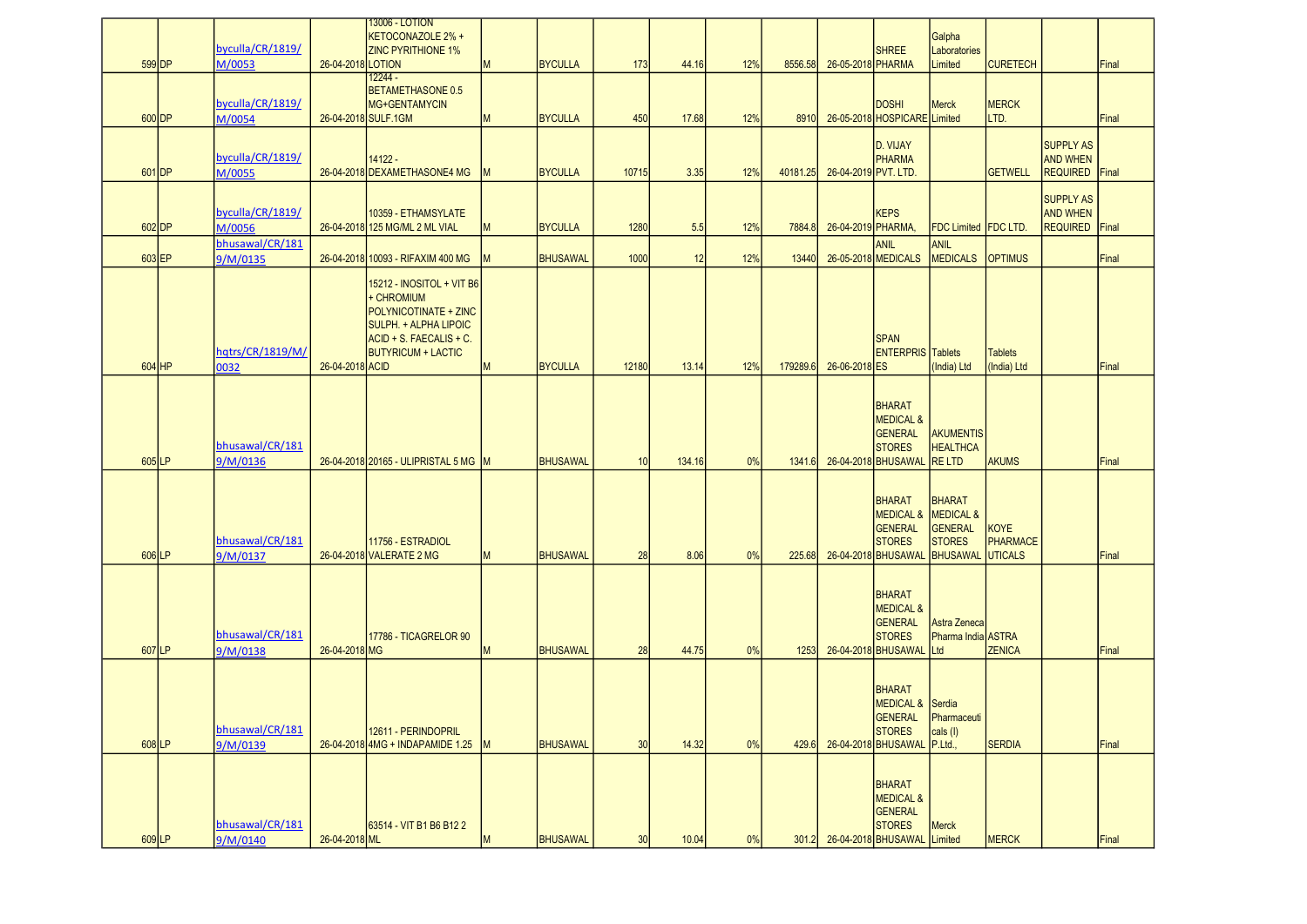| 610LP             | bhusawal/CR/181<br>9/M/0141 |                    | $10357 -$<br>26-04-2018 HAEMOCOAGULASE 1ML                                              |   | <b>BHUSAWAL</b> | 5              | 99.08   | 0%  | 495.4    |                    | <b>BHARAT</b><br><b>MEDICAL &amp;</b><br><b>GENERAL</b><br><b>STORES</b><br>26-04-2018 BHUSAWAL | <b>BHARAT</b><br>MEDICAL &<br><b>GENERAL</b><br><b>STORES</b><br><b>BHUSAWAL</b> JUGGAT              |                            |                 | Final |
|-------------------|-----------------------------|--------------------|-----------------------------------------------------------------------------------------|---|-----------------|----------------|---------|-----|----------|--------------------|-------------------------------------------------------------------------------------------------|------------------------------------------------------------------------------------------------------|----------------------------|-----------------|-------|
| 611 <sub>LP</sub> | bhusawal/CR/181<br>9/M/0142 |                    | 66104 - PHENYTOIN<br>26-04-2018 SODIUM 50 MG/ML                                         | M | BHUSAWAL        | 37             | 9.76    | 0%  | 361.12   |                    | <b>BHARAT</b><br><b>MEDICAL &amp;</b><br><b>GENERAL</b><br><b>STORES</b><br>26-04-2018 BHUSAWAL | Cadila<br><b>Healthcare</b><br>Limited                                                               | <b>CADILA</b>              |                 | Final |
| $612$ LP          | bhusawal/CR/181<br>9/M/0143 | 26-04-2018 VACCINE | 64603 - ANTI-RABIES                                                                     | M | <b>BHUSAWAL</b> | $\mathbf{8}$   | 291.39  | 0%  | 2331.12  |                    | <b>BHARAT</b><br><b>MEDICAL &amp;</b><br><b>GENERAL</b><br><b>STORES</b><br>26-04-2018 BHUSAWAL | <b>Bharat</b><br>Serums and<br>Vaccines Ltd BSV                                                      |                            |                 | Final |
|                   | bhusawal/CR/181             |                    | 74684 - SODIUM<br>BICARBONATE 7.5% 10/25                                                |   |                 |                |         |     |          |                    | <b>ANIL</b>                                                                                     | <b>ANIL</b>                                                                                          | <b>REGAIN</b>              |                 |       |
| 613LP             | 9/M/0144                    | 26-04-2018 ML      | $12499 -$                                                                               | M | <b>BHUSAWAL</b> | 100            | 6.5     | 12% | 728      |                    | 26-04-2018 MEDICALS<br><b>SAKARIA</b>                                                           | <b>MEDICALS</b>                                                                                      | LAB                        |                 | Final |
| $614$ DP          | kalyan/CR/1819/<br>M/0079   |                    | <b>ETHINYLOESTRADIOL</b><br>27-04-2018 (EVALON CREAM) 15 G                              | M | <b>KALYAN</b>   | 30             | 234     | 12% | 7862.4   | 22-05-2018 MART,   | <b>DRUG</b>                                                                                     | Sandoz Pvt<br>Ltd.                                                                                   | Aspen                      |                 | Final |
| $615$ DP          | kalyan/CR/1819/<br>M/0080   | 27-04-2018 ML      | 76595 - TIMOLOL<br>MALEATE 0.5% -<br><b>PRESERVATIVE FREE - 5</b>                       | M | <b>KALYAN</b>   | 300            | 16      | 12% | 5376     | 22-05-2018 PHARMA, | <b>KEPS</b>                                                                                     | FDC Limited FDC LTD                                                                                  |                            |                 | Final |
|                   | kalyan/CR/1819/             |                    | 12243 - HUMAN NORMAL<br><b>IMMUNOGLOBULIN IV 5</b>                                      |   |                 |                |         |     |          |                    | ls s<br><b>PHARMA</b>                                                                           | Intas<br>Pharmaceuti                                                                                 |                            |                 |       |
| 616 EP            | M/0081                      |                    | 27-04-2018 GM 100 ML BOTTLE                                                             | M | <b>KALYAN</b>   | 3              | 6847.83 | 0%  | 20543.49 | 10-05-2018 AGENCY  | <b>JAINAM</b><br><b>PHARMA</b>                                                                  | cals Ltd                                                                                             | Intas                      | <b>Repeated</b> | Final |
| 617 EP            | kalyan/CR/1819/<br>M/0082   | 27-04-2018 MG      | 20026 - DABIGATRAN 150                                                                  | M | <b>KALYAN</b>   | 720            | 16.78   | 12% | 13528.8  | 10-05-2018 LTD     | <b>INDIA PVT</b>                                                                                | Natco<br>Pharma Ltd                                                                                  | Natco                      | Dabigat         | Final |
| 618EP             | kalyan/CR/1819/S/<br>0011   |                    | 80208 - X-RAY FILM SIZE<br>15 X12 (BLUE OR GREEN<br>27-04-2018 BASE) PACK OF 50 FILMS S |   | <b>KALYAN</b>   | $\overline{7}$ | 2203.55 | 12% | 17275.86 | 10-05-2018 LTD     | <b>JAINAM</b><br><b>PHARMA</b><br><b>INDIA PVT</b>                                              | <b>ASSET</b><br><b>HEALTHCA</b><br><b>RE DIV OF</b><br><b>CHOKSI</b><br><b>IMAGING</b><br><b>LTD</b> | Asset<br><b>Healthcare</b> | <b>Repeated</b> | Final |
| $619$ EP          | kalyan/CR/1819/S/<br>0012   |                    | 80209 - X-RAY FILM SIZE<br>10 X12 (BLUE OR GREEN<br>27-04-2018 BASE) PACK OF 50 FILMS S |   | KALYAN          | 10             | 1567    | 12% | 17550.4  | 10-05-2018 LTD     | <b>JAINAM</b><br><b>PHARMA</b><br><b>INDIA PVT</b>                                              | <b>ASSET</b><br><b>HEALTHCA</b><br><b>RE DIV OF</b><br><b>CHOKSI</b><br><b>IMAGING</b><br><b>LTD</b> | Asset<br><b>Healthcare</b> | Repeated        | Final |
| $620$ DP          | kalyan/CR/1819/<br>M/0083   |                    | 76330 - FOR PILES WITH<br><b>HYDROCORISONE/HEPA</b><br>27-04-2018 RIN (PROCTOSEDYL)     | M | <b>KALYAN</b>   | 250            | 53.9    | 12% | 15092.5  | 22-05-2018 ORS     | KEPS<br><b>MEDICARE</b><br>PHARMACE<br>UTICAL<br><b>DISTRIBUT</b> Sanofi India                  | Limited                                                                                              | Emcube<br><b>Ethicals</b>  |                 | Final |
|                   | kalyan/CR/1819/             |                    | 13576 - PREGABALIN 75                                                                   |   |                 |                |         |     |          |                    | <b>KEPS</b>                                                                                     | Morepen<br>Laboratories                                                                              |                            |                 |       |
| 621 EP            | M/0084                      | 27-04-2018 MG      |                                                                                         | M | <b>KALYAN</b>   | 12000          | 1.38    | 12% | 18600    | 10-05-2018 PHARMA, | $\mathsf{S}\,\mathsf{S}$                                                                        | Limited<br><b>Scott Edil</b>                                                                         | Gracure                    | <b>Repeated</b> | Final |
| 622 EP            | kalyan/CR/1819/<br>M/0085   |                    | 11449 - CLOTRIMAZOLE<br>27-04-2018 1% 15 GM                                             | M | <b>KALYAN</b>   | 1800           | 6.5     | 12% | 13104    | 10-05-2018 AGENCY  | <b>PHARMA</b>                                                                                   | Pharmacia<br>Ltd                                                                                     | <b>Scott Edil</b>          | Repeated        | Final |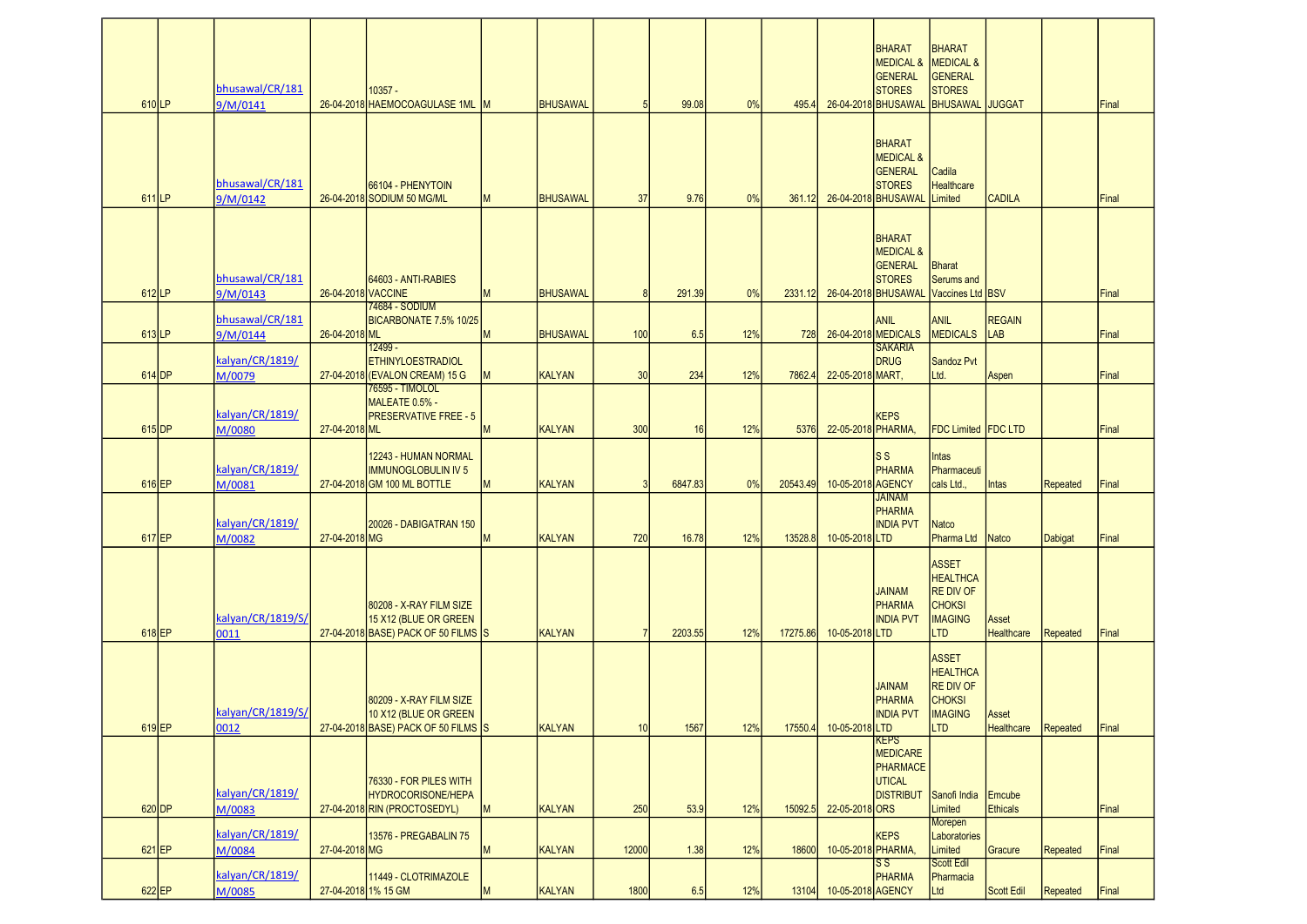|          | 623 DP             | kalyan/CR/1819/<br>M/0086           |                    | 62239 - VAGINAL TAB.<br>POVIDONE IODINE 200<br>27-04-2018 MG (WOKADINE VAG)                         | M            | <b>KALYAN</b>                  | 360          | 6               | 12%        | 2419.2       | 22-05-2018 PHARMA,              | <b>KEPS</b>                                                                                     | Iwin medicare IG S Pharma                                                   |                                                            |                                                                | Final          |
|----------|--------------------|-------------------------------------|--------------------|-----------------------------------------------------------------------------------------------------|--------------|--------------------------------|--------------|-----------------|------------|--------------|---------------------------------|-------------------------------------------------------------------------------------------------|-----------------------------------------------------------------------------|------------------------------------------------------------|----------------------------------------------------------------|----------------|
|          |                    | kalyan/CR/1819/                     |                    | <b>15557 - ACETYL</b><br><b>SALICYLIC ACID 75 MG</b>                                                |              |                                |              |                 |            |              |                                 | <b>SPAN</b>                                                                                     | <b>ENTERPRIS USV Private</b>                                                |                                                            |                                                                |                |
|          | 624 EP<br>$625$ DP | M/0087<br>kalyan/CR/1819/<br>M/0088 | 27-04-2018 0.5 ML  | 27-04-2018 DELAYED RELEASE<br>71204 - ADRENALINE HCL                                                | M<br>M       | <b>KALYAN</b><br><b>KALYAN</b> | 28000<br>600 | 0.25<br>$\vert$ | 12%<br>12% | 7840<br>2688 | 15-05-2018 ES<br>22-05-2018 ORS | KEPS<br><b>MEDICARE</b><br><b>PHARMACE</b><br><b>UTICAL</b><br><b>DISTRIBUT</b>                 | Limited                                                                     | <b>USV LTD</b><br><b>Vulcan Lab</b>                        | Repeated                                                       | Final<br>Final |
|          | 626 DP             | byculla/CR/1819/<br>M/0057          |                    | 69806 - CLOMIPRAMINE<br>27-04-2018 HCL 25 MG                                                        | M            | <b>BYCULLA</b>                 | 4500         | 1.8             | 12%        | 9090         |                                 | <b>DOSHI</b><br>28-05-2018 HOSPICARE Limited                                                    | s India                                                                     | Psychotropic PSYCHOTR<br><b>OPICS</b><br><b>INDIA LTD.</b> |                                                                | Final          |
|          | 627 DP             | byculla/CR/1819/<br>M/0058          |                    | <b>11469 - MINOXIDIL 20</b><br>27-04-2018 MG/ML 60 ML                                               | M            | <b>BYCULLA</b>                 | 130          | 95              | 12%        | 13832        | 31-08-2018 AGENCY               | ls s<br><b>PHARMA</b>                                                                           | Micro Labs.<br>Ltd.,                                                        | <b>MICRO</b><br><b>LABS LTD</b>                            | <b>SUPPLY</b><br><b>AFTER</b><br>31ST JULY<br>2018             | Final          |
| $628$ EP |                    | kalyan/CR/1819/S/<br>0013           | 27-04-2018 STRIPS  | 11141 - REAGENT STRIPS<br>FOR URINE CHEMISTRY<br><b>ALBUMIN SUGAR</b><br><b>BAYER/SIEMENS MAKE</b>  | <sub>S</sub> | <b>KALYAN</b>                  | 5000         | 0.9             | 12%        | 5050         | 10-05-2018 CS.                  | <b>APEX</b>                                                                                     | <b>APEX</b><br><b>DIAGNOSTI DIAGNOSTI Apex</b><br>ICS,                      | <b>Diagnostics</b>                                         | Repeated                                                       | Final          |
|          | 629 EP             | kalyan/CR/1819/S/<br>0014           | 27-04-2018 BUFFER  | 11024 - KIT HIV 1 AND 2<br><b>PACK OF 100 CARDS</b><br><b>WITH SEPARATE</b><br><b>CONJUGATE AND</b> | <sub>S</sub> | <b>KALYAN</b>                  | 860          | 22.05           | 5%         | 19909        | 10-05-2018 CS.                  | <b>APEX</b><br><b>DIAGNOSTI</b>                                                                 | <b>APEX</b><br>DIAGNOSTI Apex<br>ICS,                                       | <b>Diagnostics</b>                                         | Repeated                                                       | Final          |
| 630 DP   |                    | byculla/CR/1819/<br>M/0059          |                    | 72031 - PROPRANALOL<br>27-04-2018 HCL 40 MG                                                         | M            | <b>BYCULLA</b>                 | 22500        | 0.99            | 12%        | 24975        | 30-09-2018 AGENCY               | ls s<br><b>PHARMA</b>                                                                           | <b>ELDER</b><br>PHARMACE<br><b>UTICALS</b>                                  | <b>ELDER</b>                                               | <b>SUPPLY</b><br><b>AFTER</b><br>31ST<br><b>AUGUST</b><br>2018 | Final          |
| 631LP    |                    | bhusawal/CR/181<br>9/M/0145         |                    | 11756 - ESTRADIOL<br>27-04-2018 VALERATE 2 MG                                                       | M            | <b>BHUSAWAL</b>                | 56           | 8.06            | 0%         | 451.36       |                                 | <b>BHARAT</b><br><b>MEDICAL &amp;</b><br><b>GENERAL</b><br><b>STORES</b><br>27-04-2018 BHUSAWAL | <b>AKUMENTIS KOYE</b><br><b>HEALTHCA</b><br><b>IRE LTD</b>                  | PHARMACE<br><b>UTICALS</b>                                 |                                                                | Final          |
| 632LP    |                    | bhusawal/CR/181<br>9/M/0146         | 27-04-2018 MG      | <b>12414 - TOPIRAMATE 50</b>                                                                        | M            | <b>BHUSAWAL</b>                | 53           | 4.03            | 0%         | 213.59       |                                 | <b>BHARAT</b><br><b>MEDICAL &amp;</b><br><b>GENERAL</b><br><b>STORES</b><br>27-04-2018 BHUSAWAL | Intas<br>Pharmaceuti<br>cals Ltd.,                                          | <b>INTAS</b>                                               |                                                                | Final          |
| 633LP    |                    | bhusawal/CR/181<br>9/M/0147         | 27-04-2018 200 MG  | 66320 - CARBAMAZEPINE                                                                               | M            | <b>BHUSAWAL</b>                | 150          | $1.26$          | 0%         | 189          |                                 | <b>BHARAT</b><br><b>MEDICAL &amp;</b><br>GENERAL<br><b>STORES</b><br>27-04-2018 BHUSAWAL        | Novartis<br>Healthcare<br>Private<br>Limited<br>(MARKED<br>FOR<br>DELETION) | <b>NOVARTIS</b>                                            |                                                                | Final          |
|          | 634 DP             | byculla/CR/1819/<br>M/0060          | 28-04-2018 12.5 MG | 15089 - OLMISARTAN 20<br>$MG +$<br><b>HYDROCHLORTHIAZIDE</b>                                        | M            | <b>BYCULLA</b>                 | 12000        | 1.02            | 12%        | 13680        |                                 | <b>DOSHI</b><br>28-05-2018 HOSPICARE Limited                                                    | Psychotropic PSYCHOTR<br>s India                                            | <b>OPICS</b><br><b>INDIA LTD.</b>                          |                                                                | Final          |